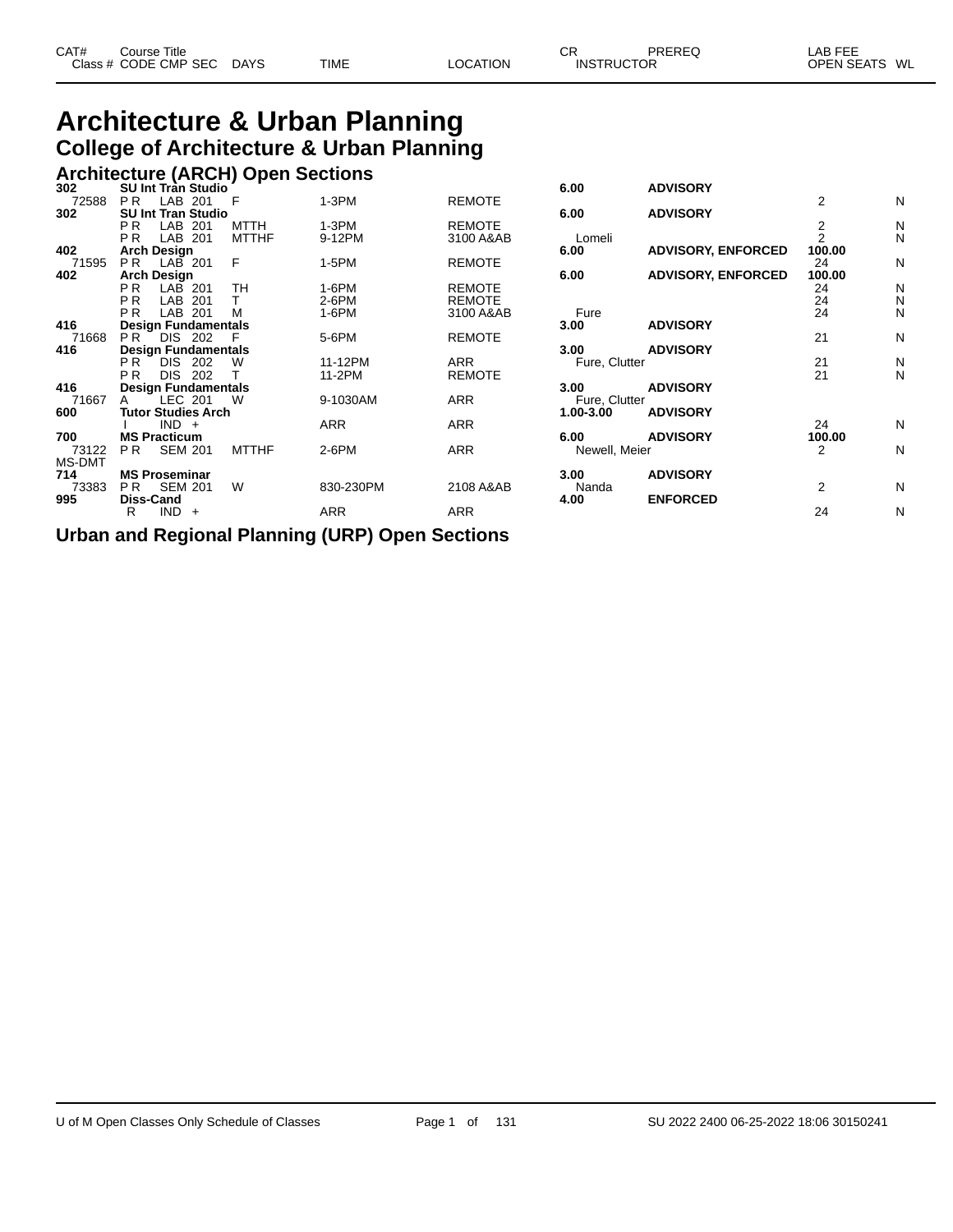| CAT#<br><b>PREREC</b><br><b>CR</b><br>Title<br>Course<br>שטוער<br>CODE CMP<br><b>SEC</b><br><b>TIME</b><br>Class #<br><b>DAYS</b><br><b>TRUCTOR</b><br>_or_<br>tion<br>INS <sup>7</sup><br>$\Lambda$ | ---<br>$\mathbf{A}$<br>--<br>ᇅ<br>$\sim$ $\sim$ $\sim$ $\sim$ $\sim$<br>WL<br><b>ODEN</b><br>- L A 1<br>- 18.1<br>◡┍ |
|------------------------------------------------------------------------------------------------------------------------------------------------------------------------------------------------------|----------------------------------------------------------------------------------------------------------------------|
|------------------------------------------------------------------------------------------------------------------------------------------------------------------------------------------------------|----------------------------------------------------------------------------------------------------------------------|

### **Dental Hygiene Dental Hygiene-Dentistry**

|         |                         | Dental Hygiene (DENTHYG) Open Sections |     |      |  |
|---------|-------------------------|----------------------------------------|-----|------|--|
| 444     | Comm Prac:Hd Start      |                                        |     | .00  |  |
| 70055 P | <b>SEM 202</b>          | ARR                                    | ARR |      |  |
| 450     | <b>Service Learning</b> |                                        |     | 2.00 |  |
| 70056   | <b>SEM 201</b>          | ARR                                    | ARR |      |  |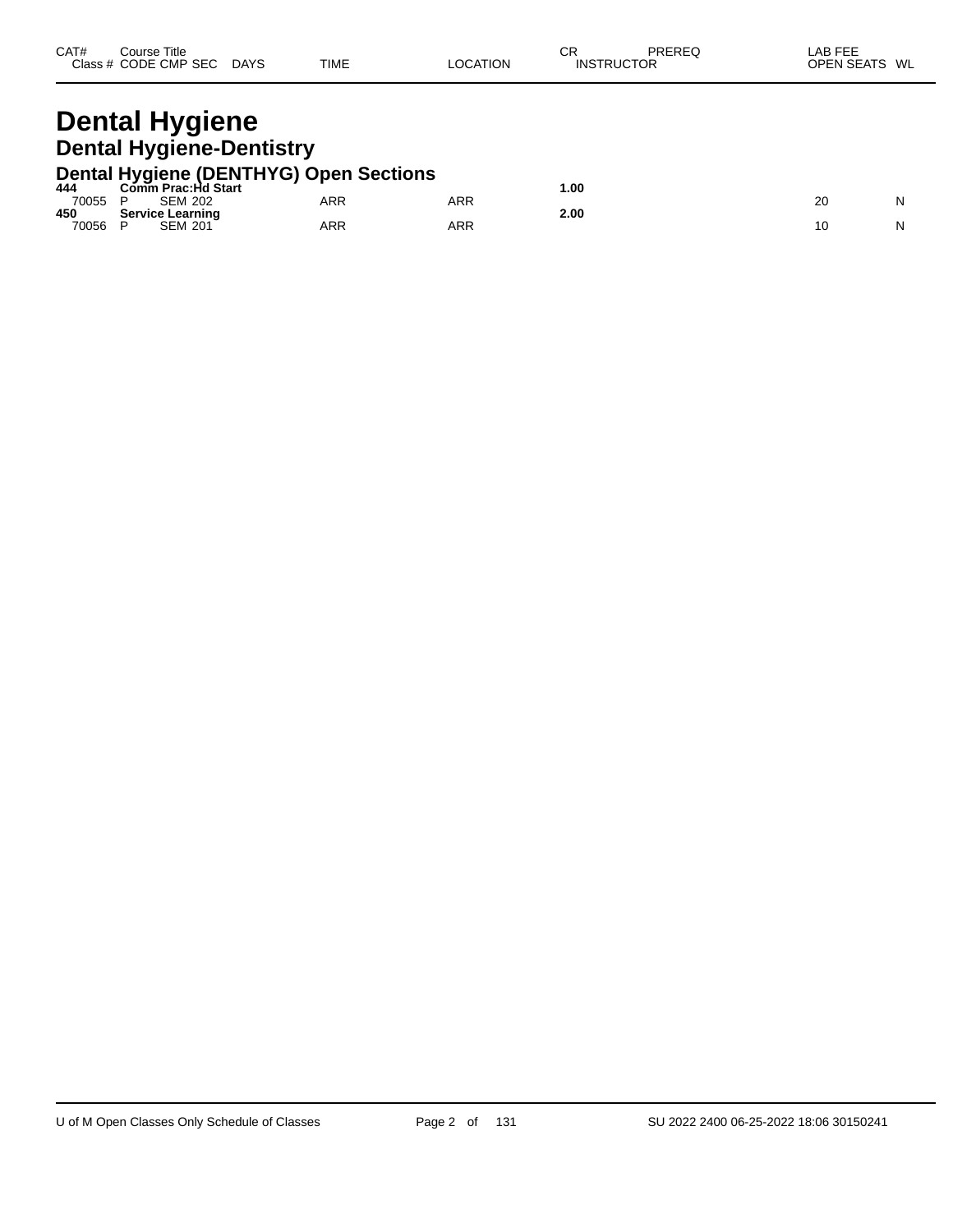| CAT# | Course Title         |             |             |          | ⌒冖<br>◡┍          | PREREQ | LAB FEE       |
|------|----------------------|-------------|-------------|----------|-------------------|--------|---------------|
|      | Class # CODE CMP SEC | <b>DAYS</b> | <b>TIME</b> | LOCATION | <b>INSTRUCTOR</b> |        | OPEN SEATS WL |
|      |                      |             |             |          |                   |        |               |

### **Dentistry School Of Dentistry Biomaterials (BIOMATLS) Open Sections**

#### **Dentistry (DENT) Open Sections**

| 501A         | Intro to Profession                                             |         |            | 1.00-2.00         | <b>ENFORCED</b>             |             |   |
|--------------|-----------------------------------------------------------------|---------|------------|-------------------|-----------------------------|-------------|---|
| 72570        | P <sub>R</sub><br>LEC 201<br>F                                  | 1-4PM   | G378 DENT  |                   |                             | 1           | N |
| 501A         | Intro to Profession<br>P R<br>LEC 201<br>ТH                     | 8-12PM  | G378 DENT  | 1.00-2.00         | <b>ENFORCED</b>             | 1           | N |
|              | ΡR<br>TН<br>LEC 201                                             | 9-11AM  | G378 DENT  | Fitzgerald        |                             | 1           | N |
|              | ΡR<br><b>LEC 201</b><br>W                                       | $1-3PM$ | G378 DENT  |                   |                             | 1           | N |
|              | LEC 201<br>P R<br>M                                             | 10-12PM | G378 DENT  |                   |                             | 1           | N |
| 502          | <b>Evidenced-Based Dent</b>                                     |         |            | 1.00              | <b>ENFORCED</b>             |             |   |
| 73576        | LEC 201<br>P R<br>M                                             | 8-9AM   | <b>ARR</b> | Fitzgerald        |                             | 29          | N |
| 504          | <b>Intro to Pathways</b>                                        |         |            | $0.00 - 10.00$    | <b>ENFORCED</b>             |             |   |
| 72579<br>505 | P R<br><b>SEM 201</b><br><b>Grand Rounds - D1</b>               | ARR     | ARR        | 0.00-10.00        | <b>ENFORCED</b>             | 110         | N |
| 72578        | PR.<br>LEC 201                                                  | ARR     | ARR        |                   |                             | 110         | N |
| 509          | Int Oralfacial Cmplx                                            |         |            | 2.00              | <b>ENFORCED</b>             |             |   |
| 72571        | P R<br>LEC 201<br>W                                             | 1-3PM   | G005 DENT  | Lombaert          |                             | 24          | N |
| 509          | Int Oralfacial Cmplx                                            |         |            | 2.00              | <b>ENFORCED</b>             |             |   |
|              | P R<br>LEC 201<br>м                                             | $1-3PM$ | G005 DENT  |                   |                             | 24          | N |
| 510<br>72926 | <b>Basic Histology</b><br>P R<br>LEC 201<br>TН                  | 9-11AM  | G378 DENT  | 1.00              | <b>ENFORCED</b>             | 24          | N |
| 510          | <b>Basic Histology</b>                                          |         |            | 1.00              | <b>ENFORCED</b>             |             |   |
|              | РR<br>TН<br>LEC 201                                             | 2-4PM   | G378 DENT  |                   |                             | 24          | N |
|              | ΡR<br>LEC 201<br>W                                              | $1-3PM$ | G378 DENT  | Hortsch           |                             | 24          | N |
|              | LEC 201<br>т<br>ΡR                                              | 1-3PM   | G378 DENT  |                   |                             | 24          | N |
|              | ΡR<br><b>LEC 201</b><br>M                                       | 3-5PM   | G360 DENT  |                   |                             | 24          | N |
| 517          | <b>Intro to Clinic Skills</b>                                   |         |            | $0.50 - 2.50$     | <b>ENFORCED</b>             |             |   |
| 72572<br>517 | P <sub>R</sub><br>LEC 201<br>F<br><b>Intro to Clinic Skills</b> | 1-5PM   | G390 DENT  | $0.50 - 2.50$     | <b>ENFORCED</b>             | 1           | N |
|              | ΡR<br>LEC 201<br>F                                              | 1-5PM   | G378 DENT  | Van Tubergen, Nor |                             | 1           | N |
|              | P <sub>R</sub><br>LEC 201<br>F                                  | 2-5PM   | G340 DENT  |                   |                             | 1           | N |
|              | F<br>ΡR<br>LEC 201                                              | 2-5PM   | G340 DENT  |                   |                             | 1           | N |
|              | LEC 201<br>P R<br>M                                             | 3-5PM   | G360 DENT  |                   |                             | 1           | N |
| 521A         | <b>Dent Anat Occlus I</b>                                       |         |            | 1.00-10.00        | <b>ENFORCED</b>             | 195.00      |   |
| 72573        | PR.<br>TН<br>LEC 201                                            | $1-2PM$ | G378 DENT  |                   |                             | 1           | N |
| 521A         | Dent Anat Occlus I<br>LEC 201<br>ΡR<br>TН                       | 2-5PM   | G360 DENT  | 1.00-10.00        | <b>ENFORCED</b>             | 195.00<br>1 | N |
|              | ΡR<br><b>TH</b><br>LEC 201                                      | 1-5PM   | G360 DENT  |                   |                             | 1           | N |
|              | LEC 201<br>TН<br>ΡR                                             | 2-5PM   | G360 DENT  |                   |                             | 1           | N |
|              | <b>TH</b><br>LEC 201<br>P R                                     | 1-2PM   | G378 DENT  |                   | Karl, Duddanahalli Siddanna | 1           | N |
| 524          | <b>Pathways Program</b>                                         |         |            | $0.00 - 5.00$     | <b>ENFORCED</b>             |             |   |
| 73588        | P R<br>DIS 201<br>W                                             | 3-5PM   | <b>ARR</b> |                   | Chiego Jr, Van Tubergen     | 8           | Ν |
| 524          | <b>Pathways Program</b><br>РR<br>DIS 201                        | 9-11AM  | G390 DENT  | $0.00 - 5.00$     | <b>ENFORCED</b>             | 8           | N |
| 545          | <b>Head &amp; Neck Anatomy</b>                                  |         |            | 3.25              | <b>ENFORCED</b>             |             |   |
| 72596        | P R<br>LEC 201<br>WF                                            | 8-11AM  | ARR        | Fox, Kingston     |                             | 1           | N |
| 545          | <b>Head &amp; Neck Anatomy</b>                                  |         |            | 3.25              | <b>ENFORCED</b>             |             |   |
|              | P R<br>LEC 201<br>M                                             | 8-11AM  | ARR        |                   |                             | 1           | N |
| 820R         | <b>Comprehensive Care Clinic</b>                                |         |            | $0.00 - 10.00$    | <b>ENFORCED</b>             |             |   |
| 73337        | P R<br>CLN 201                                                  | ARR     | ARR        | Heys              |                             | 50          | N |
|              | Dental Hygiene (DHYGRACK) Open Sections                         |         |            |                   |                             |             |   |
| 682          | Sem Dentl Hyg                                                   |         |            | 2.00              |                             |             |   |
| 70053        | P<br><b>SEM 201</b>                                             | ARR     | ARR        |                   |                             | 10          | N |
| 688          | <b>Thesis</b>                                                   |         |            | 1.00-3.00         |                             |             |   |
| 70054        | <b>SEM 201</b><br>P                                             | ARR     | <b>ARR</b> |                   |                             | 10          | N |
|              | <b>Endodontics (ENDODONT) Open Sections</b>                     |         |            |                   |                             |             |   |
| 651          | <b>Preclin Grad Endo</b>                                        |         |            | 5.00              |                             |             |   |
| 73091        | <b>MWTH</b><br>P.<br>LAB 201                                    | 9-12PM  | G524 DENT  | McDonald          |                             | 6           | N |
| 651          | <b>Preclin Grad Endo</b>                                        |         |            | 5.00              |                             |             |   |
|              | LAB 201<br><b>MWTH</b>                                          | 1-4PM   | G524 DENT  |                   |                             | 6           | N |
| 652          | <b>Clin Endodontics</b>                                         |         |            | 1.00-4.00         |                             |             |   |
| 73877        | LAB 101<br>P                                                    | ARR     | ARR        | McDonald          |                             | 20          | N |
|              | <b>Oral Biology (ORALBIOL) Open Sections</b>                    |         |            |                   |                             |             |   |
| 678          | Stat Meth Oral Biol                                             |         |            | 1.00-3.00         | <b>ADVISORY</b>             |             |   |
| 70058        | P<br><b>SEM 201</b>                                             | ARR     | <b>ARR</b> |                   |                             | 20          | N |
| 773          | <b>Directed Research</b>                                        |         |            | 1.00-4.00         |                             |             |   |
| 70059<br>855 | P<br><b>SEM 201</b><br><b>Conscious Sedation</b>                | ARR     | ARR        | 1.00              |                             | 35          | N |
| 70060        | <b>SEM 201</b><br>P                                             | ARR     | ARR        |                   |                             | 25          | N |
|              |                                                                 |         |            |                   |                             |             |   |
|              |                                                                 |         |            |                   |                             |             |   |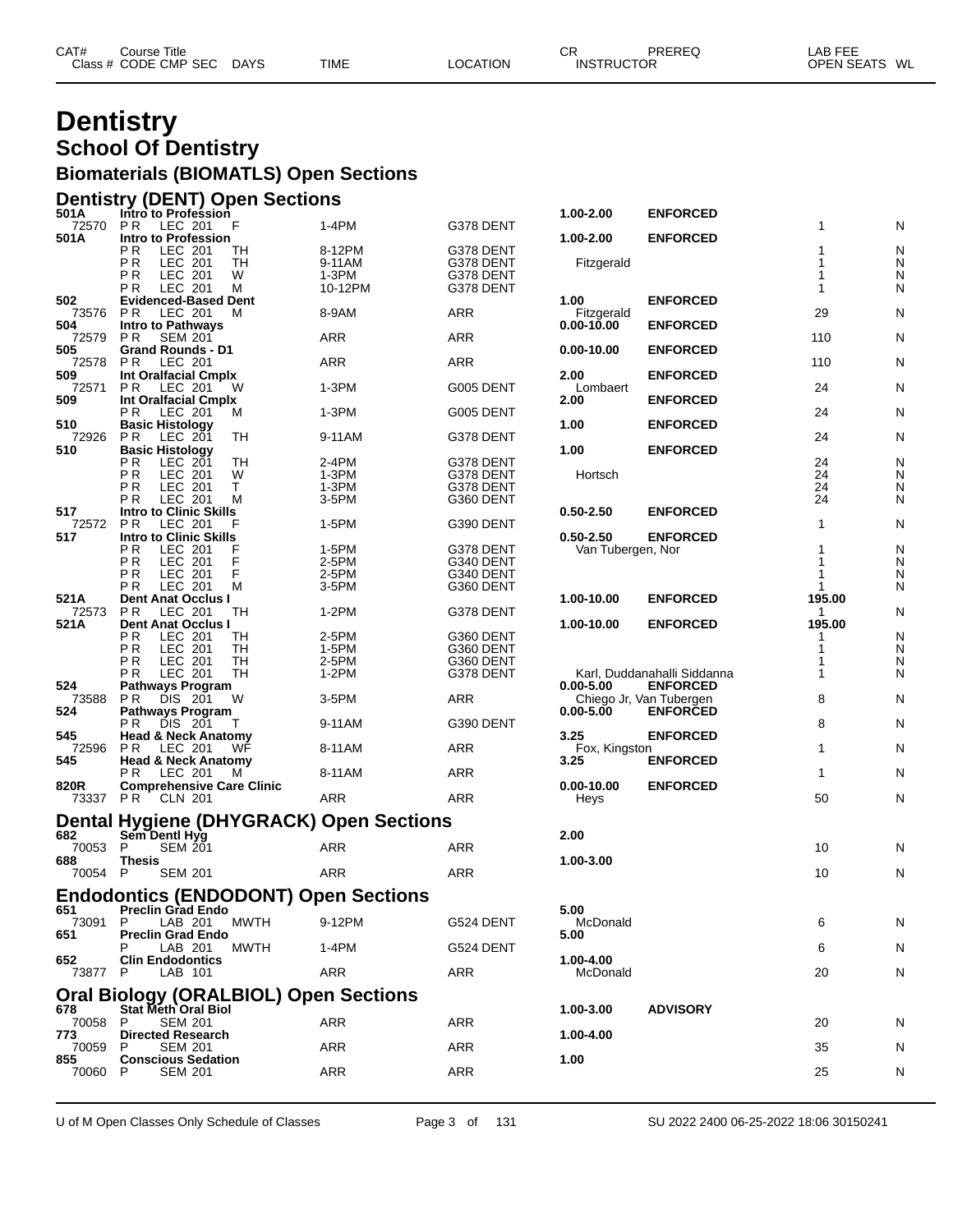|                 | Oral Diagnosis (ORALDIAG) Open Sections                |                |                        |                          |                 |          |        |
|-----------------|--------------------------------------------------------|----------------|------------------------|--------------------------|-----------------|----------|--------|
| 661<br>70064 P  | <b>Clinical Oral Diag</b><br>LAB 201                   | ARR            | ARR                    | 1.00-6.00                |                 | 20       | N      |
|                 | <b>Oral Health Sciences (ORALHEAL) Open Sections</b>   |                |                        |                          |                 |          |        |
| 502             | <b>Evidenced-Based Dent</b>                            |                |                        | 1.00                     | <b>ENFORCED</b> |          |        |
| 73618 PR<br>507 | LEC 201<br>м<br><b>Basic Biomaterials</b>              | 8-9AM          | ARR                    | Fitzgerald<br>1.00       | <b>ENFORCED</b> | 29       | N      |
| 73616<br>507    | P <sub>R</sub><br>LEC 201<br><b>Basic Biomaterials</b> | 8-9AM          | G322 DENT              | 1.00                     | <b>ENFORCED</b> | 26       | N      |
| 509             | P R<br>LEC 201<br>ттн<br>Int Oralfacial Cmplx          | 8-9AM          | G322 DENT              | 1.00-3.00                | <b>ENFORCED</b> | 26       | N      |
| 73617<br>509    | LEC 201<br>PR.<br>w<br>Int Oralfacial Cmplx            | 1-3PM          | G005 DENT              | Lombaert<br>1.00-3.00    | <b>ENFORCED</b> | 24       | N      |
| 510             | P R<br>LEC 201<br>м                                    | 1-3PM          | G005 DENT              | 1.00                     |                 | 24       | N      |
| 73619           | <b>Basic Histology</b><br>TН<br>PR.<br>LEC 201         | 9-11AM         | G378 DENT              |                          | <b>ENFORCED</b> | 24       | N      |
| 510             | <b>Basic Histology</b><br>P R<br>LEC 201<br>TН         | 2-4PM          | G378 DENT              | 1.00                     | <b>ENFORCED</b> | 24       | N      |
|                 | P R<br>LEC 201<br>W<br>т<br>P R<br>LEC 201             | 1-3PM<br>1-3PM | G378 DENT<br>G378 DENT | Hortsch                  |                 | 24<br>24 | N<br>N |
|                 | <b>LEC 201</b><br>P R<br>м                             | 3-5PM          | G360 DENT              |                          |                 | 24       | N      |
| 811<br>70065    | <b>OHS PhD Journal Club</b><br><b>SEM 201</b><br>P     | ARR            | ARR                    | 1.00                     |                 | 29       | N      |
| 812             | <b>Sci Lab Rotations</b><br>$IND +$                    | ARR            | ARR                    | 3.00                     |                 | 23       | N      |
| 813<br>70067    | <b>Culture of Science</b><br>P<br><b>SEM 201</b>       | <b>ARR</b>     | ARR                    | 2.00                     |                 | 35       | N      |
| 990             | <b>Dissertatn-Precand</b>                              |                |                        | 1.00-8.00                | <b>ADVISORY</b> |          |        |
| 995             | $IND +$<br><b>Dissertation-Cand</b>                    | ARR            | <b>ARR</b>             | 4.00                     | <b>ENFORCED</b> | 25       | N      |
|                 | R<br>$IND +$                                           | ARR            | ARR                    |                          |                 | 25       | N      |
|                 | <b>Oral Pathology (ORALPATH) Open Sections</b>         |                |                        |                          |                 |          |        |
|                 | <b>Orthodontics (ORTHO) Open Sections</b>              |                |                        |                          |                 |          |        |
| 750<br>73330    | Digital Ortho<br>P<br>LEC 201                          | ARR            | ARR                    | 1.00<br>Kim-Berman       |                 | 18       | N      |
| 752<br>73370    | <b>Ortho with Aligners</b><br>LEC 201<br>P             | 12-1PM         | ARR                    | 1.00<br>Ruellas          |                 | 25       | N      |
| 753<br>73143    | <b>Principles in Ortho</b><br><b>SEM 201</b><br>P      | ARR            | <b>ARR</b>             | 1.00-3.00<br>Kim-Berman  |                 | 18       | N      |
| 760<br>70072    | <b>Clinical Orthodon</b><br>P<br>LAB 201               | ARR            | ARR                    | 1.00-5.00<br>Kim-Berman  |                 | 18       | N      |
| 762<br>70073    | <b>Sem in Orthodontics</b><br><b>SEM 201</b><br>P      | ARR            | ARR                    | 1.00-2.00                |                 | 20       | N      |
| 763             | <b>Ortho Pediat Dent</b>                               |                |                        | 1.00-4.00                |                 |          |        |
| 70074<br>768    | LAB 201<br>P<br>Intro Ortho Tech                       | <b>ARR</b>     | <b>ARR</b>             | Pinzon<br>1.00           |                 | 24       | N      |
| 73094<br>772    | P<br>LAB 201<br>Intro Cephalometric                    | ARR            | ARR                    | Pinzon<br>1.00           |                 | 19       | N      |
| 71834<br>775    | P<br><b>SEM 201</b><br>TН<br><b>Clin Ped Ortho</b>     | 8-12PM         | G580 DENT              | Cevidanes<br>1.00-3.00   |                 | 17       | N      |
|                 | 73092 P LAB 201                                        | <b>ARR</b>     | <b>ARR</b>             | Conley                   |                 | 25       | N      |
|                 | <b>Pediatric Dentistry (PEDDENT) Open Sections</b>     |                |                        |                          |                 |          |        |
| 591<br>73093 P  | <b>Clinical Ped Dent</b><br>LAB 201                    | ARR            | ARR                    | 1.00-5.00<br>Boynton     |                 | 9        | N      |
| 592<br>73256    | <b>Sem Pediatric Dent</b><br>P<br><b>SEM 201</b>       | <b>ARR</b>     | <b>ARR</b>             | 4.00<br><b>Boynton</b>   |                 | 20       | N      |
| 594             | <b>Investigatn-Thesis</b><br>$\overline{IND}$ +        | ARR            | ARR                    | 1.00-3.00                |                 | 20       | N      |
|                 | <b>Periodontics (PERIODON) Open Sections</b>           |                |                        |                          |                 |          |        |
| 780             | <b>Periodontic Clinic</b><br>-P                        | <b>ARR</b>     | <b>ARR</b>             | 1.00-6.00                |                 |          |        |
| 70077<br>781    | LAB 201<br><b>Sem in Periodontics</b>                  |                |                        | Wang<br>3.00             |                 | 20       | N      |
| 73098<br>786    | P<br><b>SEM 201</b><br>w<br><b>Periodontal Therapy</b> | 8-10AM         | 1033 DENT              | Wang<br>1.00-2.00        |                 | 15       | N      |
| 73090<br>786    | LEC 201<br>м<br><b>Periodontal Therapy</b>             | 1-4PM          | G005 DENT              | 1.00-2.00                |                 | 11       | N      |
|                 | LEC 201<br>МW<br>P                                     | 1-3PM          | 1033 DENT              | Wang, Eber               |                 | 11       | N      |
|                 | <b>Prosthodontics (PROSTHOD) Open Sections</b>         |                |                        |                          |                 |          |        |
| 630<br>73331 P  | <b>Intro Pros Research</b><br>LEC 201                  | ARR            | ARR                    | $0.50 - 2.00$<br>Liu     |                 | 20       | N      |
| 643<br>73095 P  | <b>Clin Prosthodontics</b><br>LAB 201                  | ARR            | <b>ARR</b>             | 1.00-6.00<br>Liu, Saglik |                 | 15       | N      |

CAT# Course Title Case CR PREREQ LAB FEE

Class # CODE CMP SEC DAYS TIME LOCATION INSTRUCTOR OPEN SEATS WL

U of M Open Classes Only Schedule of Classes Page 4 of 131 SU 2022 2400 06-25-2022 18:06 30150241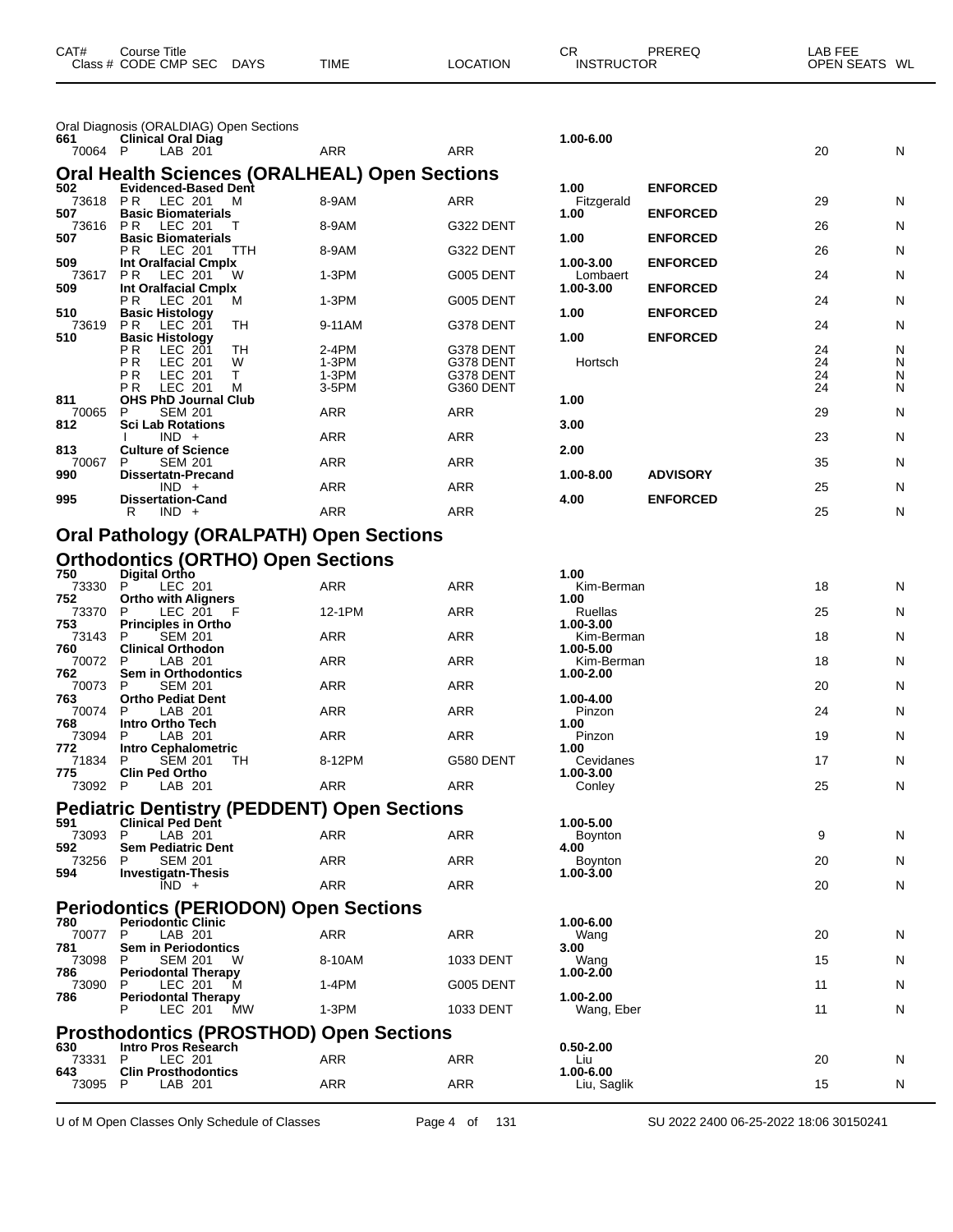| CAT#         | Course Title<br>Class # CODE CMP SEC<br>DAYS                       | <b>TIME</b> | <b>LOCATION</b> | CR.<br>PREREQ<br><b>INSTRUCTOR</b> | LAB FEE<br><b>OPEN SEATS</b><br>WL |
|--------------|--------------------------------------------------------------------|-------------|-----------------|------------------------------------|------------------------------------|
| 645          | Thesis Investigatn<br>$IND +$<br>D                                 | <b>ARR</b>  | <b>ARR</b>      | 1.00-3.00                          | 50<br>N                            |
| 550          | <b>Restorative (RESTORA) Open Sections</b><br><b>Rev Rest Dent</b> |             |                 | 2.00                               |                                    |
| 73165        | LEC 201<br>P<br><b>MW</b>                                          | 3-5PM       | G536 DENT       | Fasbinder, Neiva                   | 21<br>N                            |
| 551          | <b>Rev Rest Dent Lab</b>                                           |             |                 | 2.00                               |                                    |
| 73166        | LAB 201<br><b>MW</b><br>P                                          | 3-5PM       | 1033 DENT       | Rocha Maia, Valcanaia              | 21<br>N                            |
| 560<br>73167 | <b>Comp Tx Planning</b><br>TH<br>P<br>LAB 201                      | 8-12PM      | 2450 DENT       | 2.00<br>Fasbinder, Neiva           | 21<br>N                            |
| 742          | <b>Clin Restor Dent</b>                                            |             |                 | 1.00-8.00                          |                                    |
| 73099        | LEC 201<br>P                                                       | ARR         | ARR             | Neiva                              | 24<br>N                            |
| 746          | <b>Prin Operative Dent</b>                                         |             |                 | $1.00 - 2.00$                      |                                    |
| 73096        | <b>SEM 201</b><br>P                                                | <b>ARR</b>  | <b>ARR</b>      | Yaman                              | 25<br>N                            |
| 748          | <b>Spec Topc Oper Dent</b>                                         |             |                 | 1.00-3.00                          |                                    |
| 70079        | <b>SEM 201</b>                                                     | <b>ARR</b>  | <b>ARR</b>      |                                    | 20<br>N                            |
| 866          | <b>Masticatory System</b><br>P                                     | <b>ARR</b>  | <b>ARR</b>      | <b>ADVISORY</b><br>1.00            | 30                                 |
| 70080<br>868 | <b>SEM 201</b><br><b>Bioengin Occlusion</b>                        |             |                 | <b>ADVISORY</b><br>2.00            | N                                  |
| 70081        | <b>SEM 201</b>                                                     | ARR         | ARR             |                                    | 30<br>N                            |
| 869          | <b>Occlusion Lab</b>                                               |             |                 | 1.00-3.00                          |                                    |
| 70082        | LAB 201<br>P                                                       | <b>ARR</b>  | <b>ARR</b>      |                                    | 20<br>N                            |
| 873          | <b>Clin Prac Occlusion</b>                                         |             |                 | 1.00-6.00                          |                                    |
| 70083        | LAB 201<br>P                                                       | <b>ARR</b>  | <b>ARR</b>      |                                    | 20<br>N                            |
| 883          | <b>Restora Materials</b>                                           |             |                 | <b>ADVISORY</b><br>1.00-2.00       |                                    |
| 73097        | <b>SEM 201</b><br>P                                                | <b>ARR</b>  | <b>ARR</b>      | Yaman                              | 15<br>N                            |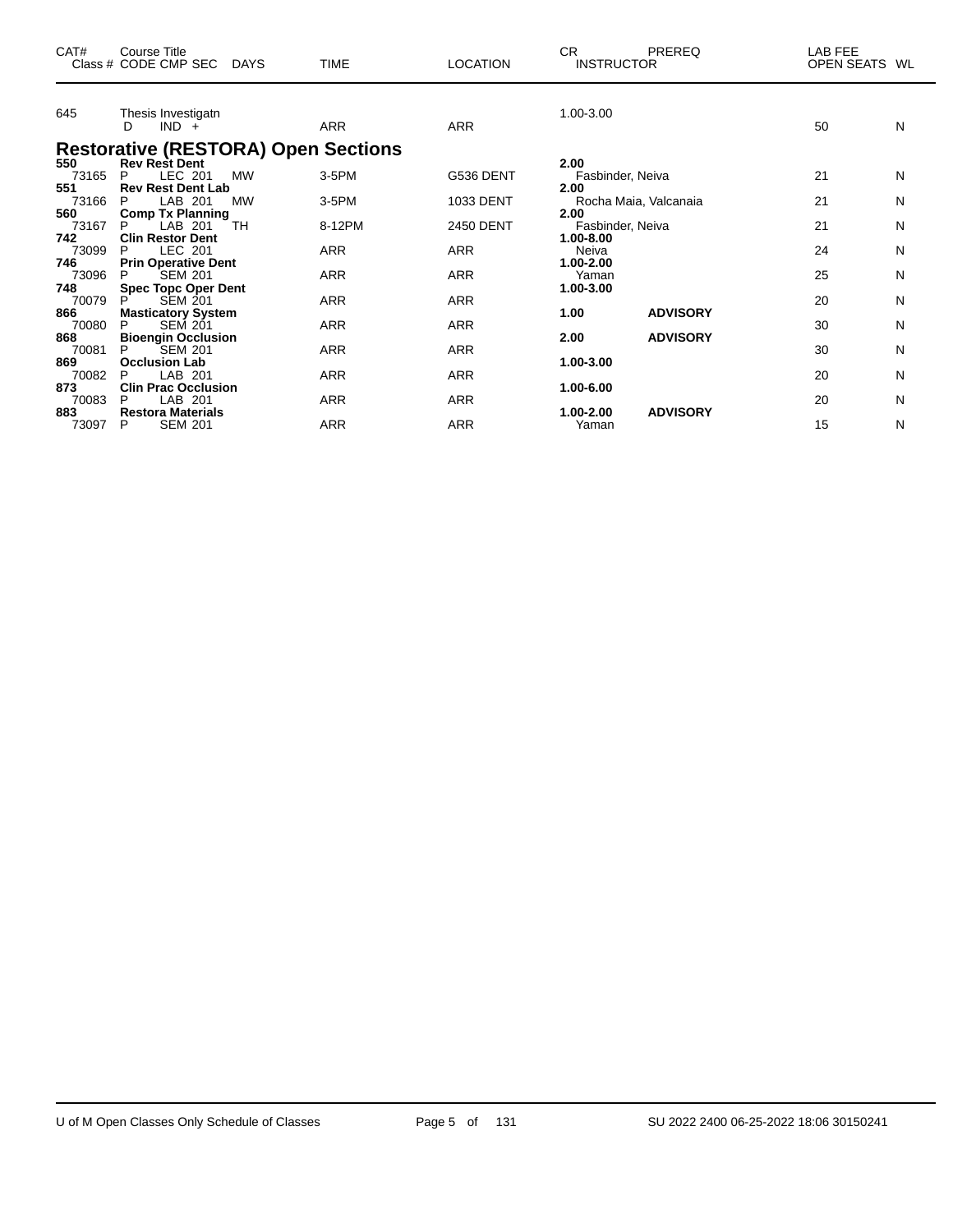| CAT# | Course Title              |             |          | <b>CR</b>         | PREREQ | _AB FEE       |
|------|---------------------------|-------------|----------|-------------------|--------|---------------|
|      | Class # CODE CMP SEC DAYS | <b>TIME</b> | LOCATION | <b>INSTRUCTOR</b> |        | OPEN SEATS WL |

### **Education School Of Education**

#### **Education (EDUC) Open Sections**

| 330                  | <b>ED Empwrmt Internshp</b> |               |                                                                                                         |               | 1.00-2.00     | <b>ADVISORY</b> |    |   |
|----------------------|-----------------------------|---------------|---------------------------------------------------------------------------------------------------------|---------------|---------------|-----------------|----|---|
| 73387                | LAB 201<br>PD.              |               | <b>ARR</b>                                                                                              | <b>ARR</b>    | Hearn         |                 | 25 | N |
| Permission required. |                             |               |                                                                                                         |               |               |                 |    |   |
| 401                  | <b>Lit 1 DevFound Skill</b> |               |                                                                                                         |               | 4.00          |                 |    |   |
| 70087                | LEC 201<br>PR               | <b>MTWTHF</b> | $1-4PM$                                                                                                 | <b>ARR</b>    | Mann          |                 | 9  | N |
|                      | ELMAC25 students only.      |               |                                                                                                         |               |               |                 |    |   |
| 416                  | <b>Teach Curr Material</b>  |               |                                                                                                         |               | 1.00          |                 |    |   |
| 73566                | <b>PR LEC 201</b>           | <b>MTWTHF</b> | 1-1AM                                                                                                   | <b>ARR</b>    | <b>Boerst</b> |                 | 9  | N |
|                      | ELMAC25 students only.      |               |                                                                                                         |               |               |                 |    |   |
| 430                  | <b>Teachg to Transgress</b> |               |                                                                                                         |               | 3.00          |                 |    |   |
| 73567                | LEC 201<br>PR.              | <b>MWF</b>    | 12-3PM                                                                                                  | <b>ARR</b>    | Aumen         |                 | 9  | N |
|                      | ELMAC 25 students only.     |               |                                                                                                         |               |               |                 |    |   |
| 445                  | <b>Exceptionalities6-12</b> |               |                                                                                                         |               | 1.00          |                 |    |   |
| 73834                | <b>PR LEC 101</b>           |               | <b>ARR</b>                                                                                              | <b>ARR</b>    | Mies          |                 |    | N |
|                      | Secondary MAC interns only. |               |                                                                                                         |               |               |                 |    |   |
| 504                  | <b>Teach with Tech</b>      |               |                                                                                                         |               | 1.00          |                 |    |   |
| 72601                | <b>SEM 201</b><br>PR        |               | <b>ARR</b>                                                                                              | <b>ARR</b>    | Stanzler      |                 |    | N |
|                      | Secondary MAC interns only. |               |                                                                                                         |               |               |                 |    |   |
| 540                  | <b>Trauma Basics</b>        |               |                                                                                                         |               | 1.00          |                 |    |   |
| 73381                | <b>SEM 201</b><br>P         |               | <b>ARR</b>                                                                                              | <b>REMOTE</b> | Reyes         |                 | 5  | N |
|                      |                             |               | Only Education students enroll in this Summer half term. Social Work and Nursing students enroll in the |               |               |                 |    |   |

Only Education students enroll in this Summer half term. Social Work and Nursing students enroll in the Spring/Summer full term.

This course is available only to Social Work, Nursing, and Education students. SW students must enroll under SW 540 in the Spring/Summer term. Nursing students under HS 540 in the Spring/Summer term; Education students under EDUC 540 in the Summer half term.

Outside of Class Pre-learning work begins: June 13 All Day Workshop: July 16 Final Assignments: July 23

Please refer to Canvas or contact the course instructor for the additional required class assignments that must be completed outside of the all day workshop.

| 590                  | <b>ESL Tchg Prac &amp; Sem</b>          |               |                                                                                                              |            | 3.00          | <b>ADVISORY</b> |    |   |
|----------------------|-----------------------------------------|---------------|--------------------------------------------------------------------------------------------------------------|------------|---------------|-----------------|----|---|
| 73555                | PD.<br><b>SEM 201</b>                   | <b>MTWTHF</b> | 8-4PM                                                                                                        | <b>ARR</b> | Atkins        |                 | 8  | N |
|                      |                                         |               | ESL Endorsement students only. Practicum Course meets at Huron High School in-person. June 17 & 18, 8:30am - |            |               |                 |    |   |
|                      |                                         |               | 3:00pm and June 21 - July 9, Mon. - Fri., 7:40 am - 3:00 pm. July 5 is a vacation day.                       |            |               |                 |    |   |
| 594                  | <b>Ed Multiling Soc</b>                 |               |                                                                                                              |            | 3.00          | <b>ADVISORY</b> |    |   |
| 73556                | PR<br>LEC 201                           | <b>MTWTHF</b> | 9-12PM                                                                                                       | <b>ARR</b> | Hanna         |                 | 9  | N |
|                      | ELMAC25 students only.                  |               |                                                                                                              |            |               |                 |    |   |
| 606                  | Dev&Psy Perspect Ed                     |               |                                                                                                              |            | 3.00          |                 |    |   |
| 72791                | P <sub>R</sub><br><b>REC 201</b>        |               | <b>ARR</b>                                                                                                   | <b>ARR</b> | Eggleston     |                 | 5  | N |
|                      | Secondary MAC interns only.             |               |                                                                                                              |            |               |                 |    |   |
| 640                  | Ind Study Ed Stdy                       |               |                                                                                                              |            | 1.00-3.00     | <b>ADVISORY</b> |    |   |
|                      | $IND +$                                 |               | <b>ARR</b>                                                                                                   | <b>ARR</b> |               |                 | 24 | N |
| 649                  | <b>Found Persp Ed Rfrm</b>              |               |                                                                                                              |            | 3.00          |                 |    |   |
| 72778                | P <sub>R</sub><br>REC 201               |               | <b>ARR</b>                                                                                                   | <b>ARR</b> | Santone       |                 | 7  | N |
|                      | Secondary MAC interns only.             |               |                                                                                                              |            |               |                 |    |   |
| 650                  | <b>Refl Teach Fld Exp</b>               |               |                                                                                                              |            | 1.00          | <b>ADVISORY</b> |    |   |
| 71662                | P <sub>R</sub><br>LAB 201               | <b>MTWTHF</b> | 8-5PM                                                                                                        | <b>ARR</b> | Madden        |                 | 4  | N |
| 650                  | <b>Refl Teach Fld Exp</b>               |               |                                                                                                              |            | 1.00          | <b>ADVISORY</b> |    |   |
|                      | P <sub>R</sub><br>LAB 201               | <b>MTWTHF</b> | 8-5PM                                                                                                        | 2218 SEB   |               |                 | 4  | N |
| Math Practicum       |                                         |               |                                                                                                              |            |               |                 |    |   |
|                      | ELMAC25 students only.                  |               |                                                                                                              |            |               |                 |    |   |
| 650                  | <b>Refl Teach Fld Exp</b>               |               |                                                                                                              |            | 1.00          | <b>ADVISORY</b> |    |   |
| 73011 PR             | LAB 207                                 |               | <b>ARR</b>                                                                                                   | <b>ARR</b> | Peterson      |                 | 7  | N |
| <b>MAC Practicum</b> |                                         |               |                                                                                                              |            |               |                 |    |   |
|                      | Secondary MAC students only.            |               |                                                                                                              |            |               |                 |    |   |
| 73189 PR             | LAB 211                                 | <b>MTWTHF</b> | 8-5PM                                                                                                        | 4212 SEB   |               |                 | 4  | N |
|                      | P <sub>R</sub><br>LAB 211               | <b>MTWTHF</b> | 8-5PM                                                                                                        | <b>ARR</b> | Klingelhofer  |                 | 4  | N |
|                      | ELMAC 25 students only.                 |               |                                                                                                              |            |               |                 |    |   |
| 655                  | Dir Resear Ed Study                     |               |                                                                                                              |            | 1.00-6.00     | <b>ADVISORY</b> |    |   |
|                      | $IND +$                                 |               | <b>ARR</b>                                                                                                   | <b>ARR</b> |               |                 | 25 | N |
| 659                  | <b>MA Res Pract in HE</b>               |               |                                                                                                              |            | 1.50-3.00     | <b>ADVISORY</b> |    |   |
|                      | $IND +$                                 |               | <b>ARR</b>                                                                                                   | <b>ARR</b> |               |                 | 25 | N |
| 695                  | <b>Res Educ Practice</b>                |               |                                                                                                              |            | 3.00          |                 |    |   |
| 72800                | LEC 201<br>PR                           |               | <b>ARR</b>                                                                                                   | <b>ARR</b> | Craig         |                 | 7  | N |
| 73568 PR             | Secondary MAC students only.<br>LEC 203 | <b>MTWTHF</b> | $1-1AM$                                                                                                      | <b>ARR</b> | <b>Boerst</b> |                 | 9  | N |
|                      |                                         |               |                                                                                                              |            |               |                 |    |   |
|                      | ELMAC 25 students only                  |               |                                                                                                              |            |               |                 |    |   |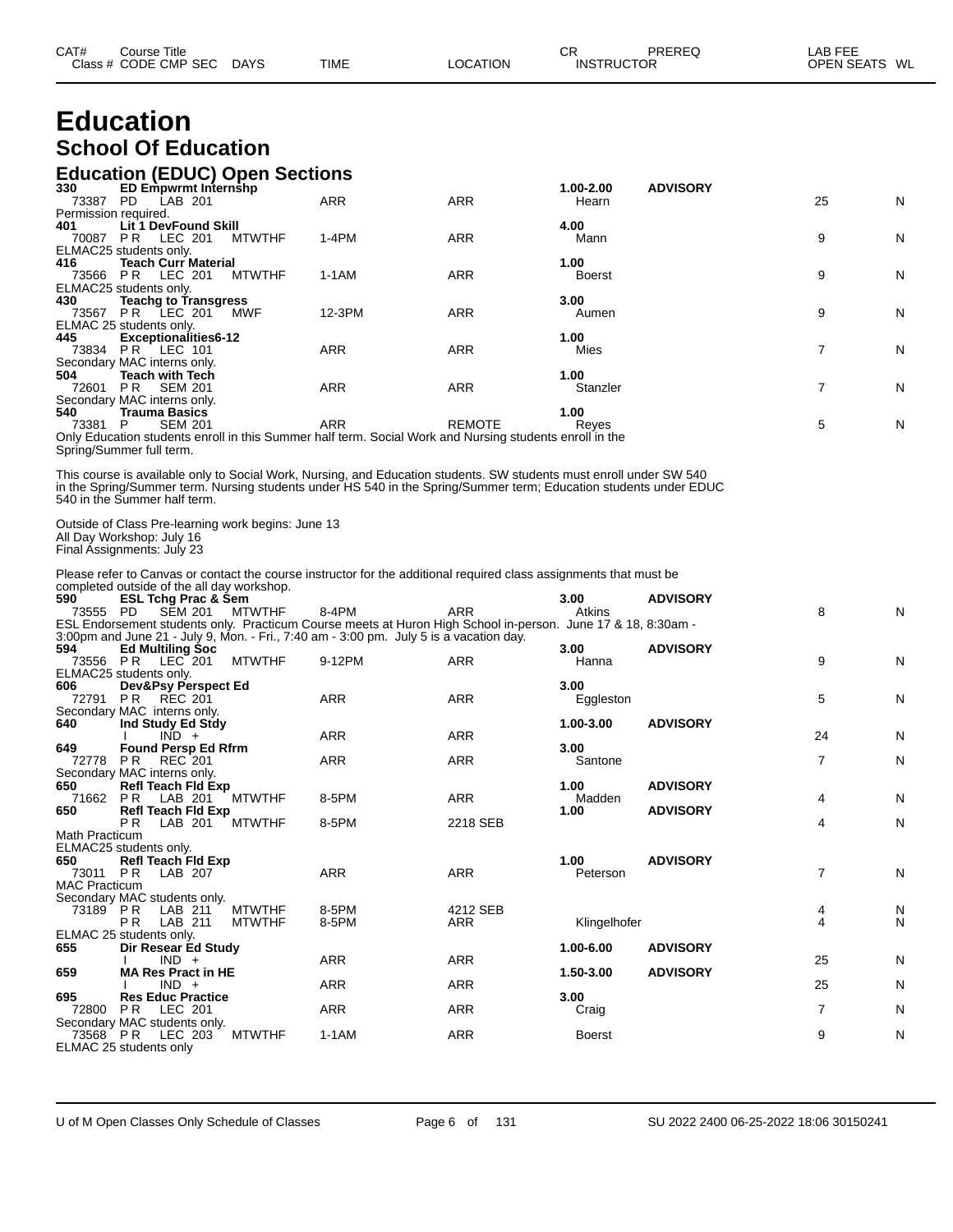| CAT# | Title<br>Course      |             |             |                | oг<br>◡           | PREREQ | _AB FEE          |
|------|----------------------|-------------|-------------|----------------|-------------------|--------|------------------|
|      | Class # CODE CMP SEC | <b>DAYS</b> | <b>TIME</b> | <b>OCATION</b> | <b>INSTRUCTOR</b> |        | OPEN SEATS<br>WL |

## **Engineering Aerospace Engineering**

#### **Aerospace Engineering (AEROSP) Open Sections**

| 290 | <b>Directed Study</b> |            |            | 1.00-3.00 |                 |    |   |
|-----|-----------------------|------------|------------|-----------|-----------------|----|---|
|     | $IND +$               | <b>ARR</b> | <b>ARR</b> |           |                 | 25 | N |
| 390 | <b>Directed Study</b> |            |            | 1.00-3.00 |                 |    |   |
|     | $IND +$               | <b>ARR</b> | <b>ARR</b> |           |                 | 25 | N |
| 490 | <b>Directed Study</b> |            |            | 1.00-3.00 | <b>ADVISORY</b> |    |   |
|     | $IND +$               | <b>ARR</b> | <b>ARR</b> |           |                 | 25 | N |
| 590 | <b>Directed Study</b> |            |            | 1.00-6.00 | <b>ADVISORY</b> |    |   |
|     | $IND +$               | <b>ARR</b> | <b>ARR</b> |           |                 |    | N |
| 990 | <b>Diss-Precand</b>   |            |            | 1.00-8.00 | <b>ADVISORY</b> |    |   |
|     | $IND +$               | <b>ARR</b> | <b>ARR</b> |           |                 | 24 | N |
| 995 | <b>Diss-Cand</b>      |            |            | 4.00      | <b>ENFORCED</b> |    |   |
|     | $IND +$<br>R          | ARR        | ARR        |           |                 | 25 | N |
|     |                       |            |            |           |                 |    |   |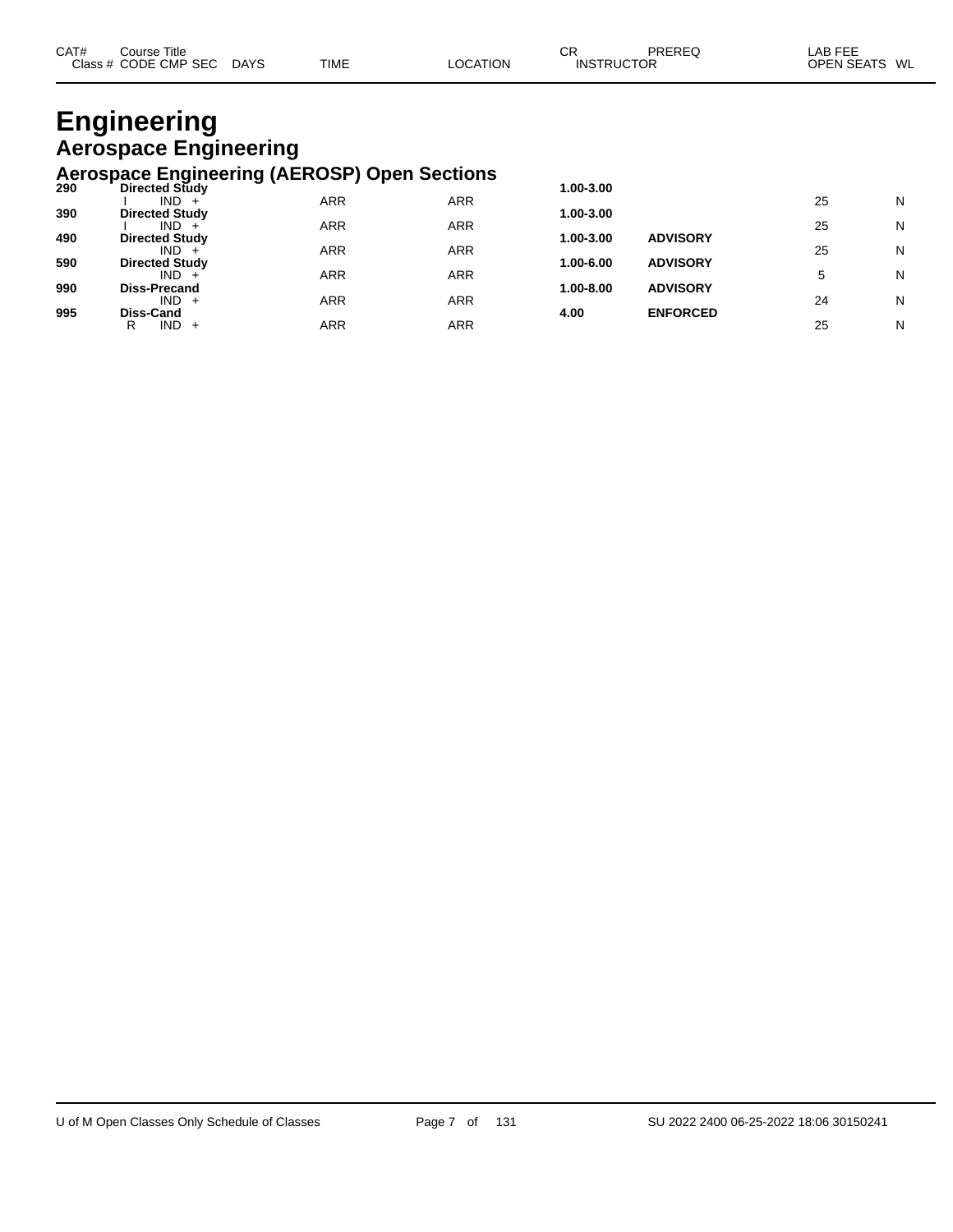| CAT#<br>$C$ lass | Title<br>Course<br><b>CMP</b><br>CODE<br>∕ SFC | DAYS | TIME | .UM | СF<br>או א<br>-10 | <b>DDEDE</b><br>OR | ---<br>Αŀ<br>$-2$<br>WL<br>ח⊐סר<br>n. |  |
|------------------|------------------------------------------------|------|------|-----|-------------------|--------------------|---------------------------------------|--|
|------------------|------------------------------------------------|------|------|-----|-------------------|--------------------|---------------------------------------|--|

# **Biomedical Engineering**

|     | <b>Biomedical Engineering (BIOMEDE) Open Sections</b> |     |     |               |                 |    |   |
|-----|-------------------------------------------------------|-----|-----|---------------|-----------------|----|---|
| 490 | <b>Directed Research</b>                              |     |     | 1.00-4.00     |                 |    |   |
|     | $IND +$                                               | ARR | ARR |               |                 | 25 | N |
| 590 | <b>Directed Research</b>                              |     |     | 1.00-16.00    | <b>ADVISORY</b> |    |   |
|     | $IND +$                                               | ARR | ARR |               |                 | 25 | N |
| 990 | <b>Diss-Precand</b>                                   |     |     | $1.00 - 8.00$ | <b>ADVISORY</b> |    |   |
|     | $IND +$                                               | ARR | ARR |               |                 | 25 | N |
| 995 | Diss-Cand                                             |     |     | 4.00          | <b>ENFORCED</b> |    |   |
|     | $IND +$                                               | ARR | ARR |               |                 | 25 | N |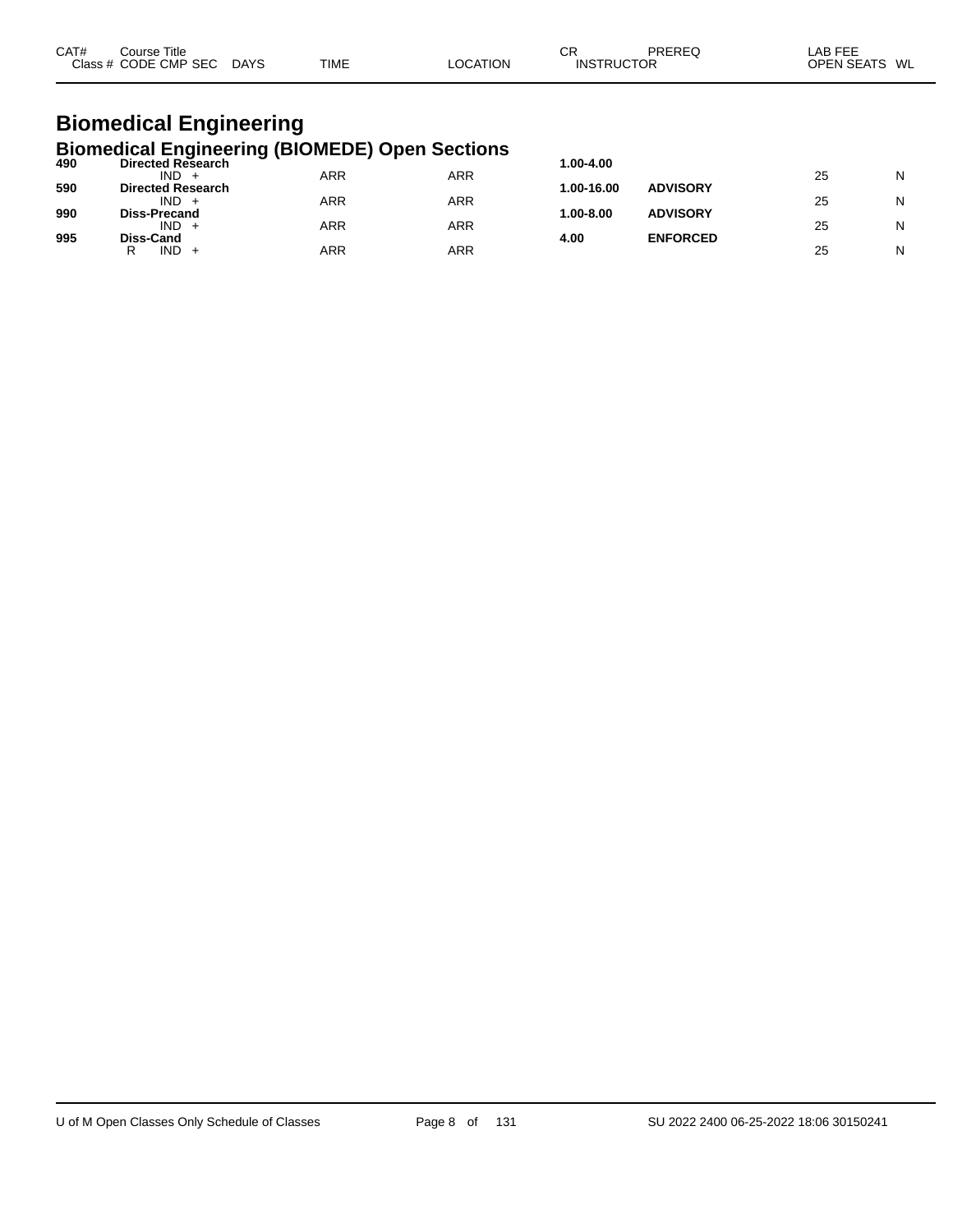| CAT#<br>Course Title<br>Class # CODE CMP SEC | <b>DAYS</b> | TIME | <b>LOCATION</b> | СR<br><b>INSTRUCTOR</b> | PRERFO | I AB FFF<br>OPEN SEATS WL |  |
|----------------------------------------------|-------------|------|-----------------|-------------------------|--------|---------------------------|--|
| Climate and Space Sciences Engineering       |             |      |                 |                         |        |                           |  |

### **Climate and Space Sciences Engineering Climate and Meteorology (CLIMATE) Open Sections 499 Directed Study 1.00-16.00**

| ARR<br>ARR<br>IND.<br>25                                   | N |
|------------------------------------------------------------|---|
|                                                            |   |
| 701<br><b>Special Problems</b><br>1.00-16.00               |   |
| ARR<br>ARR<br>IND.<br>25                                   | N |
| 990<br><b>ADVISORY</b><br>1.00-8.00<br><b>Diss-Precand</b> |   |
| ARR<br>ARR<br>IND.<br>25                                   | N |
| 995<br><b>ENFORCED</b><br>4.00<br>Diss-Cand                |   |
| ARR<br>ARR<br>IND.<br>25                                   | N |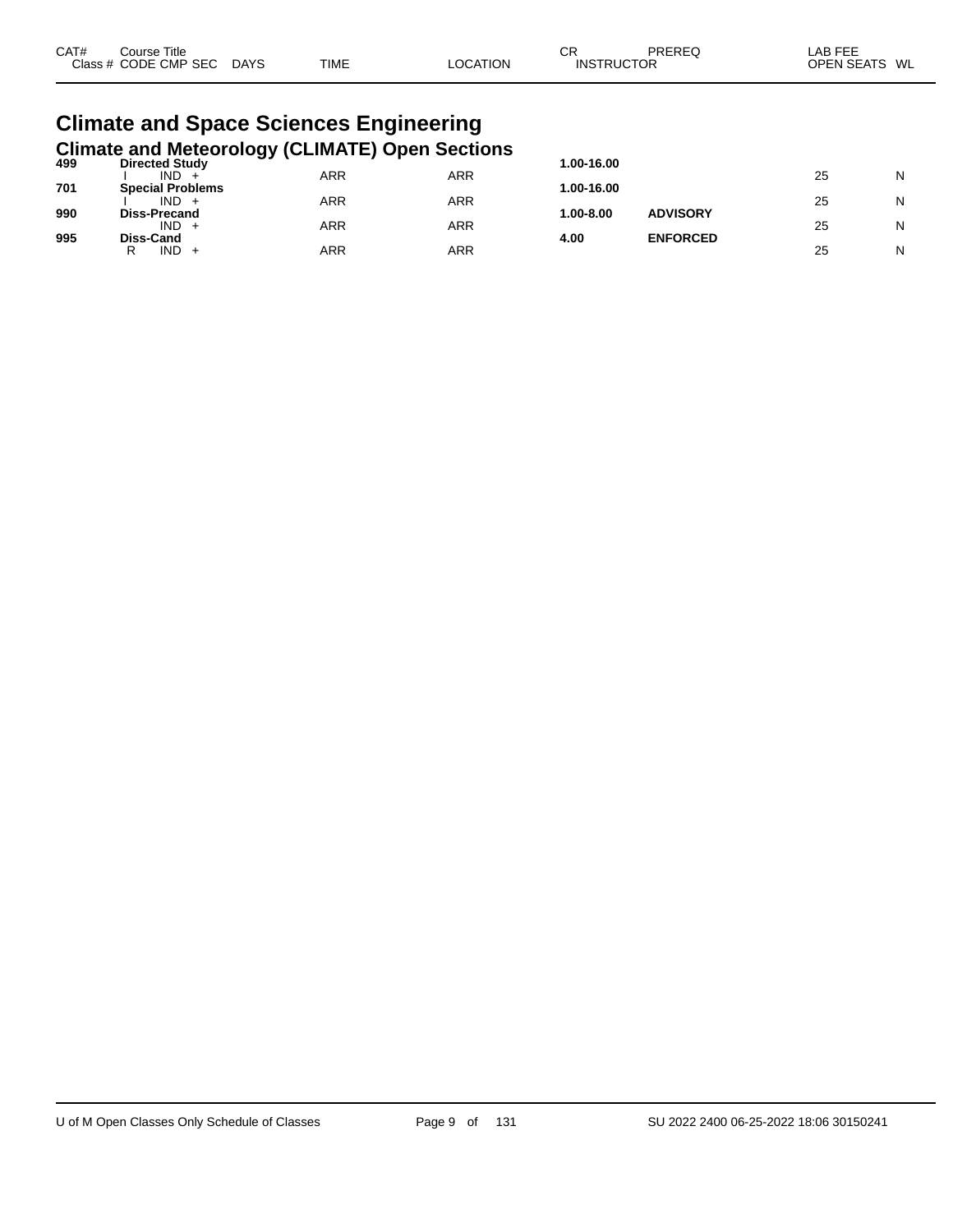| CAT# | Course Title         |             |             |          | ◠⊏<br>◡┎          | PREREQ | LAB FEE          |
|------|----------------------|-------------|-------------|----------|-------------------|--------|------------------|
|      | Class # CODE CMP SEC | <b>DAYS</b> | <b>TIME</b> | LOCATION | <b>INSTRUCTOR</b> |        | OPEN SEATS<br>WL |
|      |                      |             |             |          |                   |        |                  |

# **Chemical Engineering Department**

|     | <b>Chemical Engineering (CHE) Open Sections</b> |            |            |            |                           |    |   |
|-----|-------------------------------------------------|------------|------------|------------|---------------------------|----|---|
| 290 | Res&Spec Problems<br>IND.                       | <b>ARR</b> | <b>ARR</b> | 1.00-16.00 | <b>ADVISORY</b>           | 25 | N |
| 490 | <b>Adv Res&amp;Spec Problem</b>                 |            |            | 1.00-16.00 | <b>ADVISORY, ENFORCED</b> |    |   |
| 695 | IND.<br>R<br><b>Research Problems</b>           | ARR        | ARR        | 1.00-16.00 | <b>ADVISORY</b>           | 25 | N |
|     | $IND +$                                         | ARR        | ARR        |            |                           | 25 | N |
| 698 | <b>Directed Study</b><br>$IND +$                | ARR        | ARR        | 1.00-16.00 |                           | 25 | N |
| 990 | Diss-Precand                                    |            |            | 1.00-8.00  | <b>ADVISORY</b>           |    |   |
| 995 | $IND +$<br>Diss-Cand                            | <b>ARR</b> | ARR        | 4.00       | <b>ENFORCED</b>           | 25 | N |
|     | $IND +$<br>R                                    | ARR        | ARR        |            |                           | 25 | N |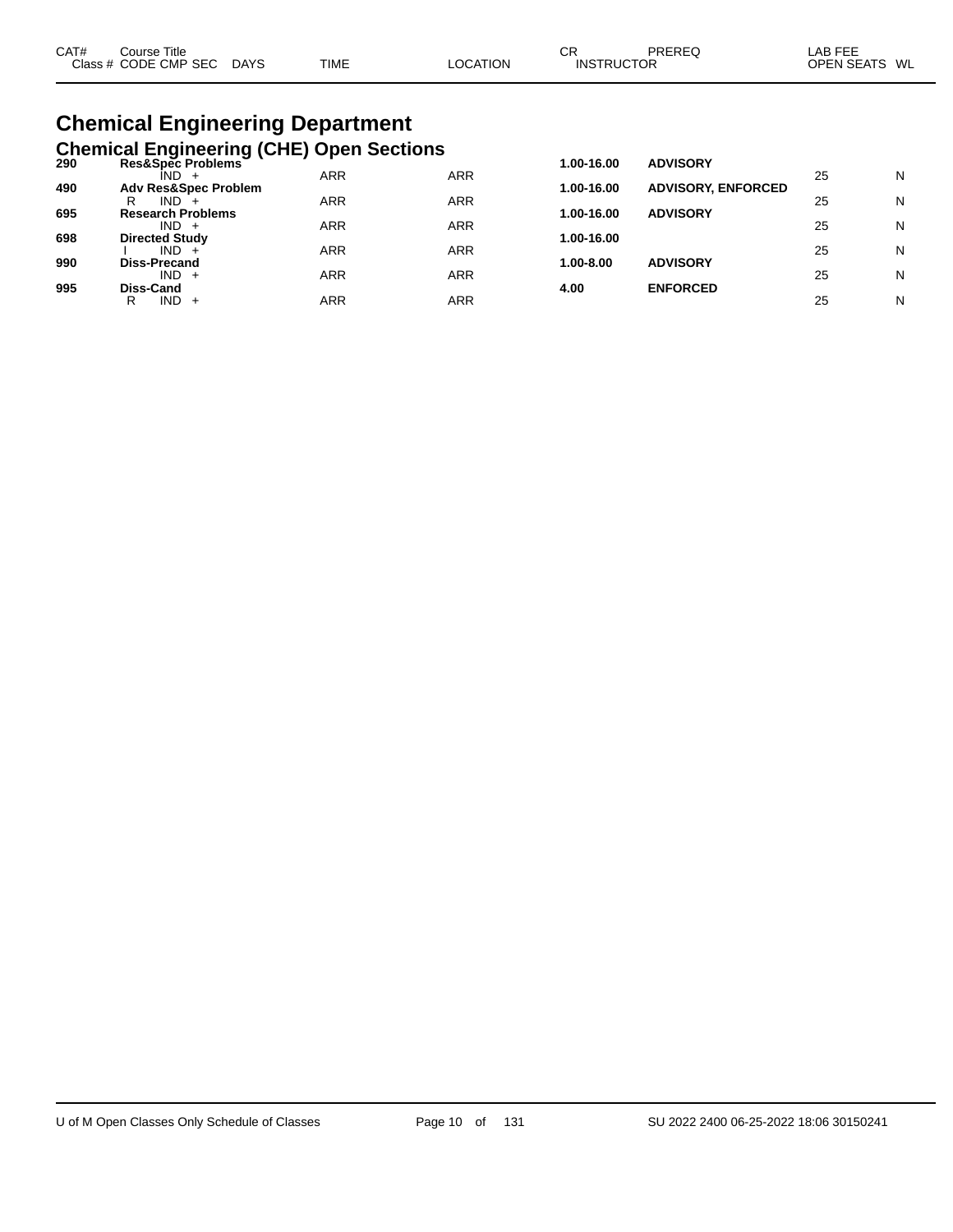| CAT# | Course Title         |      |             | СR       |                   | PREREQ | _AB FEE           |    |
|------|----------------------|------|-------------|----------|-------------------|--------|-------------------|----|
|      | Class # CODE CMP SEC | DAYS | <b>TIME</b> | LOCATION | <b>INSTRUCTOR</b> |        | <b>OPEN SEATS</b> | WL |

#### **Civil & Environmental Engr Civil And Environmental Engineering (CEE) Open Sections**

|     | orn And Environmental Engineering (OEE) Open occitent |            |            |            |                 |    |   |
|-----|-------------------------------------------------------|------------|------------|------------|-----------------|----|---|
| 630 | Dir Study Const Eng                                   |            |            | 1.00-3.00  | <b>ADVISORY</b> |    |   |
|     | $IND +$                                               | <b>ARR</b> | <b>ARR</b> |            |                 | 25 | N |
| 651 | <b>Directed Studies</b>                               |            |            | 1.00-3.00  | <b>ADVISORY</b> |    |   |
|     | $IND +$                                               | <b>ARR</b> | <b>ARR</b> |            |                 | 25 | N |
| 682 | <b>Prob in Envir Engr</b>                             |            |            | 1.00-16.00 | <b>ADVISORY</b> |    |   |
|     | $IND +$                                               | <b>ARR</b> | <b>ARR</b> |            |                 | 25 | N |
| 910 | <b>Struct Engr Res</b>                                |            |            | 1.00-16.00 |                 |    |   |
|     | $IND +$                                               | <b>ARR</b> | <b>ARR</b> |            |                 | 25 | N |
| 970 | Infr Sys Engr Res                                     |            |            | 6.00       |                 |    |   |
|     | IND <sup>1</sup>                                      | <b>ARR</b> | <b>ARR</b> |            |                 | 25 | N |
| 980 | <b>Res in Envir Engr</b>                              |            |            | 1.00-16.00 | <b>ADVISORY</b> |    |   |
|     | $IND +$                                               | <b>ARR</b> | <b>ARR</b> |            |                 | 25 | N |
| 990 | <b>Diss-Precand</b>                                   |            |            | 1.00-8.00  | <b>ADVISORY</b> |    |   |
|     | $IND +$                                               | <b>ARR</b> | <b>ARR</b> |            |                 | 25 | N |
| 995 | Diss-Cand                                             |            |            | 4.00       | <b>ENFORCED</b> |    |   |
|     | $IND +$<br>DR                                         | <b>ARR</b> | <b>ARR</b> |            |                 | 25 | N |
|     |                                                       |            |            |            |                 |    |   |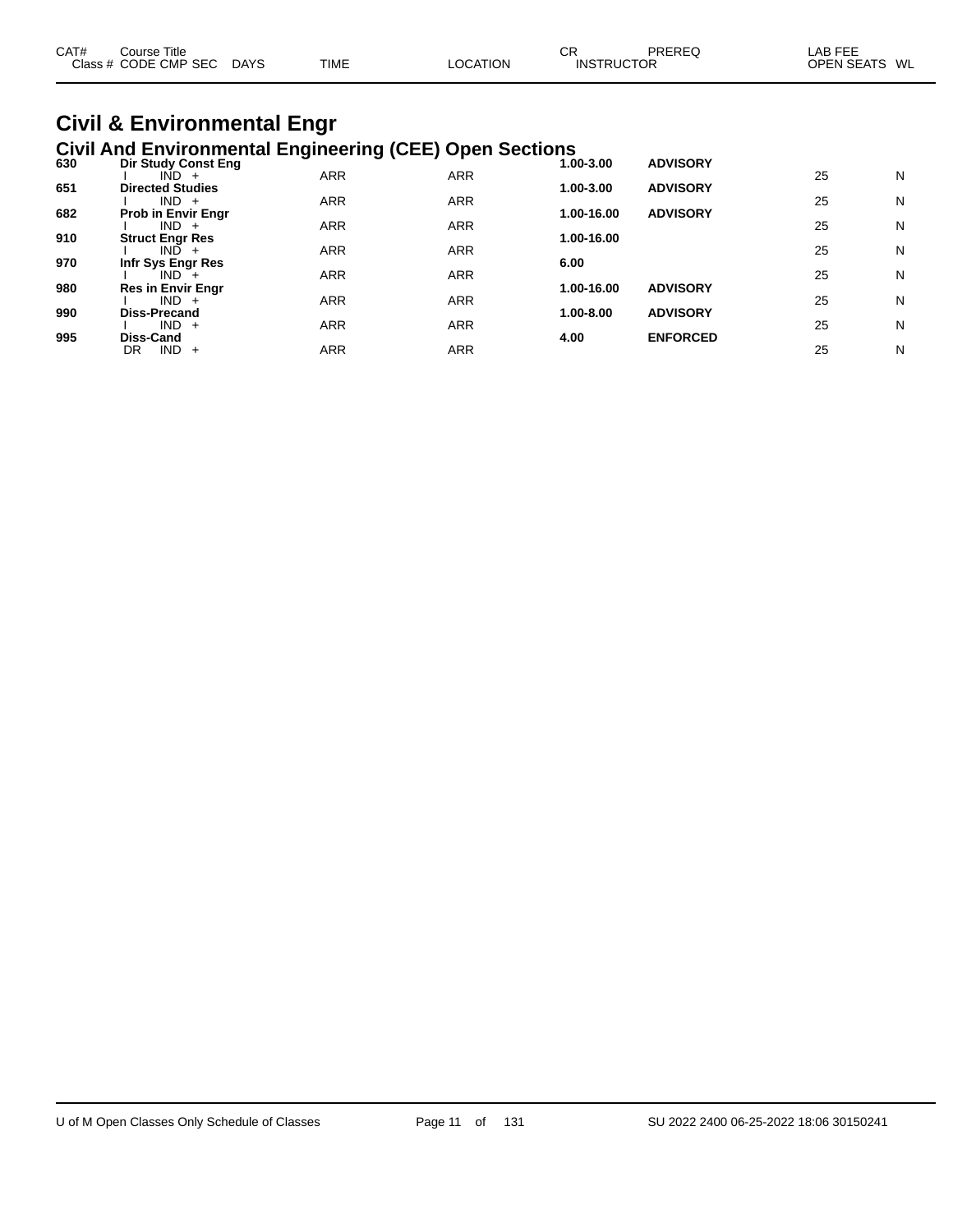| CAT# | Course Title<br>Class # CODE CMP SEC | <b>DAYS</b> | <b>TIME</b> | LOCATION | СR<br><b>INSTRUCTOR</b> | <b>PREREQ</b> | LAB FEE<br><b>OPEN SEATS</b> | WL |
|------|--------------------------------------|-------------|-------------|----------|-------------------------|---------------|------------------------------|----|
|      |                                      |             |             |          |                         |               |                              |    |

## **CoE Robotics Institute**

|     |                        | <b>Robotics (ROB) Open Sections</b> |     |          |  |
|-----|------------------------|-------------------------------------|-----|----------|--|
| 590 | Directed Study<br>IND. | ARR                                 | ARR | .00-6.00 |  |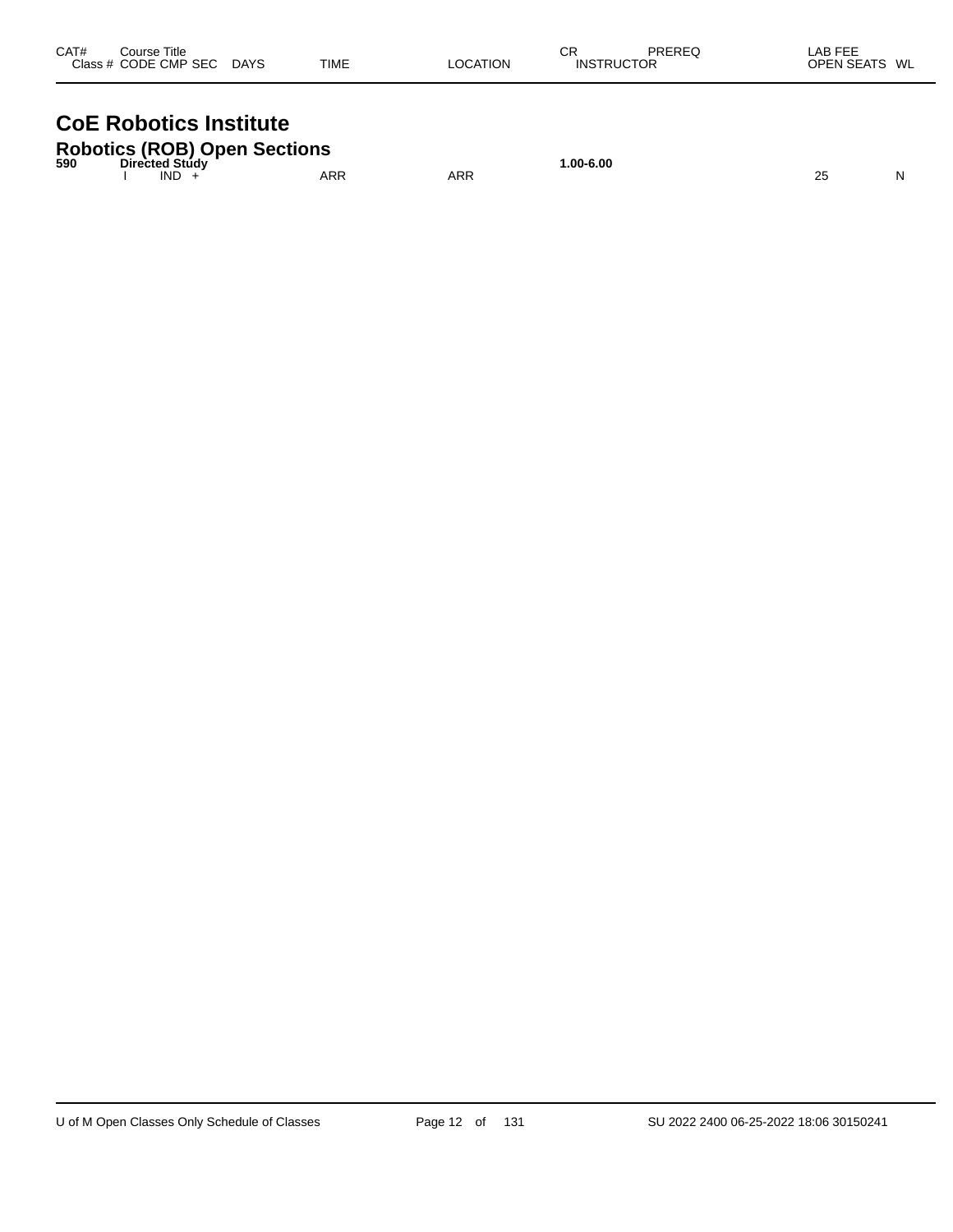| CAT# | Course Title              |      |          | СR                | PREREQ | LAB FEE       |  |
|------|---------------------------|------|----------|-------------------|--------|---------------|--|
|      | Class # CODE CMP SEC DAYS | TIME | LOCATION | <b>INSTRUCTOR</b> |        | OPEN SEATS WL |  |
|      |                           |      |          |                   |        |               |  |

# **Electrical Engr & Computer Sci**

| <b>Electrical Engineering And Computer Science (EECS) Open Sections</b><br>Directed Study<br>1.00-4.00<br>399<br><b>ADVISORY</b><br><b>ARR</b><br><b>ARR</b><br>25<br>$IND +$<br>499<br><b>ADVISORY, ENFORCED</b><br><b>Adv Directed Study</b><br>1.00-4.00<br>ARR<br><b>ARR</b><br>25<br>$IND +$<br>R |   |
|--------------------------------------------------------------------------------------------------------------------------------------------------------------------------------------------------------------------------------------------------------------------------------------------------------|---|
|                                                                                                                                                                                                                                                                                                        |   |
|                                                                                                                                                                                                                                                                                                        | N |
|                                                                                                                                                                                                                                                                                                        | N |
| 599<br>1.00-4.00<br><b>ADVISORY</b><br><b>Directed Study</b>                                                                                                                                                                                                                                           |   |
| <b>ARR</b><br><b>ARR</b><br>25<br>$IND +$                                                                                                                                                                                                                                                              | N |
| 698<br><b>ADVISORY</b><br>1.00-6.00<br><b>Master's Thesis</b>                                                                                                                                                                                                                                          |   |
| <b>ARR</b><br><b>ARR</b><br>$IND +$<br>25                                                                                                                                                                                                                                                              | N |
| 699<br><b>ADVISORY</b><br><b>Research Work EECS</b><br>1.00-6.00                                                                                                                                                                                                                                       |   |
| ARR<br><b>ARR</b><br>25<br>$IND +$                                                                                                                                                                                                                                                                     | N |
| 990<br><b>ADVISORY</b><br>1.00-8.00<br>Diss-Precand<br><b>ARR</b><br>ARR<br>25<br>$IND +$                                                                                                                                                                                                              | N |
| 995<br>Diss-Cand<br><b>ENFORCED</b><br>4.00                                                                                                                                                                                                                                                            |   |
| ARR<br>ARR<br>25<br>IND.<br>R<br>$\pm$                                                                                                                                                                                                                                                                 | N |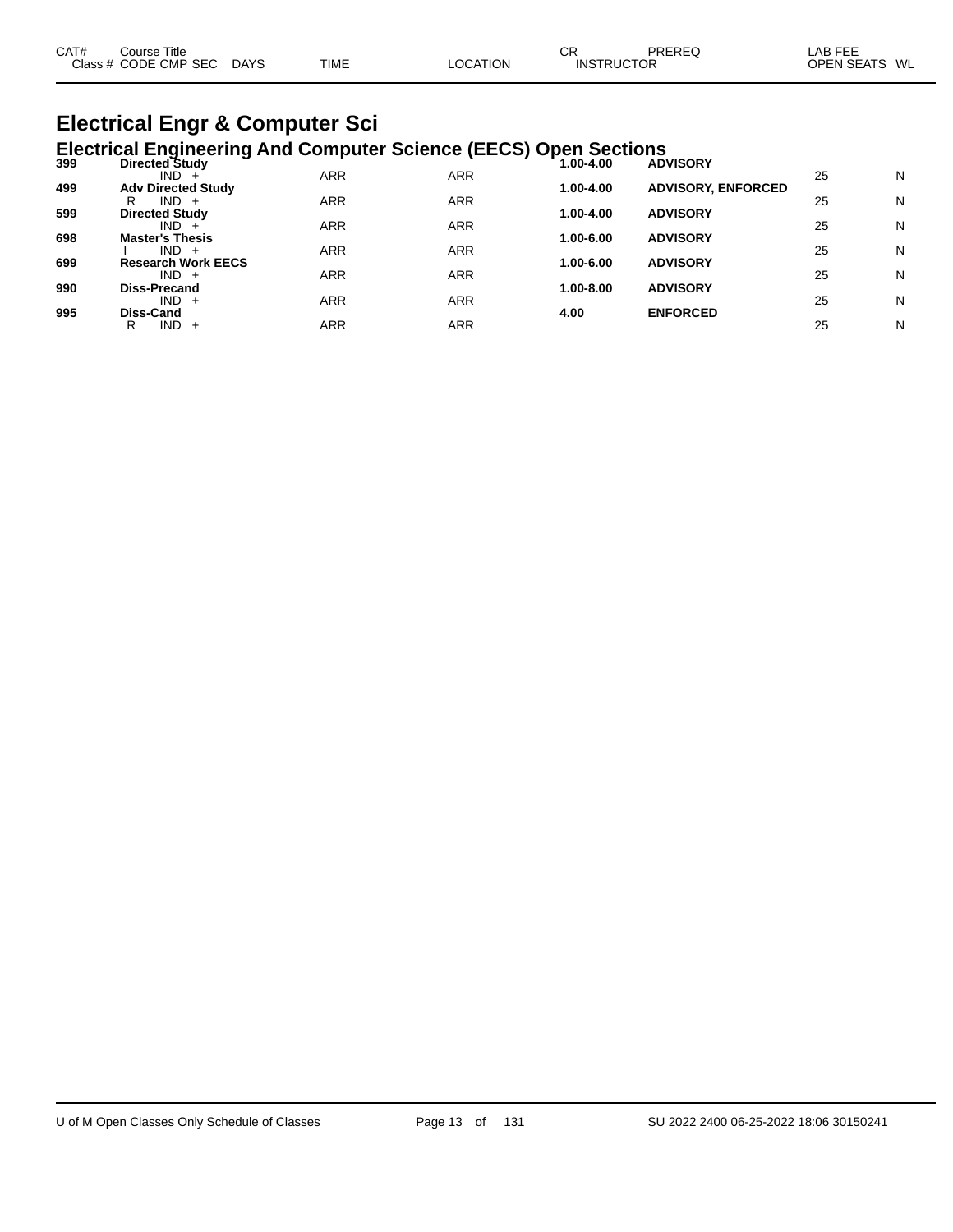| CAT# | Course Title<br>Class # CODE CMP SEC DAYS | <b>TIME</b> | <b>LOCATION</b> | СR<br><b>INSTRUCTOR</b> | PREREQ | LAB FEE<br>OPEN SEATS WL |
|------|-------------------------------------------|-------------|-----------------|-------------------------|--------|--------------------------|
|      |                                           |             |                 |                         |        |                          |

## **Engineering Undergraduate Educ**

#### **Engineering (ENGR) Open Sections**

| 301                     | <b>Engr Ugrad Stdy Abrd</b>                     |            |            | 1.00-16.00  | <b>ADVISORY</b> |    |              |
|-------------------------|-------------------------------------------------|------------|------------|-------------|-----------------|----|--------------|
| 73237                   | LEC 105<br>P                                    | ARR        | <b>ARR</b> |             |                 | 25 | N            |
|                         | Tech Univ of Berlin, Germany                    |            |            |             |                 |    |              |
| 73319 P                 | LEC 106                                         | <b>ARR</b> | <b>ARR</b> |             |                 | 25 | ${\sf N}$    |
|                         | Nagoya University, Japan                        |            |            |             |                 |    |              |
| 73156 P                 | LEC 132                                         | <b>ARR</b> | <b>ARR</b> |             |                 | 25 | N            |
|                         | Universidad de Navarra                          |            |            |             |                 |    |              |
| 73238 P                 | <b>LEC 141</b>                                  | <b>ARR</b> | <b>ARR</b> |             |                 | 25 | $\mathsf{N}$ |
| Turin, Italy<br>73388 P | LEC 142                                         | <b>ARR</b> | <b>ARR</b> |             |                 | 25 | N            |
| Lund, Sweden            |                                                 |            |            |             |                 |    |              |
| 73318 P                 | LEC 143                                         | <b>ARR</b> | <b>ARR</b> |             |                 | 25 | N            |
| Cascais, Portugal       |                                                 |            |            |             |                 |    |              |
| 73373 P                 | LEC 145                                         | <b>ARR</b> | <b>ARR</b> |             |                 | 25 | N            |
|                         | <b>B1G STEM Dublin Ireland</b>                  |            |            |             |                 |    |              |
| 73374 P                 | LEC 146                                         | <b>ARR</b> | <b>ARR</b> |             |                 | 25 | N            |
|                         | Engineering in Buenos Aires                     |            |            |             |                 |    |              |
| 73375 P                 | <b>LEC 147</b>                                  | <b>ARR</b> | <b>ARR</b> |             |                 | 25 | N            |
|                         | INNOV@INSA Lyon, France                         |            |            |             |                 |    |              |
| 73376 P                 | LEC 148                                         | <b>ARR</b> | <b>ARR</b> |             |                 | 25 | N            |
|                         | Int Entrepreneur Haifa, Israel                  |            |            |             |                 |    |              |
| 73608 P                 | LEC 150                                         | <b>ARR</b> | <b>ARR</b> |             |                 | 25 | N            |
| 73609                   | <b>LEC 151</b><br>P                             | <b>ARR</b> | <b>ARR</b> |             |                 | 23 | N            |
| 73610                   | P<br>LEC 152                                    | <b>ARR</b> | <b>ARR</b> |             |                 | 25 | N            |
| 73844                   | LEC 158<br>P                                    | <b>ARR</b> | <b>ARR</b> |             |                 | 12 | N            |
| 350                     | Intl Lab Exp-Engin                              |            |            | 3.00        | <b>ENFORCED</b> |    |              |
| 73338                   | <b>PIR</b><br>LAB 201                           | <b>ARR</b> | <b>ARR</b> | <b>Sick</b> |                 | 25 | N            |
|                         | Class location: Berlin University of Technology |            |            |             |                 |    |              |
| 355                     | <b>Multidis Eng Pro 2</b>                       |            |            | 1.00-4.00   |                 |    |              |
| 73615 PI                | LAB 114                                         | <b>ARR</b> | <b>ARR</b> | Hess        |                 | 25 | N            |
|                         | <b>Principal Financial Project</b>              |            |            |             |                 |    |              |
| 455                     | <b>Multidis Eng Pro 3</b>                       |            |            | 2.00-5.00   |                 |    |              |
| 73612 PI                | LAB 226                                         | <b>ARR</b> | <b>ARR</b> | Gilchrist   |                 | 25 | N            |
|                         | MiTEE Research Team                             |            |            |             |                 |    |              |
| 591<br>73325 PD         | <b>Engr Grad Study Abrd</b><br>LEC 004          | <b>ARR</b> | <b>ARR</b> | 1.00-12.00  | <b>ADVISORY</b> | 25 |              |
|                         |                                                 |            |            |             |                 |    | N            |
|                         | Nagoya University, Japan                        |            |            |             |                 |    |              |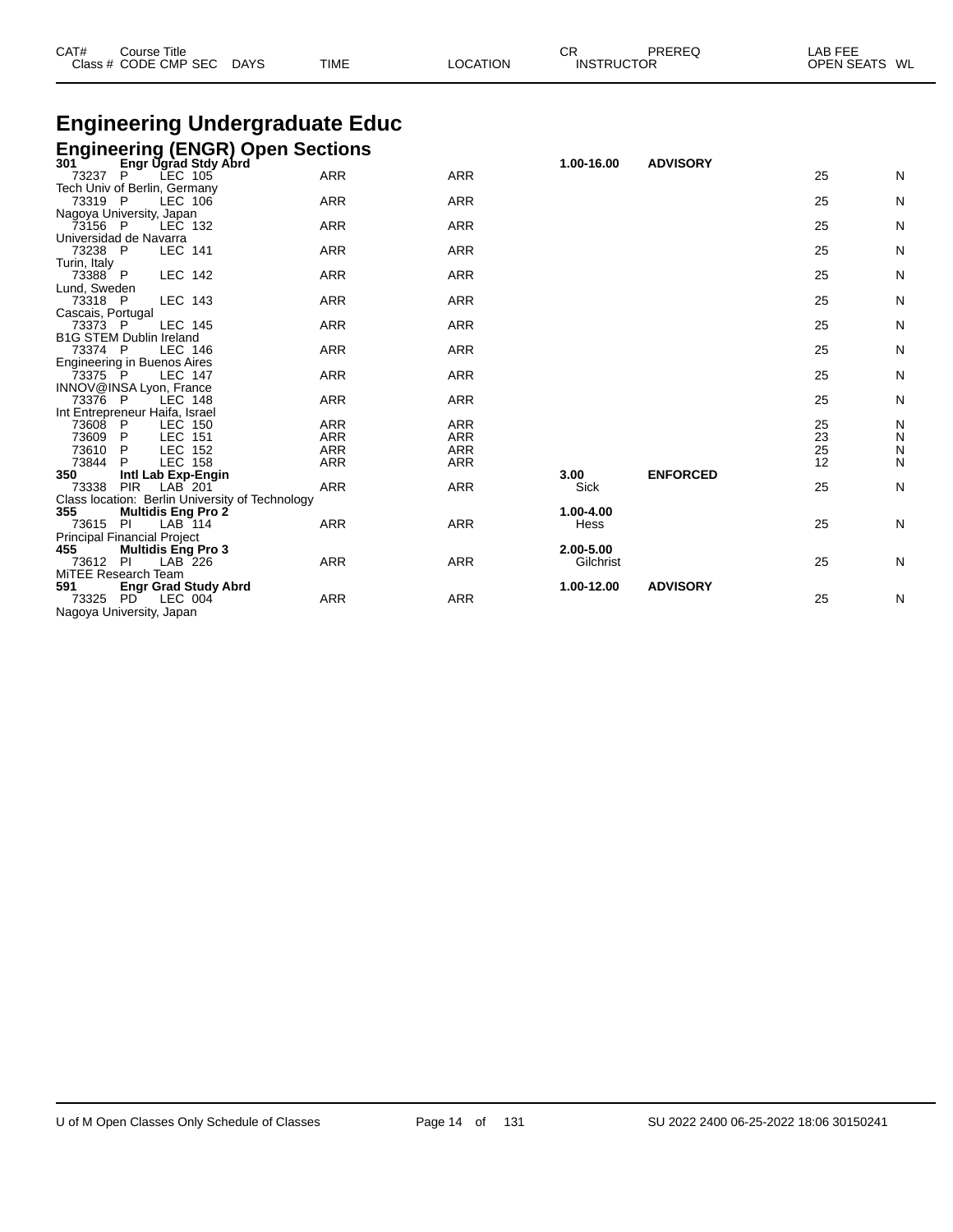#### **Industrial-Operations Engr Dep Industrial And Operations Engineering (IOE) Open Sections**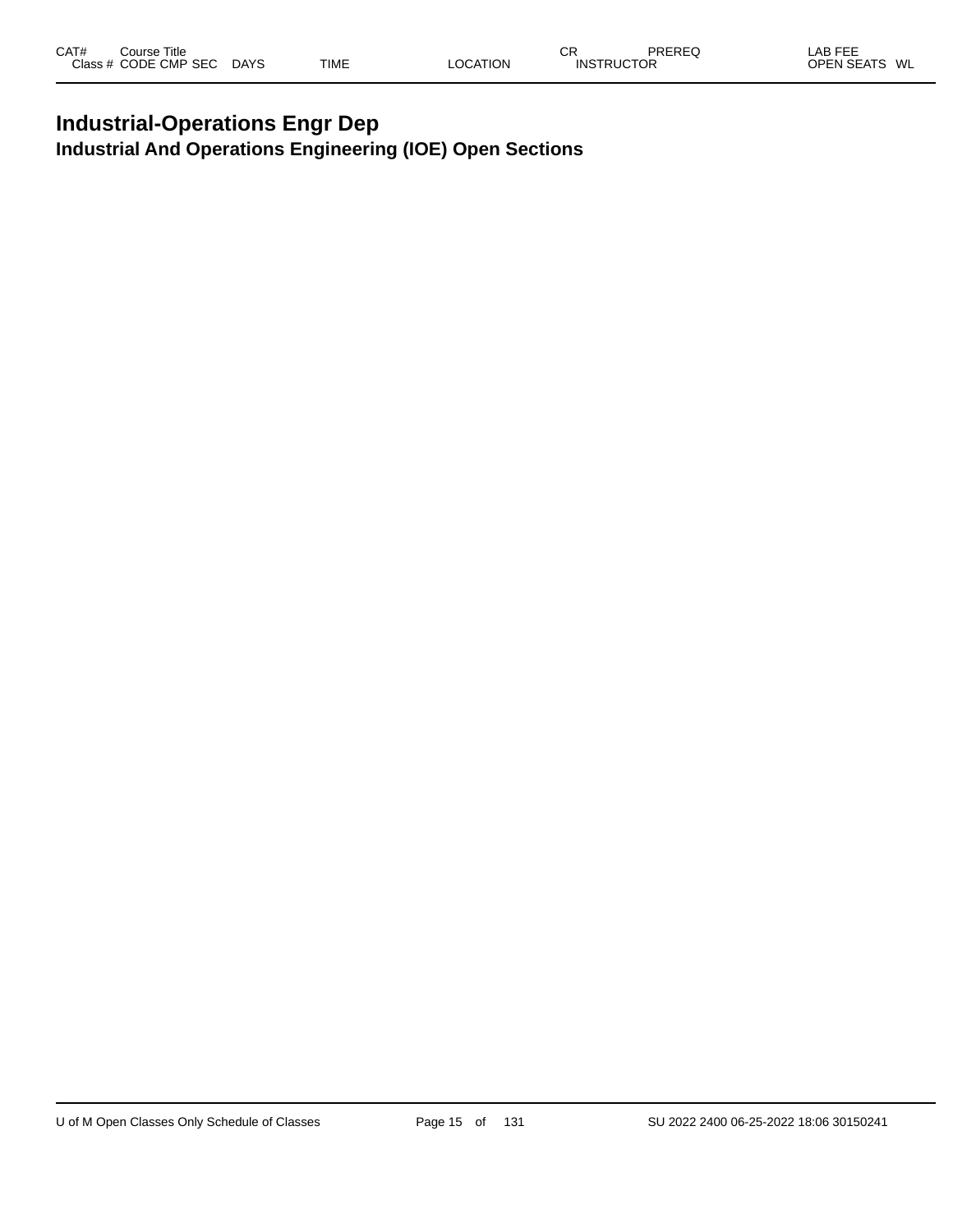| CAT# | Course Title<br>Class # CODE CMP SEC | <b>DAYS</b> | <b>TIME</b> | <b>OCATION</b> | СR<br><b>INSTRUCTOR</b> | PREREQ | LAB FEF<br><b>OPEN SEATS</b><br>WL |
|------|--------------------------------------|-------------|-------------|----------------|-------------------------|--------|------------------------------------|
|      |                                      |             |             |                |                         |        |                                    |

|       | <b>Integrative Systems and Design</b>                                                                                         |     |     |      |                 |    |   |
|-------|-------------------------------------------------------------------------------------------------------------------------------|-----|-----|------|-----------------|----|---|
| 503   | <b>Energy Systems Engineering Program (ESENG) Open Sections</b><br>Energy Systems Proj                                        | ARR | ARR | 3.00 | <b>ADVISORY</b> | 25 | N |
| 500   | <b>Financial Engineering Program (FINENG) Open Sections</b><br><b>Fin Eng Seminar</b>                                         |     |     | 3.00 | <b>ENFORCED</b> |    |   |
| 71985 | This course is ONLY open to ADMITTED students entering the Financial Engineering degree program in Summer 2013<br>PDR SEM 201 | ARR | ARR |      |                 | 75 | N |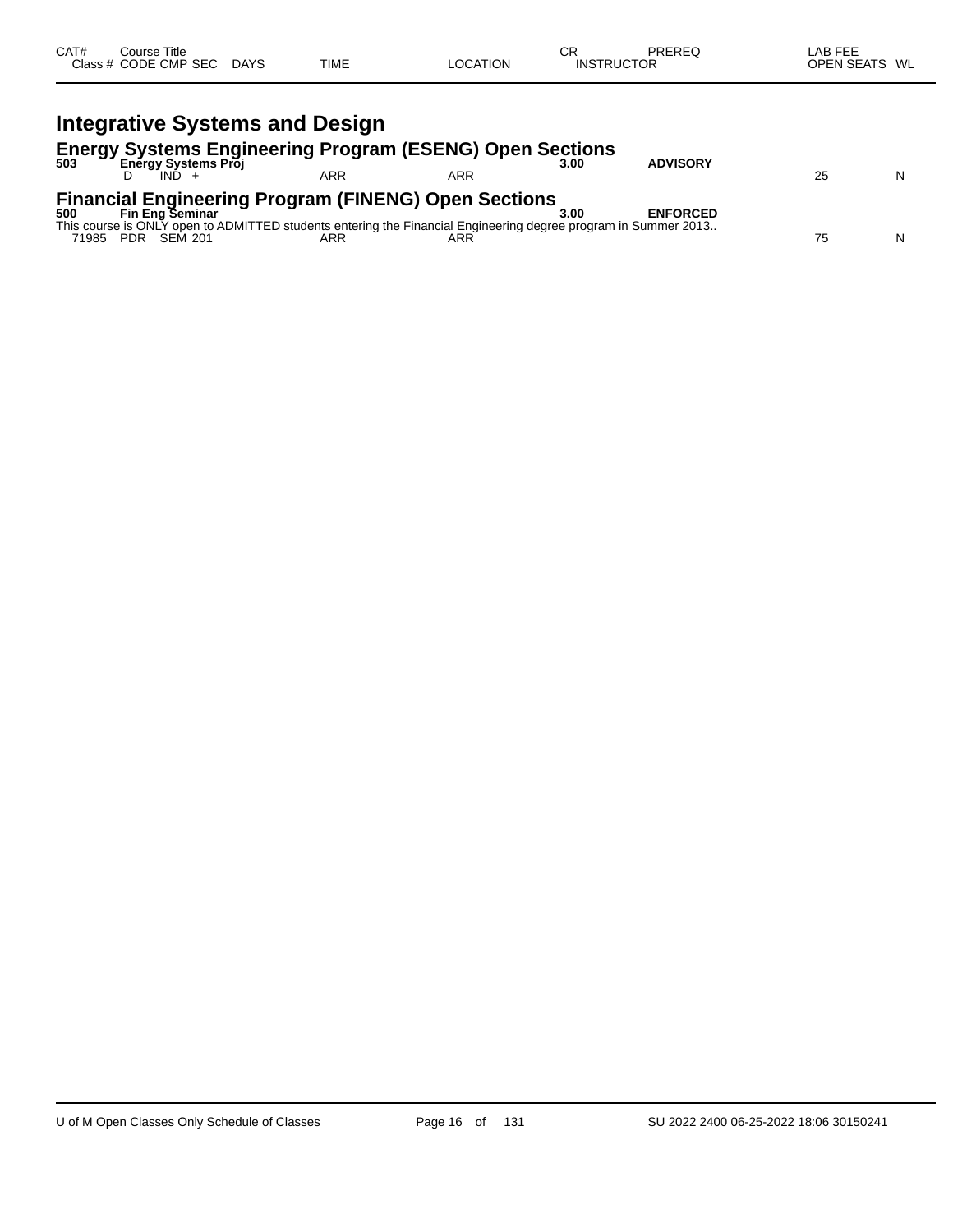| CAT#<br>Course Title<br>Class # CODE CMP SEC DAYS                                               | TIME | <b>LOCATION</b> | СR<br><b>INSTRUCTOR</b> | PREREQ     | LAB FEE<br>OPEN SEATS WL |
|-------------------------------------------------------------------------------------------------|------|-----------------|-------------------------|------------|--------------------------|
| <b>Program In Manufacturing</b>                                                                 |      |                 |                         |            |                          |
| <b>Manufacturing (MFG) Open Sections</b><br><b>International Property Association</b><br>$\sim$ |      |                 | 0.00000                 | 1.51100051 |                          |

| 990 | Dissertat Pre-Cand |     |            | 2.00-8.00 | <b>ADVISORY</b> |    |          |
|-----|--------------------|-----|------------|-----------|-----------------|----|----------|
|     | <b>IND</b>         | ARR | <b>ARR</b> |           |                 | 25 | N<br>. . |
|     |                    |     |            |           |                 |    |          |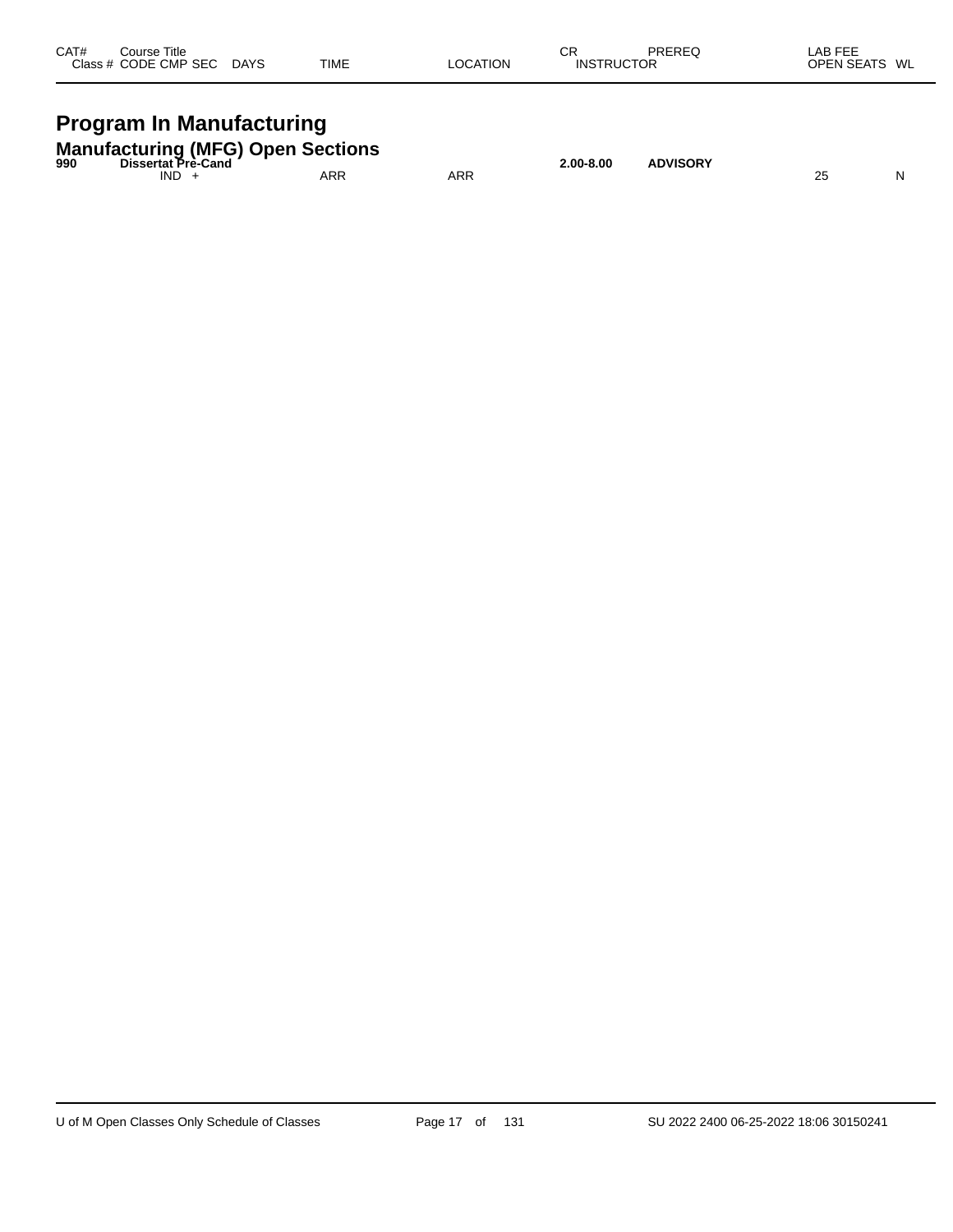| CAT#<br>Class # | Title<br>Sourse<br>CODE CMP SEC | <b>DAYS</b> | <b>TIME</b> | <b>ATION</b><br>$\cap$ $\cap$ $\wedge$ | СR<br>TRUCTOR<br>INS | PREREC | LAB FEF<br>WL<br>OPEN<br><b>EN SEATS</b> |
|-----------------|---------------------------------|-------------|-------------|----------------------------------------|----------------------|--------|------------------------------------------|
|-----------------|---------------------------------|-------------|-------------|----------------------------------------|----------------------|--------|------------------------------------------|

#### **Materials Science & Engineering Materials Science Engineering (MATSCIE) Open Sections**

| 490 | $m$ atorialo ocionico anginocring (im trocia) opon occiono<br><b>Research Problems</b> |     |     | 1.00-3.00  | <b>ENFORCED</b> |    |   |
|-----|----------------------------------------------------------------------------------------|-----|-----|------------|-----------------|----|---|
|     | IND.<br>R                                                                              | ARR | ARR |            |                 | 25 | N |
| 690 | <b>Research Problems</b>                                                               |     |     | 1.00-16.00 |                 |    |   |
|     | IND                                                                                    | ARR | ARR |            |                 | 25 | N |
| 990 | <b>Diss-Precand</b>                                                                    |     |     | 1.00-8.00  | <b>ADVISORY</b> |    |   |
|     | IND.                                                                                   | ARR | ARR |            |                 | 25 | N |
| 995 | Diss-Cand<br>IND.<br>R                                                                 | ARR | ARR | 4.00       | <b>ENFORCED</b> | 24 | N |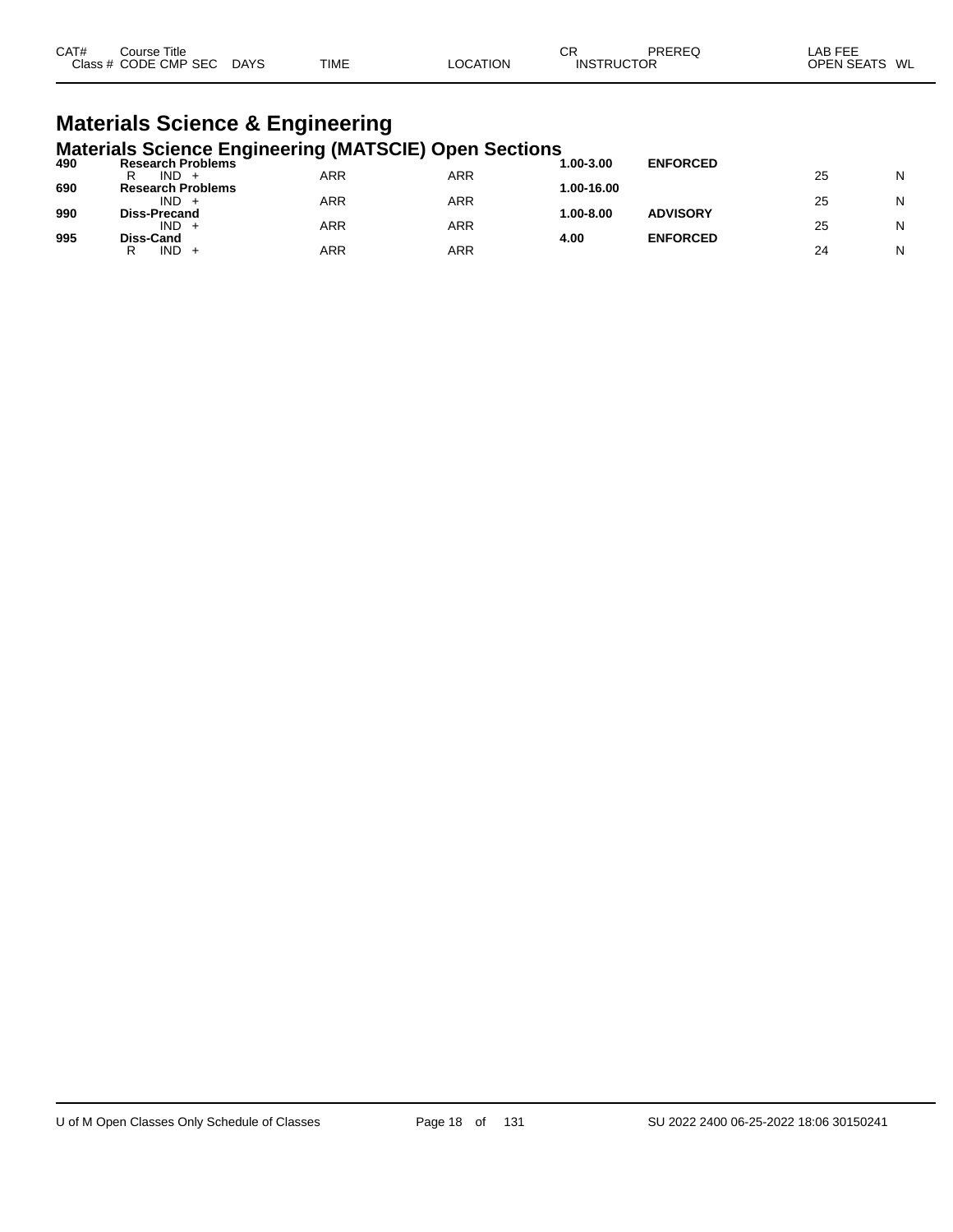| CAT# | Course Title<br>Class # CODE CMP SEC | DAYS | <b>TIME</b> | <b>LOCATION</b> | СF<br><b>INSTRUCTOR</b> | PREREQ | _AB FEE<br>OPEN SEATS WL |  |
|------|--------------------------------------|------|-------------|-----------------|-------------------------|--------|--------------------------|--|
|      |                                      |      |             |                 |                         |        |                          |  |

## **Mech Eng & Applied Mech Dept Mechanical Engineering (MECHENG) Open Sections 490 RISE 4 3.00**

| 490 | <b>RISE 4</b>             |     |     | 3.00          |                 |    |   |
|-----|---------------------------|-----|-----|---------------|-----------------|----|---|
|     | $IND +$                   | ARR | ARR |               |                 | 24 | N |
| 491 | <b>Independent Study</b>  |     |     | 1.00-3.00     | <b>ADVISORY</b> |    |   |
|     | $IND +$                   | ARR | ARR |               |                 | 25 | N |
| 590 | <b>Res Sel M E Topics</b> |     |     | $3.00 - 6.00$ | <b>ADVISORY</b> |    |   |
|     | IND.                      | ARR | ARR |               |                 | 25 | N |
| 695 | <b>Master Thesis Res</b>  |     |     | $3.00 - 6.00$ | <b>ADVISORY</b> |    |   |
|     | $IND +$                   | ARR | ARR |               |                 | 25 | N |
| 995 | Diss-Cand                 |     |     | 4.00          | <b>ENFORCED</b> |    |   |
|     | $IND +$<br>R              | ARR | ARR |               |                 | 25 | N |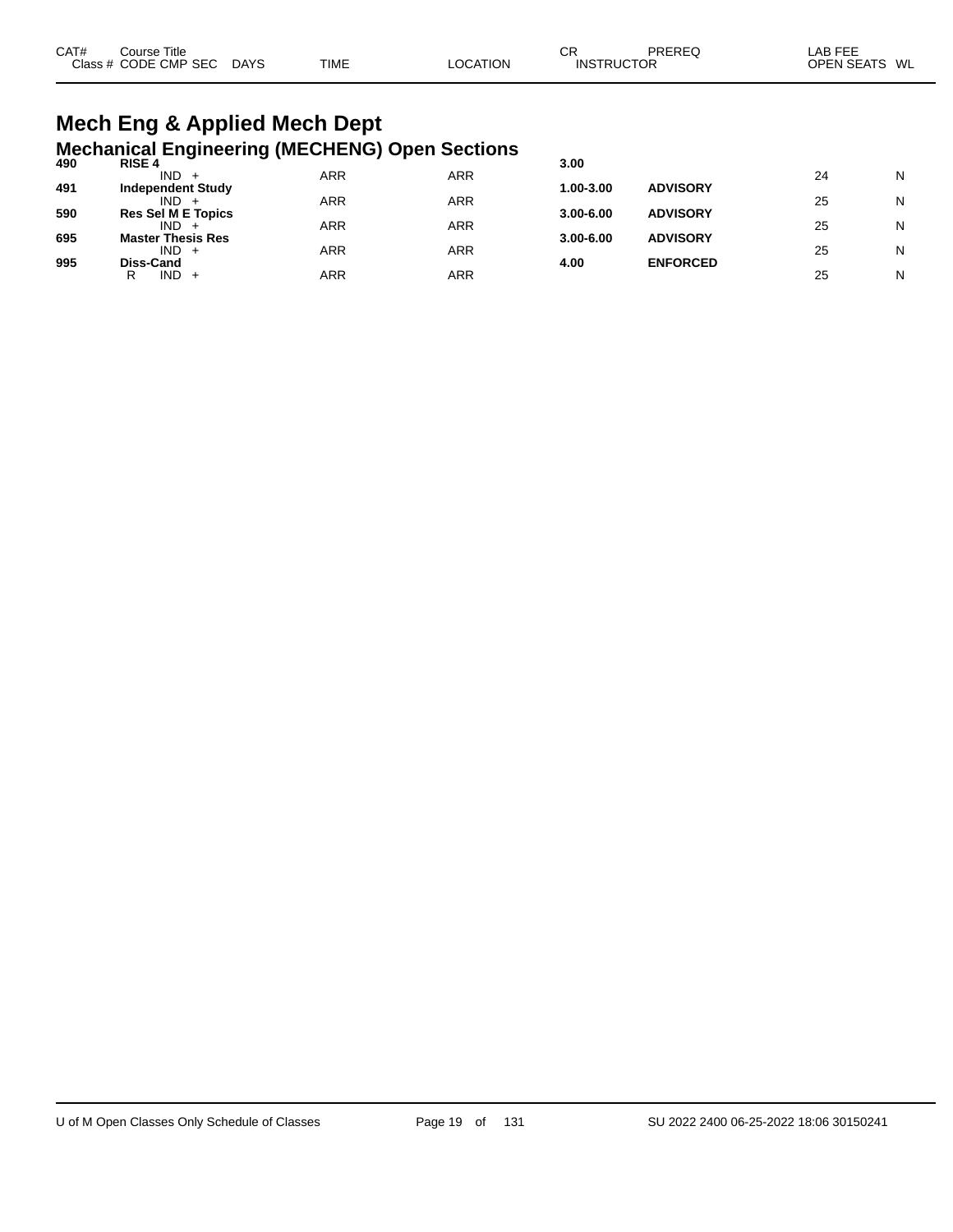| CAT# | Course Title              |             |          | СR                | PREREQ | ∟AB FEE       |
|------|---------------------------|-------------|----------|-------------------|--------|---------------|
|      | Class # CODE CMP SEC DAYS | <b>TIME</b> | LOCATION | <b>INSTRUCTOR</b> |        | OPEN SEATS WL |
|      |                           |             |          |                   |        |               |

## **Naval Arch & Marine Engr Dept**

**Naval Architecture And Marine Engineering (NAVARCH) Open Sections 490 Dir Std,Res&Sp Prob 1.00-16.00 ADVISORY**

| 49U | DIL SIG'RESCOD LIOD           |            |     | 1.00-16.00 | <b>ADVISURT</b> |    |   |
|-----|-------------------------------|------------|-----|------------|-----------------|----|---|
|     | $IND +$                       | ARR        | ARR |            |                 | 25 | N |
| 590 | <b>Directed Study&amp;Res</b> |            |     | 1.00-6.00  | <b>ADVISORY</b> |    |   |
|     | $IND +$                       | ARR        | ARR |            |                 | 25 | N |
| 592 | <b>Masters Thesis</b>         |            |     | 1.00-6.00  | <b>ADVISORY</b> |    |   |
|     | $IND +$                       | ARR        | ARR |            |                 | 25 | N |
| 792 | <b>Prof Degree Thesis</b>     |            |     | 1.00-8.00  |                 |    |   |
|     | $IND +$                       | <b>ARR</b> | ARR |            |                 | 25 | N |
| 990 | <b>Diss-Precand</b>           |            |     | 1.00-8.00  | <b>ADVISORY</b> |    |   |
|     | $IND +$                       | <b>ARR</b> | ARR |            |                 |    | N |
| 995 | Diss-Cand                     |            |     | 4.00       | <b>ENFORCED</b> |    |   |
|     | IND.<br>R<br>$+$              | ARR        | ARR |            |                 | 25 | N |
|     |                               |            |     |            |                 |    |   |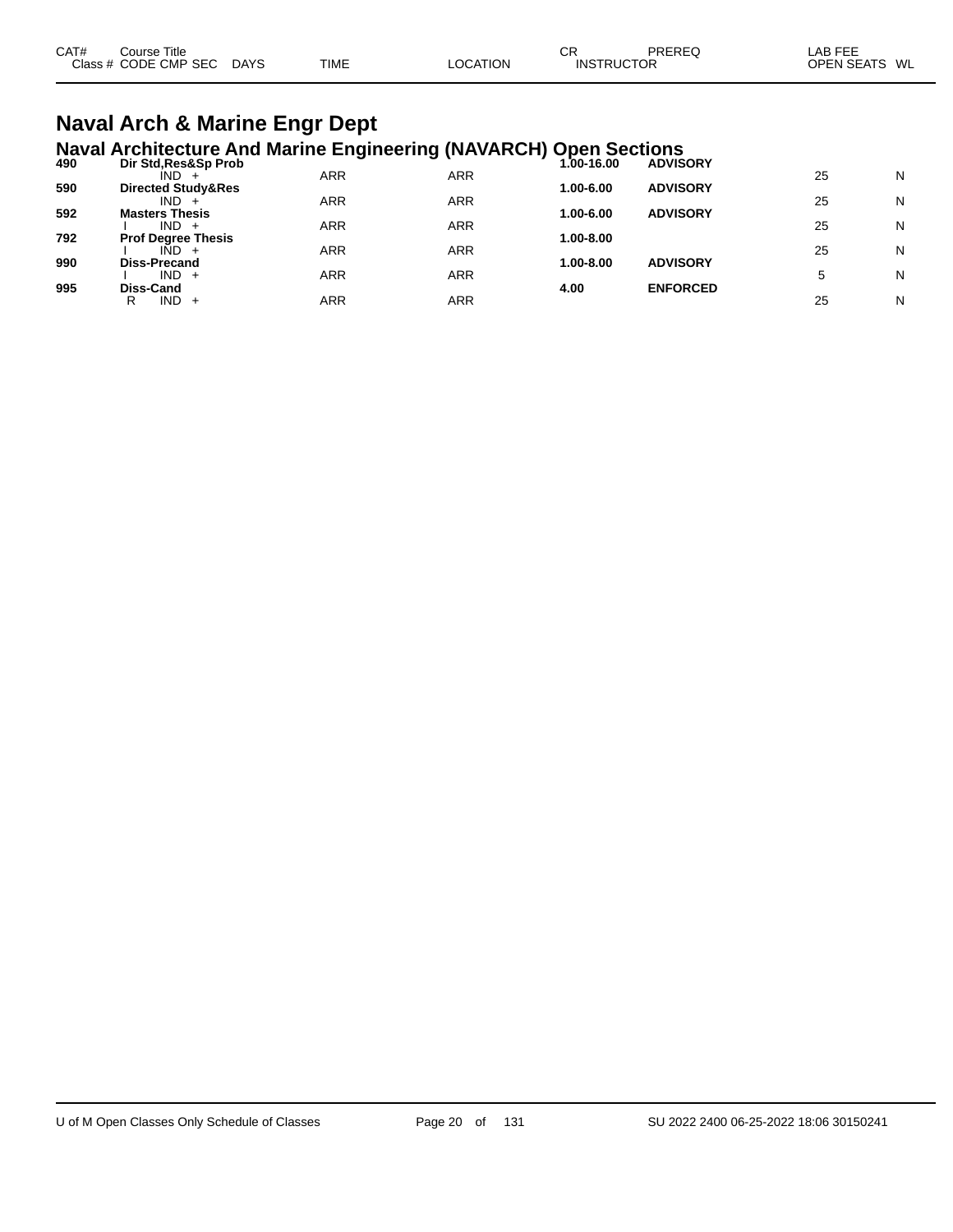| CAT# | Course Title              |             |                 | СF                | PREREQ | _AB FEE       |  |
|------|---------------------------|-------------|-----------------|-------------------|--------|---------------|--|
|      | Class # CODE CMP SEC DAYS | <b>TIME</b> | <b>LOCATION</b> | <b>INSTRUCTOR</b> |        | OPEN SEATS WL |  |
|      |                           |             |                 |                   |        |               |  |

#### **Nuclear Engr & Radiological Sci Nuclear Engineering And Radiological Sciences (NERS) Open Sections**

|     | $11401041$ anginooning? the riderorogroup colonious $(112110)$ |            |            | $\sim$ $\sim$ $\sim$ $\sim$ $\sim$ $\sim$ $\sim$ $\sim$ |                           |    |   |
|-----|----------------------------------------------------------------|------------|------------|---------------------------------------------------------|---------------------------|----|---|
| 499 | Res Nur Eng/Rad Sci                                            |            |            | 1.00-3.00                                               | <b>ADVISORY, ENFORCED</b> |    |   |
|     | IND.<br>R                                                      | ARR        | ARR        |                                                         |                           | 25 | N |
| 588 | Rad Safe&Md Phy Prac                                           |            |            | 1.00-12.00                                              | <b>ADVISORY</b>           |    |   |
|     | $IND +$                                                        | ARR        | <b>ARR</b> |                                                         |                           | 25 | N |
| 599 | <b>Masters Project</b>                                         |            |            | 1.00-3.00                                               | <b>ADVISORY</b>           |    |   |
|     | IND.                                                           | <b>ARR</b> | <b>ARR</b> |                                                         |                           | 25 | N |
| 799 | <b>Special Project</b>                                         |            |            | 1.00-6.00                                               |                           |    |   |
|     | $IND +$                                                        | ARR        | ARR        |                                                         |                           | 25 | N |
| 990 | <b>Diss-Precand</b>                                            |            |            | 1.00-8.00                                               | <b>ADVISORY</b>           |    |   |
|     | $IND +$                                                        | ARR        | <b>ARR</b> |                                                         |                           | 25 | N |
| 995 | Diss-Cand                                                      |            |            | 4.00                                                    | <b>ENFORCED</b>           |    |   |
|     | $IND +$<br>R                                                   | <b>ARR</b> | ARR        |                                                         |                           | 25 | N |
|     |                                                                |            |            |                                                         |                           |    |   |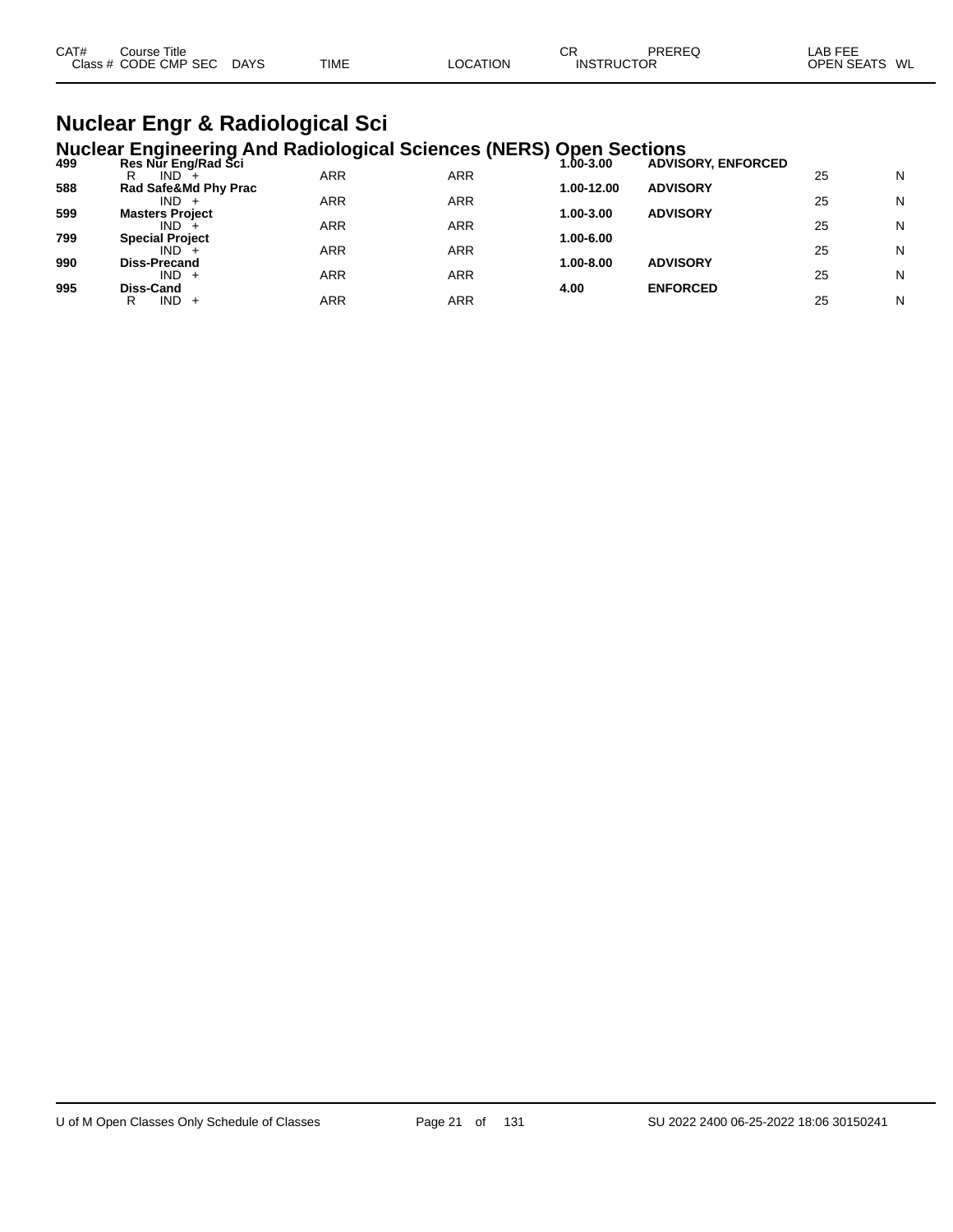#### **Technical Communication Technical Communication (TCHNCLCM) Open Sections**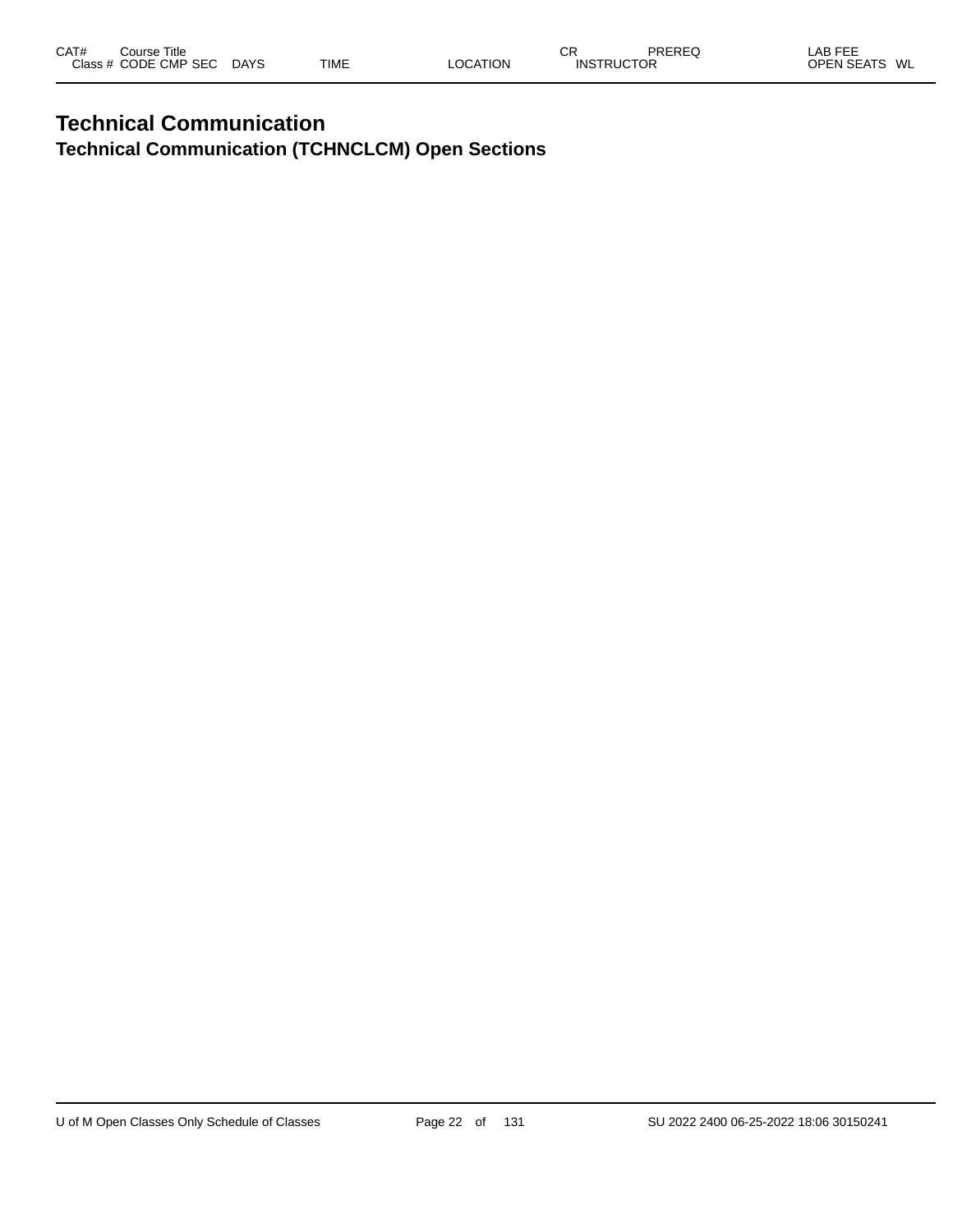### **Environment and Sustainability Program in the Environment**

#### **Environment (ENVIRON) Open Sections**

| 116   | Intro Field Geol                                                                 |              |            |                   | 6.00 |                 |                                                                                                                  | *** ** |   |
|-------|----------------------------------------------------------------------------------|--------------|------------|-------------------|------|-----------------|------------------------------------------------------------------------------------------------------------------|--------|---|
| 71853 | LEC 701<br>PD.                                                                   |              | <b>ARR</b> | <b>CAMP DAVIS</b> |      |                 | Ritsema, Gleason                                                                                                 | 10     | N |
|       |                                                                                  |              |            |                   |      |                 | FIELD COURSE IN JACKSON HOLE, WYOMING. Cannot be taken Pass/Fail. Camp Davis application required in addition to |        |   |
|       | requiar registration. See web site at http://www.lsa.umich.edu/earth/campdavis/  |              |            |                   |      |                 |                                                                                                                  |        |   |
| 202   | <b>Intro Earth Env Sci</b>                                                       |              |            |                   | 6.00 |                 |                                                                                                                  | *** ** |   |
| 73036 | PD LEC 711                                                                       |              | ARR        | <b>CAMP DAVIS</b> |      |                 | Robbins, Yarce, Spica                                                                                            | 9      | N |
|       |                                                                                  |              |            |                   |      |                 | FIELD COURSE IN JACKSON HOLE, WYOMING. Cannot be taken Pass/Fail. Camp Davis application required in addition to |        |   |
|       | requiar registration. See web site at http://www.lsa.umich.edu/earth/campdavis/  |              |            |                   |      |                 |                                                                                                                  |        |   |
| 282   | <b>General Ecology</b>                                                           |              |            |                   | 3.00 |                 | <b>ADVISORY</b>                                                                                                  | 50.00  |   |
| 72766 | LEC 711<br>PD                                                                    | MTW          | 7-7PM      | <b>BIOL STAT</b>  |      |                 | Barrios Garcia Moar, Smith                                                                                       | 11     | N |
| 72767 | LEC 712<br>PD.                                                                   | THFSA        | 7-7PM      | <b>BIOL STAT</b>  |      |                 | Sanders, Schwarz                                                                                                 | 14     | N |
| 344   | <b>Sust Fossil Energy</b>                                                        |              |            |                   | 4.00 |                 | <b>ADVISORY</b>                                                                                                  | *** ** |   |
| 73262 | PDR LEC 201                                                                      |              | ARR        | <b>CAMP DAVIS</b> |      | Simon, Shriberg |                                                                                                                  | 5      | N |
|       |                                                                                  |              |            |                   |      |                 | FIELD COURSE IN JACKSON HOLE, WYOMING. Cannot be taken Pass/Fail. Camp Davis application required in addition to |        |   |
|       | regular registration. See web site at http://lsa.umich.edu/earth/camp-davis.html |              |            |                   |      |                 |                                                                                                                  |        |   |
| 348   | <b>Forest Ecosystems</b>                                                         |              |            |                   | 3.00 |                 | <b>ADVISORY</b>                                                                                                  |        |   |
|       | OFFERED ONLY AT THE BIOLOGICAL STATION IN PELLSTON, MICHIGAN.                    |              |            |                   |      |                 |                                                                                                                  |        |   |
| 71859 | PD LAB 711                                                                       | <b>THFSA</b> | 7-7PM      | <b>BIOL STAT</b>  |      |                 | Ibanez, Sala, Cousins                                                                                            | 3      | N |
| 373   | <b>Gen Ecol Lab</b>                                                              |              |            |                   | 3.00 |                 | <b>ADVISORY</b>                                                                                                  |        |   |
| 73687 | PD.<br>LAB 201                                                                   | MTW          | 7-7PM      | <b>BIOL STAT</b>  |      |                 | Higley, Dean, Brown                                                                                              |        | N |
| 73690 | LAB 712<br>PD.                                                                   | <b>THFSA</b> | 7-7PM      | <b>BIOL STAT</b>  |      |                 | Higley, Hartshorn, Stayton                                                                                       |        | N |
|       |                                                                                  |              |            |                   |      |                 | OFFERED ONLY AT THE BIOLOGICAL STATION. ENROLLMENT BY PERMISSION OF STAFF IN THE BIOL. STATION OFFICE, 2232 BSB. |        |   |
| 450   | <b>Ecosyst Sci Rockies</b>                                                       |              |            |                   | 6.00 |                 | <b>ENFORCED</b>                                                                                                  | *** ** |   |
| 73439 | PDR LEC 711                                                                      |              | ARR        | <b>CAMP DAVIS</b> |      |                 | Dick, Kelson, Veitch                                                                                             |        | N |
| 73311 | PDR LEC 712                                                                      |              | <b>ARR</b> | <b>CAMP DAVIS</b> |      | Clark, Cory     |                                                                                                                  |        | N |
|       |                                                                                  |              |            |                   |      |                 | FIELD COURSE IN JACKSON HOLE, WYOMING. Cannot be taken Pass/Fail. Camp Davis application required in addition to |        |   |

regular registration. See web site at http://lsa.umich.edu/earth/camp-davis.html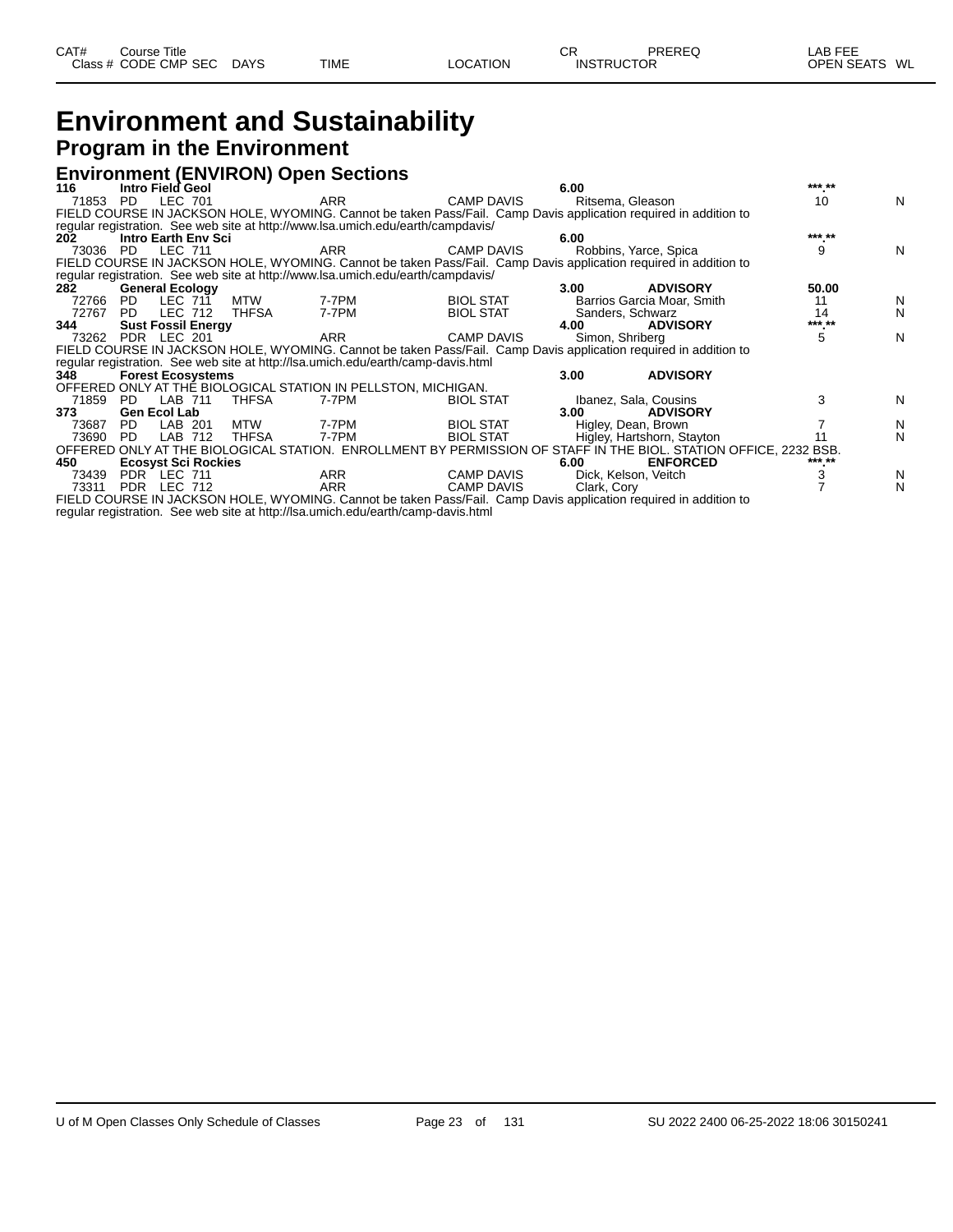#### **School for Environment and Sustainability Environment and Sustainability (EAS) Open Sections**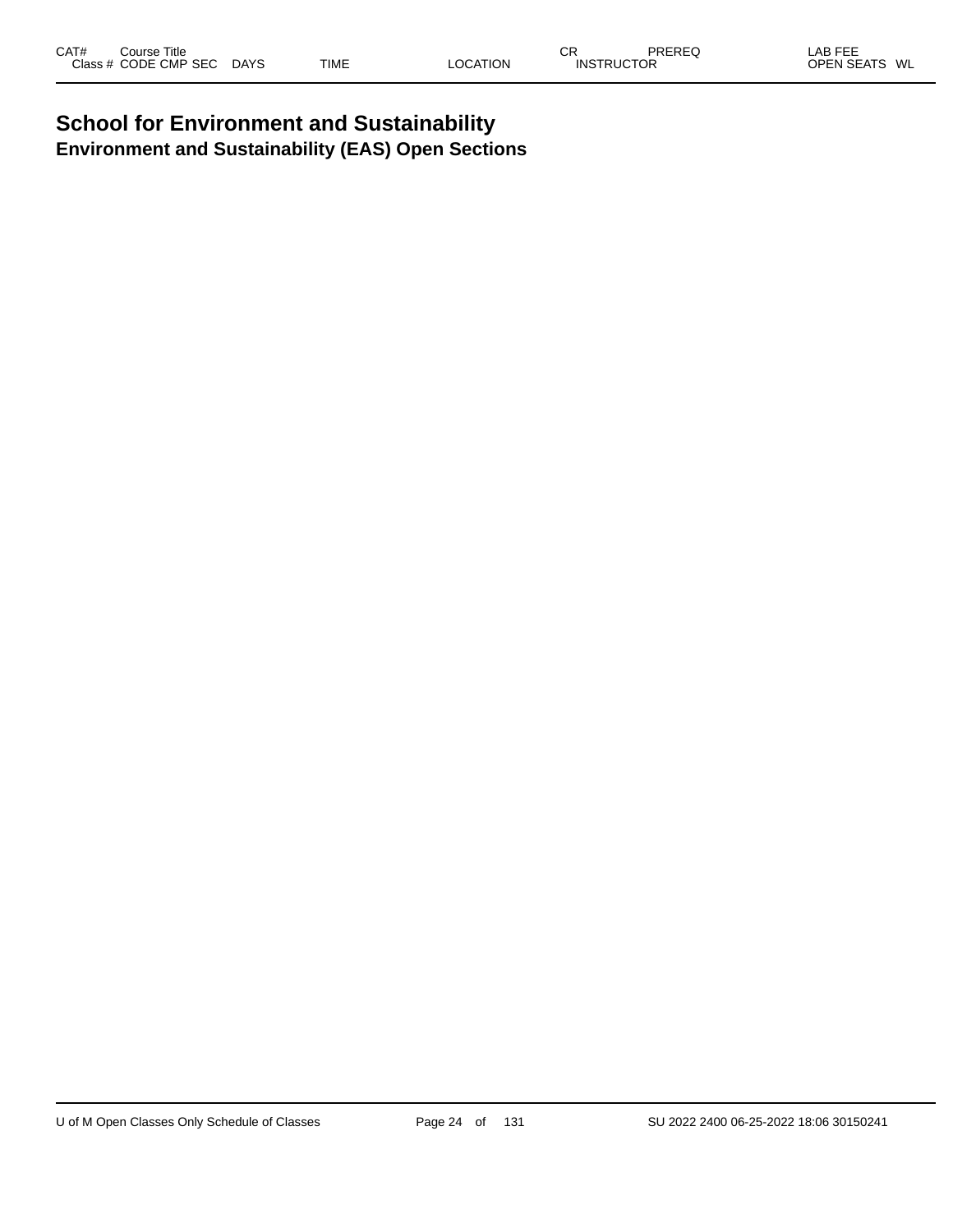| CAT# | ourse Titleٽ         |             |             |                 | СR                | PREREQ | _AB FEE       |  |
|------|----------------------|-------------|-------------|-----------------|-------------------|--------|---------------|--|
|      | Class # CODE CMP SEC | <b>DAYS</b> | <b>TIME</b> | <b>LOCATION</b> | <b>INSTRUCTOR</b> |        | OPEN SEATS WL |  |

## **Information School of Information**

## **Information (SI) Open Sections 390 Internship 1.00-3.00**

| งงบ   | internsnip                |            |     | .uu-3.uu     |                           |    |   |
|-------|---------------------------|------------|-----|--------------|---------------------------|----|---|
| 73349 | PI<br><b>SEM 201</b>      | ARR        | ARR | Frazier      |                           | 25 | N |
| 73718 | PI<br><b>SEM 202</b>      | ARR        | ARR | Frazier      |                           | 25 | N |
| 73719 | PI<br><b>SEM 203</b>      | ARR        | ARR | Frazier      |                           | 23 | N |
| 690   | <b>Intern/Field Exper</b> |            |     | $.00 - 6.00$ | <b>ADVISORY</b>           |    |   |
| 73531 | <b>SEM 201</b><br>PI      | <b>ARR</b> | ARR | Frazier      |                           | 24 | N |
| 995   | <b>Diss-Cand</b>          |            |     | 4.00         | <b>ADVISORY, ENFORCED</b> |    |   |
|       | IND<br>D                  | ARR        | ARR |              |                           | 25 | N |
|       |                           |            |     |              |                           |    |   |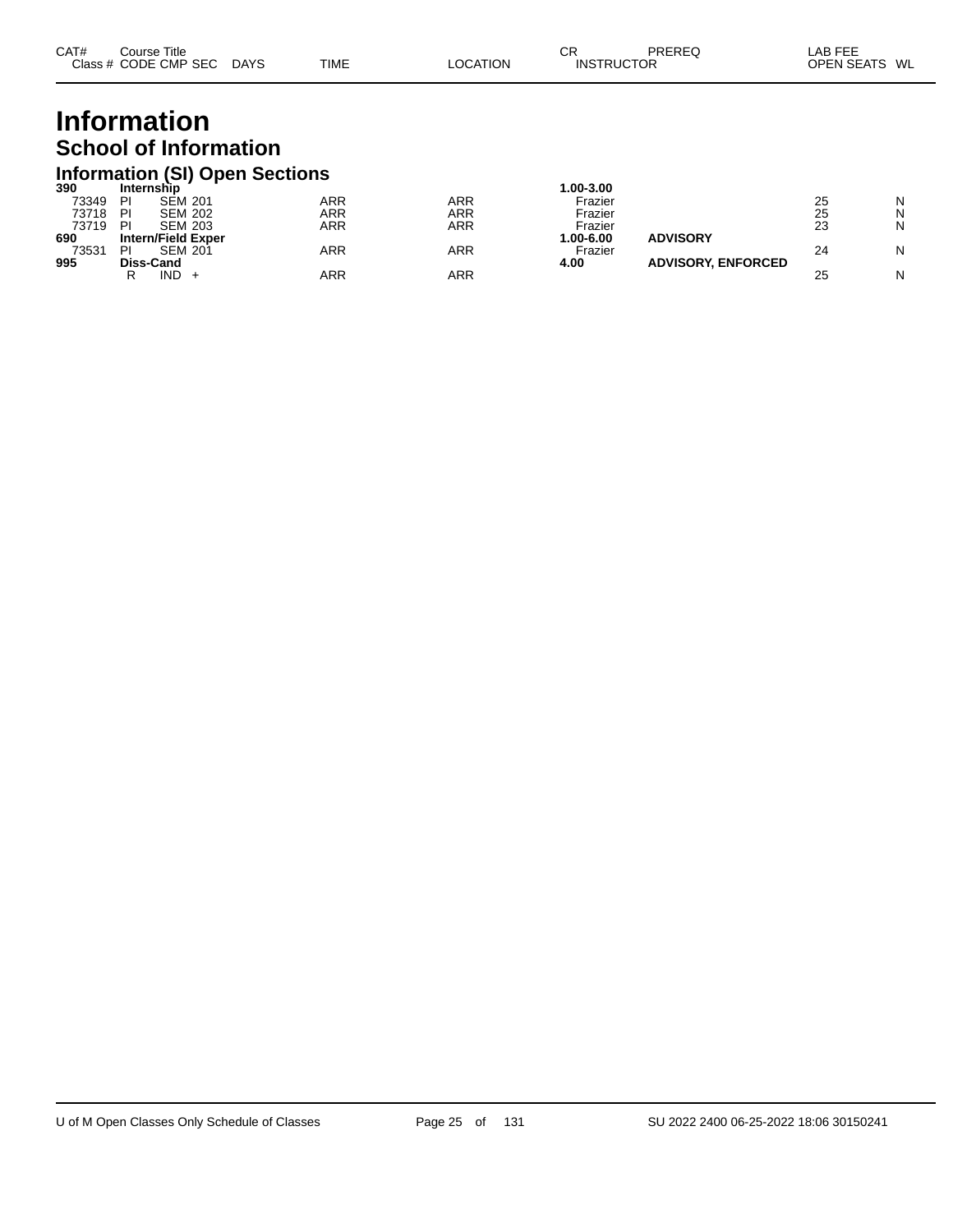### **Institute for Social Research SRC-PSM Graduate Program Survey Methodology (SURVMETH) Open Sections**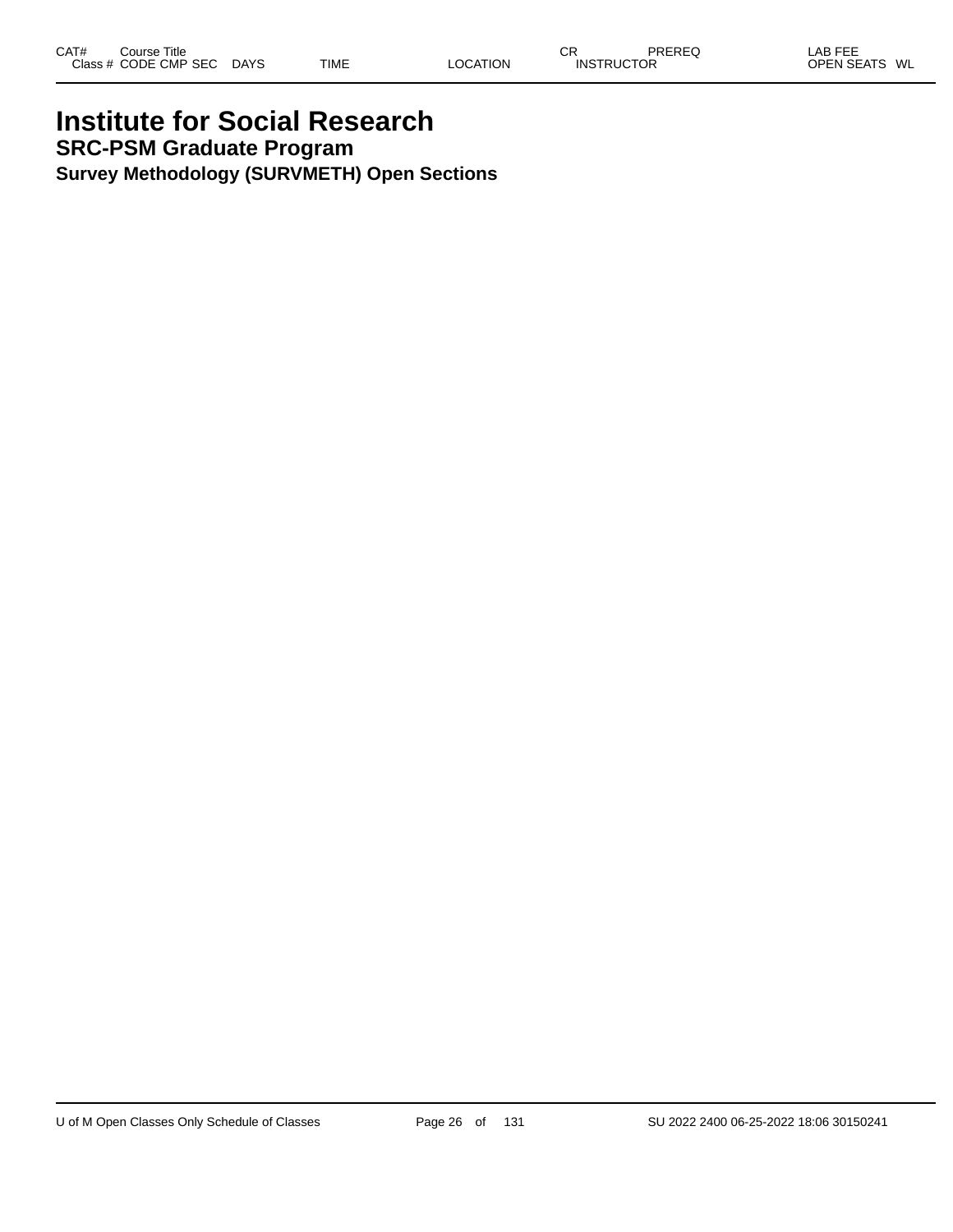| Class # CODE CMP SEC<br><b>INSTRUCTOR</b> | CAT# | Course Title |             |             |          | СR | PREREQ | ∟AB FEE       |  |
|-------------------------------------------|------|--------------|-------------|-------------|----------|----|--------|---------------|--|
|                                           |      |              | <b>DAYS</b> | <b>TIME</b> | LOCATION |    |        | OPEN SEATS WL |  |

## **Kinesiology School Of Kinesiology**

|                                         |                                  |                    |                                      | <b>Applied Exercise Science (AES) Open Sections</b> |                          |                       |                           |                  |        |
|-----------------------------------------|----------------------------------|--------------------|--------------------------------------|-----------------------------------------------------|--------------------------|-----------------------|---------------------------|------------------|--------|
| 290                                     | <b>Field Exp AES</b>             |                    |                                      |                                                     |                          | 1.00-4.00             | <b>ADVISORY</b>           |                  |        |
| 403                                     | <b>Internship in AES</b>         | $\overline{IND}$ + |                                      | ARR                                                 | <b>ARR</b>               | $0.50 - 4.00$         | <b>ADVISORY</b>           | 22               | N      |
| 73106                                   | <b>PI</b>                        | LAB 201            |                                      | <b>ARR</b>                                          | <b>ARR</b>               |                       |                           | 25               | N      |
| 73107                                   | PI                               | LAB 202            |                                      | ARR                                                 | ARR                      | Kern                  |                           | 22               | N      |
| 73157                                   | PI                               | LAB 203            |                                      | <b>ARR</b>                                          | <b>ARR</b>               | Kern                  |                           | 25               | N      |
| 73590                                   | PI                               | LAB 204            |                                      | <b>ARR</b>                                          | <b>ARR</b>               | Kern                  |                           | 25               | N      |
| 73895 PI                                |                                  | LAB 205            |                                      | ARR                                                 | ARR                      | Kern                  |                           | 24               | N      |
|                                         |                                  |                    | Athletic Training (AT) Open Sections |                                                     |                          |                       |                           |                  |        |
| 403                                     | Internship in AT                 |                    |                                      |                                                     |                          | $0.50 - 4.00$         | <b>ADVISORY</b>           |                  |        |
| 71646                                   | PI                               | LAB 201            |                                      | ARR                                                 | ARR                      |                       |                           | 25               | Ν      |
| 501                                     | Prev&Care Ath Inj                |                    |                                      |                                                     |                          | 3.00                  | <b>ENFORCED</b>           | 30.00            |        |
| 73561                                   | P R                              | LEC 201            | МW                                   | 9-12PM                                              | 2440 SKB                 |                       |                           | 15               | Υ      |
| 501                                     | Prev&Care Ath Inj                |                    |                                      |                                                     |                          | 3.00                  | <b>ENFORCED</b>           | 30.00            |        |
| 502                                     | РR<br>Prev&Care-AT Inj Lab       | LEC 201            | MW                                   | 9-12PM                                              | 2600 SKB                 | Lepley<br>2.00        | <b>ADVISORY, ENFORCED</b> | 15<br>30.00      | Y      |
| 73562                                   | P R                              | LAB 201            | МW                                   | 1-4PM                                               | 2600 SKB                 | Lepley                |                           | 15               | Y      |
| 502                                     | Prev&Care-AT Inj Lab             |                    |                                      |                                                     |                          | 2.00                  | <b>ADVISORY, ENFORCED</b> | 30.00            |        |
|                                         | РR                               | LAB 201            | МW                                   | 1-4PM                                               | 2440 SKB                 |                       |                           | 15               | Υ      |
| 503                                     | <b>Low Extrem Eval</b>           |                    |                                      |                                                     |                          | 3.00                  | <b>ENFORCED</b>           |                  |        |
| 73563                                   | P <sub>R</sub>                   | LEC 201            | TTH                                  | 9-12PM                                              | 2600 SKB                 | Czajka                |                           | 14               | Y      |
| 503                                     | <b>Low Extrem Eval</b><br>P R    | LEC 201            | TTH                                  | 9-12PM                                              | 2440 SKB                 | 3.00                  | <b>ENFORCED</b>           | 14               | Y      |
| 504                                     | Low Extrem Lab                   |                    |                                      |                                                     |                          | 1.00                  | <b>ADVISORY, ENFORCED</b> |                  |        |
| 73564                                   | P R                              | LEC 201            | <b>TTH</b>                           | 1-3PM                                               | 2600 SKB                 | Czajka                |                           | 15               | Υ      |
| 504                                     | <b>Low Extrem Lab</b>            |                    |                                      |                                                     |                          | 1.00                  | <b>ADVISORY, ENFORCED</b> |                  |        |
|                                         | P R.                             | <b>LEC 201</b>     | TTH                                  | 1-3PM                                               | 2440 SKB                 |                       |                           | 15               | Y      |
| 505                                     | Em Med Resp Ath Tr               |                    |                                      |                                                     |                          | 3.00                  |                           |                  |        |
| 73565<br>620                            | P R<br><b>Immersive AT Exper</b> | LEC 201            | TTH                                  | 6-9PM                                               | 4600 SKB                 | Winkelseth<br>6.00    | <b>ENFORCED</b>           | 15               | Y      |
| 73701 PR                                |                                  | LAB 201            |                                      | <b>ARR</b>                                          | <b>ARR</b>               | Lepley                |                           | 18               | Y      |
|                                         |                                  |                    |                                      |                                                     |                          |                       |                           |                  |        |
|                                         |                                  |                    |                                      | <b>Kinesiology (KINESLGY) Open Sections</b>         |                          |                       |                           |                  |        |
| 302                                     | <b>Kines Study Abroad</b>        |                    |                                      |                                                     |                          | 1.00-18.00            |                           |                  |        |
| 72999                                   | PI                               | LEC 601            |                                      | ARR                                                 | ARR                      |                       |                           | 25               | Y      |
| <b>Brazil</b><br>Rio de Janeiro, Brazil |                                  |                    |                                      |                                                     |                          |                       |                           |                  |        |
| 73586 PI                                |                                  | LEC 602            |                                      | ARR                                                 | ARR                      | Barton                |                           | 25               | N      |
| Thailand                                |                                  |                    |                                      |                                                     |                          |                       |                           |                  |        |
| Thailand                                |                                  |                    |                                      |                                                     |                          |                       |                           |                  |        |
| 73240 PI                                |                                  | LEC 606            |                                      | ARR                                                 | ARR                      | Barton                |                           | 25               | Y      |
| Western Europe                          |                                  |                    |                                      |                                                     |                          |                       |                           |                  |        |
| Western Europe<br>73725 PI              |                                  | LEC 607            |                                      | ARR                                                 | ARR                      | Donahue, Wade, Barton |                           | 13               | Y      |
| United Kingdom                          |                                  |                    |                                      |                                                     |                          |                       |                           |                  |        |
| United Kingdom                          |                                  |                    |                                      |                                                     |                          |                       |                           |                  |        |
| 429                                     | Lab Mtr Cnt Dev                  |                    |                                      |                                                     |                          | 1.00-3.00             | <b>ADVISORY</b>           |                  |        |
| 71440                                   | PI                               | LAB 201            |                                      | <b>ARR</b>                                          | ARR                      | Angulo-Barroso        |                           | 3                | N      |
| 71441                                   | <b>PI</b>                        | LAB 202            |                                      | ARR                                                 | ARR                      | Ulrich                |                           | $\frac{3}{3}$    | N      |
| 71513<br>71719                          | PI<br>PI                         | LAB 203<br>LAB 204 |                                      | ARR<br><b>ARR</b>                                   | <b>ARR</b><br><b>ARR</b> | Ulrich<br>Seidler     |                           |                  | N<br>N |
| 71958                                   | PI                               | LAB 205            |                                      | ARR                                                 | ARR                      | Brown                 |                           | $\boldsymbol{2}$ | Ν      |
| 72934                                   | PI                               | LAB 206            |                                      | ARR                                                 | ARR                      | Meehan                |                           | 3                | N      |
| 439                                     | Lab Biomechanic                  |                    |                                      |                                                     |                          | 1.00-3.00             | <b>ADVISORY</b>           |                  |        |
| 71757                                   | P                                | LAB 202            |                                      | <b>ARR</b>                                          | <b>ARR</b>               | Gross                 |                           | 3                | Ν      |
| 71959                                   | PI                               | LAB 203            |                                      | <b>ARR</b>                                          | ARR                      | Palmieri-Smith        |                           | 3                | Ν      |
| 71978<br>71979                          | PI<br>PI                         | LAB 204<br>LAB 205 |                                      | ARR<br><b>ARR</b>                                   | <b>ARR</b><br><b>ARR</b> | Umberger              |                           | 3<br>3           | Ν<br>Ν |
| 73015                                   | PI                               | LAB 206            |                                      | ARR                                                 | ARR                      | Gates                 |                           | 3                | Ν      |
| 449                                     | <b>Lab Exer Phys</b>             |                    |                                      |                                                     |                          | 1.00-3.00             | <b>ADVISORY</b>           |                  |        |
| 71442                                   | ΡI                               | LAB 201            |                                      | <b>ARR</b>                                          | <b>ARR</b>               |                       |                           | 3                | Ν      |
| 71443                                   | PI                               | LAB 202            |                                      | <b>ARR</b>                                          | <b>ARR</b>               | Horowitz              |                           | 3                | N      |
| 71444                                   | ΡI                               | LAB 203            |                                      | <b>ARR</b>                                          | <b>ARR</b>               | Ludlow                |                           | 3                | Ν      |
| 73636                                   | ΡI                               | LAB 204            |                                      | <b>ARR</b>                                          | ARR                      | Cartee                |                           | 3                | N      |
| 73637<br>73638                          | ΡI<br>PI                         | LAB 205<br>LAB 206 |                                      | <b>ARR</b><br><b>ARR</b>                            | <b>ARR</b><br><b>ARR</b> | Bodary                |                           | 3<br>3           | Ν<br>Ν |
| 684                                     | Ind Res in Kin                   |                    |                                      |                                                     |                          | 1.00-6.00             | <b>ADVISORY</b>           |                  |        |
|                                         |                                  | $IND +$            |                                      | <b>ARR</b>                                          | <b>ARR</b>               |                       |                           | 24               | Ν      |
| 686                                     | <b>Intern in Kines</b>           |                    |                                      |                                                     |                          | 1.00-6.00             | <b>ADVISORY</b>           |                  |        |
|                                         |                                  | $IND +$            |                                      | <b>ARR</b>                                          | <b>ARR</b>               |                       |                           | 24               | Ν      |
|                                         |                                  |                    |                                      |                                                     |                          |                       |                           |                  |        |

#### **Movement Science (MOVESCI) Open Sections**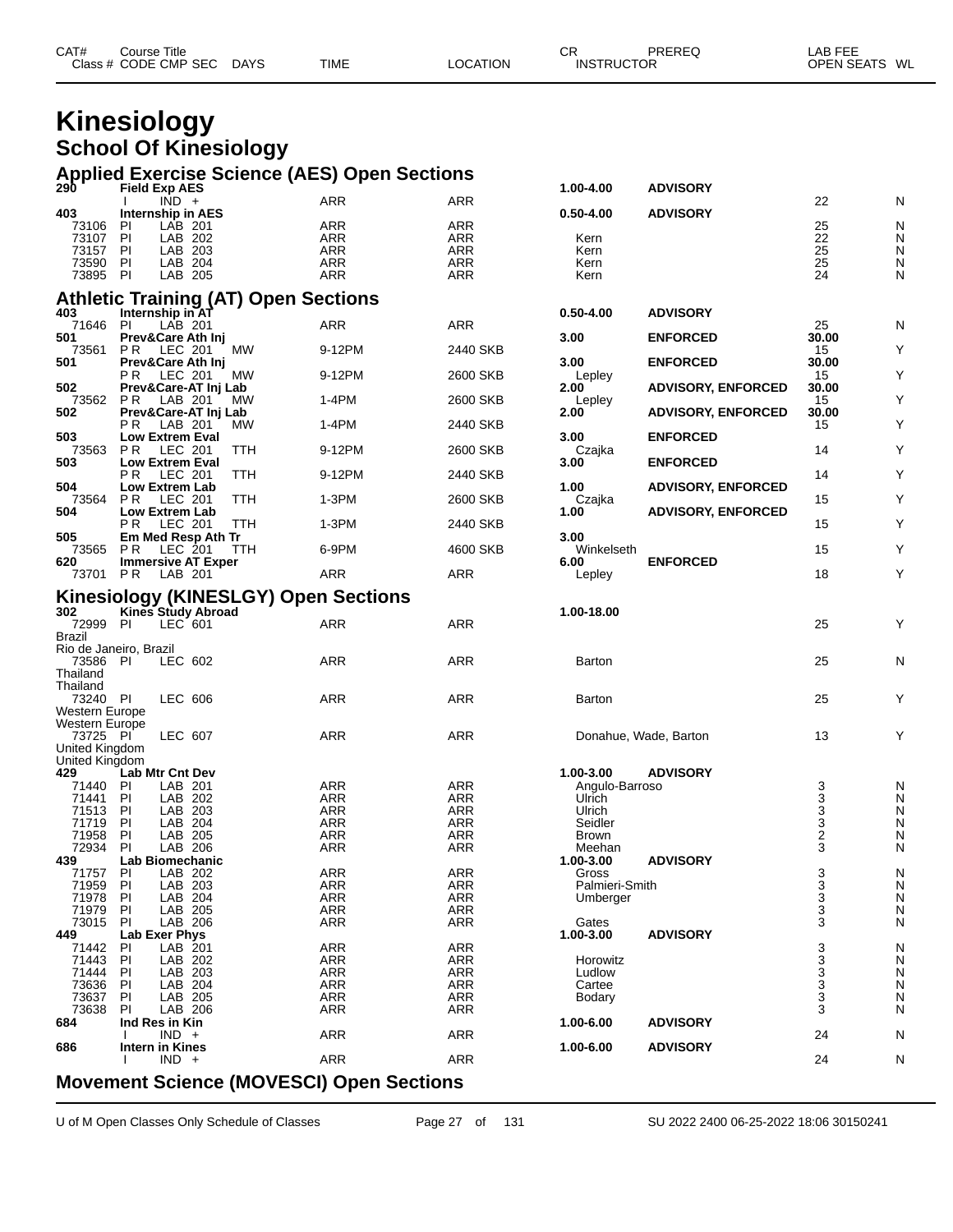| CAT#           | <b>Course Title</b><br>Class # CODE CMP SEC | <b>DAYS</b> | <b>TIME</b>                                                 | <b>LOCATION</b>          | <b>CR</b><br><b>INSTRUCTOR</b> | PREREQ          | LAB FEE<br>OPEN SEATS WL |        |
|----------------|---------------------------------------------|-------------|-------------------------------------------------------------|--------------------------|--------------------------------|-----------------|--------------------------|--------|
|                |                                             |             |                                                             |                          |                                |                 |                          |        |
| 403            | Internship<br><b>PIR</b><br>LAB 201         |             | <b>ARR</b>                                                  | <b>ARR</b>               | $0.50 - 4.00$                  | <b>ADVISORY</b> |                          |        |
| 71421<br>72792 | PI<br>LAB                                   | 202         | <b>ARR</b>                                                  | <b>ARR</b>               |                                |                 |                          | N<br>N |
| 72793          | PI<br>LAB 203                               |             | <b>ARR</b>                                                  | <b>ARR</b>               |                                |                 | 5<br>5<br>5              |        |
| 72794          | PI<br>LAB 204                               |             | <b>ARR</b>                                                  | <b>ARR</b>               |                                |                 | 4                        | N<br>N |
| 73059          | PI<br>LAB 205                               |             | <b>ARR</b>                                                  | <b>ARR</b>               |                                |                 | 5                        | N      |
| 429            | <b>Lab Mtr Cnt Dev</b>                      |             |                                                             |                          | 1.00-3.00                      | <b>ADVISORY</b> |                          |        |
| 71422          | <b>PIR</b><br>LAB 201                       |             | <b>ARR</b>                                                  | <b>ARR</b>               |                                |                 |                          |        |
| 71423          | <b>PIR</b><br>LAB                           | 202         | <b>ARR</b>                                                  | <b>ARR</b>               | Angulo-Barroso<br>Ulrich       |                 | 3                        | N      |
| 71514          | <b>PIR</b><br>LAB 203                       |             | <b>ARR</b>                                                  | <b>ARR</b>               | Ulrich                         |                 | 3<br>3<br>3<br>2         | N      |
| 71721          | <b>PIR</b><br>LAB 204                       |             | <b>ARR</b>                                                  | <b>ARR</b>               | Seidler                        |                 |                          | N<br>N |
| 71956          | PI<br>LAB 205                               |             | <b>ARR</b>                                                  | <b>ARR</b>               | <b>Brown</b>                   |                 |                          | N      |
| 72932          | PI<br>LAB 206                               |             | <b>ARR</b>                                                  | <b>ARR</b>               | Meehan                         |                 | 3                        | N      |
| 439            | <b>Lab Biomechanic</b>                      |             |                                                             |                          | 1.00-3.00                      | <b>ADVISORY</b> |                          |        |
| 71755          | <b>PIR</b><br>LAB 202                       |             | <b>ARR</b>                                                  | <b>ARR</b>               | Gross                          |                 | 3                        | N      |
| 71957          | PI<br>LAB 203                               |             | <b>ARR</b>                                                  | <b>ARR</b>               | Palmieri-Smith                 |                 |                          |        |
| 71976          | PI<br>LAB                                   | 204         | <b>ARR</b>                                                  | <b>ARR</b>               |                                |                 | $\frac{3}{3}$            | N<br>N |
| 71977          | PI<br>LAB                                   | 205         | <b>ARR</b>                                                  | <b>ARR</b>               | Umberger                       |                 |                          | N      |
| 73014          | PI<br>LAB 206                               |             | <b>ARR</b>                                                  | <b>ARR</b>               | Gates                          |                 | 3                        | N      |
| 449            | Lab Exer Phys                               |             |                                                             |                          | 1.00-3.00                      | <b>ADVISORY</b> |                          |        |
| 71424          | PIR<br>LAB                                  | -201        | <b>ARR</b>                                                  | <b>ARR</b>               |                                |                 | 3                        | N      |
| 71425          | <b>PIR</b><br>LAB 202                       |             | <b>ARR</b>                                                  | <b>ARR</b>               | Horowitz                       |                 |                          | N      |
| 71426          | PI<br>LAB 203                               |             | <b>ARR</b>                                                  | <b>ARR</b>               | Ludlow                         |                 | $\frac{3}{3}$            |        |
| 71466          | PIR<br>LAB 204                              |             | <b>ARR</b>                                                  |                          |                                |                 |                          | N      |
| 71756          | PIR<br>LAB                                  | 205         | <b>ARR</b>                                                  | <b>ARR</b>               | Cartee                         |                 |                          | N      |
| 72575          | PI<br>LAB 206                               |             | <b>ARR</b>                                                  | <b>ARR</b><br><b>ARR</b> | Bodary                         |                 | 3<br>3                   | N<br>N |
| 464            | Clin Rot IONM I                             |             |                                                             |                          | 1.00-4.00                      | <b>ENFORCED</b> |                          |        |
|                |                                             |             | <b>ARR</b>                                                  | <b>ARR</b>               |                                |                 |                          |        |
| 466            | R<br>$IND +$<br><b>Clin Rot IONM II</b>     |             |                                                             |                          | 1.00-6.00                      | <b>ENFORCED</b> | 23                       | N      |
|                |                                             |             | <b>ARR</b>                                                  | <b>ARR</b>               |                                |                 | 24                       |        |
|                | R<br>$IND +$                                |             |                                                             |                          |                                |                 |                          | N      |
|                |                                             |             | <b>Physical Education (PHYSED) Open Sections</b>            |                          |                                |                 |                          |        |
|                |                                             |             | Sport Management (SM) Open Sections<br>403 Internship in SM |                          |                                |                 |                          |        |
|                |                                             |             |                                                             |                          | $0.50 - 3.00$                  | <b>ADVISORY</b> |                          |        |
| 71437          | <b>PIR</b><br>LAB                           | 201         | <b>ARR</b>                                                  | <b>ARR</b>               | Donahue, Phelan                |                 | 5                        | N      |
| 72781          | PI<br>LAB                                   | 202         | <b>ARR</b>                                                  | <b>ARR</b>               | Donahue, Phelan                |                 | 6                        | N      |
| 72782          | PI<br>LAB 203                               |             | <b>ARR</b>                                                  | <b>ARR</b>               | Donahue, Phelan                |                 | 6                        | N      |
|                |                                             |             |                                                             |                          |                                |                 |                          |        |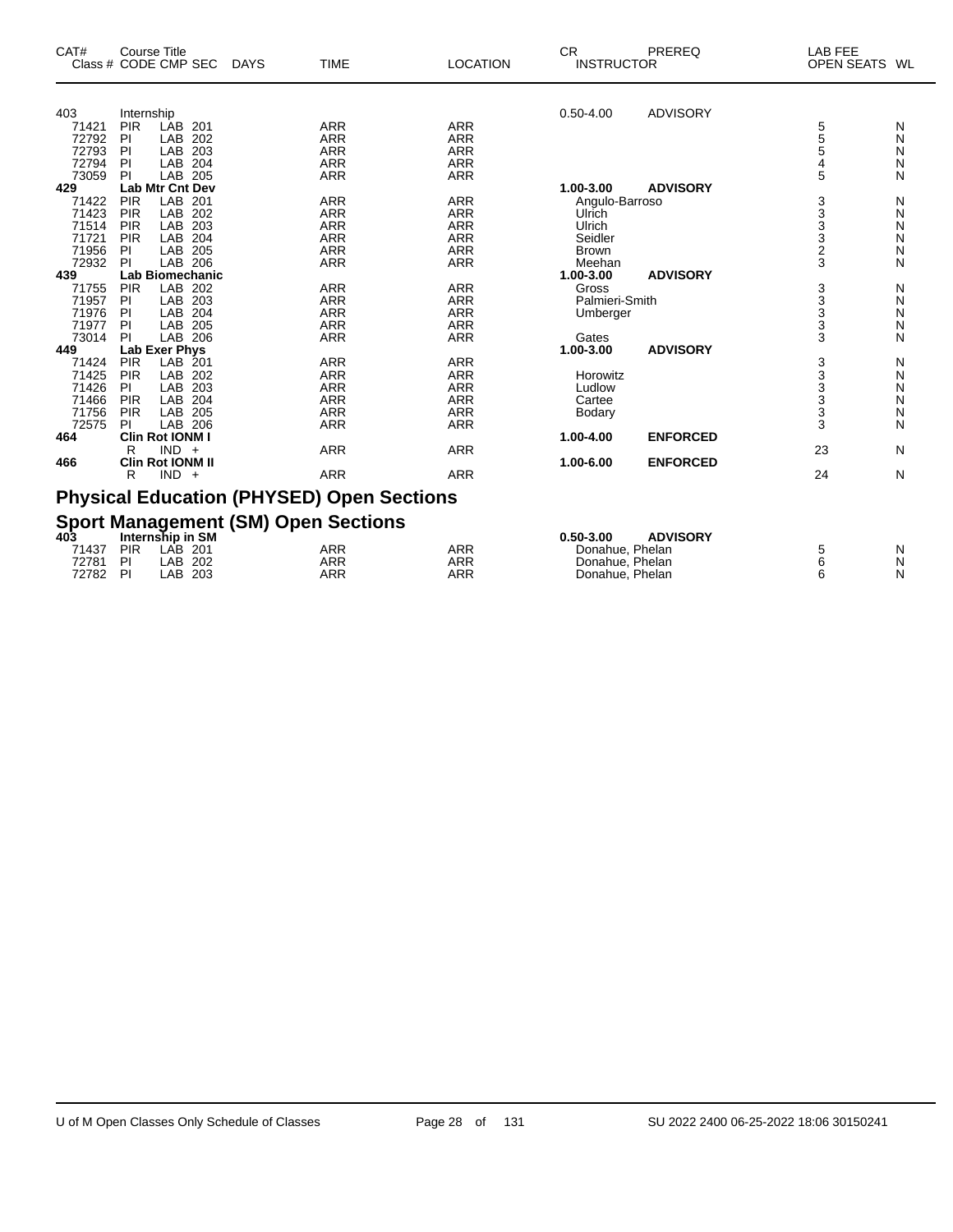## **LSA Residential College College of L S A Residential College**

## **Core Courses (RCCORE) Open Sections 306 Independent Study 1.00-4.00**

| 306 | Independent Study              |     |     | 1.00-4.00  |                 |    |   |
|-----|--------------------------------|-----|-----|------------|-----------------|----|---|
|     | IND.                           | ARR | ARR |            |                 |    | N |
| 406 | <b>Independent Study</b>       |     |     | 1.00-4.00  |                 |    |   |
|     | IND.                           | ARR | ARR |            |                 | 24 | N |
| 409 | <b>Study Off-Campus</b>        |     |     | 1.00-16.00 | <b>ADVISORY</b> |    |   |
|     | IND.                           | ARR | ARR |            |                 | 25 | N |
| 489 | <b>Honors Research</b><br>IND. | ARR | ARR | 1.00-4.00  | <b>ADVISORY</b> | 25 | N |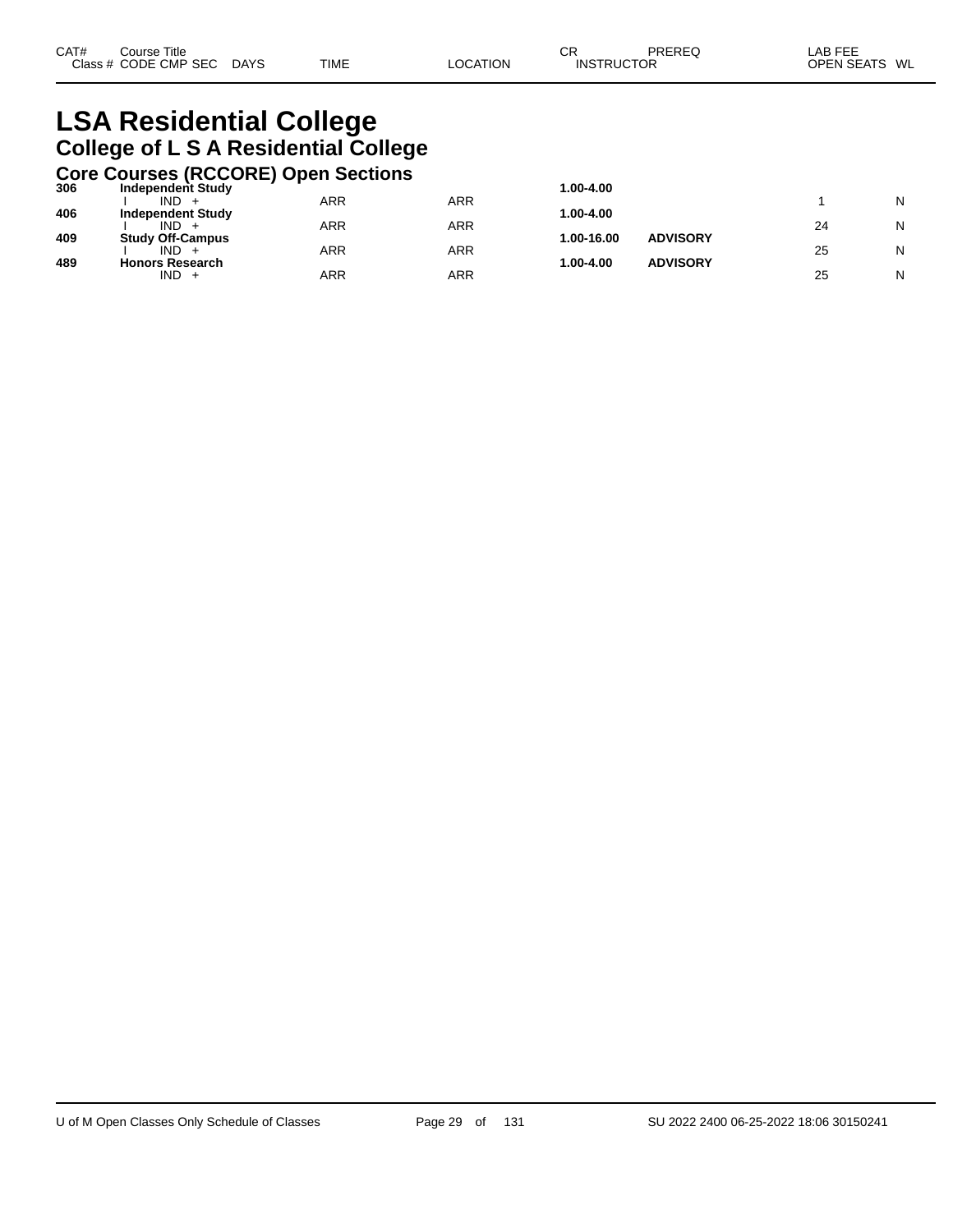| CAT# | Course Title<br>Class # CODE CMP SEC DAYS | TIME | <b>LOCATION</b> | СR<br><b>INSTRUCTOR</b> | PREREQ | LAB FEE<br>OPEN SEATS WL |  |
|------|-------------------------------------------|------|-----------------|-------------------------|--------|--------------------------|--|
|      |                                           |      |                 |                         |        |                          |  |

## **Law Law School**

#### **Law (LAW) Open Sections**

| 900                     | <b>Reséarch</b><br>IND.<br>IR        | ARR | ARR        | $.00-12.00$ | <b>ENFORCED</b> | Ν |
|-------------------------|--------------------------------------|-----|------------|-------------|-----------------|---|
| 22, 29<br>942<br>30, 31 | Law Practicum Research<br>DR<br>IND. | ARR | <b>ARR</b> | 00. ،       | <b>ENFORCED</b> | Ν |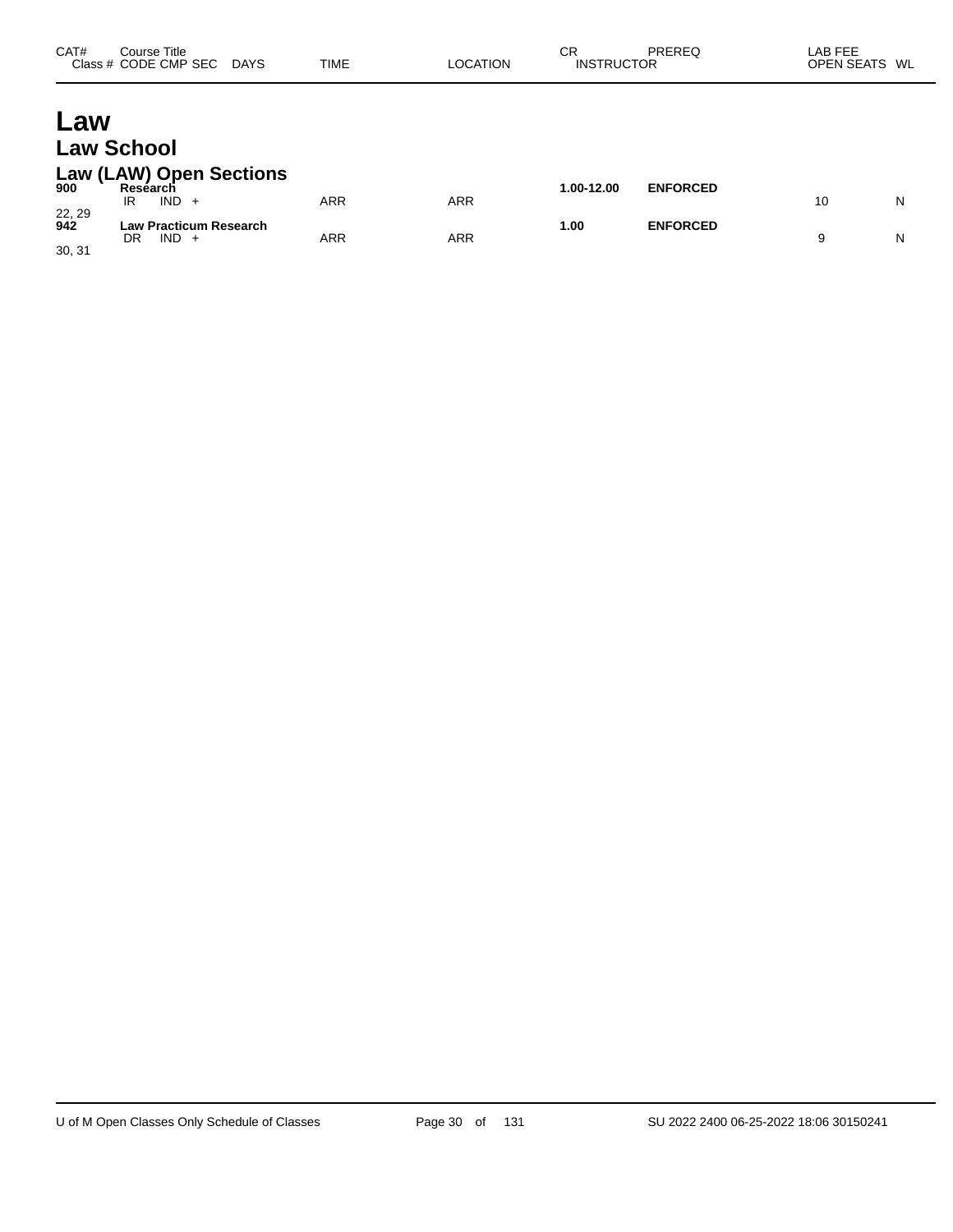## **Literature, Sci, and the Arts**

NOTE - IT IS CRITICAL THAT STUDENTS ATTEND CLASSES FROM THE BEGINNING OF THE TERM. EVEN THOUGH STUDENTS MAY BE REGISTERED OFFICIALLY FOR A COURSE, DEPARTMENTS MAY GIVE AWAY A STUDENT'S PLACE IN A CLASS IF THEY DO NOT ATTEND: ---THE FIRST MEETING OF BIOLOGY, CHEMISTRY, AND PHYSICS LABORATORIES;

---EITHER OF THE FIRST TWO MEETINGS OF ENGLISH COURSES;

---THE FIRST TWO MEETINGS OF HISTORY 496 AND 497;

---EITHER OF THE FIRST TWO MEETINGS OF ANY COURSE OFFERED BY THE DEPARTMENT OF ROMANCE LANGUAGES;

--THE FIRST TWO MEETINGS OF COURSES IN OTHER SUBJECTS.

AT THE SAME TIME, DEPARTMENTS ARE NOT OBLIGATED TO WITHDRAW STUDENTS OFFICIALLY FROM THE COURSE, EVEN THOUGH THE STUDENT HAS BEEN INFORMED THAT HIS/HER PLACE IN A COURSE HAS BEEN TAKEN AWAY. STUDENTS ARE RESPONSIBLE FOR THE ACCURACY OF THEIR SCHEDULES AND MUST BE SURE THAT ALL DROPS ARE PROCESSED THROUGH REGISTRATION SYSTEM DURING THE NORMAL DROP/ADD PERIOD.

#### **Department of Afro-American and African Studies**

| Afroamerican & African Studies (AAS) Open Sections |  |  |  |
|----------------------------------------------------|--|--|--|
|                                                    |  |  |  |

| 358   | <b>Black World Studies</b> |                |      | 3.00 |  |         |  |                        |  |  |
|-------|----------------------------|----------------|------|------|--|---------|--|------------------------|--|--|
| 73764 |                            | <b>SEM 202</b> | TTH. | -4PM |  | 5521 HH |  | Rodriauez Barrera<br>. |  |  |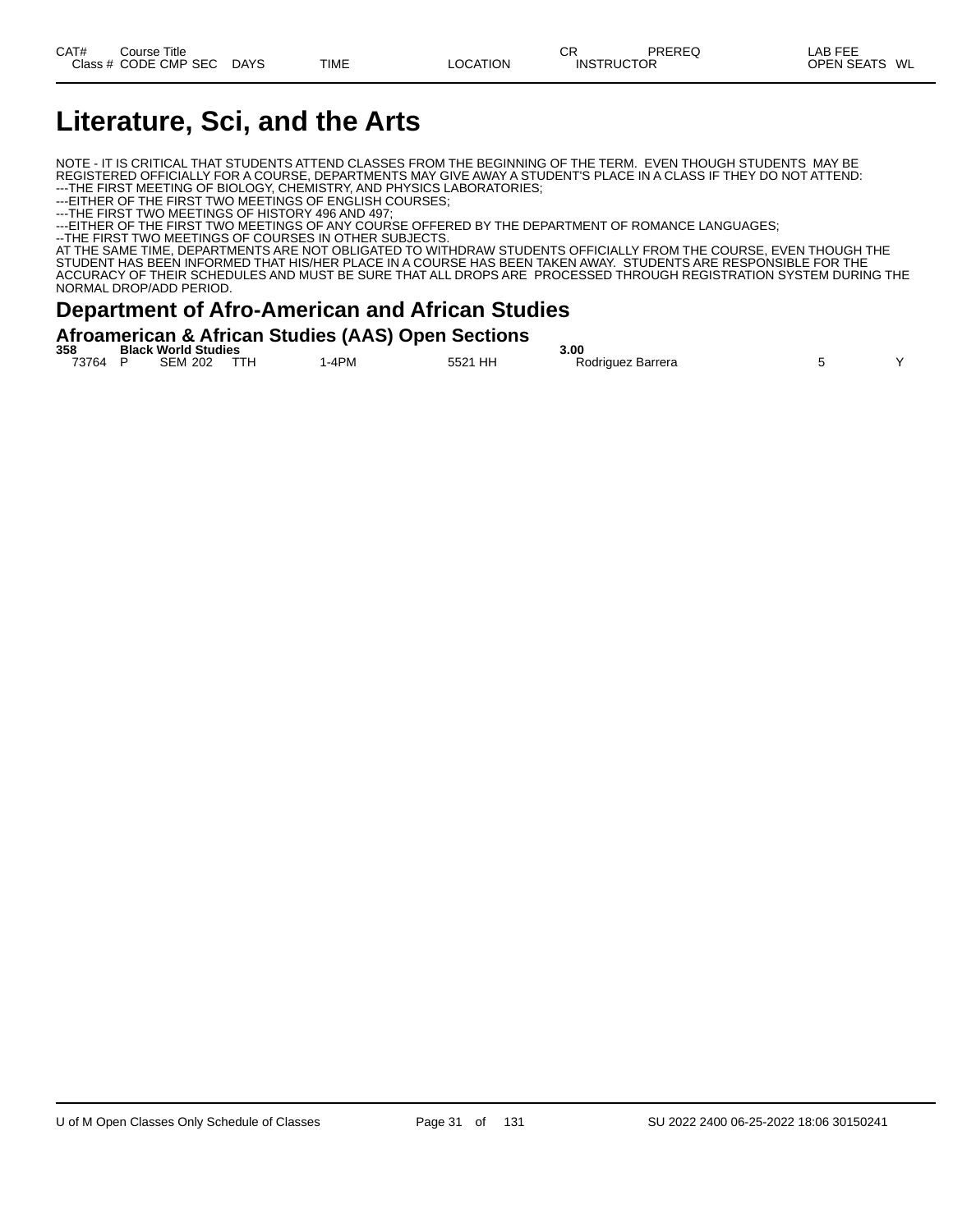| CAT# | ourse Titleٽ         |             |             |          | СR                | PREREQ | LAB FEE                 |  |
|------|----------------------|-------------|-------------|----------|-------------------|--------|-------------------------|--|
|      | Class # CODE CMP SEC | <b>DAYS</b> | <b>TIME</b> | LOCATION | <b>INSTRUCTOR</b> |        | <b>OPEN SEATS</b><br>WL |  |

## **Department of American Culture**

#### **Arab and Muslim American Studies (AMAS) Open Sections**

| 390   | <b>AMAS Internship</b>               |            |                                                         |                   | 1.00-4.00         |                 |        |   |
|-------|--------------------------------------|------------|---------------------------------------------------------|-------------------|-------------------|-----------------|--------|---|
|       | $IND +$                              |            | <b>ARR</b>                                              | ARR               |                   |                 | 8      | N |
|       |                                      |            | <b>American Culture (AMCULT) Open Sections</b>          |                   |                   |                 |        |   |
| 204   | <b>Themes Amer Culture</b>           |            |                                                         |                   | 3.00-4.00         |                 |        |   |
| 73703 | LEC 202<br>P                         | TTH        | $1-4PM$                                                 | 5521 HH           | Rodriguez Barrera |                 | 5      | Y |
|       | <b>Countercultures of Black Amer</b> |            |                                                         |                   |                   |                 |        |   |
| 301   | <b>Topics Amer Culture</b>           |            |                                                         |                   | 3.00              |                 | 485.00 |   |
| 73661 | LEC 201                              | <b>MW</b>  | $1-4PM$                                                 | AUD A AH          | Kligerman         |                 | 11     | Y |
|       | Hollywood, Viet, Am Countercul       |            |                                                         |                   |                   |                 |        |   |
|       | Meet-together with FTVM 366.201.     |            |                                                         |                   |                   |                 |        |   |
| 321   | <b>Detroit Initiative</b>            |            |                                                         |                   | 3.00              | <b>ADVISORY</b> | 125.00 |   |
| 73729 | LAB 201<br>P                         | <b>TTH</b> | 530-7PM                                                 | 1068 EH           | Fabian            |                 | 21     | Υ |
| 399   | Race in America                      |            |                                                         |                   | 3.00              |                 |        |   |
| 73706 | LEC 201<br>P.                        | <b>TTH</b> | $1-4PM$                                                 | <b>2024 TISCH</b> | Hwang             |                 | 5      | Υ |
|       |                                      |            | Latina/o American Studies (LATINOAM) Open Sections      |                   |                   |                 |        |   |
|       |                                      |            |                                                         |                   |                   |                 |        |   |
| 388   | <b>Field Study</b>                   |            |                                                         | ARR               | 1.00-4.00         | <b>ADVISORY</b> | 6      |   |
|       | $IND +$                              |            | ARR                                                     |                   |                   |                 |        | N |
|       |                                      |            | <b>Native American Studies (NATIVEAM) Open Sections</b> |                   |                   |                 |        |   |
| 388   | <b>Field Study</b>                   |            |                                                         |                   | 1.00-4.00         | <b>ADVISORY</b> |        |   |
|       | <b>IND</b><br>$^+$                   |            | <b>ARR</b>                                              | ARR               |                   |                 | 6      | N |
|       |                                      |            |                                                         |                   |                   |                 |        |   |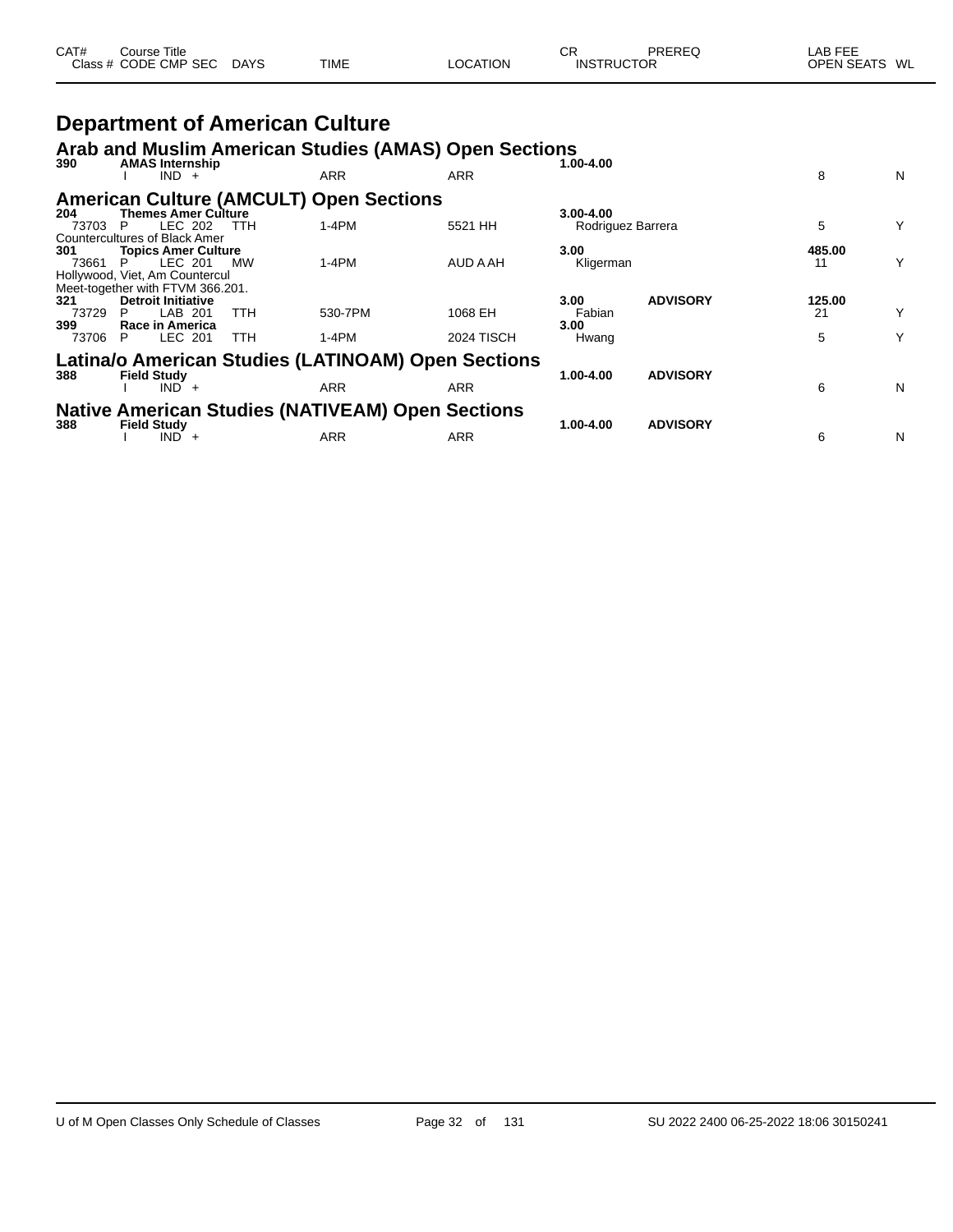| CAT# | $\mathop{\mathsf{course}}$ Title |             |             |          | СR                | PREREG | LAB FEE           |    |
|------|----------------------------------|-------------|-------------|----------|-------------------|--------|-------------------|----|
|      | Class # CODE CMP SEC             | <b>DAYS</b> | <b>TIME</b> | LOCATION | <b>INSTRUCTOR</b> |        | <b>OPEN SEATS</b> | WL |

#### **Anthropology Department Anthropological Archaeology (ANTHRARC) Open Sections 296 Archaeology Topics 3.00** 73530 P LEC 201 TTH 1-4PM 335 WH Menz 20 Y Anthropology of Households **Anthropology,Biological (ANTHRBIO) Open Sections 297 Bio Anth Topics 3.00** 73665 P LEC 202 TTH 10-1PM 418 WH Finkel 15 Y Human Longevity **370 UG Reading &Research 1.00-3.00** I IND + ARR ARR ARR 1 N

## **Anthropology,Cultural (ANTHRCUL) Open Sections 298 Sociocul Anth Topics 2.00-3.00**

| 73345                       | LEC .<br>МW<br>- 201 | 10-1PM | 210 WH | Mulvev        |  |
|-----------------------------|----------------------|--------|--------|---------------|--|
| Sport: Nation and Identity  |                      |        |        |               |  |
| 73682<br><b>PD</b>          | LEC<br>202           | ARR    | ARR    | Roos, Swanson |  |
| Learning from the Landscape |                      |        |        |               |  |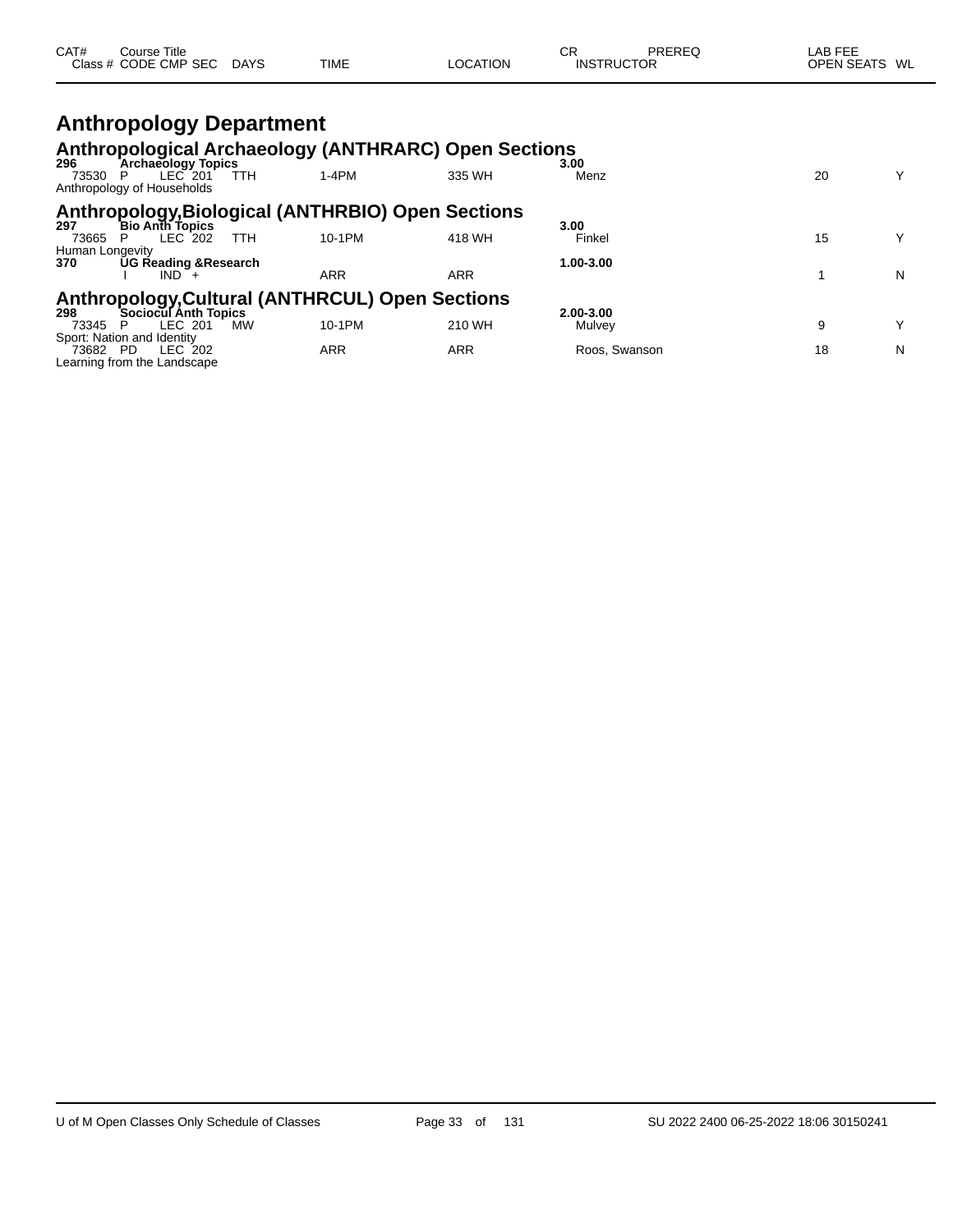| CAT#<br>Course Title<br>Class # CODE CMP SEC DAYS                           | TIME | <b>LOCATION</b> | СR<br><b>INSTRUCTOR</b> | PREREQ          | LAB FEE<br>OPEN SEATS WL |
|-----------------------------------------------------------------------------|------|-----------------|-------------------------|-----------------|--------------------------|
| <b>Applied Physics Program</b>                                              |      |                 |                         |                 |                          |
| Applied Physics (APPPHYS) Open Sections<br>715 Ind Research<br>Ind Research |      |                 | 1.00-5.00               | <b>ADVISORY</b> |                          |

| .   | ווט ושטפטו אווו<br><b>IND</b> | ARR | ARR |            | <b>AD 1100111</b> | nn | N |
|-----|-------------------------------|-----|-----|------------|-------------------|----|---|
| 990 | <b>Diss-Precand</b>           |     |     | $.00-8.00$ | <b>ADVISORY</b>   | ںے |   |
|     | IND.                          | ARR | ARR |            |                   | 25 |   |
| 995 | <b>Diss-Cand</b><br>IND.<br>ה | ARR | ARR | 4.00       | <b>ENFORCED</b>   | 24 | N |
|     |                               |     |     |            |                   |    |   |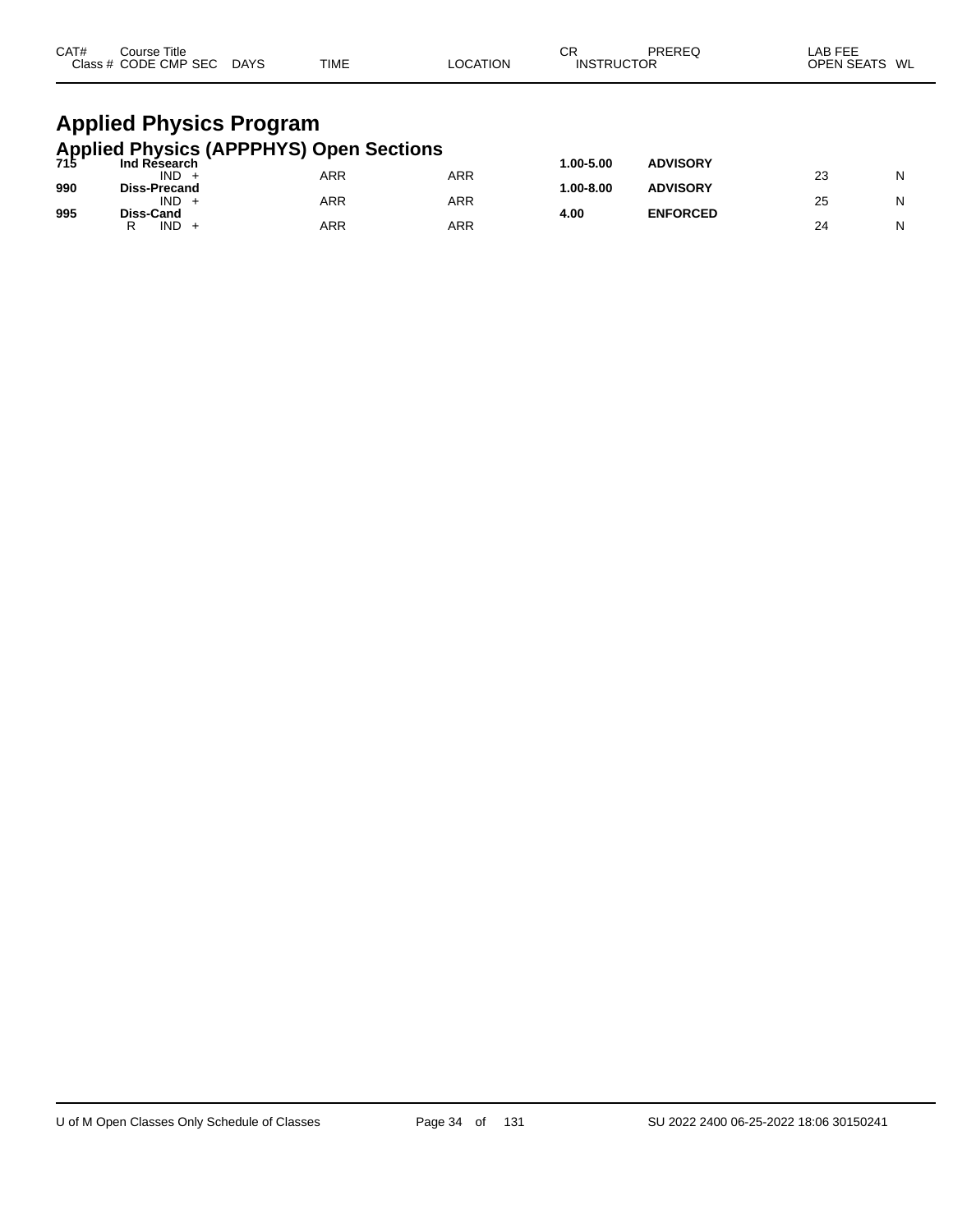|                | Class # CODE CMP SEC DAYS                                    |               | TIME                                                                                                                                                                                     | LOCATION                                                  | <b>INSTRUCTOR</b>   |                 | OPEN SEATS WL  |   |
|----------------|--------------------------------------------------------------|---------------|------------------------------------------------------------------------------------------------------------------------------------------------------------------------------------------|-----------------------------------------------------------|---------------------|-----------------|----------------|---|
|                | <b>Asian Languages And Cultures</b>                          |               |                                                                                                                                                                                          |                                                           |                     |                 |                |   |
|                |                                                              |               |                                                                                                                                                                                          |                                                           |                     |                 |                |   |
|                | <b>Asian Studies (ASIAN) Open Sections</b>                   |               |                                                                                                                                                                                          |                                                           |                     |                 |                |   |
| 255<br>73079 P | <b>UG Sem Asian Studies</b><br><b>SEM 201</b>                | <b>TTH</b>    | 1-4PM                                                                                                                                                                                    | 2022 STB                                                  | 3.00<br>Sheng       |                 | 4              | Y |
|                | Chinese Pop: Love Songs                                      |               |                                                                                                                                                                                          |                                                           |                     |                 |                |   |
| 340<br>73652 P | <b>G Khan to Taliban</b><br>LEC 201                          | <b>TWTH</b>   | $1-3PM$                                                                                                                                                                                  | <b>REMOTE</b>                                             | 3.00<br>Northrop    |                 | 20             | Y |
| 495            | <b>Honors Thesis</b><br>$IND +$                              |               | <b>ARR</b>                                                                                                                                                                               | <b>ARR</b>                                                | $1.00 - 3.00$       | <b>ADVISORY</b> | 25             | N |
|                |                                                              |               | <b>Asian Languages (ASIANLAN) Open Sections</b>                                                                                                                                          |                                                           |                     |                 |                |   |
| 103            | Intsy 1st Yr Chinese                                         |               |                                                                                                                                                                                          |                                                           | 10.00               |                 |                |   |
| 70215 PI       | <b>REC 201</b>                                               | <b>MTWTHF</b> | 9-12PM                                                                                                                                                                                   | <b>REMOTE</b>                                             | Li-Stevenson, Zhong |                 | $\overline{7}$ | Y |
|                | There is a specific application and admissions process.      |               |                                                                                                                                                                                          |                                                           |                     |                 |                |   |
|                |                                                              |               | UM Students (For Credit): please email alc-summerlanguageinstitute@umich.edu with a statement containing full name,                                                                      |                                                           |                     |                 |                |   |
|                |                                                              |               | uniqname, UM-ID number, language background, and a brief explanation of what course you wish to take and why.                                                                            |                                                           |                     |                 |                |   |
|                |                                                              |               | Non-UM Students (For Credit and Program Fee) or UM Students (Program Fee): please email                                                                                                  |                                                           |                     |                 |                |   |
|                | (www.lsa.umich.edu/sli). NOTE: Course runs June 1-August 10. |               | alc-summerlanguageinstitute@umich.edu with the completed application found on the SLI website                                                                                            |                                                           |                     |                 |                |   |
| 127            | Intsv 1st Yr Japan                                           |               |                                                                                                                                                                                          |                                                           | 10.00               | <b>ADVISORY</b> |                |   |
| 73480 PI       | REC 201                                                      | <b>MTWTHF</b> | 9-1230PM                                                                                                                                                                                 | <b>REMOTE</b>                                             | Yasuda, Kitahashi   |                 | 6              | Y |
|                | There is a specific application and admissions process.      |               |                                                                                                                                                                                          |                                                           |                     |                 |                |   |
|                |                                                              |               | UM Students (For Credit): please email alc-summerlanguageinstitute@umich.edu with a statement containing full name,                                                                      |                                                           |                     |                 |                |   |
|                |                                                              |               | uniqname, UM-ID number, language background, and a brief explanation of what course you wish to take and why.                                                                            |                                                           |                     |                 |                |   |
|                |                                                              |               | Non-UM Students (For Credit and Program Fee) or UM Students (Program Fee): please email                                                                                                  |                                                           |                     |                 |                |   |
|                |                                                              |               | alc-summerlanguageinstitute@umich.edu with the completed application found on the SLI website                                                                                            |                                                           |                     |                 |                |   |
|                | (www.lsa.umich.edu/sli). NOTE: Course runs June 1-August 10. |               |                                                                                                                                                                                          |                                                           |                     |                 |                |   |
| 137            | Intsy 1st Yr Korean                                          |               |                                                                                                                                                                                          |                                                           | 10.00               |                 |                |   |
| 73558 PI       | REC 202 MTWTHF                                               |               | 9-12PM                                                                                                                                                                                   | 6000 STB                                                  | Lee. Kim            |                 | 8              | Y |
|                | There is a specific application and admissions process.      |               |                                                                                                                                                                                          |                                                           |                     |                 |                |   |
|                |                                                              |               | UM Students (For Credit): please email alc-summerlanguageinstitute@umich.edu with a statement containing full name,                                                                      |                                                           |                     |                 |                |   |
|                |                                                              |               | uniqname, UM-ID number, language background, and a brief explanation of what course you wish to take and why.                                                                            |                                                           |                     |                 |                |   |
|                |                                                              |               | Non-UM Students (For Credit and Program Fee) or UM Students (Program Fee): please email<br>alc-summerlanguageinstitute@umich.edu with the completed application found on the SLI website |                                                           |                     |                 |                |   |
|                | (www.lsa.umich.edu/sli). NOTE: Course runs June 1-August 10. |               |                                                                                                                                                                                          |                                                           |                     |                 |                |   |
| 237            | Intsy 2nd Yr Korean                                          |               |                                                                                                                                                                                          |                                                           | 10.00               | <b>ENFORCED</b> |                |   |
| 73639          | <b>PIR REC 201</b>                                           | TTH           | 9-12PM                                                                                                                                                                                   | <b>REMOTE</b>                                             |                     |                 | 2              | Y |
| 237            | Intsv 2nd Yr Korean                                          |               |                                                                                                                                                                                          |                                                           | 10.00               | <b>ENFORCED</b> |                |   |
|                | P R<br><b>REC 201</b>                                        | MWF           | 9-12PM                                                                                                                                                                                   | 2112 MLB                                                  | Jung, Kim           |                 | 2              | Y |
|                | There is a specific application and admissions process.      |               |                                                                                                                                                                                          |                                                           |                     |                 |                |   |
|                |                                                              |               |                                                                                                                                                                                          | $\mathbf{a}$ and $\mathbf{a}$ are the set of $\mathbf{a}$ |                     |                 |                |   |

CAT# Course Title Case CR PREREQ LAB FEE

UM Students (For Credit): please email alc-summerlanguageinstitute@umich.edu with a statement containing full name, uniqname, UM-ID number, language background, and a brief explanation of what course you wish to take and why. Non-UM Students (For Credit and Program Fee) or UM Students (Program Fee): please email alc-summerlanguageinstitute@umich.edu with the completed application found on the SLI website

(www.lsa.umich.edu/sli). NOTE: Course runs June 1-August 10.

#### **Chinese (CHIN) Open Sections**

#### **Japanese (JAPANESE) Open Sections**

#### **South and Southeast Asia (SSEA) Open Sections**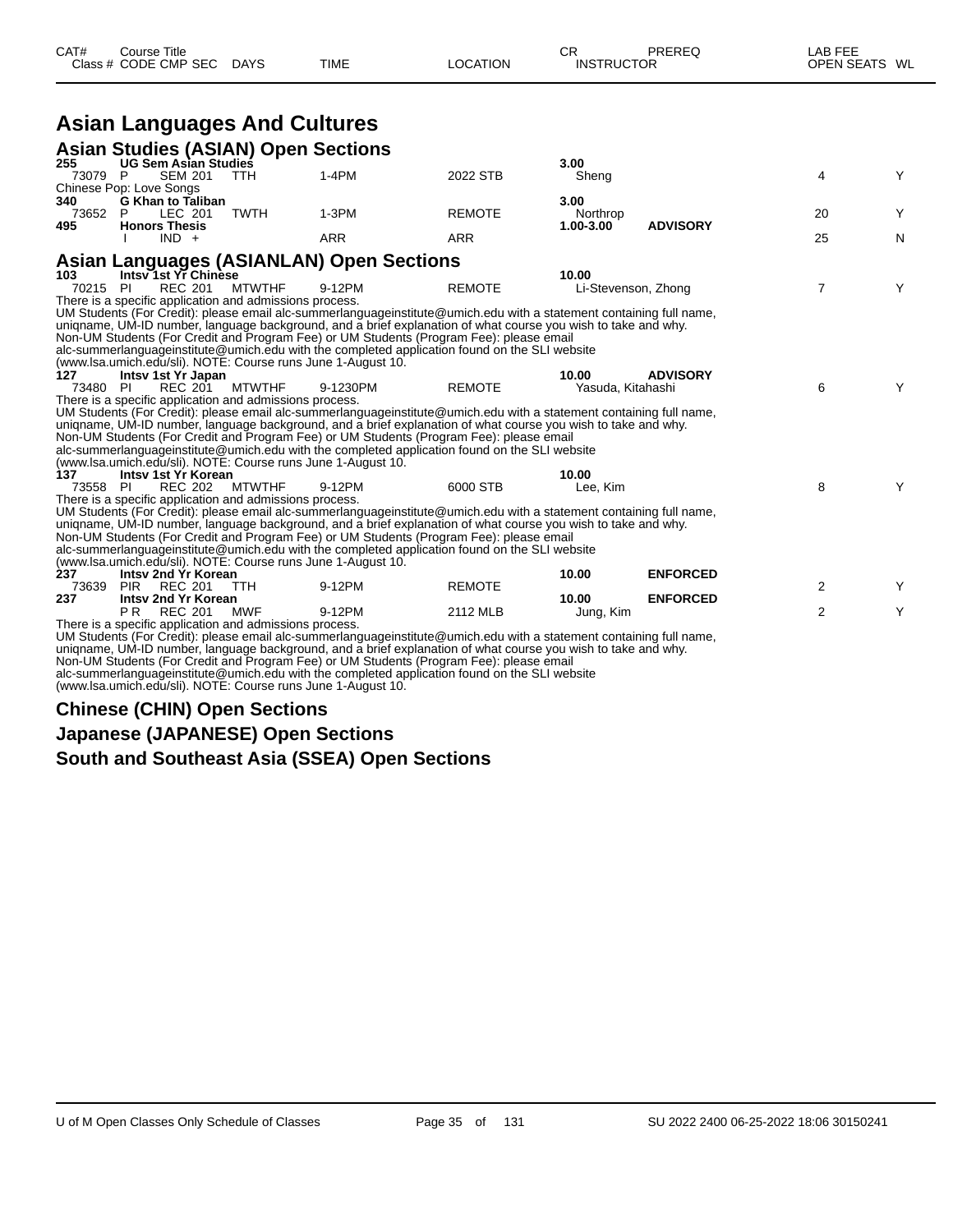| CAT# | Title<br>Course      |             |             |          | $\sim$<br>◡◠      | PRERE | LAB FEE                 |
|------|----------------------|-------------|-------------|----------|-------------------|-------|-------------------------|
|      | Class # CODE CMP SEC | <b>DAYS</b> | <b>TIME</b> | LOCATION | <b>INSTRUCTOR</b> |       | <b>OPEN SEATS</b><br>WL |

# **Astronomy Department**

|       | <b>Astronomy (ASTRO) Open Sections</b> |               |         |          |            |                 |    |   |
|-------|----------------------------------------|---------------|---------|----------|------------|-----------------|----|---|
| 102   | <b>Intr Stars&amp;Universé</b>         |               |         |          | 4.00       | <b>ADVISORY</b> |    |   |
| 71981 | DIS<br>202                             |               | I-3PM   | 5180B AH | McMahon    |                 | 15 |   |
| 71982 | 203<br>DIS                             | W             | I-3PM   | 5180B AH | McMahon    |                 | 19 |   |
| 71980 | LEC 201                                | <b>MTWTHF</b> | 11-12PM | 335 WH   | Lopresto   |                 |    |   |
| 399   | Intro-Research                         |               |         |          | 00-3.00. ا |                 |    |   |
|       | IND                                    |               | ARR     | ARR      |            |                 | 25 | N |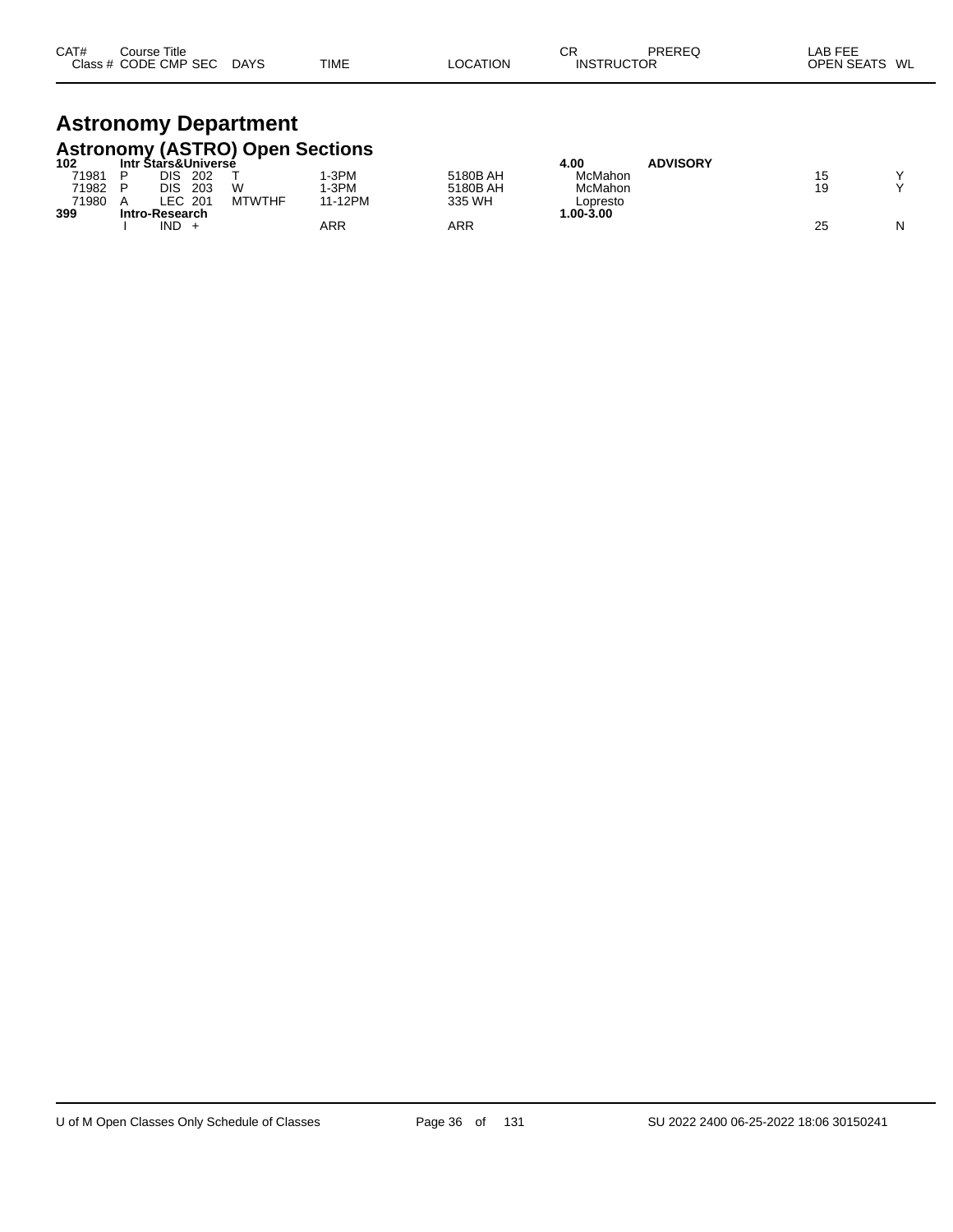| CAT# | Course Title         |             |             |          | СR                | PREREQ | ∟AB FEE       |  |
|------|----------------------|-------------|-------------|----------|-------------------|--------|---------------|--|
|      | Class # CODE CMP SEC | <b>DAYS</b> | <b>TIME</b> | LOCATION | <b>INSTRUCTOR</b> |        | OPEN SEATS WL |  |

# **Biology Department**

#### **Biology (BIOLOGY) Open Sections**

| 107                     |                 | Evolution of Life              |     |              |                                                                                                                   |                  | 3.00                | <b>ADVISORY</b>                                                                                          |       |   |
|-------------------------|-----------------|--------------------------------|-----|--------------|-------------------------------------------------------------------------------------------------------------------|------------------|---------------------|----------------------------------------------------------------------------------------------------------|-------|---|
| 73372                   | P               | LEC 201                        |     | MWF          | 230-430PM                                                                                                         | 1650 CHEM        | Carpenter           |                                                                                                          | 4     | Y |
| 171                     |                 | <b>Intro Biology: EEB</b>      |     |              |                                                                                                                   |                  | 4.00                |                                                                                                          |       |   |
| 72567                   |                 | DIS 202                        |     | TTH.         | 830-10AM                                                                                                          | 1628 CHEM        | Dowker              |                                                                                                          | 11    | Y |
| 72566                   | A               | LEC 201                        |     | <b>MTWTH</b> | 2-330PM                                                                                                           | 1060 BSB-TBL     | Kurdziel            |                                                                                                          |       |   |
| 200                     |                 | <b>Undergrad Tutorial</b>      |     |              |                                                                                                                   |                  | 1.00-3.00           | <b>ADVISORY</b>                                                                                          |       |   |
|                         |                 | $IND +$                        |     |              | <b>ARR</b>                                                                                                        | <b>ARR</b>       |                     |                                                                                                          | 24    | N |
| 207                     |                 | <b>Microbiology</b>            |     |              |                                                                                                                   |                  | 4.00                | <b>ENFORCED</b>                                                                                          | 70.00 |   |
| 73436                   | PR.             | LAB 202                        |     | TTH.         | 9-12PM                                                                                                            | 3151 USB         | Pedersen, Ammerlaan |                                                                                                          |       | Y |
|                         |                 |                                |     |              | Labs are closed to adding or swapping after the first lecture meeting. Students should attend the desired section |                  |                     |                                                                                                          |       |   |
| to request an override. |                 |                                |     |              |                                                                                                                   |                  |                     |                                                                                                          |       |   |
| 73437 PR                |                 | LAB 203                        |     | <b>TTH</b>   | 2-5PM                                                                                                             | 3151 USB         | Pedersen, Ammerlaan |                                                                                                          | 11    | Y |
|                         |                 |                                |     |              | Labs are closed to adding or swapping after the first lecture meeting. Students should attend the desired section |                  |                     |                                                                                                          |       |   |
| to request an override. |                 |                                |     |              |                                                                                                                   |                  |                     |                                                                                                          |       |   |
| 73435 AR                |                 | LEC 201                        |     | TWTH         | 12-2PM                                                                                                            | 1300 CHEM        | Ammerlaan           |                                                                                                          |       |   |
| 225                     |                 | <b>Human &amp; Animal Phys</b> |     |              |                                                                                                                   |                  | 3.00 <sub>1</sub>   | <b>ADVISORY, ENFORCED</b>                                                                                |       |   |
| 72499                   | PR.             | LEC 201                        |     | <b>TWTH</b>  | 9-11AM                                                                                                            | 1300 CHEM        | Casey               |                                                                                                          | 10    | Y |
| 282                     |                 | <b>General Ecology</b>         |     |              |                                                                                                                   |                  | 3.00                | <b>ADVISORY</b>                                                                                          | 50.00 |   |
| 72764                   | PD.             | <b>LEC 711</b>                 |     | <b>MTW</b>   | 7-7PM                                                                                                             | <b>BIOL STAT</b> |                     | Barrios Garcia Moar, Smith                                                                               | 11    | N |
|                         |                 |                                |     |              |                                                                                                                   |                  |                     | OFFERED ONLY AT THE BIOLOGICAL STATION. ENROLLMENT BY PERMISSION OF BIOL. STATION OFFICE umbs@umich.edu. |       |   |
| 72765 PD                |                 | LEC 712                        |     | <b>THFSA</b> | 7-7PM                                                                                                             | <b>BIOL STAT</b> | Sanders, Schwarz    |                                                                                                          | 14    | N |
|                         |                 |                                |     |              |                                                                                                                   |                  |                     | OFFERED ONLY AT THE BIOLOGICAL STATION. ENROLLMENT BY PERMISSION OF BIOL. STATION OFFICE umbs@umich.edu. |       |   |
| 305                     | <b>Genetics</b> |                                |     |              |                                                                                                                   |                  | 4.00                | <b>ADVISORY, ENFORCED</b>                                                                                |       |   |
| 72768                   | <b>PR</b>       | <b>DIS</b>                     | 204 | <b>MTW</b>   | $2-3PM$                                                                                                           | 1632 CHEM        |                     |                                                                                                          | 6     | Y |
| 73103                   | P <sub>R</sub>  | DIS.<br>-205                   |     | MTW          | $2-3PM$                                                                                                           | 1636 CHEM        |                     |                                                                                                          |       | Υ |
| 72531                   | AR.             | LEC 201                        |     | <b>MTW</b>   | 10-12PM                                                                                                           | 1060 BSB-TBL     | Archbold            |                                                                                                          |       |   |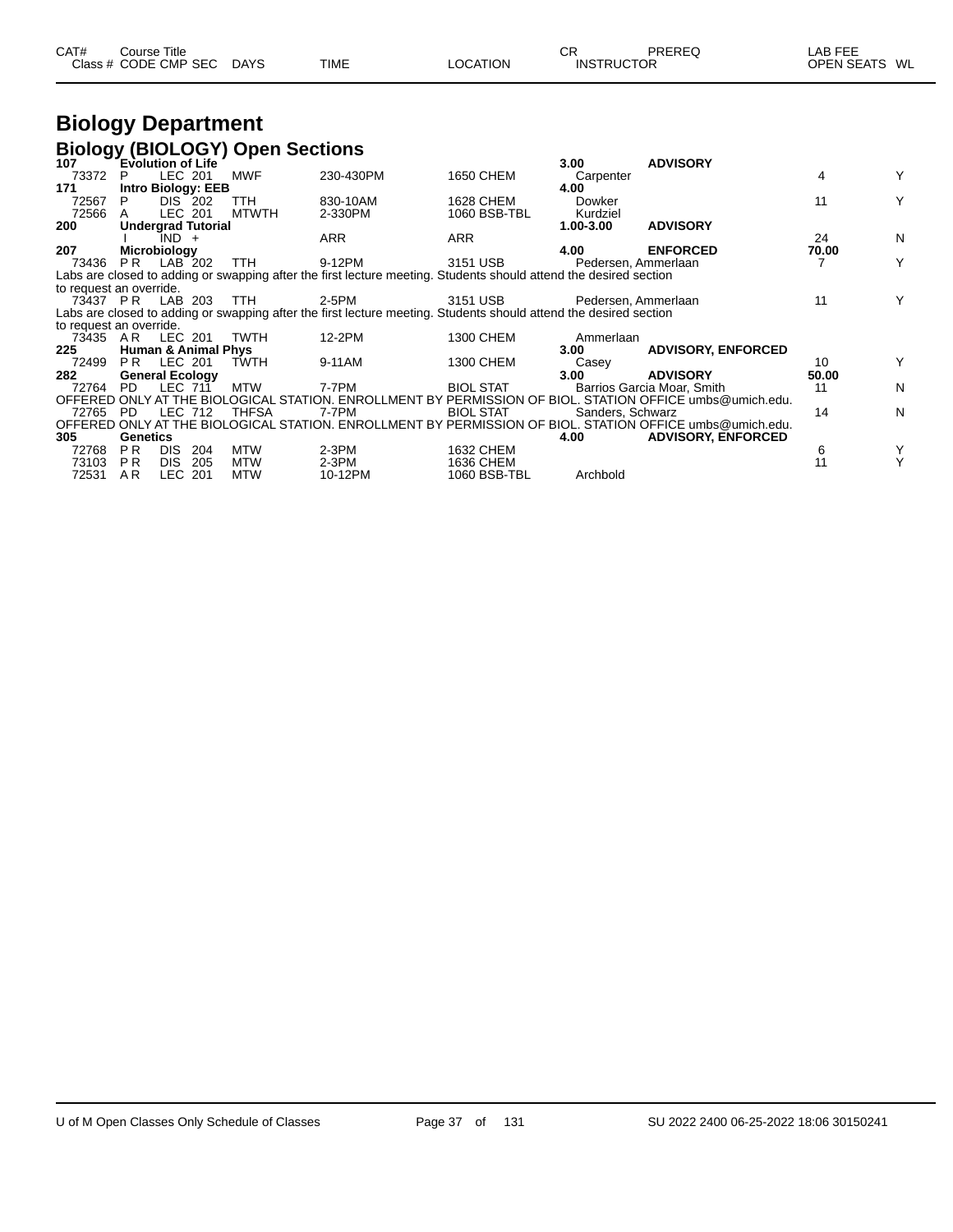| CAT#<br>Course Title<br>Class # CODE CMP SEC DAYS                                       | <b>TIME</b> | <b>LOCATION</b> | СR<br>PREREQ<br><b>INSTRUCTOR</b> | LAB FEE<br>OPEN SEATS WL |
|-----------------------------------------------------------------------------------------|-------------|-----------------|-----------------------------------|--------------------------|
| <b>Biophysics Research Division</b>                                                     |             |                 |                                   |                          |
| <b>Biophysics (BIOPHYS) Open Sections</b><br><sup>399</sup> Research Biophysics<br>IND. | ARR         | ARR             | 1.00-4.00                         | N<br>25                  |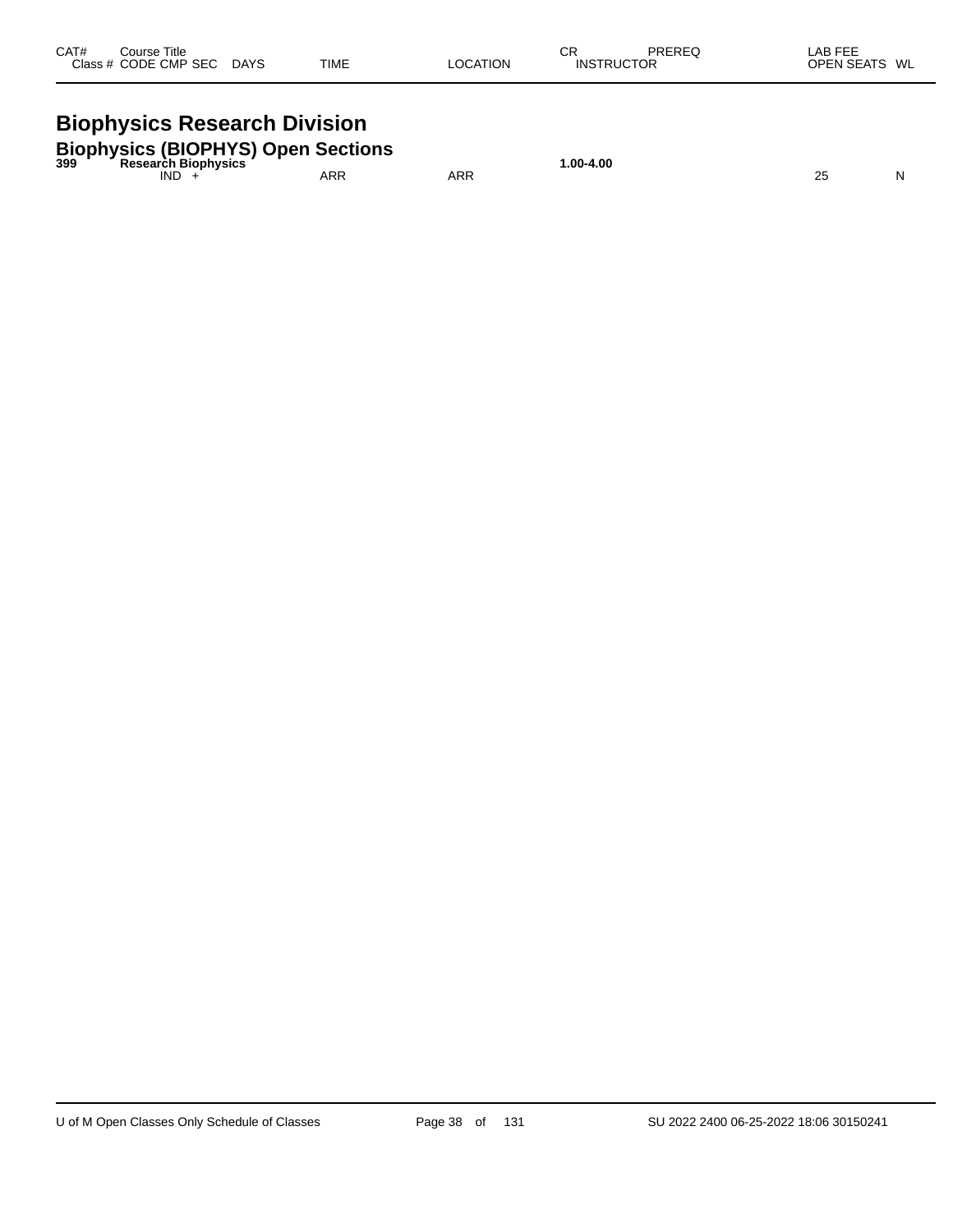| CAT# | ourse Titleٽ         |             |             |                 | rг<br>◡┍          | PREREQ | _AB FEE           |    |
|------|----------------------|-------------|-------------|-----------------|-------------------|--------|-------------------|----|
|      | Class # CODE CMP SEC | <b>DAYS</b> | <b>TIME</b> | <b>_OCATION</b> | <b>INSTRUCTOR</b> |        | <b>OPEN SEATS</b> | WL |

# **Chemistry Department**

| 125                                    |           | Gen Chem Lab I                   |     | <b>Chemistry (CHEM) Open Sections</b> |                                                                                                                  |            | 1.00        | <b>ADVISORY, ENFORCED</b> | 100.00 |   |
|----------------------------------------|-----------|----------------------------------|-----|---------------------------------------|------------------------------------------------------------------------------------------------------------------|------------|-------------|---------------------------|--------|---|
| 73580                                  | PR.       | LAB 112                          |     | <b>MW</b>                             | $1-4PM$                                                                                                          | A730 CHEM  | Lau         |                           | 6      | N |
| 72500                                  | AR        | LEC 100                          |     | <b>MW</b>                             | 12-1PM                                                                                                           | 1400 CHEM  | Poniatowski |                           |        |   |
|                                        |           |                                  |     |                                       | Students enrolling in CHEM 125, must also enroll themselves in CHEM 126.                                         |            |             |                           |        |   |
| chemundergrad@umich.edu.               |           |                                  |     |                                       | Any questions regarding enrolling for this course should be directed to the Chemistry Student Services Office at |            |             |                           |        |   |
| 126                                    |           | <b>Gen Chem Lab II</b>           |     |                                       |                                                                                                                  |            | 1.00        | <b>ADVISORY, ENFORCED</b> |        |   |
| 72503                                  | PR        | LEC 100                          |     |                                       | <b>ARR</b>                                                                                                       | <b>ARR</b> | Poniatowski |                           | 6      | N |
|                                        |           |                                  |     |                                       | CHEM 126 must be taken in conjunction with CHEM 125; this is not a stand-alone course. CHEM 126 has the same     |            |             |                           |        |   |
| meeting time and location as CHEM 125. |           |                                  |     |                                       |                                                                                                                  |            |             |                           |        |   |
| chemundergrad@umich.edu.               |           |                                  |     |                                       | Any questions regarding enrolling for this course should be directed to the Chemistry Student Services Office at |            |             |                           |        |   |
| 130                                    |           | <b>G Chem Invst&amp;R Prin</b>   |     |                                       |                                                                                                                  |            | 3.00        | <b>ADVISORY</b>           |        |   |
| 72506                                  |           | <b>DIS 111</b>                   |     | TTH                                   | 10-11AM                                                                                                          | 1636 CHEM  | Shuart      |                           |        | N |
| 72507                                  | P         | DIS.                             | 112 | TTH                                   | 11-12PM                                                                                                          | 1632 CHEM  | Pefley      |                           |        | N |
| 72508                                  | P         | DIS.                             | 113 | TTH                                   | 11-12PM                                                                                                          | 1636 CHEM  | Shuart      |                           |        | N |
| 72504 A                                |           | LEC 100                          |     | <b>MWF</b>                            | 9-11AM                                                                                                           | 1400 CHEM  | Lalloo      |                           |        |   |
|                                        |           |                                  |     |                                       | Any questions regarding enrolling for this course should be directed to the Chemistry Student Services Office at |            |             |                           |        |   |
| chemundergrad@umich.edu.               |           |                                  |     |                                       |                                                                                                                  |            |             |                           |        |   |
| 399                                    |           | <b>Ugrad Res Chem</b><br>$IND +$ |     |                                       | <b>ARR</b>                                                                                                       | <b>ARR</b> | 1.00-4.00   | <b>ADVISORY</b>           | 24     | N |
| 995                                    | Diss-Cand |                                  |     |                                       |                                                                                                                  |            | 4.00        | <b>ENFORCED</b>           |        |   |
|                                        | DR.       | $IND +$                          |     |                                       | <b>ARR</b>                                                                                                       | <b>ARR</b> |             |                           | 24     | N |
|                                        |           |                                  |     |                                       |                                                                                                                  |            |             |                           |        |   |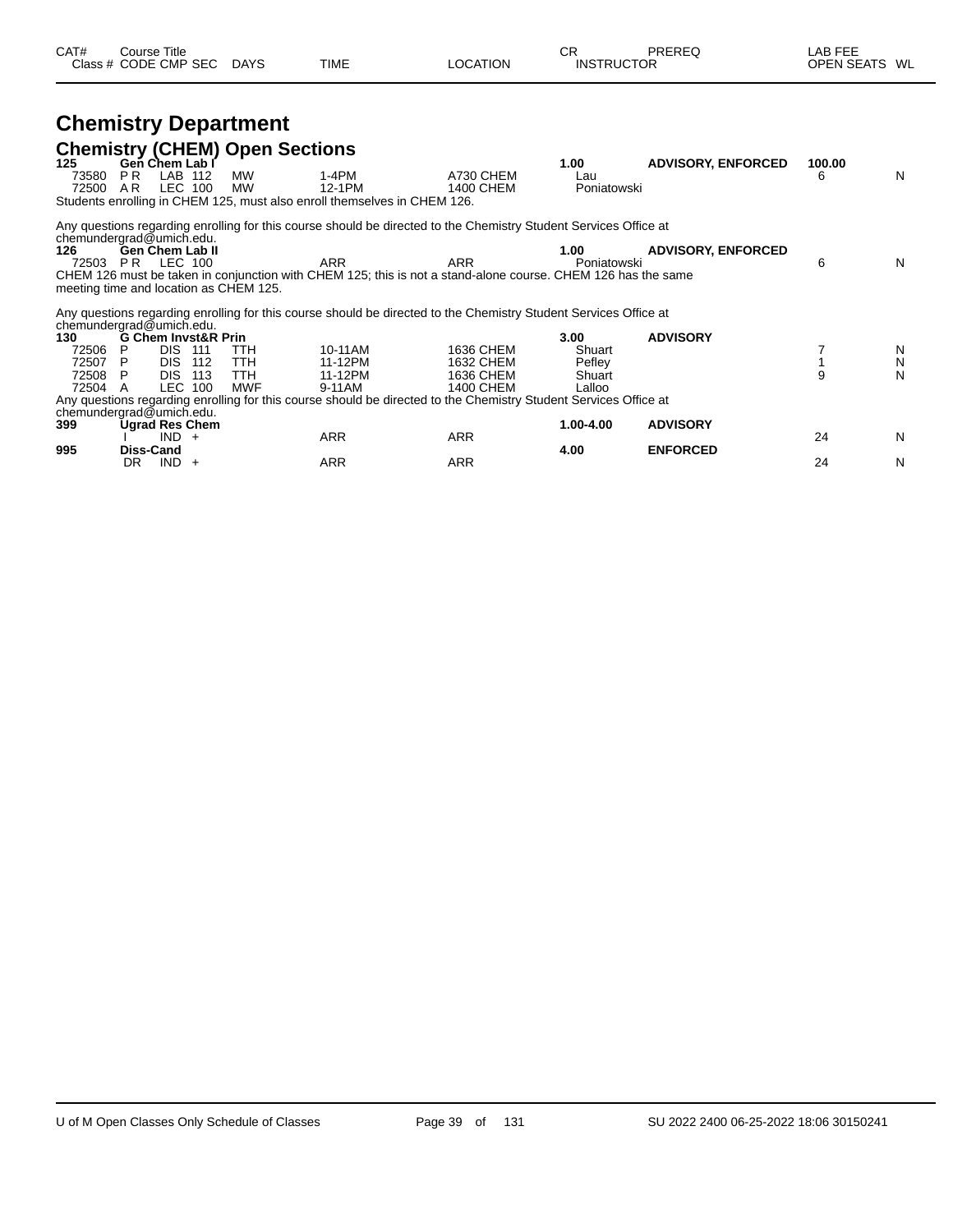| CAT#         | Course Title<br>Class # CODE CMP SEC DAYS                                                                                       |              | TIME                     | LOCATION                 | <b>CR</b><br><b>INSTRUCTOR</b> | PREREQ                             | LAB FEE<br>OPEN SEATS WL |        |
|--------------|---------------------------------------------------------------------------------------------------------------------------------|--------------|--------------------------|--------------------------|--------------------------------|------------------------------------|--------------------------|--------|
| 497          | <b>Classical Studies Department</b><br><b>Classical Archaeology (CLARCH) Open Sections</b><br><b>Prac Field Arch</b><br>$IND +$ |              | <b>ARR</b>               | <b>ARR</b>               | 1.00-3.00                      | <b>ADVISORY</b>                    | 24                       | N      |
|              | <b>Classical Civilization (CLCIV) Open Sections</b>                                                                             |              |                          |                          |                                |                                    |                          |        |
| 495          | <b>Greek (GREEK) Open Sections</b><br>`Sr Honors Research<br>$IND +$                                                            |              | <b>ARR</b>               | <b>ARR</b>               | 1.00-3.00                      | <b>ADVISORY</b>                    | 5                        | N      |
| 499<br>599   | <b>Modern Greek (GREEKMOD) Open Sections</b><br><b>Supervised Reading</b><br>$IND +$<br><b>Directed Reading</b><br>$IND +$      |              | <b>ARR</b><br><b>ARR</b> | <b>ARR</b><br><b>ARR</b> | 1.00-3.00<br>1.00-4.00         | <b>ADVISORY</b><br><b>ADVISORY</b> | 24<br>25                 | N<br>N |
| 201<br>73656 | <b>Great Books (GTBOOKS) Open Sections</b><br><b>Great Books</b><br><b>REC 201</b><br>P<br>Gods, men and classical lit          | <b>MTWTH</b> | 12-2PM                   | G026 TISCH               | 4.00<br>Gorab Leme             |                                    | 11                       | Υ      |

**Latin (LATIN) Open Sections**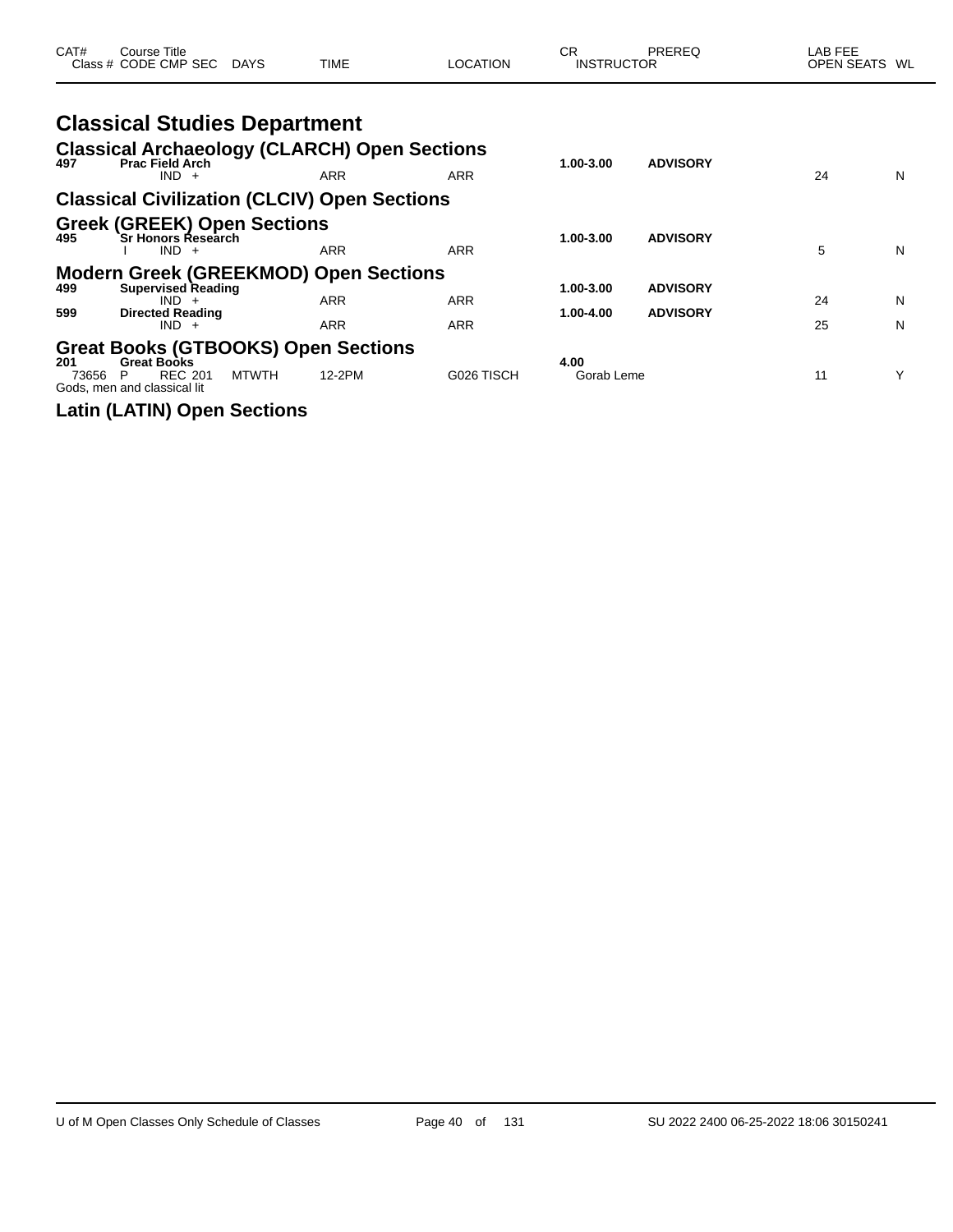| CAT# | Course Title         |             |             |                 | СR                | PREREQ | LAB FEE       |  |
|------|----------------------|-------------|-------------|-----------------|-------------------|--------|---------------|--|
|      | Class # CODE CMP SEC | <b>DAYS</b> | <b>TIME</b> | <b>LOCATION</b> | <b>INSTRUCTOR</b> |        | OPEN SEATS WL |  |

#### **Communication and Media Communication Studies (COMM) Open Sections**

| 101   | <b>Media, Past Present</b> |      |         |                | 4.00   | <b>ENFORCED</b> |   |
|-------|----------------------------|------|---------|----------------|--------|-----------------|---|
| 73510 | LEC 201<br>ΑR              | MWTH | -3PM    | <b>REMOTE</b>  | Chen   |                 |   |
| 375   | Sports.Media&Culture       |      |         |                | 4.00   | <b>ENFORCED</b> |   |
| 73671 | DIS<br>202<br>РR           |      | 10-12PM | 2114 MLB       | Jacoby |                 | v |
| 73672 | DIS<br>203<br>P R          |      | -3PM    | 2114 MLB       | Jacobv |                 | v |
| 73670 | LEC 201<br>ΑR              | TWTH | 10-12PM | A859 CHEM-TBLC | Draper |                 |   |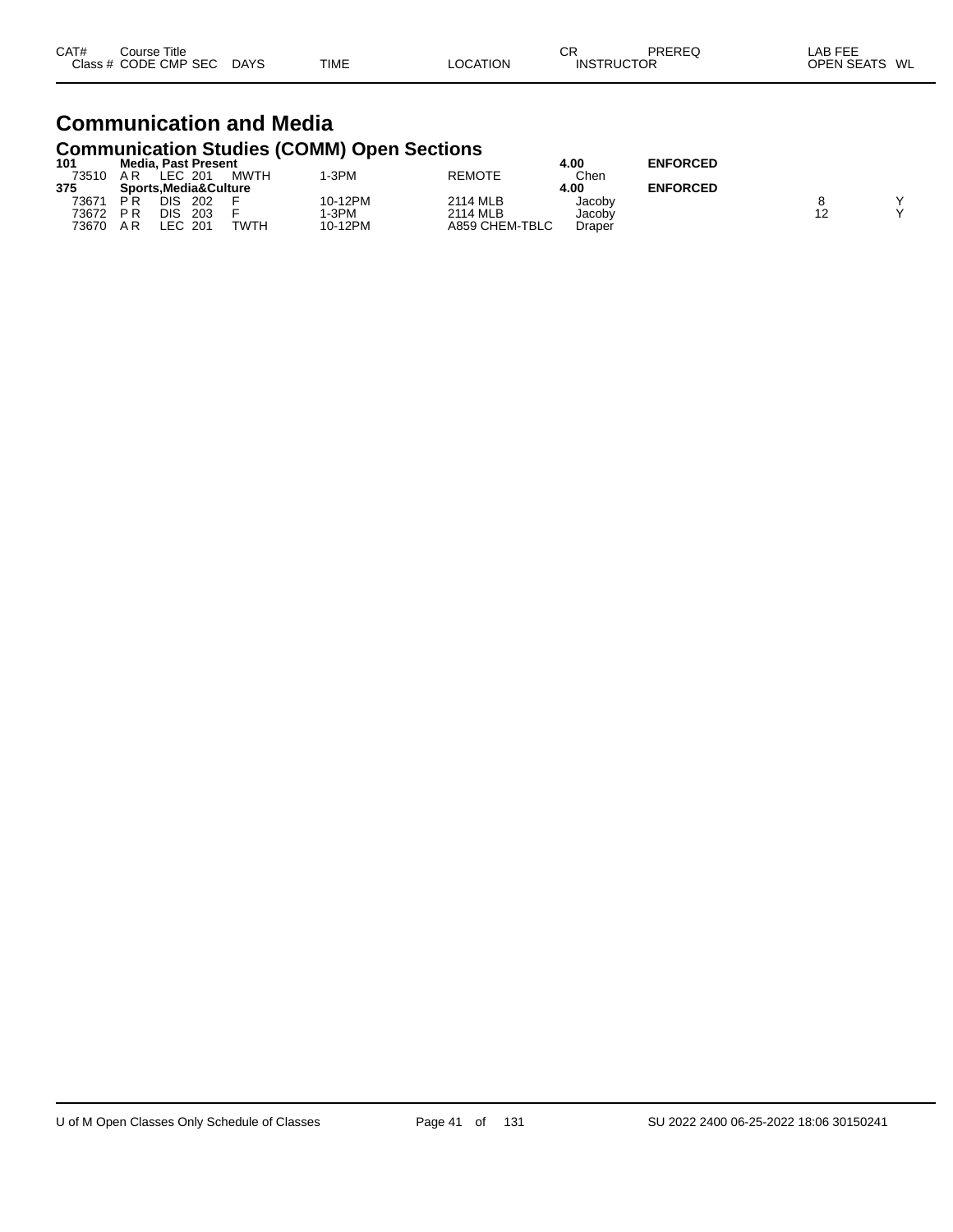| CAT# | Title<br>Course∶     |             |             |                | Ωn<br>◡┍          | PREREQ | AB FEE     |    |
|------|----------------------|-------------|-------------|----------------|-------------------|--------|------------|----|
|      | Class # CODE CMP SEC | <b>DAYS</b> | <b>TIME</b> | <b>OCATION</b> | <b>INSTRUCTOR</b> |        | OPEN SEATS | WL |

#### **Comparative Literature Program Comparative Literature (COMPLIT) Open Sections**

| 122                    | <b>Writing World Lits</b>      |       |        |            | 4.00        |    |  |
|------------------------|--------------------------------|-------|--------|------------|-------------|----|--|
| 72512                  | <b>REC 201</b>                 | TTH.  | 10-1PM | 2024 TISCH | Cvieticanin | 10 |  |
|                        | The Ironies of Moral Positions |       |        |            |             |    |  |
| 382                    | Lit&Other Arts                 |       |        |            | 3.00        |    |  |
| 73669                  | <b>SEM 201</b>                 | TTH . | 9-12PM | G026 TISCH | Herwitz     |    |  |
| <b>Film Adaptation</b> |                                |       |        |            |             |    |  |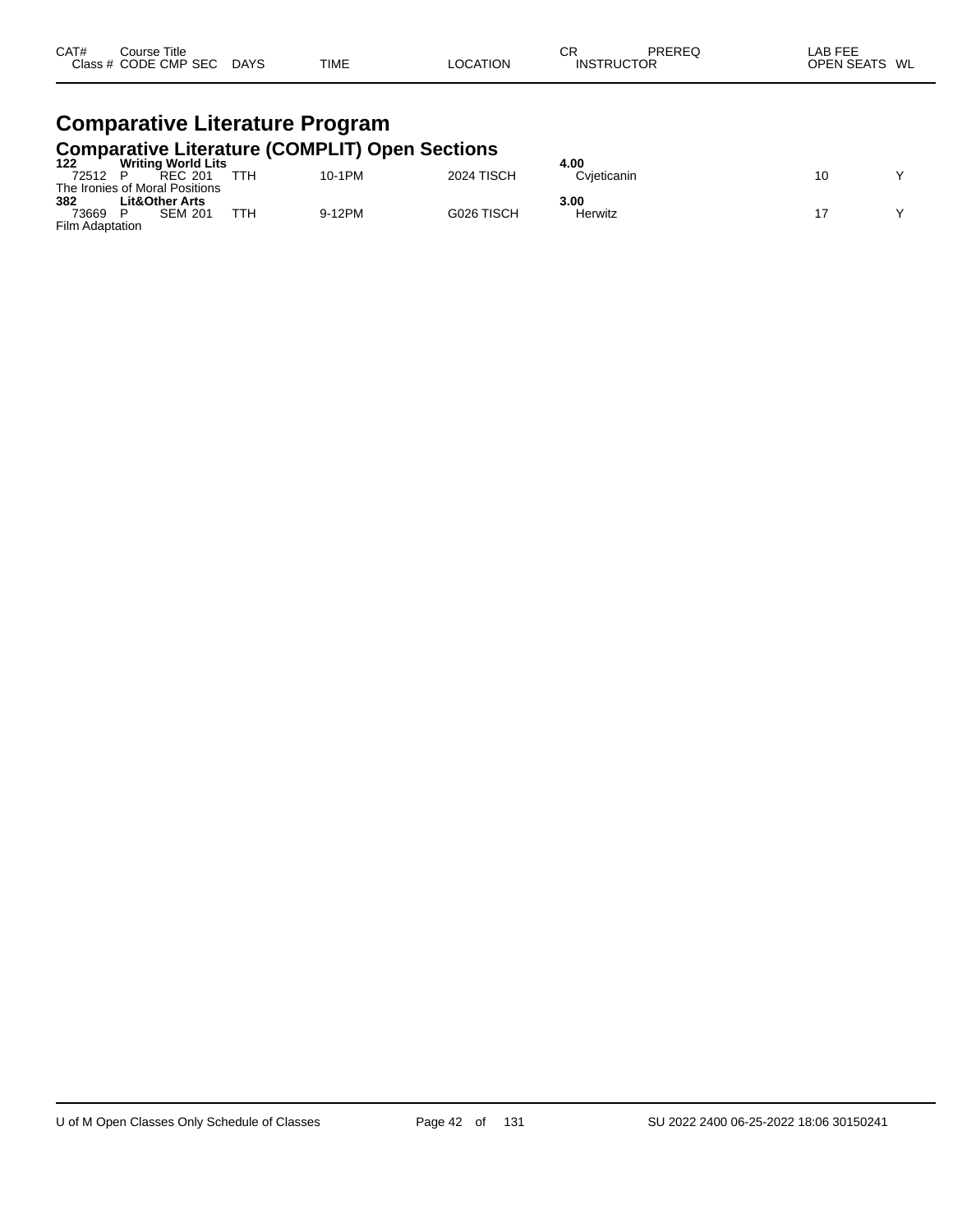| CAT# | Course Title<br>Class # CODE CMP SEC | <b>DAYS</b> | <b>TIME</b> | <b>LOCATION</b> | СF<br><b>INSTRUCTOR</b> | PREREQ | <b>LAB FEE</b><br><b>OPEN SEATS</b><br>WL |
|------|--------------------------------------|-------------|-------------|-----------------|-------------------------|--------|-------------------------------------------|
|------|--------------------------------------|-------------|-------------|-----------------|-------------------------|--------|-------------------------------------------|

### **Comprehensive Studies Program**

## **Comprehensive Studies Program (CSP) Open Sections 100 CSP Reading Sem 3.00 45.00**

| <b>CSP Reading Sem</b><br>100<br>All seats are reserved for students in the Summer Bridge Scholars Program.                               | 3.00                            | 45.00    |        |
|-------------------------------------------------------------------------------------------------------------------------------------------|---------------------------------|----------|--------|
| <b>SEM 201</b><br>$1-3PM$<br>70222 PR<br>MWF<br>1423 EQ<br>73188 PDR SEM 212<br>MWF<br>$1-3PM$<br>1060 EH                                 | Wickham, Karageorgos<br>Mwipopo | 14<br>15 | N<br>N |
| All seats are reserved for students in the Summer Bridge Scholars Program.<br>73267 PDR SEM 214<br>MWF<br>$1-3PM$<br>B <sub>101</sub> MLB | Wielechowski                    | 15       | Ν      |
| All seats are reserved for students in the Summer Bridge Scholars Program.<br>73268 PDR SEM 215<br>MWF<br>1-3PM<br>B111 MLB               | Ewing                           | 15       | N      |
| All seats are reserved for students in the Summer Bridge Scholars Program.<br>$1-3PM$<br>73270 PDR SEM 217 MWF<br>1628 CHEM               | Sikarskie                       | 15       | N      |
| All seats are reserved for students in the Summer Bridge Scholars Program.<br>73271 PDR SEM 218<br>MWF<br>1-3PM<br>4088 EH                | Winston                         | 15       | Ν      |
| All seats are reserved for students in the Summer Bridge Scholars Program.<br>171 LORCH<br>73272 PDR SEM 219<br>MWF<br>$1-3PM$            | Snyder                          | 15       | Ν      |
| All seats are reserved for students in the Summer Bridge Scholars Program.<br>$1-3PM$<br>73273 PDR SEM 220<br>MWF<br>173 LORCH            | Naylor                          | 15       | N      |
| All seats are reserved for students in the Summer Bridge Scholars Program.<br>73326 PDR SEM 221<br>MWF<br>$1-3PM$<br>1512 EQ              | <b>Boyle</b>                    | 15       | Ν      |
| All seats are reserved for students in the Summer Bridge Scholars Program.<br>271 WEISER<br>MWF<br>1-3PM<br>73351 PDR SEM 223             | Sikarskie                       | 15       | Ν      |
| All seats are reserved for students in the Summer Bridge Scholars Program.<br>$1-3PM$<br>73444 PDR SEM 224<br><b>MWF</b><br>471 LORCH     | Williamson                      | 15       | N      |
| All seats are reserved for students in the Summer Bridge Scholars Program.<br><b>SEM 202</b><br>MWF<br>$1-3PM$<br>70223 PR<br>1505 EQ     | Mungo, Karageorgos              | 14       | Ν      |
| All seats are reserved for students in the Summer Bridge Scholars Program.<br>1506 EQ<br>70224 PR SEM 203<br>MWF<br>$1-3PM$               | Dehm, Karageorgos               | 14       | N      |
| All seats are reserved for students in the Summer Bridge Scholars Program.<br>$1-3PM$<br>71997 PDR SEM 204<br><b>MWF</b><br>1507 EQ       | Singh                           | 15       | N      |
| All seats are reserved for students in the Summer Bridge Scholars Program.<br>70225 PDR SEM 205<br>MWF<br>$1-3PM$<br>1508 EQ              | Traig                           | 15       | Ν      |
| All seats are reserved for students in the Summer Bridge Scholars Program.<br>$1-3PM$<br>70226 PDR SEM 206<br>MWF<br>1511 EQ              | Townsel                         | 15       | Ν      |
| All seats are reserved for students in the Summer Bridge Scholars Program.<br>$1-3PM$<br>71998 PDR SEM 207<br><b>MWF</b><br>2163 AH       | Griffith                        | 15       | N      |
| All seats are reserved for students in the Summer Bridge Scholars Program.<br>71804 PDR SEM 208<br>MWF<br>$1-3PM$<br><b>B830 EQ</b>       |                                 | 15       | N      |
| All seats are reserved for students in the Summer Bridge Scholars Program.<br><b>B852 EQ</b><br>71943 PDR SEM 210 MWF<br>1-3PM            | Montgomery                      | 15       | N      |
| All seats are reserved for students in the Summer Bridge Scholars Program.                                                                |                                 |          |        |
| <b>Intro Functions</b><br>103<br>All seats are reserved for students in the Summer Bridge Scholars Program.                               | 3.00<br><b>ADVISORY</b>         |          |        |
| 72984 PDR LEC 201<br>MWF<br>9-11AM<br>1060 EH<br>MWF<br>9-11AM<br>72986 PDR LEC 203<br><b>B101 MLB</b>                                    | Halpern<br>Keogh                | 13<br>13 | N<br>N |
| All seats are reserved for students in the Summer Bridge Scholars Program.<br>72987 PDR LEC 204<br>MWF<br>9-11AM<br>B <sub>111</sub> MLB  | McGee                           | 13       | Ν      |
| All seats are reserved for students in the Summer Bridge Scholars Program.<br>72988 PDR LEC 205<br>MWF<br>9-11AM<br>3021 EH               | Horvath                         | 13       | N      |
| All seats are reserved for students in the Summer Bridge Scholars Program.<br>72989 PDR LEC 206<br><b>MWF</b><br>9-11AM<br>1628 CHEM      | Johnson                         | 13       | N      |
| All seats are reserved for students in the Summer Bridge Scholars Program.<br>72990 PDR LEC 207<br>MWF                                    | Wolford                         | 13       |        |
| 9-11AM<br>1636 CHEM<br>All seats are reserved for students in the Summer Bridge Scholars Program.<br>9-11AM                               |                                 |          | N      |
| 4088 EH<br>MWF<br>72991 PDR LEC 208<br>All seats are reserved for students in the Summer Bridge Scholars Program.                         | Ngunkeng                        | 13       | N      |
| 72992 PDR LEC 209<br><b>MWF</b><br>9-11AM<br>1650 CHEM<br>All seats are reserved for students in the Summer Bridge Scholars Program.      | Collins                         | 13       | N      |
| 171 LORCH<br>72993 PDR LEC 210 MWF 9-11AM<br>All seats are reserved for students in the Summer Bridge Scholars Program.                   | Hembree                         | 13       | N      |
| 72994 PDR LEC 211<br>MWF<br>9-11AM<br>173 LORCH<br>All seats are reserved for students in the Summer Bridge Scholars Program.             | Herrera                         | 13       | Ν      |
| 72995 PDR LEC 212<br>MWF<br>9-11AM<br><b>B860G EH</b><br>All seats are reserved for students in the Summer Bridge Scholars Program.       | Lee                             | 13       | N      |
| 72996 PDR LEC 213<br>MWF<br>9-11AM<br>373 LORCH<br>All seats are reserved for students in the Summer Bridge Scholars Program.             | Lee                             | 13       | N      |
| 268 WEISER<br>72997 PDR LEC 214<br>MWF<br>9-11AM<br>All seats are reserved for students in the Summer Bridge Scholars Program.            | Lande                           | 13       | Ν      |
| <b>Read&amp;Writ Sem</b><br>105<br>MWF<br>1423 EQ<br>73100 PDR LEC 201<br>9-11AM                                                          | 3.00<br>Allen                   | 13       | N      |
| All seats are reserved for students in the Summer Bridge Scholars Program.<br>73354 PDR LEC 202<br>MWF<br>9-11AM<br>1505 EQ               | Cordell                         | 13       | N      |
| All seats are reserved for students in the Summer Bridge Scholars Program.<br>73355 PDR LEC 203<br>MWF<br>9-11AM<br>1506 EQ               | Darling                         | 13       | Ν      |
| All seats are reserved for students in the Summer Bridge Scholars Program.<br>73356 PDR LEC 204<br>9-11AM<br>MWF<br>1507 EQ               | Beydoun                         | 13       | Ν      |
| All seats are reserved for students in the Summer Bridge Scholars Program.                                                                |                                 |          |        |

| 3.00                            | 45.00    |        |
|---------------------------------|----------|--------|
| Wickham, Karageorgos<br>Mwipopo | 14<br>15 | N<br>N |
| Wielechowski                    | 15       | N      |
| Ewing                           | 15       | N      |
| Sikarskie                       | 15       | N      |
| Winston                         | 15       | N      |
| Snyder                          | 15       | N      |
| Naylor                          | 15       | N      |
| Boyle                           | 15       | N      |
| Sikarskie                       | 15       | N      |
| Williamson                      | 15       | N      |
| Mungo, Karageorgos              | 14       | N      |
| Dehm, Karageorgos               | 14       | N      |
| Singh                           | 15       | N      |
| Traig                           | 15       | N      |
| Townsel                         | 15       | N      |
| Griffith                        | 15       | N      |
|                                 | 15       | N      |
| Montgomery                      | 15       | N      |
| 3.00<br><b>ADVISORY</b>         |          |        |
| Halpern<br>Keogh                | 13<br>13 | N<br>N |
| McGee                           | 13       | N      |
| Horvath                         | 13       | N      |
| Johnson                         | 13       | N      |
| Wolford                         | 13       | N      |
| Ngunkeng                        | 13       | N      |
| Collins                         | 13       | N      |
| Hembree                         | 13       | N      |
| Herrera                         | 13       | N      |
| Lee                             | 13       | N      |
| Lee                             | 13       | N      |
| Lande                           | 13       | N      |
| 3.00                            |          |        |
| Allen                           | 13       | N      |
| Cordell                         | 13       | N      |
| Darling                         | 13       | N      |
| Beydoun                         | 13       | N      |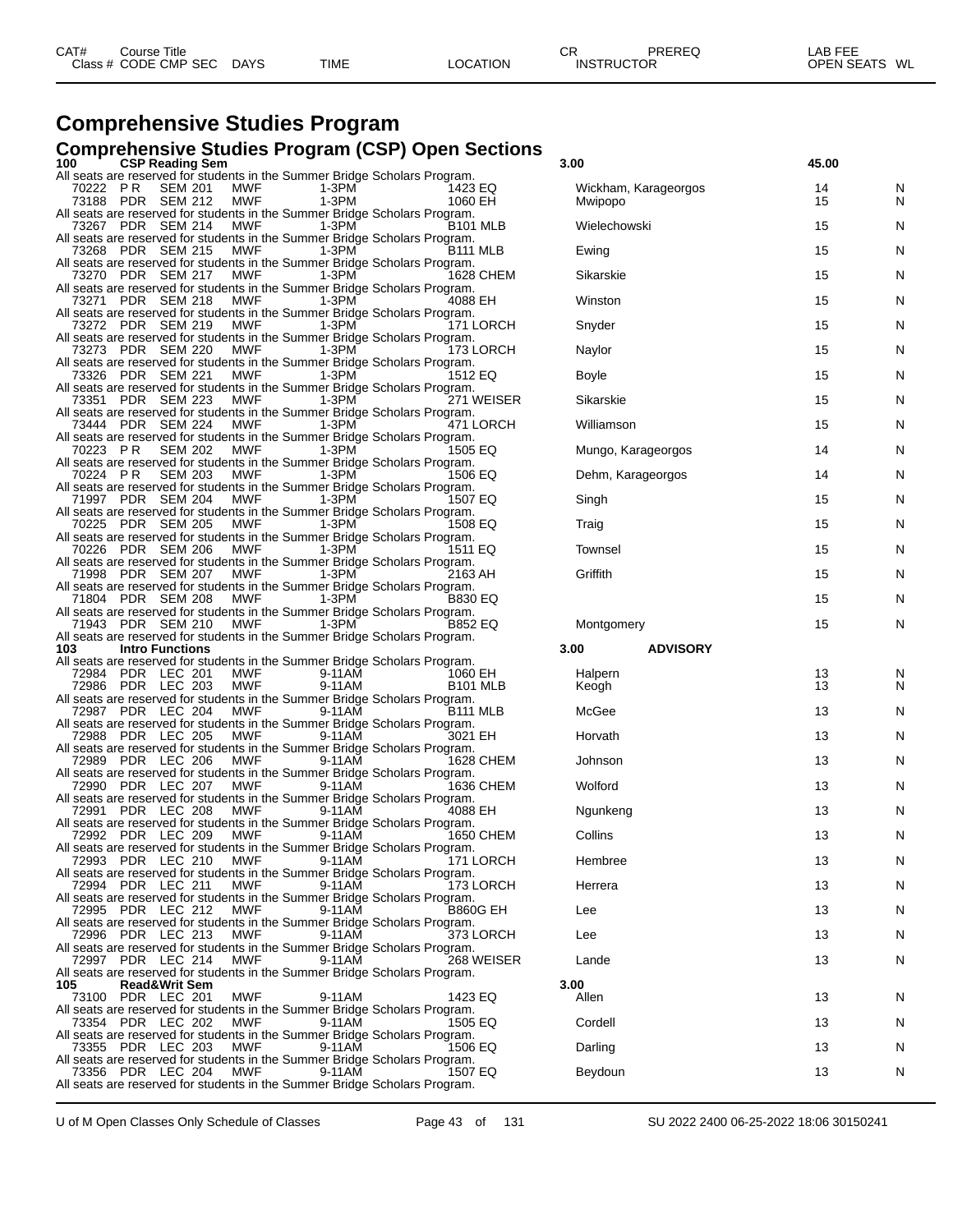| CAT# | Course Title<br>Class # CODE CMP SEC DAYS |     | <b>TIME</b>                                                                | <b>LOCATION</b> | CR<br><b>INSTRUCTOR</b> | <b>PREREQ</b> | LAB FEE<br>OPEN SEATS WL |   |
|------|-------------------------------------------|-----|----------------------------------------------------------------------------|-----------------|-------------------------|---------------|--------------------------|---|
|      |                                           |     |                                                                            |                 |                         |               |                          |   |
|      | 73357 PDR LEC 205                         | MWF | 9-11AM                                                                     | 1508 EQ         | Drapeau                 |               | 13                       | N |
|      |                                           |     | All seats are reserved for students in the Summer Bridge Scholars Program. |                 |                         |               |                          |   |
|      | 73358 PDR LEC 206                         | MWF | 9-11AM                                                                     | 1511 EQ         | Epstein                 |               | 13                       | N |
|      |                                           |     | All seats are reserved for students in the Summer Bridge Scholars Program. |                 |                         |               |                          |   |
|      | 73359 PDR LEC 207                         | MWF | 9-11AM                                                                     | 1512 EQ         | Polasek                 |               | 13                       | N |
|      |                                           |     | All seats are reserved for students in the Summer Bridge Scholars Program. |                 |                         |               |                          |   |
|      | 73360 PDR LEC 208                         | MWF | 9-11AM                                                                     | <b>B830 EQ</b>  | Fountain                |               | 13                       | N |
|      |                                           |     | All seats are reserved for students in the Summer Bridge Scholars Program. |                 |                         |               |                          |   |
|      | 73362 PDR LEC 209 MWF                     |     | 9-11AM                                                                     | B834 EQ         | Kennedy                 |               | 13                       | N |
|      |                                           |     | All seats are reserved for students in the Summer Bridge Scholars Program. |                 |                         |               |                          |   |
|      | 73364 PDR LEC 211                         | MWF | 9-11AM                                                                     | <b>B856 EQ</b>  | Manis                   |               | 13                       | N |
|      |                                           |     | All seats are reserved for students in the Summer Bridge Scholars Program. |                 |                         |               |                          |   |
|      | 73365 PDR LEC 212                         | MWF | 9-11AM                                                                     | 271 WEISER      | <b>Ruszkiewicz</b>      |               | 13                       | N |
|      |                                           |     | All seats are reserved for students in the Summer Bridge Scholars Program. |                 |                         |               |                          |   |
|      | 73366 PDR LEC 213                         | MWF | 9-11AM                                                                     | 471 LORCH       | <b>Taylor III</b>       |               | 13                       | N |
|      |                                           |     | All seats are reserved for students in the Summer Bridge Scholars Program. |                 |                         |               |                          |   |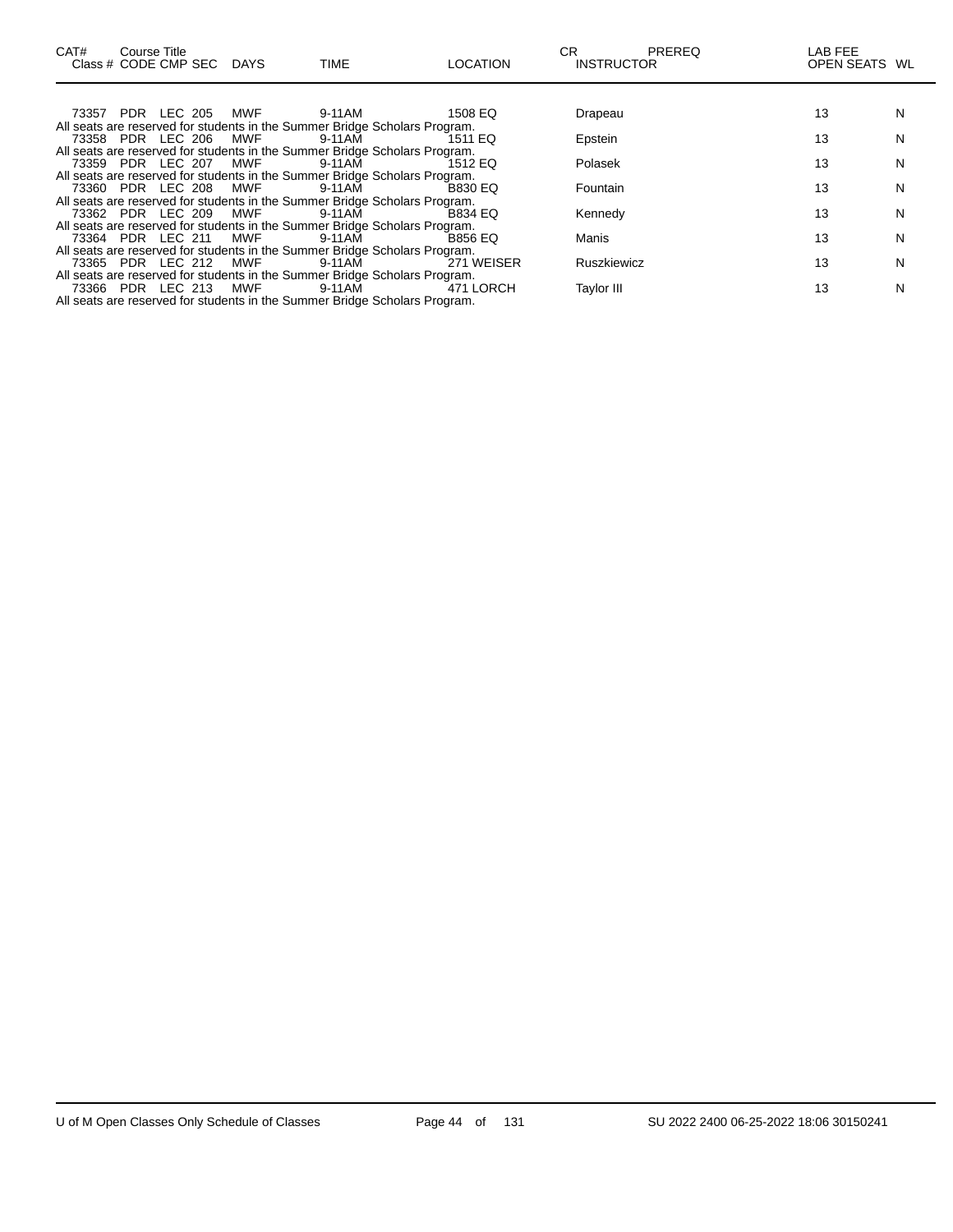| Class # CODE CMP SEC                                                                 | <b>DAYS</b>   | TIME       | <b>LOCATION</b> | <b>INSTRUCTOR</b> | OPEN SEATS WL |   |
|--------------------------------------------------------------------------------------|---------------|------------|-----------------|-------------------|---------------|---|
|                                                                                      |               |            |                 |                   |               |   |
| <b>English Language Institute</b>                                                    |               |            |                 |                   |               |   |
| <b>English Language Institute (ELI) Open Sections</b><br>389<br>Intensive English    |               |            |                 | 0.00              |               |   |
| LEC $201$<br>70249 PI                                                                | <b>MTWTHF</b> | 9-1030AM   | ARR             |                   | 25            | Y |
| Sections 201 - 210 & 212 reserved for EAP program<br>70250 PI<br>LEC 202             | <b>MTWTHF</b> | 9-1030AM   | <b>ARR</b>      | Dowling           | 25            | Y |
| EAP Writing / Editing B                                                              |               |            |                 |                   |               |   |
| Sections 201 - 210 & 212 reserved for EAP program<br>70251 PI<br>LEC 203             | <b>MTWTHF</b> | 1030-12PM  | <b>ARR</b>      | Mendel            | 25            | Υ |
| <b>EAP Reading and Vocabulary</b>                                                    |               |            |                 |                   |               |   |
| Sections 201 - 210 & 212 reserved for EAP program<br>71854 PI<br>LEC 204             | <b>MTWTHF</b> | 1030-12PM  | <b>ARR</b>      | Pingel            | 25            | Y |
| <b>EAP Reading and Vocabulary</b>                                                    |               |            |                 |                   |               |   |
| Sections 201 - 210 & 212 reserved for EAP program<br>71855 PI<br>LEC 205             | <b>MTWTHF</b> | 1-230PM    | <b>ARR</b>      | Hildinger         | 25            | Y |
| <b>EAP Writing and Editing</b>                                                       |               |            |                 |                   |               |   |
| Sections 201 - 210 & 212 reserved for EAP program<br><b>LEC 206</b><br>71856 PI      | <b>MTWTHF</b> | 1-230PM    | <b>ARR</b>      | O'Connor          | 25            | Y |
| EAP Listening Comp A&B                                                               |               |            |                 |                   |               |   |
| Sections 201 - 210 & 212 reserved for EAP program<br>71857 PI<br>LEC 207             | <b>MTWTHF</b> | 9-430PM    | <b>ARR</b>      | <b>Birnbaum</b>   | 35            | Y |
| <b>EAP Presentations</b><br>Sections 201 - 210 & 212 reserved for EAP program        |               |            |                 |                   |               |   |
| 71877 PI<br>LEC 208                                                                  | MTWTHF        | 9-430PM    | <b>ARR</b>      | Hildinger         | 35            | Y |
| <b>EAP Interactive Speaking</b><br>Sections 201 - 210 & 212 reserved for EAP program |               |            |                 |                   |               |   |
| 71878 PI<br>LEC 209                                                                  | <b>MTWTHF</b> | 9-430PM    | <b>ARR</b>      | Pingel            | 35            | Y |
| <b>EAP Interactive Speaking</b><br>Sections 201 - 210 & 212 reserved for EAP program |               |            |                 |                   |               |   |
| 72801 PI<br>LEC 210                                                                  | <b>MTWTHF</b> | 9-430PM    | <b>ARR</b>      | Pingel            | 35            | Y |
| <b>EAP Presentations</b><br>Sections 201 - 210 & 212 reserved for EAP program        |               |            |                 |                   |               |   |
| 71879 PI<br>LEC 211                                                                  | <b>MTWTHF</b> | 9-5PM      | ARR             | Danek             | 35            | Y |
| <b>EBS Oral Communication</b><br>Sections 211, 213 - 216 reserved for EBS program    |               |            |                 |                   |               |   |
| 71880 PI<br>LEC 212                                                                  | <b>MTWTHF</b> | 9-430PM    | <b>ARR</b>      | Li                | 35            | Y |
| <b>EBS Business Writing</b><br>Sections 201 - 210 & 212 reserved for EAP program     |               |            |                 |                   |               |   |
| 71881 PI<br>LEC 213<br><b>EBS Case Studies</b>                                       | MTWTHF        | 9-5PM      | <b>ARR</b>      | Imber             | 35            | Y |
| Sections 211, 213 - 216 reserved for EBS program                                     |               |            |                 |                   |               |   |
| LEC 214<br>71915 PI<br><b>EBS English for Marketing</b>                              | <b>MTWTHF</b> | 9-5PM      | <b>ARR</b>      | Hartge            | 35            | Y |
| Sections 211, 213 - 216 reserved for EBS program                                     |               |            |                 |                   |               |   |
| 71916 PI<br>LEC 215<br><b>EBS Team Building Skills</b>                               | <b>MTWTHF</b> | 9-5PM      | <b>ARR</b>      | Danek             | 35            | Υ |
| Sections 211, 213 - 216 reserved for EBS program                                     |               |            |                 |                   |               |   |
| 72802 PI<br>LEC 216<br><b>EBS Pronunciation</b>                                      |               | ARR        | <b>ARR</b>      | Imber             | 35            | Y |
| Sections 211, 213 - 216 reserved for EBS program                                     |               |            |                 |                   |               |   |
| 71882 PI<br>LEC 221 MTWTHF<br>Sections 221 - 224 reserved for ELS program            |               | 9-4PM      | ARR             | Dowling           | 35            | Y |
| 71883 PI<br>LEC 222                                                                  | <b>MTWTHF</b> | 830-4PM    | ARR             | McNish            | 35            | Y |
| ELS Listening and the Law<br>Sections 221 - 224 reserved for ELS program             |               |            |                 |                   |               |   |
| 71884 PI<br>LEC 223<br>EAP/ELS Engaged Learning                                      | <b>MTWTHF</b> | 830-4PM    | ARR             | Des Jardins       | 35            | Y |
| Sections 221 - 224 reserved for ELS program                                          |               |            |                 |                   |               |   |
| 72488 PI<br>LEC 224<br>Sections 221 - 224 reserved for ELS program                   | <b>MTWTHF</b> | 830-4PM    | ARR             | Birnbaum          | 35            | Y |
| 73332 PI<br>LEC 225                                                                  |               | <b>ARR</b> | ARR             |                   | 35            | N |
| <b>BCOM: Oral Communication</b><br>73333 PI<br>LEC 226                               |               | <b>ARR</b> | ARR             |                   | 35            | N |
| <b>BCOM: Business Writing</b>                                                        |               |            |                 |                   |               |   |
| 73334 PI<br><b>LEC 227</b><br>BCOM: Case Capstone Project                            |               | ARR        | ARR             |                   | 35            | N |
| 73335 PI<br>LEC 228                                                                  |               | <b>ARR</b> | ARR             |                   | 35            | N |
| <b>BCOM: Team Building Skills</b><br>599<br><b>Indiv Research</b>                    |               |            |                 | 1.00-3.00         |               |   |
| $IND +$<br>D                                                                         |               | <b>ARR</b> | ARR             |                   | 25            | N |
|                                                                                      |               |            |                 |                   |               |   |

CAT# Course Title Case CR PREREQ LAB FEE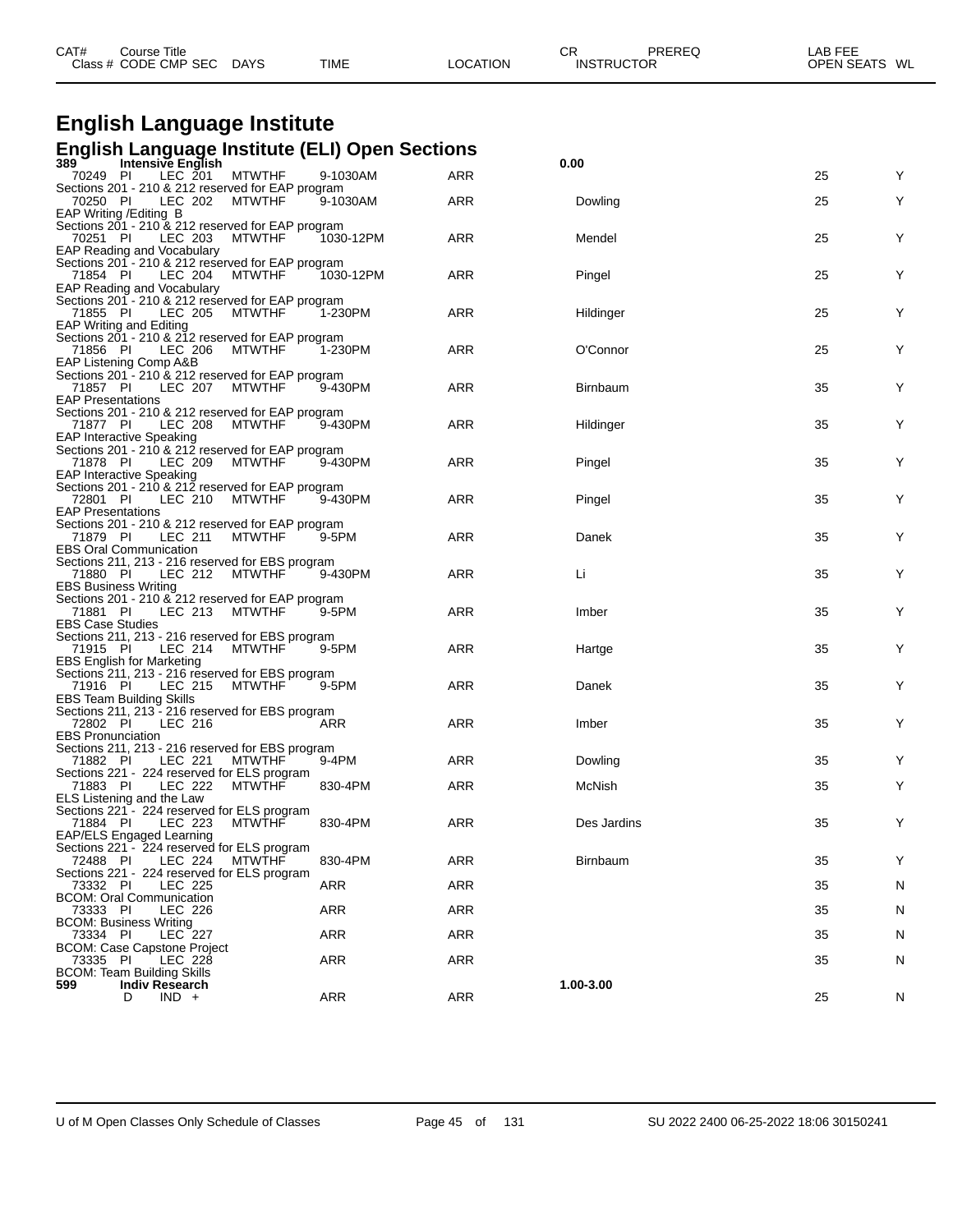| CAT#<br>Class | Title<br>Course<br>:ODE<br><b>CMP</b><br><b>SEC</b> | <b>DAYS</b> | <b>TIME</b> |  | ∼⊏<br>◡┍<br>NI <sup>C</sup> | TOR | AБ<br><b>MI</b><br>ገPF<br>w |
|---------------|-----------------------------------------------------|-------------|-------------|--|-----------------------------|-----|-----------------------------|
|---------------|-----------------------------------------------------|-------------|-------------|--|-----------------------------|-----|-----------------------------|

## **English Language & Literature Dept**

#### **English Language And Literature (ENGLISH) Open Sections**

| $125^\circ$        | Writing & Academic Inq          |            |                                                                                                                    |                   | 4.00          |                       |    |   |
|--------------------|---------------------------------|------------|--------------------------------------------------------------------------------------------------------------------|-------------------|---------------|-----------------------|----|---|
| 70237              | <b>REC 201</b><br>P             | MWF        | 1-3PM                                                                                                              | 2271 AH           | Radeen        |                       | 8  | Y |
|                    |                                 |            | Englsh 125 will be set to instructor consent after the first class meeting.                                        |                   |               |                       |    |   |
| 71654 P            | REC 202                         | TWTH       | 10-12PM                                                                                                            | 7603 HH           | Gwin          |                       | 13 | Υ |
|                    | What is "good" Writing?         |            |                                                                                                                    |                   |               |                       |    |   |
|                    |                                 |            | Englsh 125 will be set to instructor consent after the first class meeting.                                        |                   |               |                       |    |   |
| 71946 P            | REC 203                         | MW.        | 11-2PM                                                                                                             | <b>2024 TISCH</b> | Holland       |                       | 13 | Y |
|                    |                                 |            | Englsh 125 will be set to instructor consent after the first class meeting.                                        |                   |               |                       |    |   |
| 221                | <b>Lit&amp;Wrtg Out Classrm</b> |            |                                                                                                                    |                   | 2.00          |                       |    |   |
| 73678              | <b>REC 201</b><br>PD.           |            | <b>ARR</b>                                                                                                         | <b>ARR</b>        | Swanson, Roos |                       | 21 | N |
| <b>OBSERVATION</b> |                                 |            |                                                                                                                    |                   |               |                       |    |   |
|                    |                                 |            | This class is available to those students who have been accepted to GLACE. The GLACE program will spend the summer |                   |               |                       |    |   |
|                    |                                 |            | semester at the UM Biostation. Interested students should contact Jennifer Catey, jcatey@umich.edu.                |                   |               |                       |    |   |
| 242.               | Intrdis Studies-Engl            |            |                                                                                                                    |                   | 2.00          |                       |    |   |
| 73679              | LEC 201<br>PD.                  |            | ARR                                                                                                                | <b>ARR</b>        | Roos, Swanson |                       | 18 | N |
|                    | Learning from the Landscape     |            |                                                                                                                    |                   |               |                       |    |   |
|                    |                                 |            | This class is available to those students who have been accepted to GLACE. The GLACE program will spend the summer |                   |               |                       |    |   |
|                    |                                 |            | semester at the UM Biostation. Interested students should contact Jennifer Catey, jcatey@umich.edu.                |                   |               |                       |    |   |
| 320                | Lit & Environment               |            |                                                                                                                    |                   | 2.00          |                       |    |   |
| 73680              | LEC 201<br>PD.                  |            | ARR                                                                                                                | ARR               |               | Roos, Noodin, Swanson | 9  | N |
|                    | Natural & Unnatural Histories   |            |                                                                                                                    |                   |               |                       |    |   |
|                    |                                 |            | This class is available to those students who have been accepted to GLACE. The GLACE program will spend the summer |                   |               |                       |    |   |
|                    |                                 |            | semester at the UM Biostation. Interested students should contact Jennifer Catey, jcatey@umich.edu.                |                   |               |                       |    |   |
| 325                | Art of the Essay                |            |                                                                                                                    |                   | 3.00          | <b>ADVISORY</b>       |    |   |
| 70240              | <b>SEM 201</b><br>P             | МW         | 3-6PM                                                                                                              | 2271 AH           | Burch         |                       | 3  |   |
| 70241              | <b>SEM 202</b><br>P.            | TTH        | 1-4PM                                                                                                              | 7603 HH           | Delp          |                       | 3  | Υ |
| 73466 P            | <b>SEM 204</b>                  | <b>TTH</b> | 10-1PM                                                                                                             | 2271 AH           | McLaughlin    |                       | 6  | Υ |
|                    | Narrative Braids & Hybrid Forms |            |                                                                                                                    |                   |               |                       |    |   |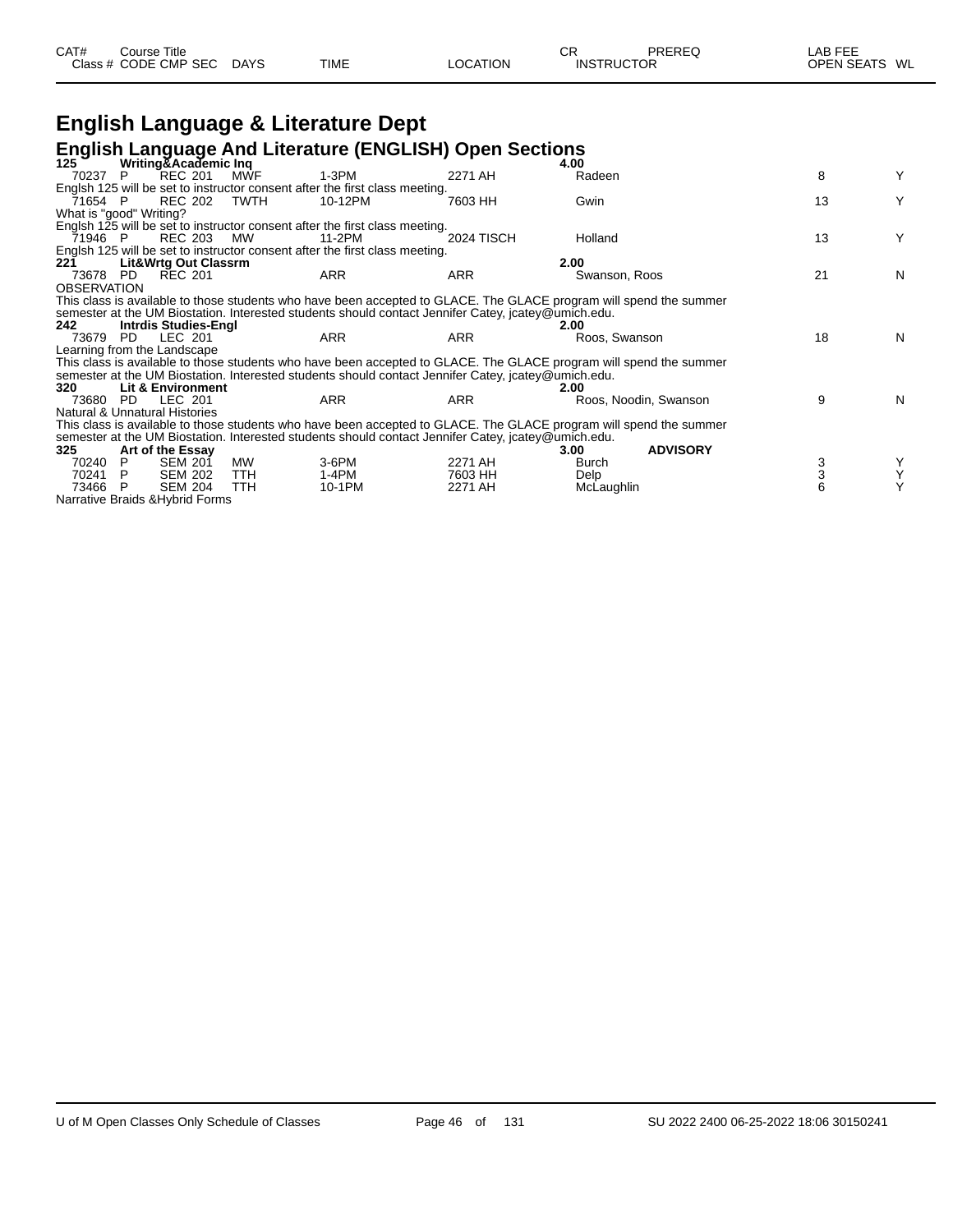| CAT# | Course Title<br>Class # CODE CMP SEC | <b>DAYS</b> | <b>TIME</b> | LOCATION | СF<br><b>INSTRUCTOR</b> | PREREQ | LAB FEE<br>OPEN SEATS WL |  |
|------|--------------------------------------|-------------|-------------|----------|-------------------------|--------|--------------------------|--|
|      |                                      |             |             |          |                         |        |                          |  |

#### **Earth and Environmental Sciences**

#### **Earth and Environmental Sciences (EARTH) Open Sections**

| 102 <sub>1</sub> | <b>Energy from Earth</b>      |                                                                                                                  |                   | 1.00                  |                 |        |   |
|------------------|-------------------------------|------------------------------------------------------------------------------------------------------------------|-------------------|-----------------------|-----------------|--------|---|
| 73866            | LEC 202                       | 11-12PM<br>MW                                                                                                    | <b>REMOTE</b>     | Simon                 |                 | 83     | N |
| 110              | <b>Evolving Oceans</b>        |                                                                                                                  |                   | 1.00                  |                 |        |   |
| 73549            | LEC 201<br>P.                 | <b>ARR</b>                                                                                                       | <b>REMOTE</b>     | Arnaboldi             |                 | 14     | Υ |
| 116              | Intro Field Geol              |                                                                                                                  |                   | 6.00                  |                 | *** ** |   |
| 71754            | LEC 701<br>PD.                | <b>ARR</b>                                                                                                       | <b>CAMP DAVIS</b> | Ritsema, Gleason      |                 | 10     | N |
|                  |                               | FIELD COURSE IN JACKSON HOLE, WYOMING. Cannot be taken Pass/Fail. Camp Davis application required in addition to |                   |                       |                 |        |   |
|                  |                               | regular registration. See web site at http://lsa.umich.edu/earth/camp-davis.html                                 |                   |                       |                 |        |   |
| 202              | Intro Earth Env Sci           |                                                                                                                  |                   | 6.00                  |                 | *** ** |   |
| 72815            | LEC 711<br>PD.                | <b>ARR</b>                                                                                                       | <b>CAMP DAVIS</b> | Robbins, Yarce, Spica |                 | 9      | N |
|                  |                               | FIELD COURSE IN JACKSON HOLE, WYOMING. Cannot be taken Pass/Fail. Camp Davis application required in addition to |                   |                       |                 |        |   |
|                  |                               | regular registration. See web site at http://lsa.umich.edu/earth/camp-davis.html                                 |                   |                       |                 |        |   |
| 344              | <b>Sust Fossil Energy</b>     |                                                                                                                  |                   | 4.00                  | <b>ADVISORY</b> | *** ** |   |
| 73261            | PDR LEC 711                   | <b>ARR</b>                                                                                                       | <b>CAMP DAVIS</b> | Simon, Shriberg       |                 | 5      | N |
| 440              | <b>Geol Field Methods</b>     |                                                                                                                  |                   | 6.00                  | <b>ENFORCED</b> | *** ** |   |
|                  | 70258 PDR LEC 711             | <b>ARR</b>                                                                                                       | <b>CAMP DAVIS</b> | Niemi, Holder         |                 | 6      | N |
|                  |                               | FIELD COURSE IN JACKSON HOLE, WYOMING. Cannot be taken Pass/Fail. Camp Davis application required in addition to |                   |                       |                 |        |   |
|                  |                               | regular registration. See web site at http://lsa.umich.edu/earth/camp-davis.html                                 |                   |                       |                 |        |   |
| 450              | <b>Ecosyst Sci Rockies</b>    |                                                                                                                  |                   | 6.00                  | <b>ENFORCED</b> | *** ** |   |
|                  | 73438 PDR LEC 711             | <b>ARR</b>                                                                                                       | <b>CAMP DAVIS</b> | Dick, Kelson, Veitch  |                 | 3      | N |
|                  |                               | FIELD COURSE IN JACKSON HOLE, WYOMING. Cannot be taken Pass/Fail. Camp Davis application required in addition to |                   |                       |                 |        |   |
|                  |                               | regular registration. See web site at http://lsa.umich.edu/earth/camp-davis.html                                 |                   |                       |                 |        |   |
|                  | 73149 PDR LEC 712             | ARR                                                                                                              | CAMP DAVIS        | Clark, Cory           |                 | 7      | N |
|                  |                               | FIELD COURSE IN JACKSON HOLE, WYOMING. Cannot be taken Pass/Fail. Camp Davis application required in addition to |                   |                       |                 |        |   |
|                  |                               | regular registration. See web site at http://lsa.umich.edu/earth/camp-davis.html                                 |                   |                       |                 |        |   |
| 498              | <b>Research&amp;Spec Work</b> |                                                                                                                  |                   | 1.00-6.00             |                 |        |   |
|                  | $IND +$                       | <b>ARR</b>                                                                                                       | <b>ARR</b>        |                       |                 | 24     | N |
| 499              | <b>Research&amp;Spec Work</b> |                                                                                                                  |                   | 1.00-6.00             |                 |        |   |
|                  | $IND +$                       | ARR                                                                                                              | <b>ARR</b>        |                       |                 | 24     | N |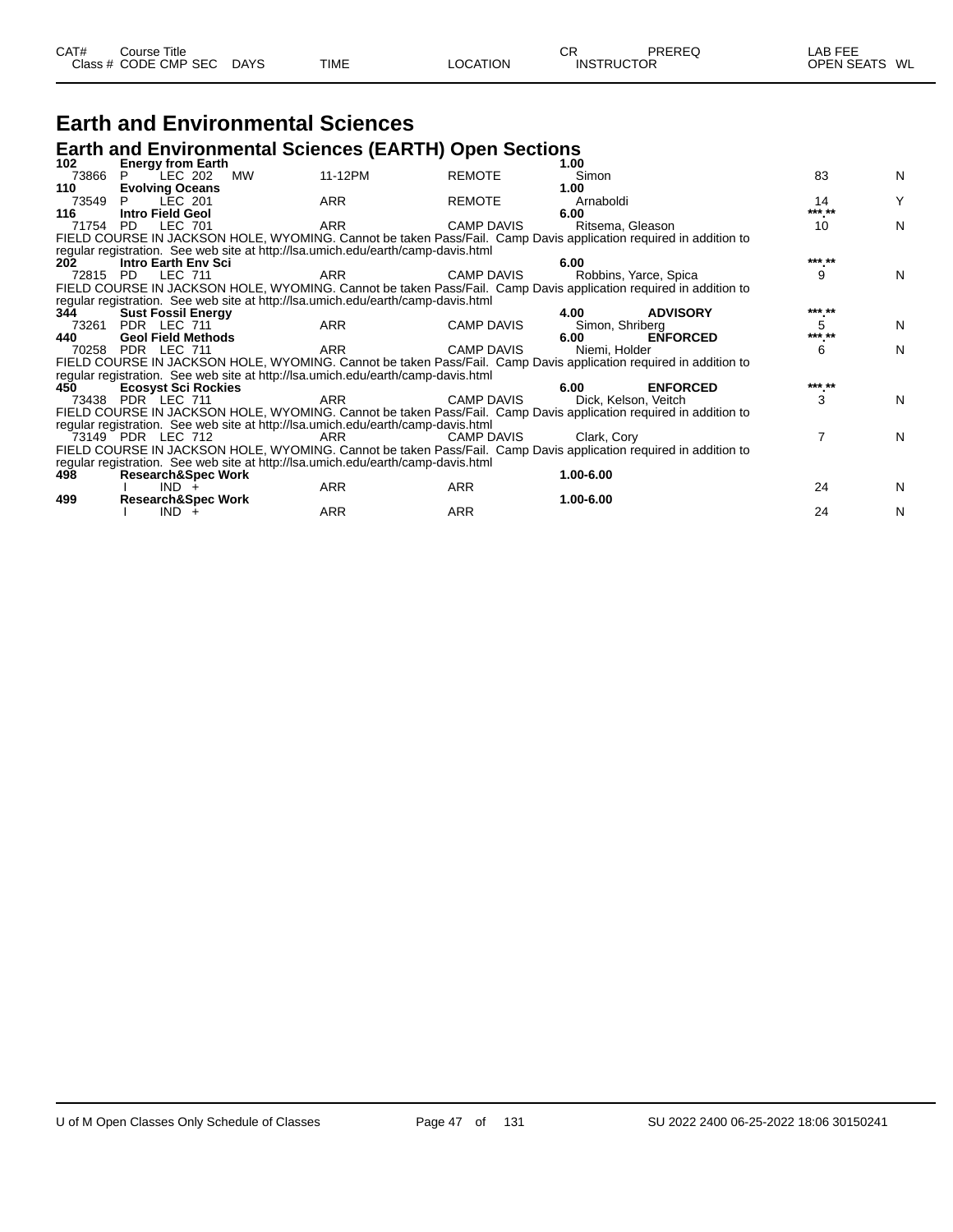| CAT# | Course Title         |             |             |          | ⌒冖<br>◡ | PREREQ            | LAB FEE       |
|------|----------------------|-------------|-------------|----------|---------|-------------------|---------------|
|      | Class # CODE CMP SEC | <b>DAYS</b> | <b>TIME</b> | LOCATION |         | <b>INSTRUCTOR</b> | OPEN SEATS WL |

## **Ecology & Evolutionary Biology**

#### **Ecology and Evolutionary Biology (EEB) Open Sections**

| 300   | Undergrad Research        |              | - -        |                  | 1.00-3.00             | <b>ADVISORY</b>                                                                                          |    |   |
|-------|---------------------------|--------------|------------|------------------|-----------------------|----------------------------------------------------------------------------------------------------------|----|---|
|       | ÎND +                     |              | <b>ARR</b> | <b>ARR</b>       |                       |                                                                                                          | 24 | N |
| 348   | <b>Forest Ecosystems</b>  |              |            |                  | 3.00                  | <b>ADVISORY</b>                                                                                          |    |   |
|       |                           |              |            |                  |                       | OFFERED ONLY AT THE BIOLOGICAL STATION. ENROLLMENT BY PERMISSION OF BIOL. STATION OFFICE umbs@umich.edu. |    |   |
| 71858 | LAB 711<br>PD.            | THFSA        | 7-7PM      | <b>BIOL STAT</b> | Ibanez, Cousins, Sala |                                                                                                          |    | N |
| 373   | Gen Ecol Lab              |              |            |                  | 3.00                  | <b>ADVISORY</b>                                                                                          |    |   |
| 73683 | LAB 711<br>PD.            | MTW          | 7-7PM      | <b>BIOL STAT</b> | Higley, Dean, Brown   |                                                                                                          |    | N |
|       |                           |              |            |                  |                       | OFFERED ONLY AT THE BIOLOGICAL STATION. ENROLLMENT BY PERMISSION OF BIOL. STATION OFFICE umbs@umich.edu. |    |   |
| 73688 | LAB<br>- PD<br>712        | THFSA        | 7-7PM      | <b>BIOL STAT</b> |                       | Higley, Stayton, Hartshorn                                                                               | 11 | N |
|       |                           |              |            |                  |                       | OFFERED ONLY AT THE BIOLOGICAL STATION. ENROLLMENT BY PERMISSION OF BIOL. STATION OFFICE umbs@umich.edu. |    |   |
| 447   | <b>Environ Micro Lab</b>  |              |            |                  | 3.00 <sub>1</sub>     | <b>ENFORCED</b>                                                                                          |    |   |
| 73686 | PDR LAB 711               | <b>THFSA</b> | 7-7PM      | <b>BIOL STAT</b> |                       | Duhaime, Schmidt, Denef                                                                                  | 6  | N |
|       |                           |              |            |                  |                       | OFFERED ONLY AT THE BIOLOGICAL STATION. ENROLLMENT BY PERMISSION OF BIOL. STATION OFFICE umbs@umich.edu. |    |   |
| 453   | <b>Field Mammalogy</b>    |              |            |                  | 3.00                  | <b>ADVISORY</b>                                                                                          |    |   |
| 73508 | LEC 711<br>PD.            | <b>MTW</b>   | 7-7PM      | <b>BIOL STAT</b> | Light, Goodrow        |                                                                                                          | 9  | N |
|       |                           |              |            |                  |                       | OFFERED ONLY AT THE BIOLOGICAL STATION. ENROLLMENT BY PERMISSION OF BIOL. STATION OFFICE umbs@umich.edu. |    |   |
| 486   | <b>Biol&amp;Ecol Fish</b> |              |            |                  | 3.00                  | <b>ADVISORY</b>                                                                                          |    |   |
| 73684 | LEC 201<br>PD.            | <b>MTW</b>   | 7-7PM      | <b>BIOL STAT</b> |                       | Alofs, Lopez-Fernandez,                                                                                  |    |   |
|       |                           |              |            |                  | Jackson               |                                                                                                          | 16 | N |
|       |                           |              |            |                  |                       | OFFERED ONLY AT THE BIOLOGICAL STATION. ENROLLMENT BY PERMISSION OF BIOL. STATION OFFICE umbs@umich.edu. |    |   |
| 995   | <b>Diss-Cand</b>          |              |            |                  | 4.00                  | <b>ENFORCED</b>                                                                                          |    |   |
|       | IND.<br>R                 |              | ARR        | ARR              |                       |                                                                                                          | 24 | N |
|       |                           |              |            |                  |                       |                                                                                                          |    |   |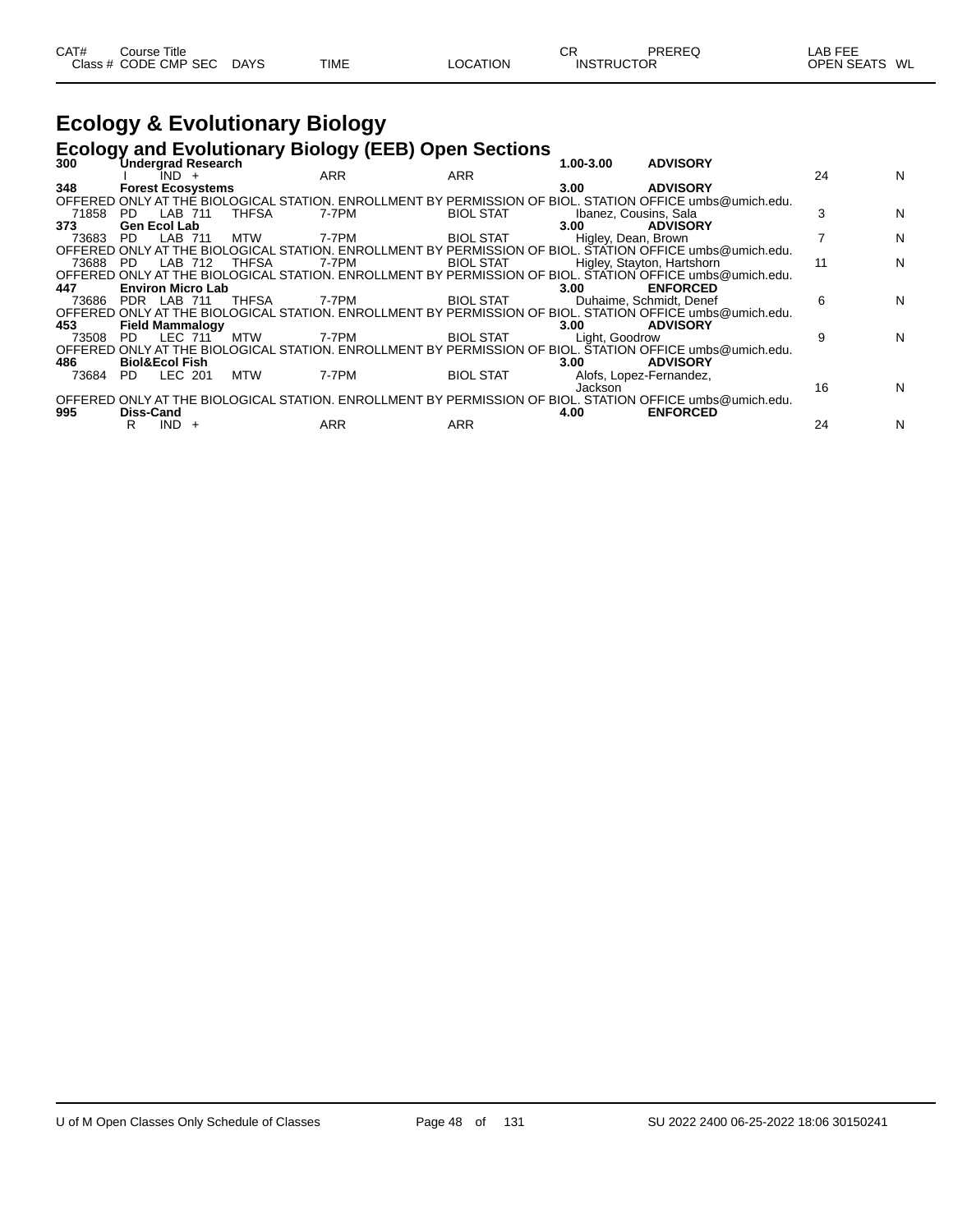| CAT# | Course Title         |             |             |          | СR                | PREREC | _AB FEE                 |  |
|------|----------------------|-------------|-------------|----------|-------------------|--------|-------------------------|--|
|      | Class # CODE CMP SEC | <b>DAYS</b> | <b>TIME</b> | LOCATION | <b>INSTRUCTOR</b> |        | <b>OPEN SEATS</b><br>WL |  |

# **Economics Department**

|       | <b>Economics (ECON) Open Sections</b> |     |         |            |        |                           |    |   |
|-------|---------------------------------------|-----|---------|------------|--------|---------------------------|----|---|
| 101   | <b>Principles Econ I</b>              |     |         |            | 3.00   | <b>ADVISORY</b>           |    |   |
| 71926 | LEC 201                               | ттн | 9-12PM  | 1405 EQ    | Dudley |                           | 16 |   |
| 102   | <b>Principles Econ II</b>             |     |         |            | 3.00   | <b>ADVISORY</b>           |    |   |
| 70232 | EC 201<br>P                           | ттн | 1-4PM   | 1405 EQ    | Dudley |                           |    | v |
| 402   | <b>Intermed Macro Thry</b>            |     |         |            | 4.00   | <b>ADVISORY, ENFORCED</b> |    |   |
| 73430 | DIS<br>P R<br>202                     | TTH | 230-4PM | 1068 EH    |        |                           |    |   |
| 73431 | P R<br><b>DIS</b><br>203              | WF  | 1-230PM | 1405 EQ    |        |                           | 28 |   |
| 73429 | A R<br>LEC 201                        | ттн | 10-1PM  | 260 WEISER | Cho    |                           |    |   |
| 485   | <b>Law &amp; Economics</b>            |     |         |            | 3.00   | <b>ENFORCED</b>           |    |   |
| 73038 | LEC 201<br>P R                        | MW  | 10-1PM  | 1405 EQ    | Cho    |                           |    |   |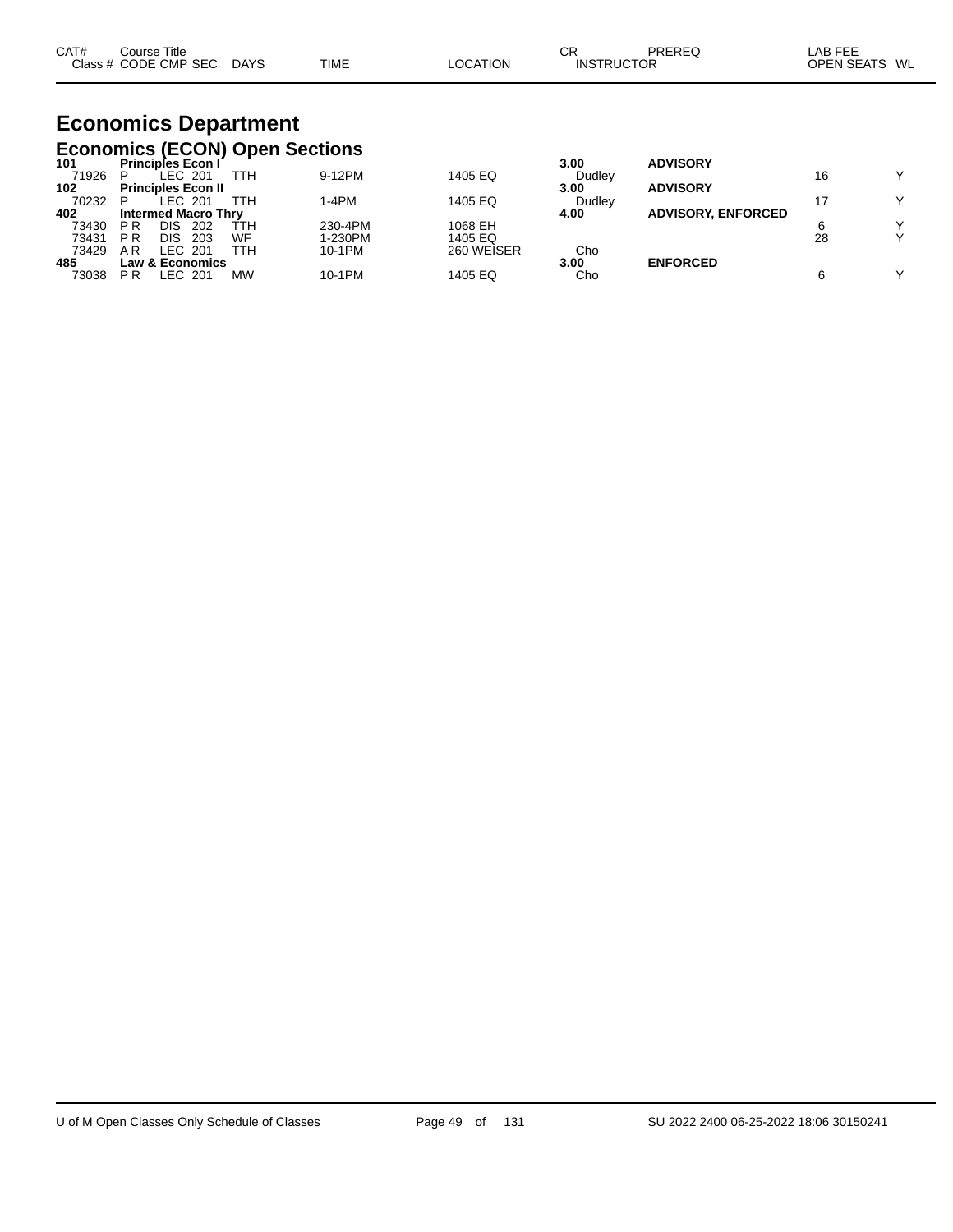#### **Exhibit Museum Museum Methods (MUSMETH) Open Sections**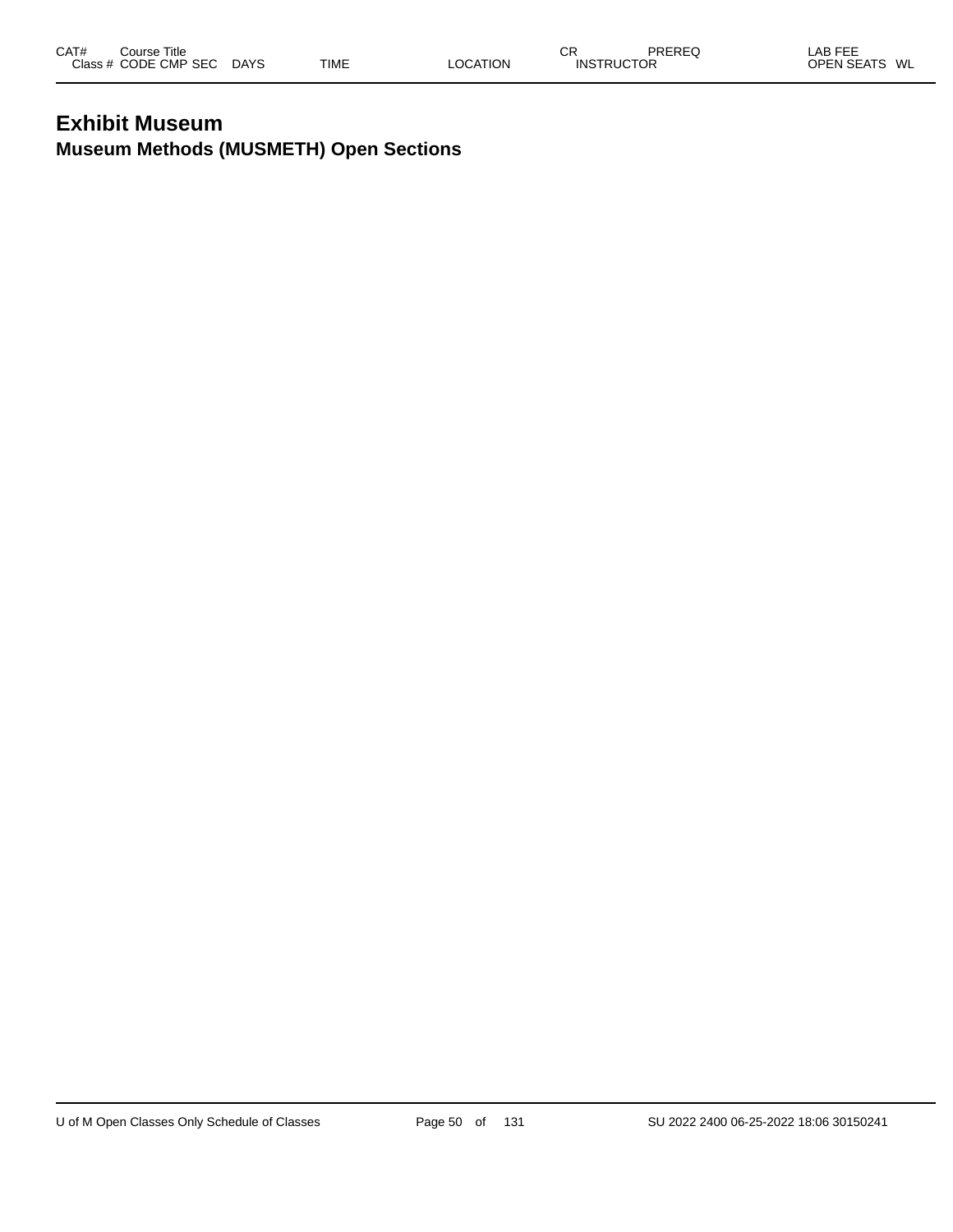| CAT#<br>Close. | Title<br>ourse:<br><b>CMP</b><br>SE.<br>חר. | DAYS | <b>TIME</b> | 77 | СF<br>IN! | ЮF | $- - -$<br>LAB<br>WL<br>)PI |
|----------------|---------------------------------------------|------|-------------|----|-----------|----|-----------------------------|
|----------------|---------------------------------------------|------|-------------|----|-----------|----|-----------------------------|

#### **Film, Television, and Media Film, Television, and Media (FTVM) Open Sections**

| 210   | Intro to Screenwrta            |         |          | <b>ADVISORY</b><br>3.00 | 35.00  |   |
|-------|--------------------------------|---------|----------|-------------------------|--------|---|
| 73343 | MW<br>LEC 201                  | 10-1PM  | 1105 NQ  | Tice                    |        |   |
| 366   | <b>Film, TV&amp;Pop Cult</b>   |         |          | 3.00                    | 50.00  |   |
| 73344 | <b>MW</b><br>LEC 201           | $1-4PM$ | AUD A AH | Kligerman               | 11     |   |
|       | Hollywood, Viet, Am Countercul |         |          |                         |        |   |
| 480   | Internship                     |         |          | 2.00                    |        |   |
|       | <b>IND</b>                     | ARR     | ARR      |                         | 20     | N |
| 499   | <b>Independent Study</b>       |         |          | 1.00-4.00               | 150.00 |   |
|       | $IND +$                        | ARR     | ARR      |                         | 25     | N |
| 500   | <b>Directed Study</b>          |         |          | 1.00-4.00               |        |   |
|       | $IND +$                        | ARR     | ARR      |                         | 20     | N |
|       |                                |         |          |                         |        |   |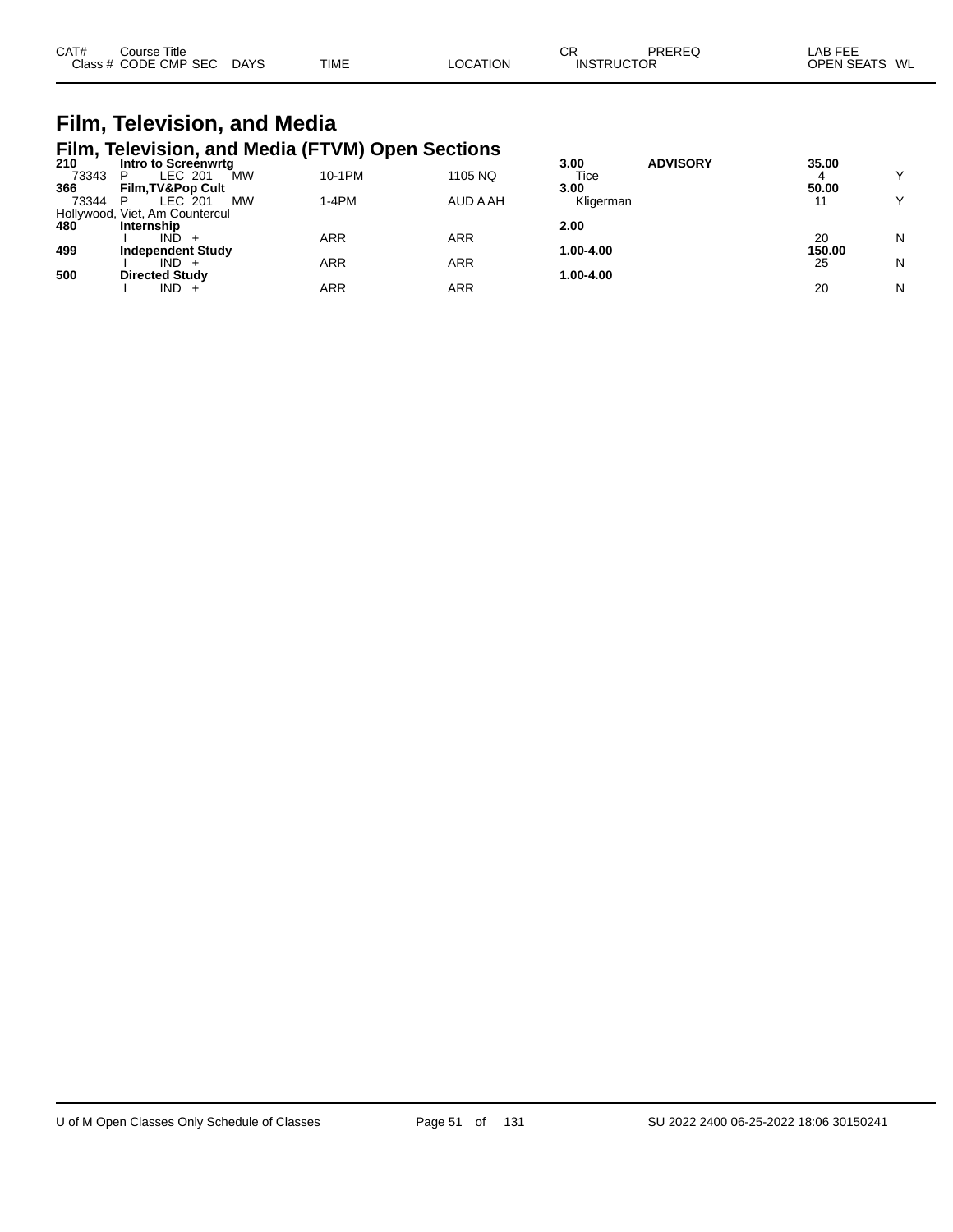#### **Germanic Languages & Lit Dept Dutch (DUTCH) Open Sections German (GERMAN) Open Sections**

|                      |             |                   | <u>UCHINII (ULINIMIT) UDCH UCCHUNG</u> |         |                 |        |                              |              |
|----------------------|-------------|-------------------|----------------------------------------|---------|-----------------|--------|------------------------------|--------------|
| 230                  |             | Intens 2nd Yr Ger |                                        |         |                 | 8.00   | <b>ADVISORY</b>              |              |
| 70262                |             | REC 201           | MTWTH                                  | 10-12PM | 2114 MLB        |        | Grzeskowiak, Gell, ODonnell, |              |
|                      |             |                   |                                        |         |                 | Measel |                              | $\checkmark$ |
| 230                  |             | Intens 2nd Yr Ger |                                        |         |                 | 8.00   | <b>ADVISORY</b>              |              |
|                      |             | REC 201           | <b>MTWTH</b>                           | I-3PM   | 2114 MLB        |        |                              | $\checkmark$ |
| 232                  | Second-Year |                   |                                        |         |                 | 4.00   | <b>ADVISORY</b>              |              |
| 71821                |             | <b>REC 201</b>    | <b>TWTHF</b>                           | 10-12PM | <b>B118 MLB</b> | Gell   |                              | $\checkmark$ |
| Intro to German Film |             |                   |                                        |         |                 |        |                              |              |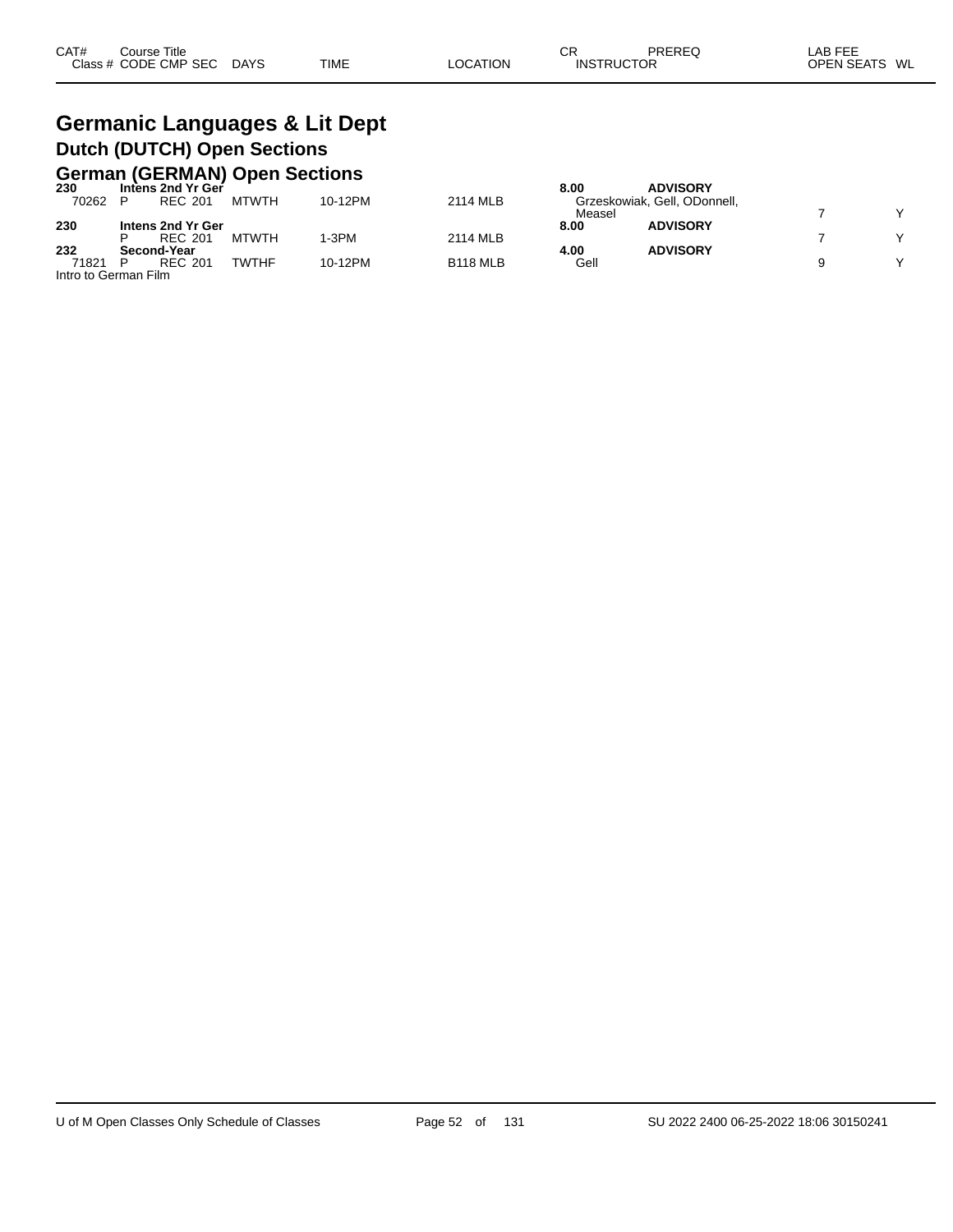| CAT# | Course Title         |      |             |          | СR                | PREREQ | LAB FEE       |
|------|----------------------|------|-------------|----------|-------------------|--------|---------------|
|      | Class # CODE CMP SEC | DAYS | <b>TIME</b> | LOCATION | <b>INSTRUCTOR</b> |        | OPEN SEATS WL |

# **History Department**

|       | <b>History (HISTORY) Open Sections</b>                        |             |            |               |                              |    |              |
|-------|---------------------------------------------------------------|-------------|------------|---------------|------------------------------|----|--------------|
| 240   | The World Since 1492                                          |             |            |               | 3.00                         |    |              |
| 73649 | LEC 201                                                       | <b>TWTH</b> | 9-11AM     | <b>REMOTE</b> | Northrop                     | 30 | $\vee$       |
| 329   | <b>SS History Topics</b>                                      |             |            |               | 3.00                         |    |              |
| 73829 | LEC :<br>-201<br>P                                            | TTH         | 1-4PM      | ARR           | Hwang                        | 4  | $\vee$       |
| 73006 | LEC 202<br>P                                                  | MW          | 1-4PM      | 455 WEISER    | <b>Fonseca Santos</b>        | 13 | $\checkmark$ |
|       | Space&Identity in Lat Am Hist<br>340 <b>G Khan to Taliban</b> |             |            |               |                              |    |              |
|       | <b>G Khan to Taliban</b>                                      |             |            |               | 3.00                         |    |              |
| 73650 | LEC 201                                                       | TWTH        | 1-3PM      | <b>REMOTE</b> | Northrop                     | 20 | $\vee$       |
| 801   | <b>Reading Course</b>                                         |             |            |               | <b>ADVISORY</b><br>1.00-3.00 |    |              |
|       | IND -                                                         |             | <b>ARR</b> | ARR           |                              | 35 | N            |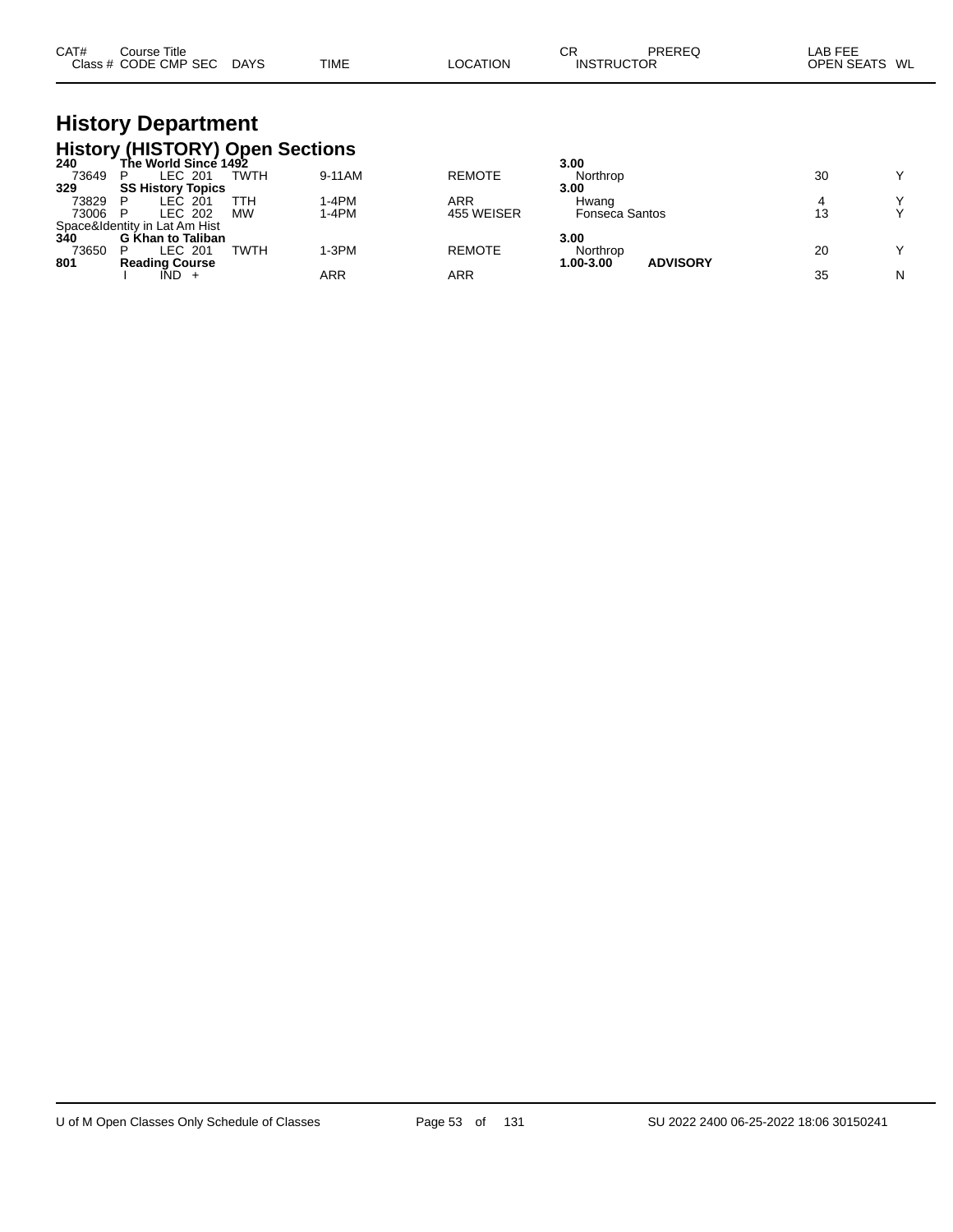| CAT# | $\mathop{\mathsf{course}}$ Title |             |             |          | СR                | PREREG | LAB FEE           |    |
|------|----------------------------------|-------------|-------------|----------|-------------------|--------|-------------------|----|
|      | Class # CODE CMP SEC             | <b>DAYS</b> | <b>TIME</b> | LOCATION | <b>INSTRUCTOR</b> |        | <b>OPEN SEATS</b> | WL |

#### **History Of Art Department History of Art (HISTART) Open Sections**

| 372   | Global Modern Art                      |        |         | 3.00      |                 |    |   |
|-------|----------------------------------------|--------|---------|-----------|-----------------|----|---|
| 73648 | <b>MW</b><br>LEC 001                   | 10-1PM | 180 TAP | Herwitz   |                 |    |   |
|       | <b>Museums (MUSEUMS) Open Sections</b> |        |         |           |                 |    |   |
| 409   | <b>Museum Std Pract</b>                |        |         | 3.00      | <b>ENFORCED</b> |    |   |
|       | IR<br>IND -                            | ARR    | ARR     |           |                 | 25 | N |
| 499   | Ind Study Museums                      |        |         | 1.00-4.00 | <b>ADVISORY</b> |    |   |
|       | IND.                                   | ARR    | ARR     |           |                 | 25 | N |
|       |                                        |        |         |           |                 |    |   |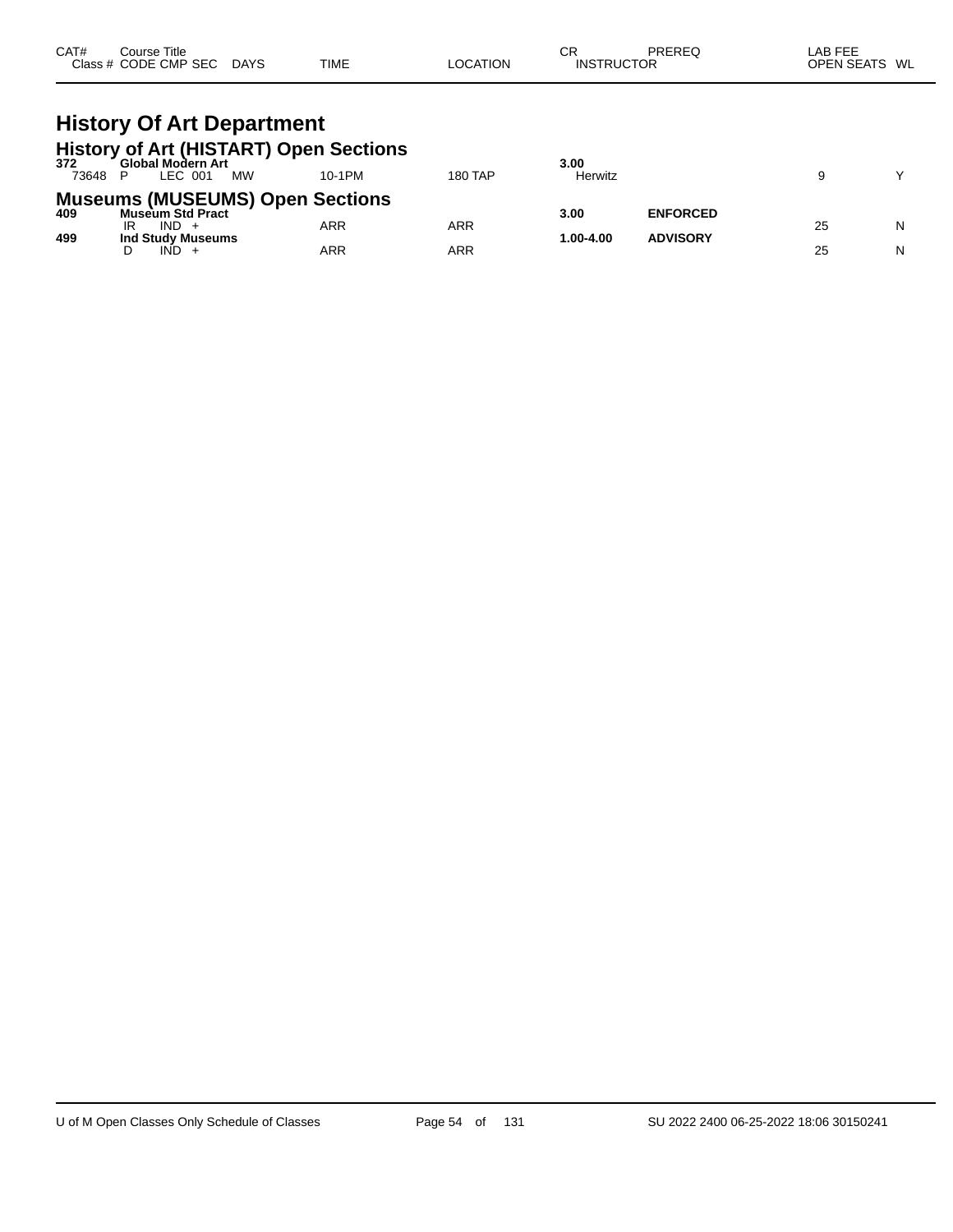#### **Honors Program College Honors (HONORS) Open Sections**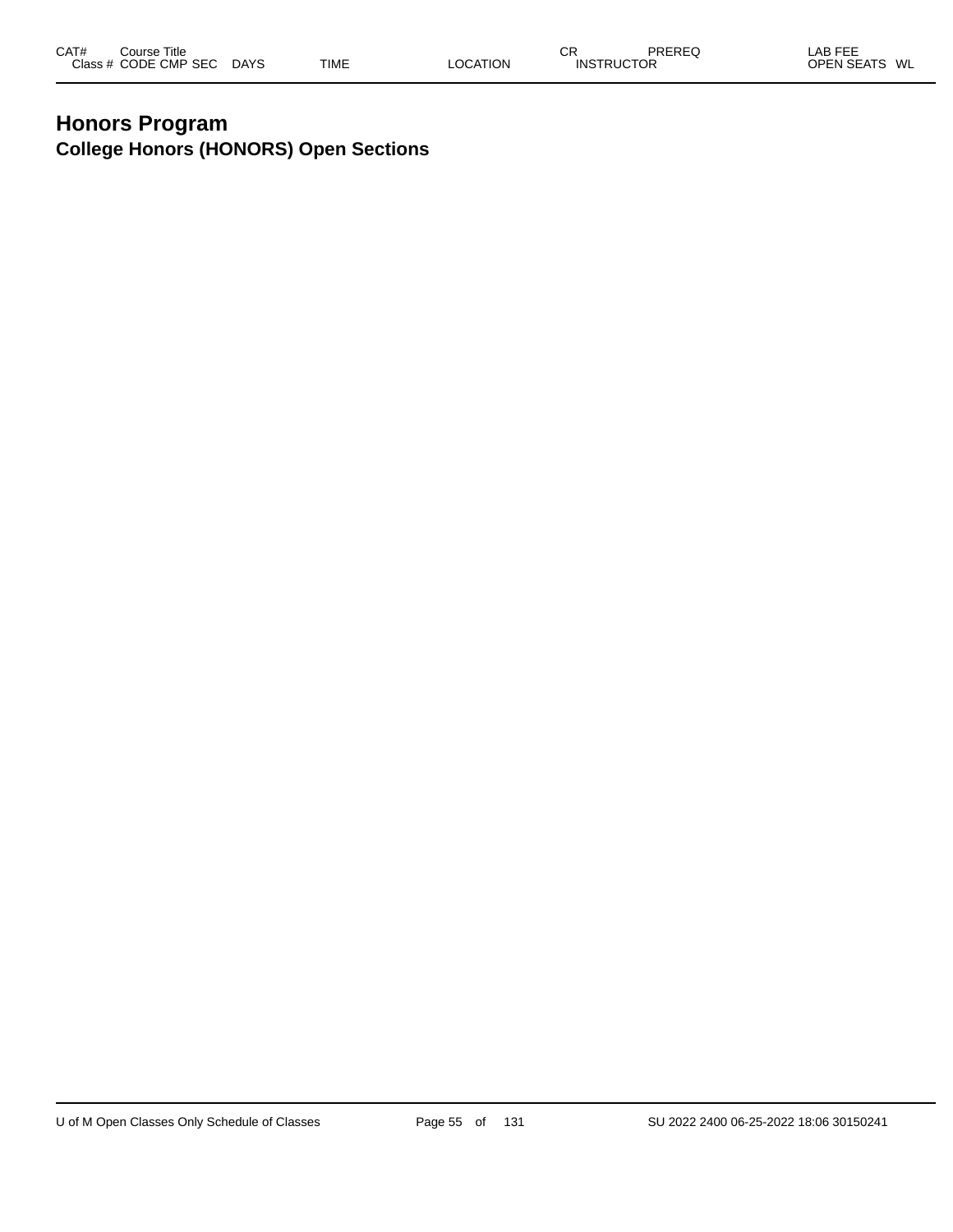#### **Judaic Studies Program Judaic Studies (JUDAIC) Open Sections**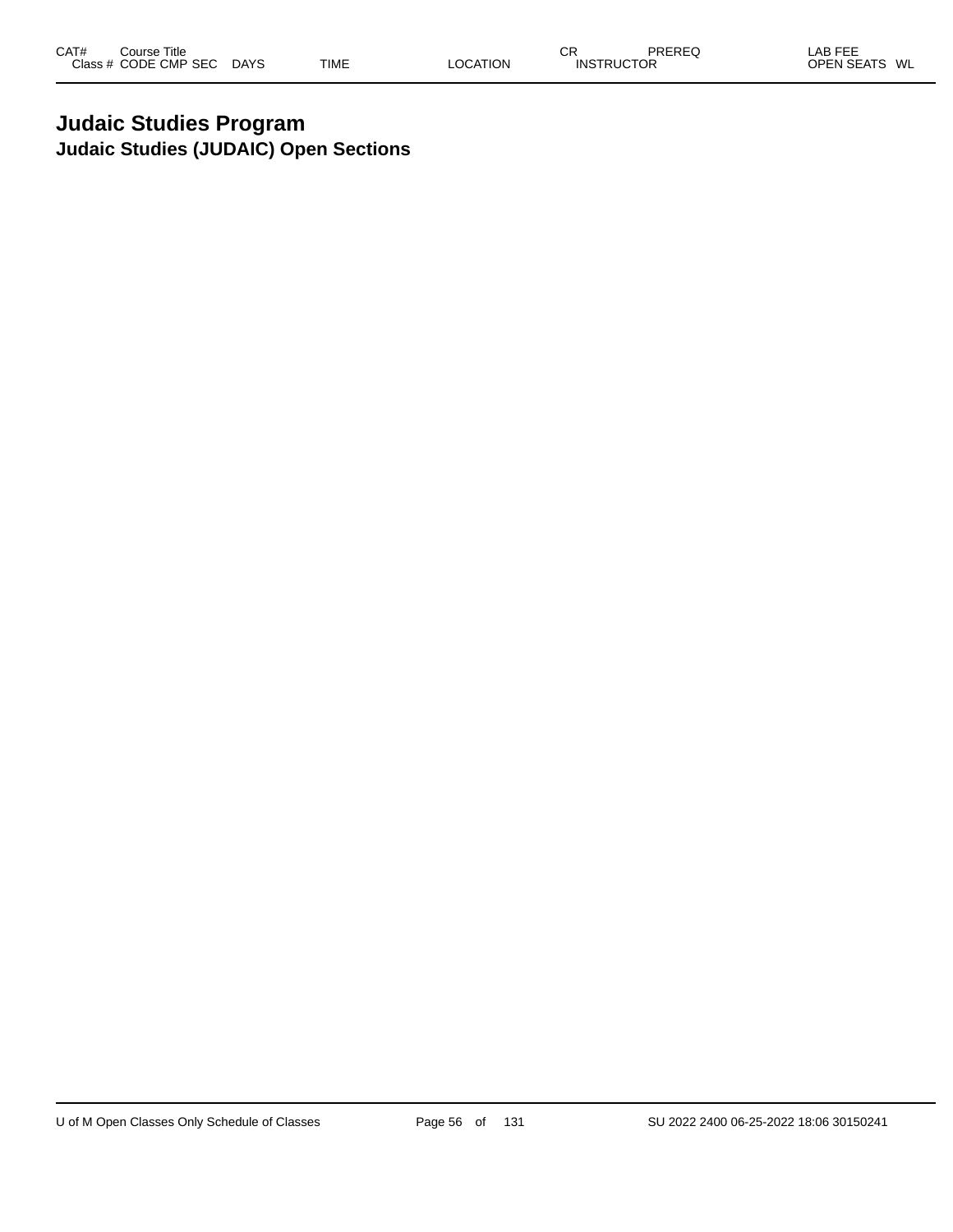#### **College of Literature, Science, and the Arts Geography (GEOG) Open Sections**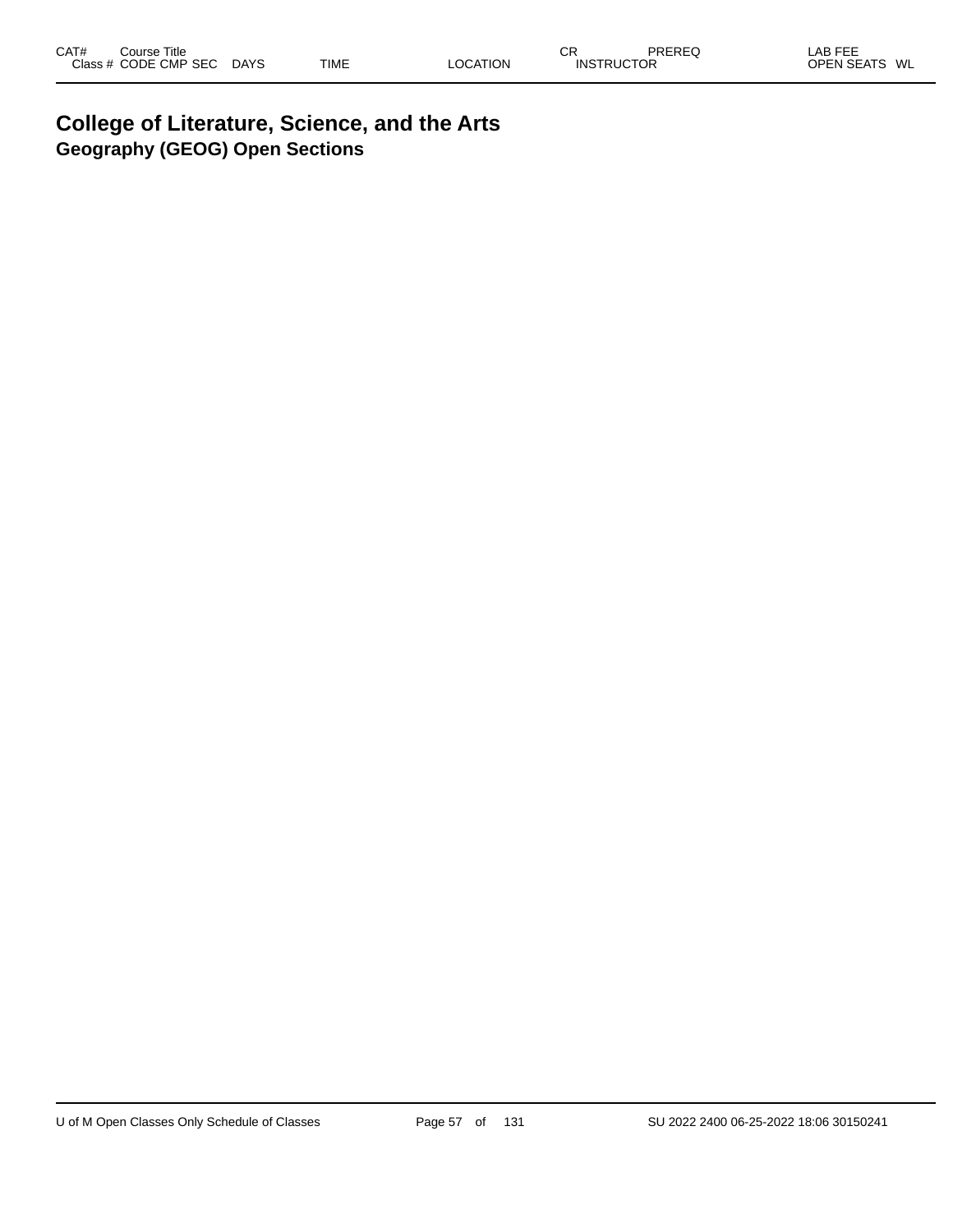| CAT# | Title<br>Course      |             |             |                 | СF                | PREREC | <b>LAB FEE</b>          |
|------|----------------------|-------------|-------------|-----------------|-------------------|--------|-------------------------|
|      | Class # CODE CMP SEC | <b>DAYS</b> | <b>TIME</b> | <b>LOCATION</b> | <b>INSTRUCTOR</b> |        | <b>OPEN SEATS</b><br>WL |

## **LSA Digital Studies Digital Studies (DIGITAL) Open Sections 258 HU Digital Std Thems 3.00**

| $258^{-}$ | <b>HU Digital Std Thems</b>   |         |         | 3.00           |  |
|-----------|-------------------------------|---------|---------|----------------|--|
| 73535     | <b>MW</b><br>LEC 201          | -4PM    | G634 HH | Salman         |  |
|           | Labor/Race/Gender/Technology  |         |         |                |  |
| 355       | <b>Topics Dig Creat Exp</b>   |         |         | 3.00           |  |
| 73711     | <b>MWF</b><br>_EC.<br>201     | 10-12PM | G115 AH | <b>Bushner</b> |  |
|           | Sustainable Board Game Design |         |         |                |  |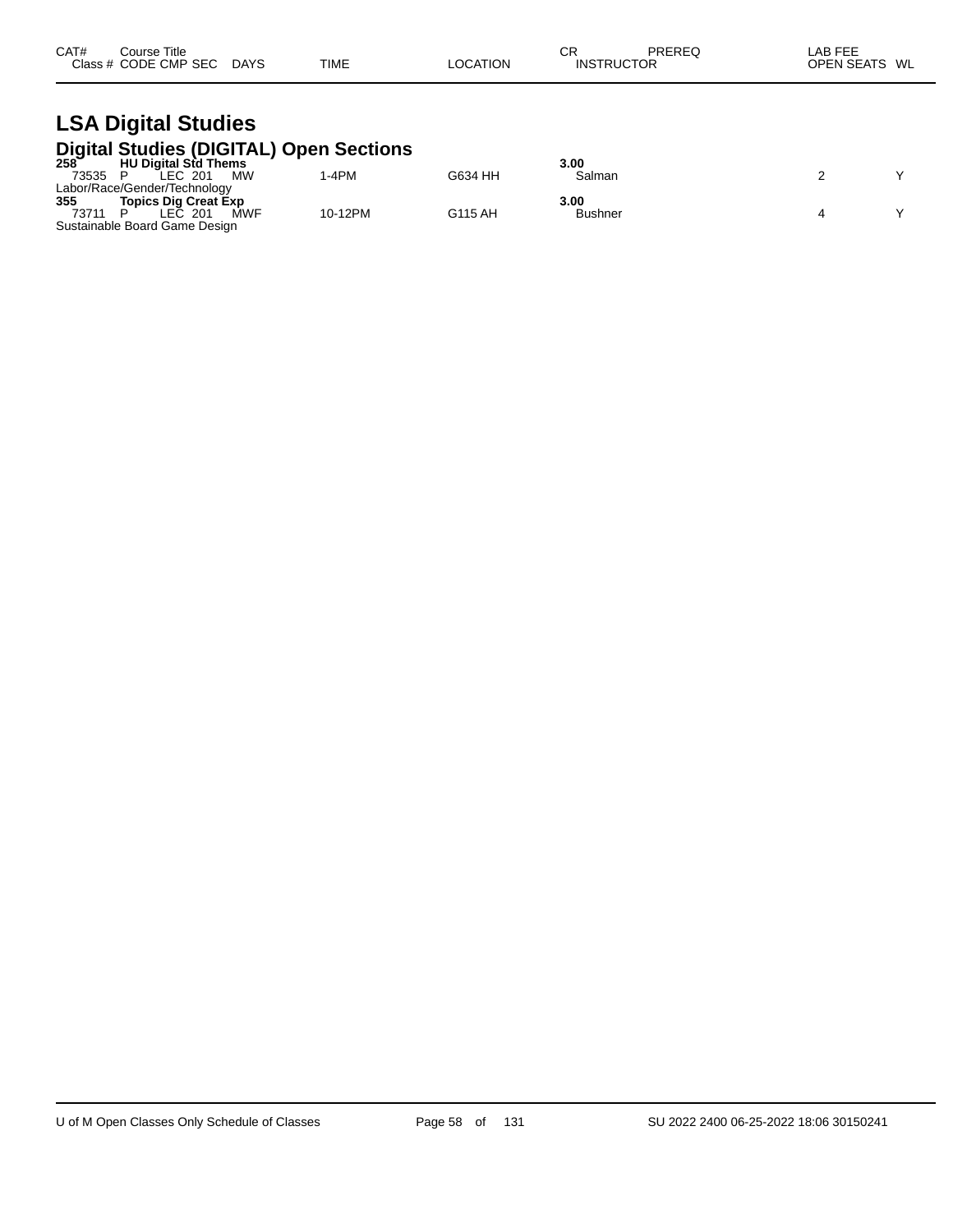| CAT# | Course Title         |             |             |          | СR                | PREREQ | LAB FEE       |  |
|------|----------------------|-------------|-------------|----------|-------------------|--------|---------------|--|
|      | Class # CODE CMP SEC | <b>DAYS</b> | <b>TIME</b> | LOCATION | <b>INSTRUCTOR</b> |        | OPEN SEATS WL |  |
|      |                      |             |             |          |                   |        |               |  |

# **LSA First Year Seminars**

**Applied Liberal Arts (ALA) Open Sections 225 Undergrad Internship 1.00**

73145 PD LEC 201 ARR REMOTE Barron 245 N **University Courses (UC) Open Sections**

U of M Open Classes Only Schedule of Classes Page 59 of 131 SU 2022 2400 06-25-2022 18:06 30150241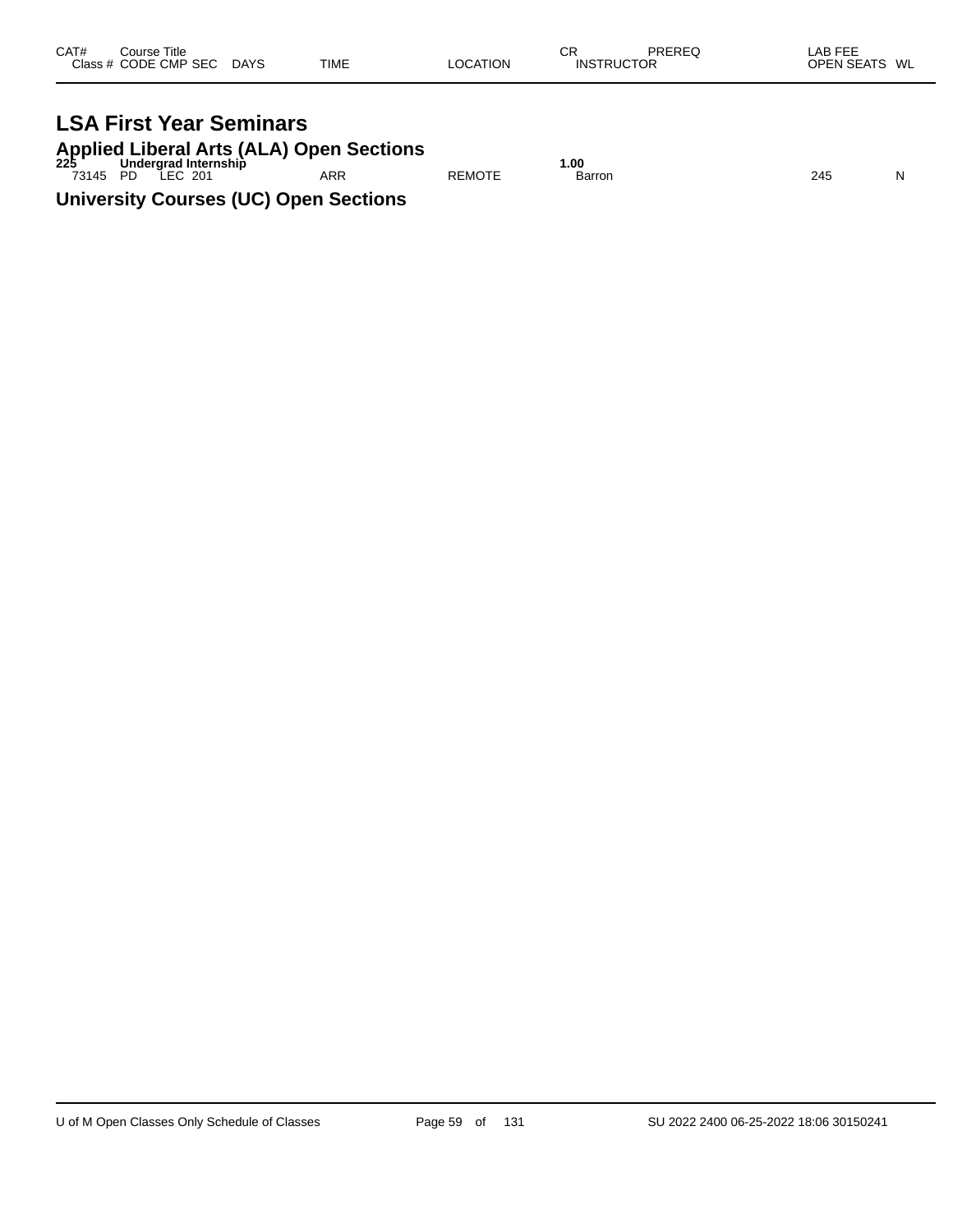#### **LSA II: Chinese Studies Chinese Studies (CCS) Open Sections**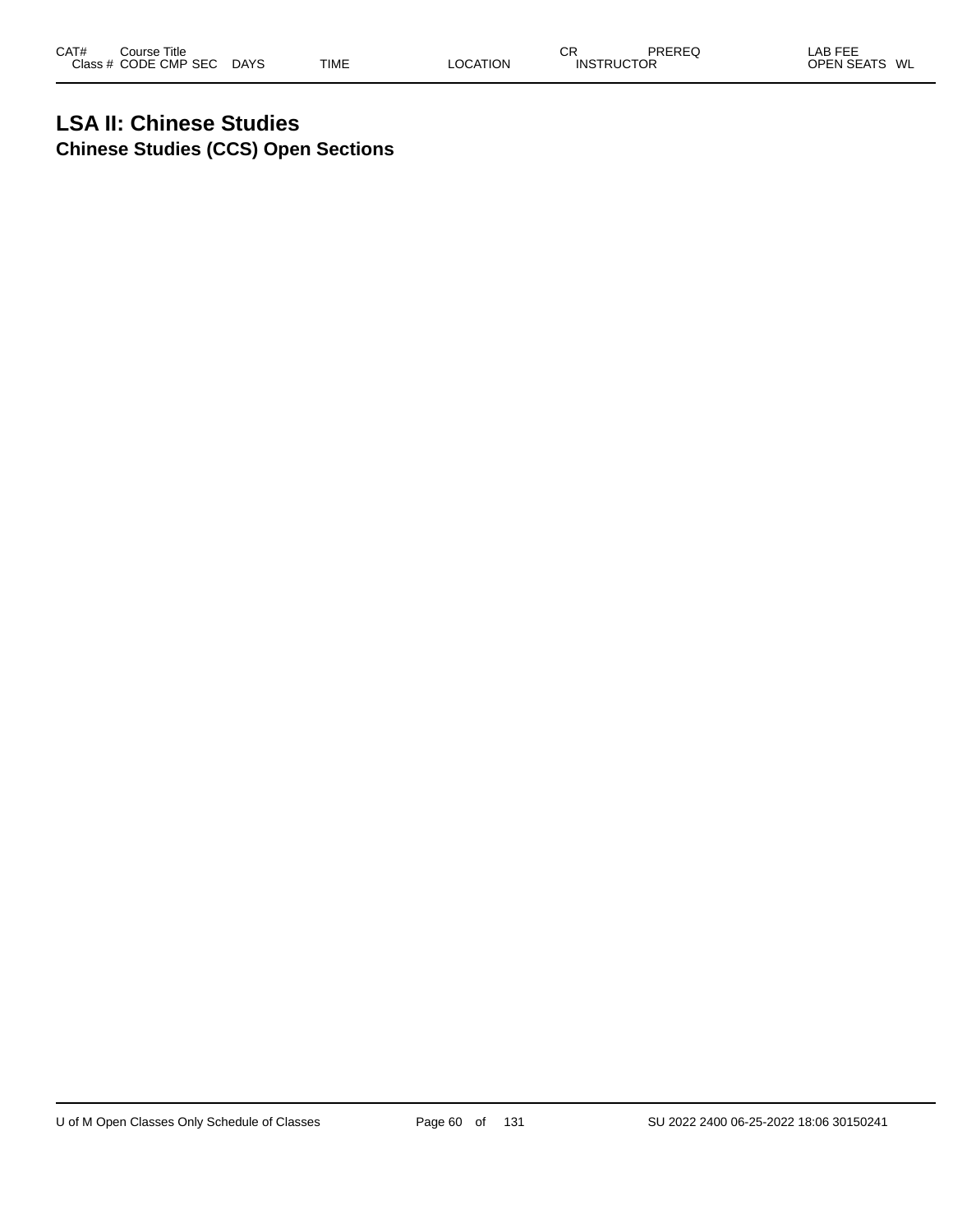| CAT#<br>Course Title<br>Class # CODE CMP SEC DAYS                                        | <b>TIME</b> | <b>LOCATION</b> | СR<br><b>INSTRUCTOR</b> | PREREQ          | LAB FEE<br>OPEN SEATS WL |
|------------------------------------------------------------------------------------------|-------------|-----------------|-------------------------|-----------------|--------------------------|
| <b>LSA II: Japanese Studies</b>                                                          |             |                 |                         |                 |                          |
| Japanese Studies (CJS) Open Sections<br>592 Ind Std Adv Jpn Lang<br>Ind Std Adv Jpn Lang |             |                 | 1.00-3.00               | <b>ADVISORY</b> |                          |

I IND + ARR ARR 25 N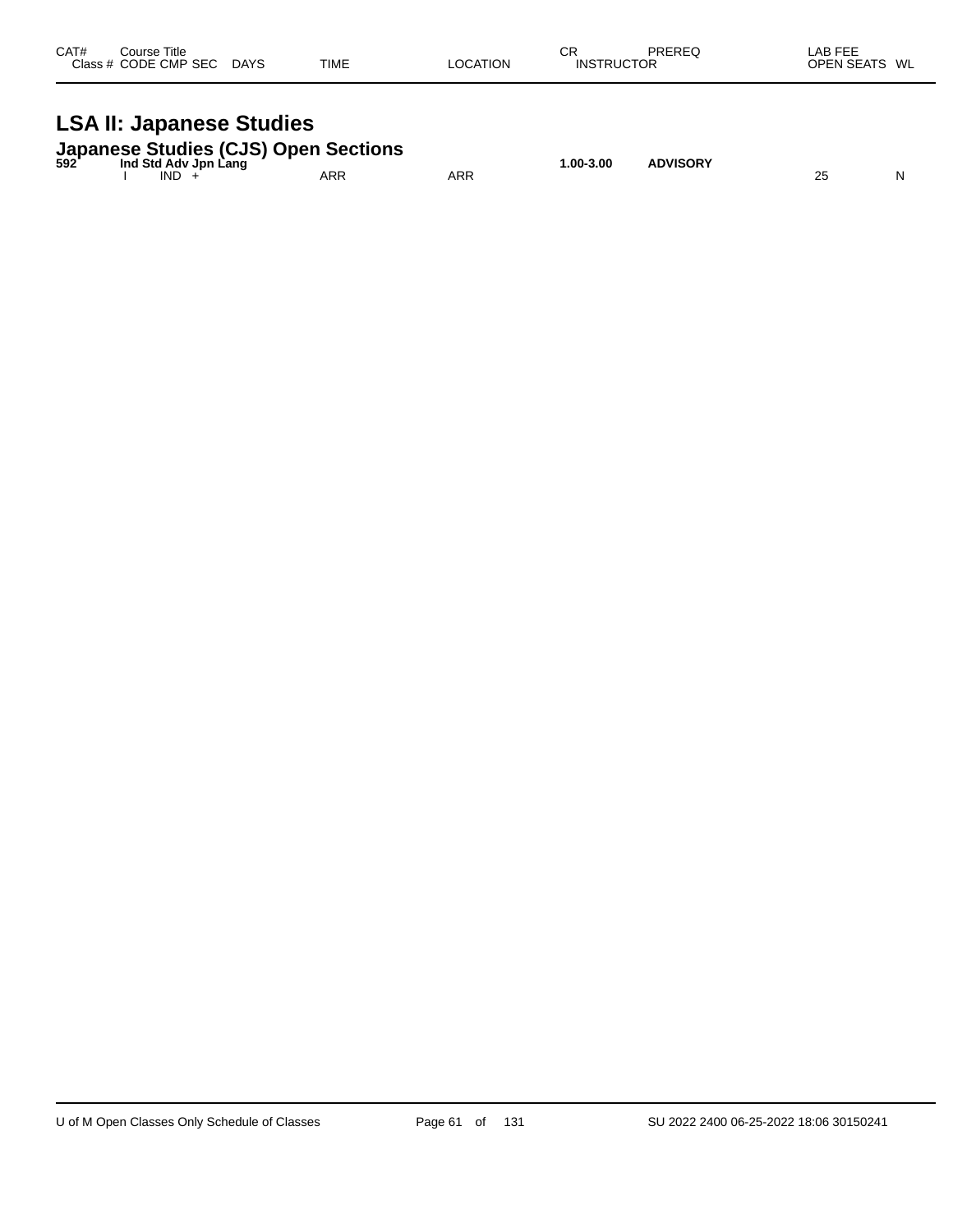| CAT#<br>Class | Course Title<br><b>CODE CMP SEC</b> | <b>DAYS</b> | <b>TIME</b> | OCATION | СR<br>INS | odcbcr<br>שטוער<br>"OR | AR FFF<br>-~<br><b>ODEN CEATS</b><br>WL<br>-- |
|---------------|-------------------------------------|-------------|-------------|---------|-----------|------------------------|-----------------------------------------------|
|               |                                     |             |             |         |           |                        |                                               |

#### **LSA II: Latin American and Caribbean Studies Latin American And Caribbean Studies (LACS) Open Sections**

| 321   | <b>SS LACS Topics</b>         |           |      |            | 3.00           |  |
|-------|-------------------------------|-----------|------|------------|----------------|--|
| 72982 | LEC 202                       | <b>MW</b> | -4PM | 455 WEISER | Fonseca Santos |  |
|       | Space&Identity in Lat Am Hist |           |      |            |                |  |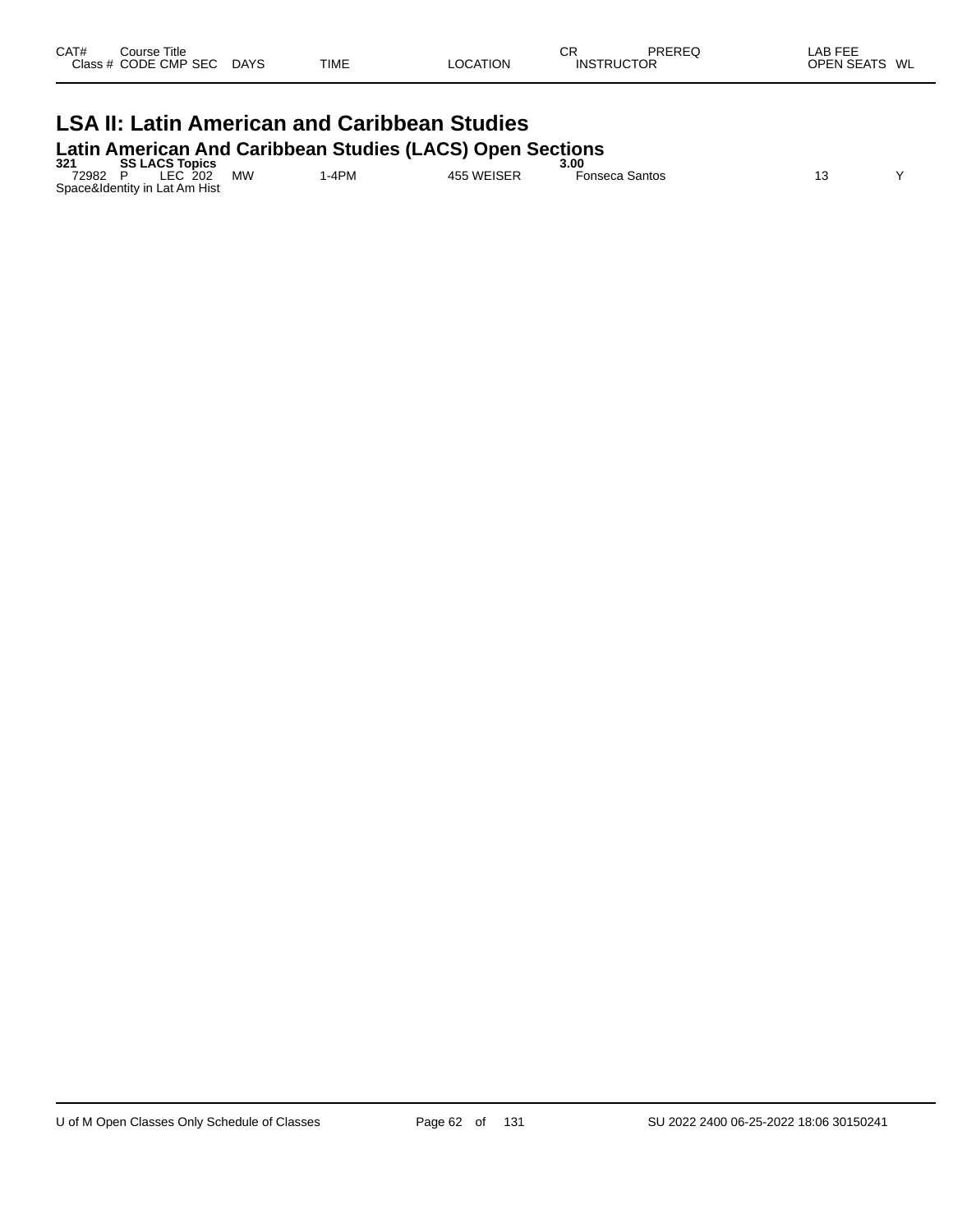| CAT# | Course Title         |             |             |          | СF                | PREREQ | LAB FEE           |    |
|------|----------------------|-------------|-------------|----------|-------------------|--------|-------------------|----|
|      | Class # CODE CMP SEC | <b>DAYS</b> | <b>TIME</b> | LOCATION | <b>INSTRUCTOR</b> |        | <b>OPEN SEATS</b> | WL |
|      |                      |             |             |          |                   |        |                   |    |

#### **LSA II: Middle Eastern & North African Studies Middle Eastern And North African Studies (MENAS) Open Sections**

| 340   | <b>G Khan to Taliban</b> |              |               | 3.00         |                 |          |   |
|-------|--------------------------|--------------|---------------|--------------|-----------------|----------|---|
| 73653 | LEC.<br>201              | TWTH<br>-3PM | <b>REMOTE</b> | Northrop     |                 | חר<br>∠∪ |   |
| 595   | <b>Directed Reading</b>  |              |               | $.00 - 3.00$ | <b>ADVISORY</b> |          |   |
|       | IND                      | ARR          | <b>ARR</b>    |              |                 |          | N |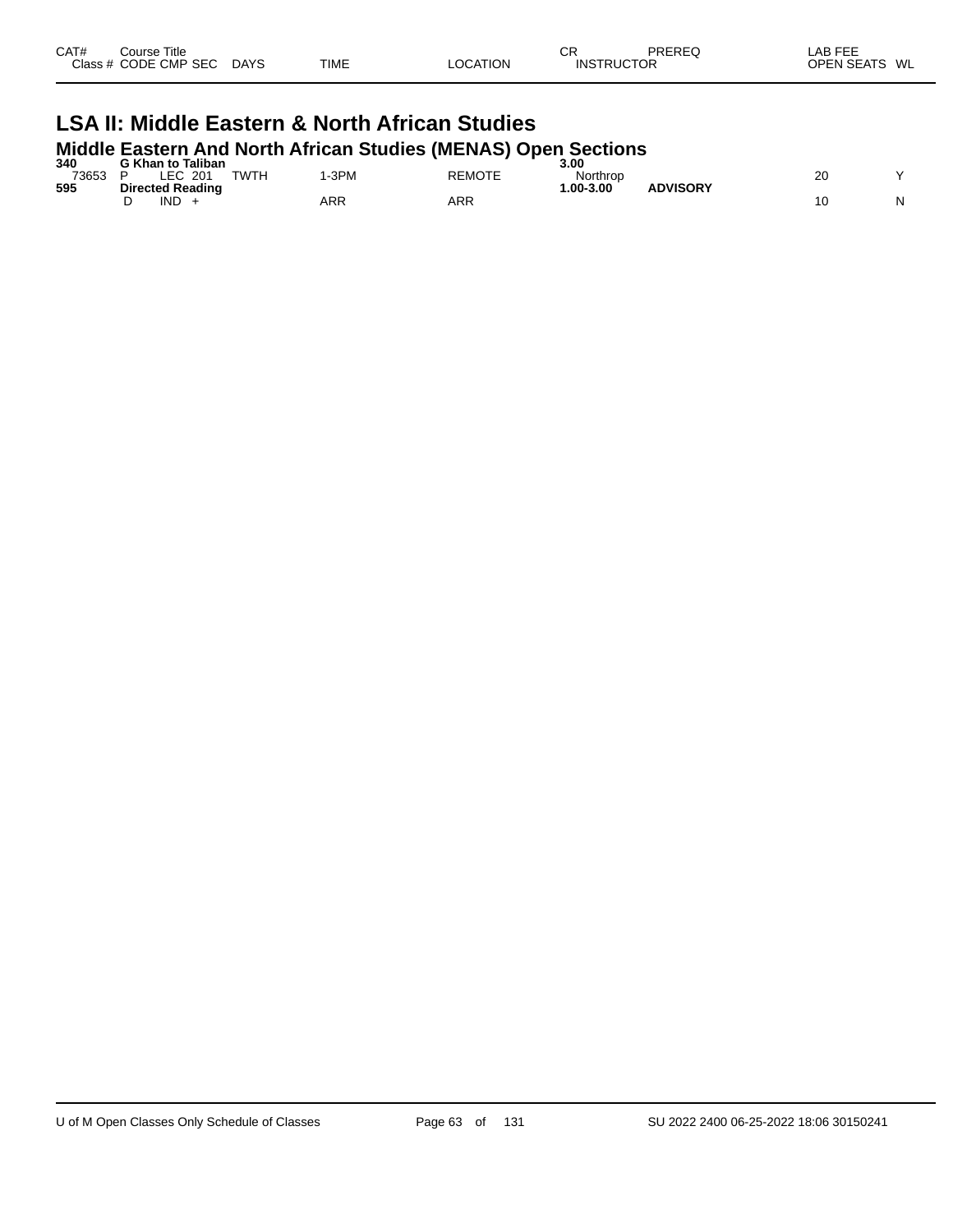| CAT# | Course Title<br>Class # CODE CMP SEC | <b>DAYS</b> | <b>TIME</b> | LOCATION | СF<br><b>INSTRUCTOR</b> | PREREQ | LAB FEE<br><b>OPEN SEATS</b> | WL |
|------|--------------------------------------|-------------|-------------|----------|-------------------------|--------|------------------------------|----|
|      |                                      |             |             |          |                         |        |                              |    |

# **LSA II: Russian, East European & Eurasian Studies Russian, East European and Eurasian Studies (REEES) Open Sections 340 G Khan to Taliban 3.00**

| 340   | G Khan to Taliban                |     |        | 3.00         |                 |          |  |
|-------|----------------------------------|-----|--------|--------------|-----------------|----------|--|
| 73654 | EC.<br><b>TWTH</b><br>201<br>∟⊏ບ | 3PM | REMOTE | Northrop     |                 | oc<br>۷J |  |
| 801   | <b>Directed Reading</b>          |     |        | $.00 - 3.00$ | <b>ADVISORY</b> |          |  |
|       | <b>IND</b>                       | ARR | ARR    |              |                 |          |  |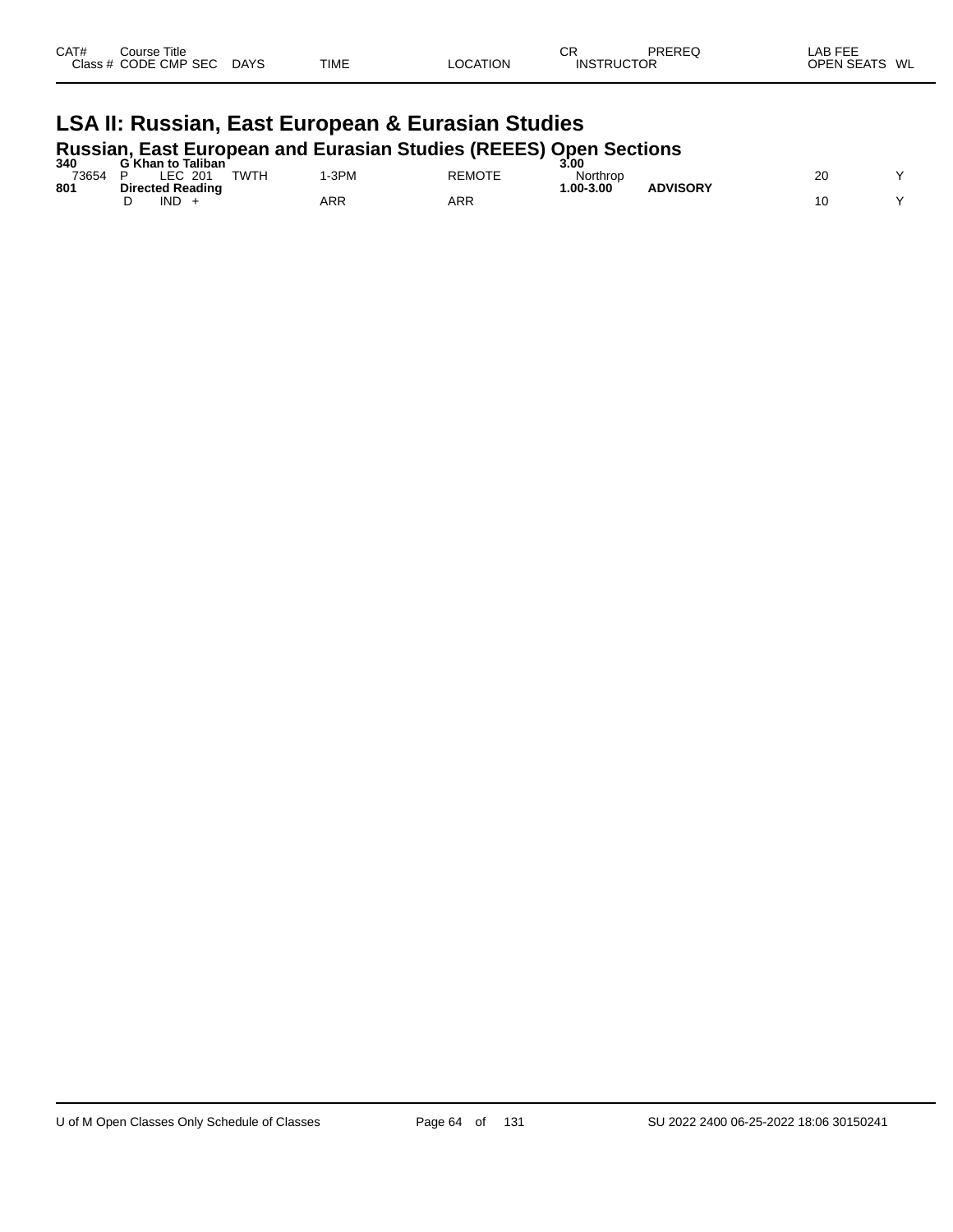| CAT# | Course Title         |             |             |          | ⌒冖<br>◡           | PREREQ | _AB FEE       |
|------|----------------------|-------------|-------------|----------|-------------------|--------|---------------|
|      | Class # CODE CMP SEC | <b>DAYS</b> | <b>TIME</b> | LOCATION | <b>INSTRUCTOR</b> |        | OPEN SEATS WL |

#### **LSA II: Prog in Internat'l & Comparative Studies International Studies (INTLSTD) Open Sections**

| 399   | Internship                            |         |               | 1.00-4.00     | <b>ADVISORY</b>           |    |   |
|-------|---------------------------------------|---------|---------------|---------------|---------------------------|----|---|
|       | IND.                                  | ARR     | ARR           |               |                           | 10 | N |
| 401   | <b>IS Advanced Seminar</b>            |         |               | 3.00          | <b>ENFORCED</b>           |    |   |
| 73371 | <b>MTWTH</b><br>P R<br><b>SEM 201</b> | 230-4PM | <b>REMOTE</b> | Marcum        |                           | 10 |   |
|       | Achieving Liberalization              |         |               |               |                           |    |   |
| 491   | <b>Directed Studies</b>               |         |               | $2.00 - 4.00$ | <b>ADVISORY, ENFORCED</b> |    |   |
|       | IND.                                  | ARR     | ARR           |               |                           | 10 | N |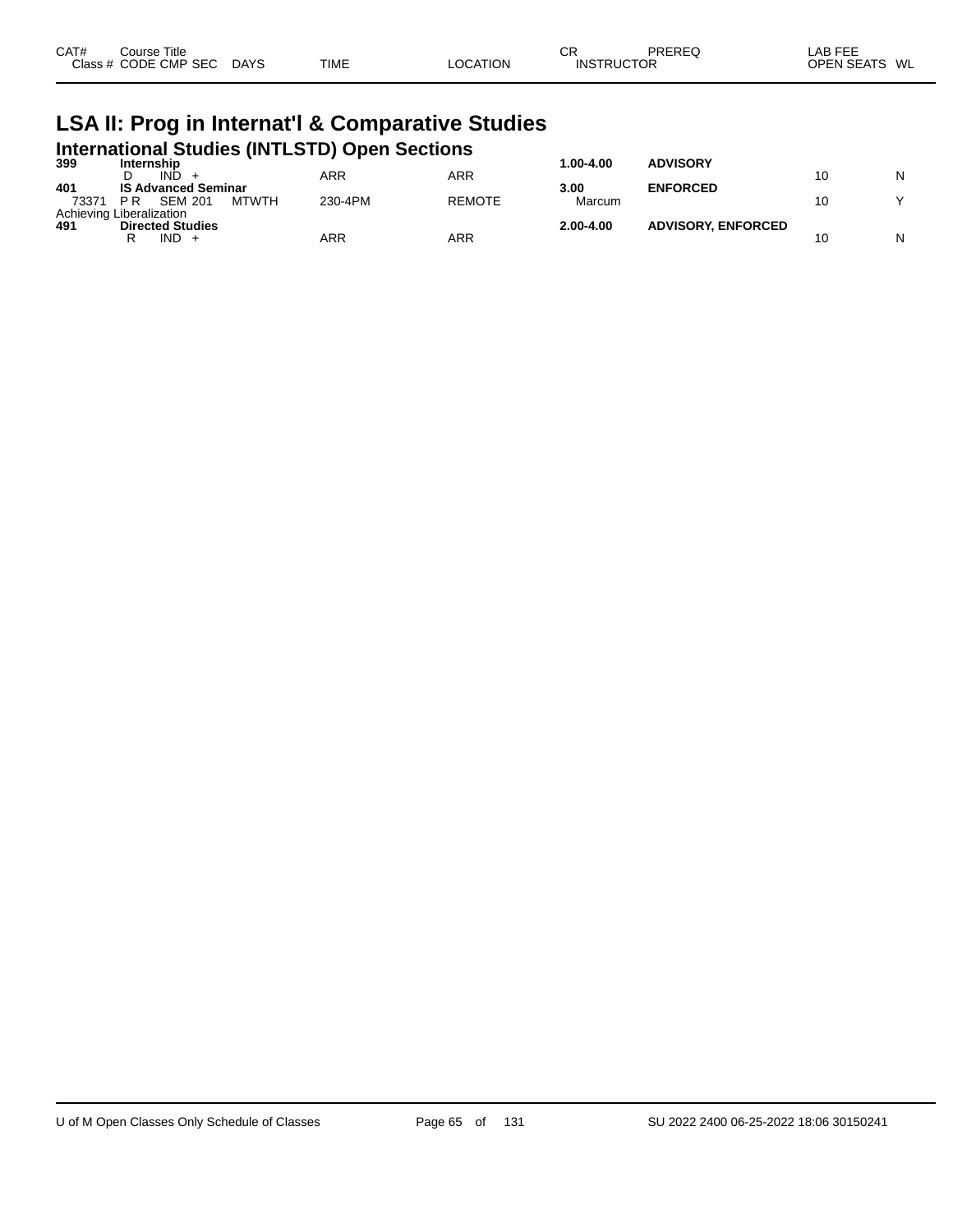| CAT# | Course Title<br>Class # CODE CMP SEC | <b>DAYS</b> | <b>TIME</b> | LOCATION | СF<br><b>INSTRUCTOR</b> | PREREQ | LAB FEE<br><b>OPEN SEATS</b> | WL |
|------|--------------------------------------|-------------|-------------|----------|-------------------------|--------|------------------------------|----|
|      |                                      |             |             |          |                         |        |                              |    |

# **Lloyd Scholars for Writing and the Arts**

|  | Lloyd Scholars for Writing and the Arts (LSWA) Open Sections |
|--|--------------------------------------------------------------|
|  |                                                              |

| 140   | <b>Arts &amp; Humanities</b>  | _          |     | 3.00         | <b>ADVISORY</b> | 150.00 |   |
|-------|-------------------------------|------------|-----|--------------|-----------------|--------|---|
| 73668 | <b>REC 001</b>                | ARR        | ARR | Tucker       |                 | 23     |   |
|       | UMMA Exhibition Design: ?FUN? |            |     |              |                 |        |   |
| 299   | <b>Independent Study</b>      |            |     | $.00 - 4.00$ | <b>ADVISORY</b> | 150.00 |   |
|       | <b>IND</b>                    | <b>ARR</b> | ARR |              |                 | 25     | N |
|       |                               |            |     |              |                 |        |   |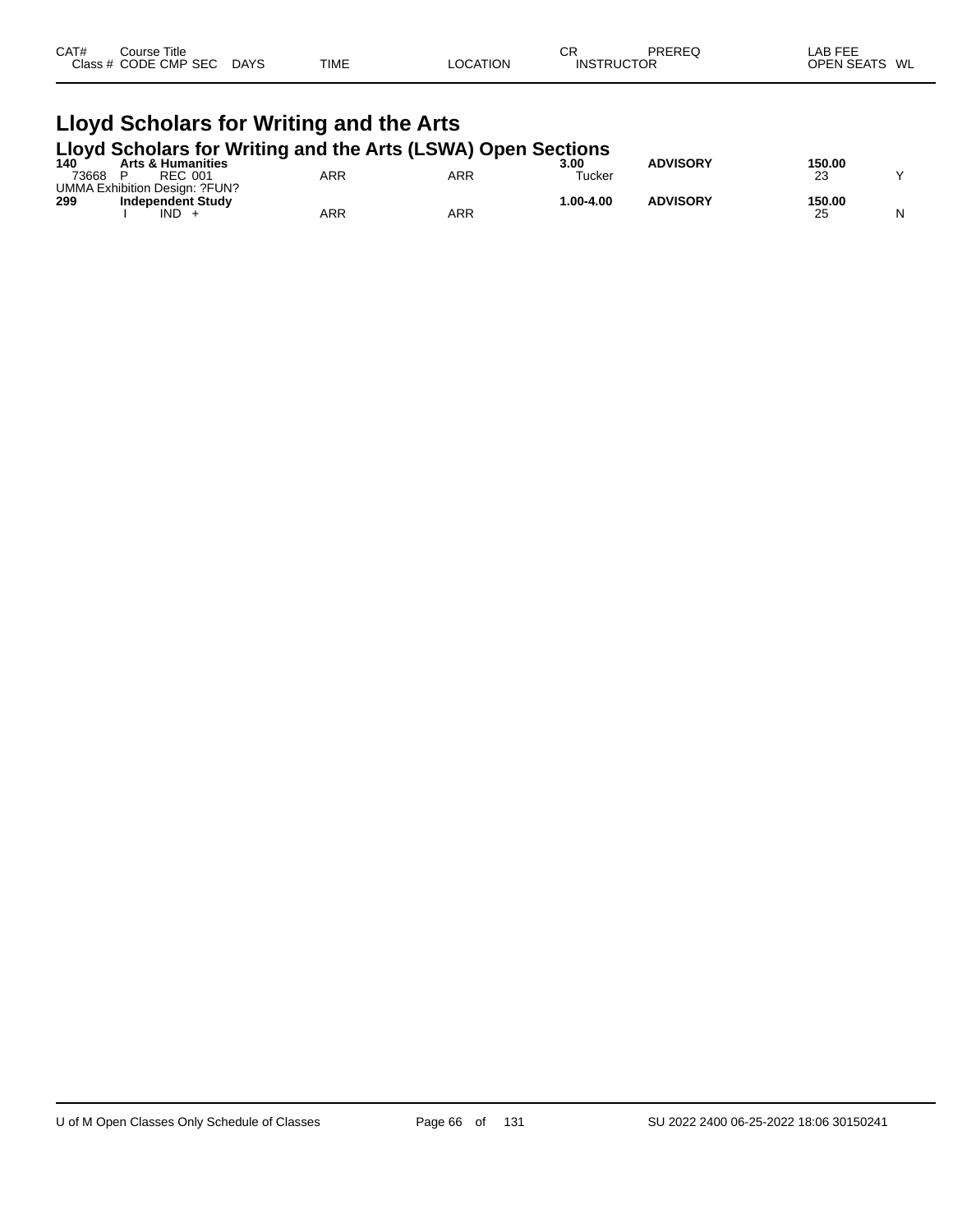| CAT# | Course Title         |             |             |          | СF                | PREREQ | LAB FEE       |
|------|----------------------|-------------|-------------|----------|-------------------|--------|---------------|
|      | Class # CODE CMP SEC | <b>DAYS</b> | <b>TIME</b> | LOCATION | <b>INSTRUCTOR</b> |        | OPEN SEATS WL |

#### **Department of Linguistics Cognitive Science (COGSCI) Open Sections**

| 209          | Lang and Human Mind<br>73542 PR LEC 201                     | TWTH | 10-12PM | 142 LORCH | 3.00<br><b>Burgess</b> | <b>ENFORCED</b> | $\checkmark$ |
|--------------|-------------------------------------------------------------|------|---------|-----------|------------------------|-----------------|--------------|
|              | Linguistics (LING) Open Sections<br>209 Lang and Human Mind |      |         |           | 3.00                   | <b>ENFORCED</b> |              |
| 73539        | PR<br>LEC 201                                               | TWTH | 10-12PM | 142 LORCH | <b>Burgess</b>         |                 | $\checkmark$ |
| 398<br>73667 | Intro Spanish Ling<br>P <sub>R</sub><br>LEC 201             |      | 1-4PM   | 2163 AH   | 3.00<br>Garcia-Amava   | <b>ENFORCED</b> | v            |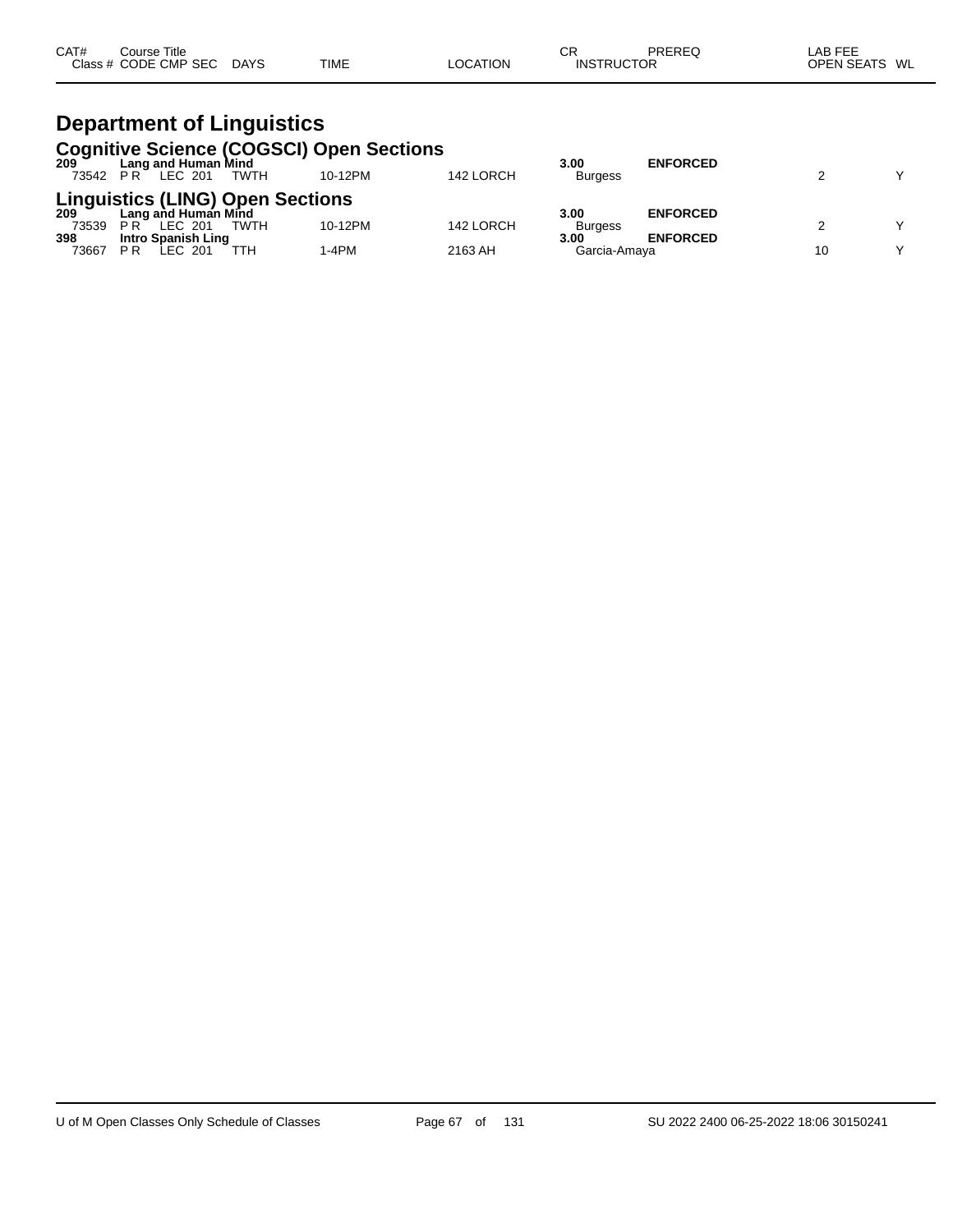| CAT#<br>Class $#$ | Course Title<br><b>CODE CMP SEC</b> | <b>DAYS</b> | <b>TIME</b> | <b>LOCATION</b> | СR<br><b>INSTRUCTOR</b> | PREREQ | LAB FEE<br><b>OPEN SEATS</b> | WL |
|-------------------|-------------------------------------|-------------|-------------|-----------------|-------------------------|--------|------------------------------|----|
|                   |                                     |             |             |                 |                         |        |                              |    |

# **Macromolecular Sci & Engr Ctr**

## **Macromolecular Science (MACROMOL) Open Sections 800 Macromolecular Sem 2.00 ADVISORY**

| 800   | Macromolecular Sem |     |     | 00.٤ | <b>\DVISORY</b> |           |   |
|-------|--------------------|-----|-----|------|-----------------|-----------|---|
| 71458 | <b>SEM 201</b>     | ARR | ARR | Kin. |                 | n r<br>vu | N |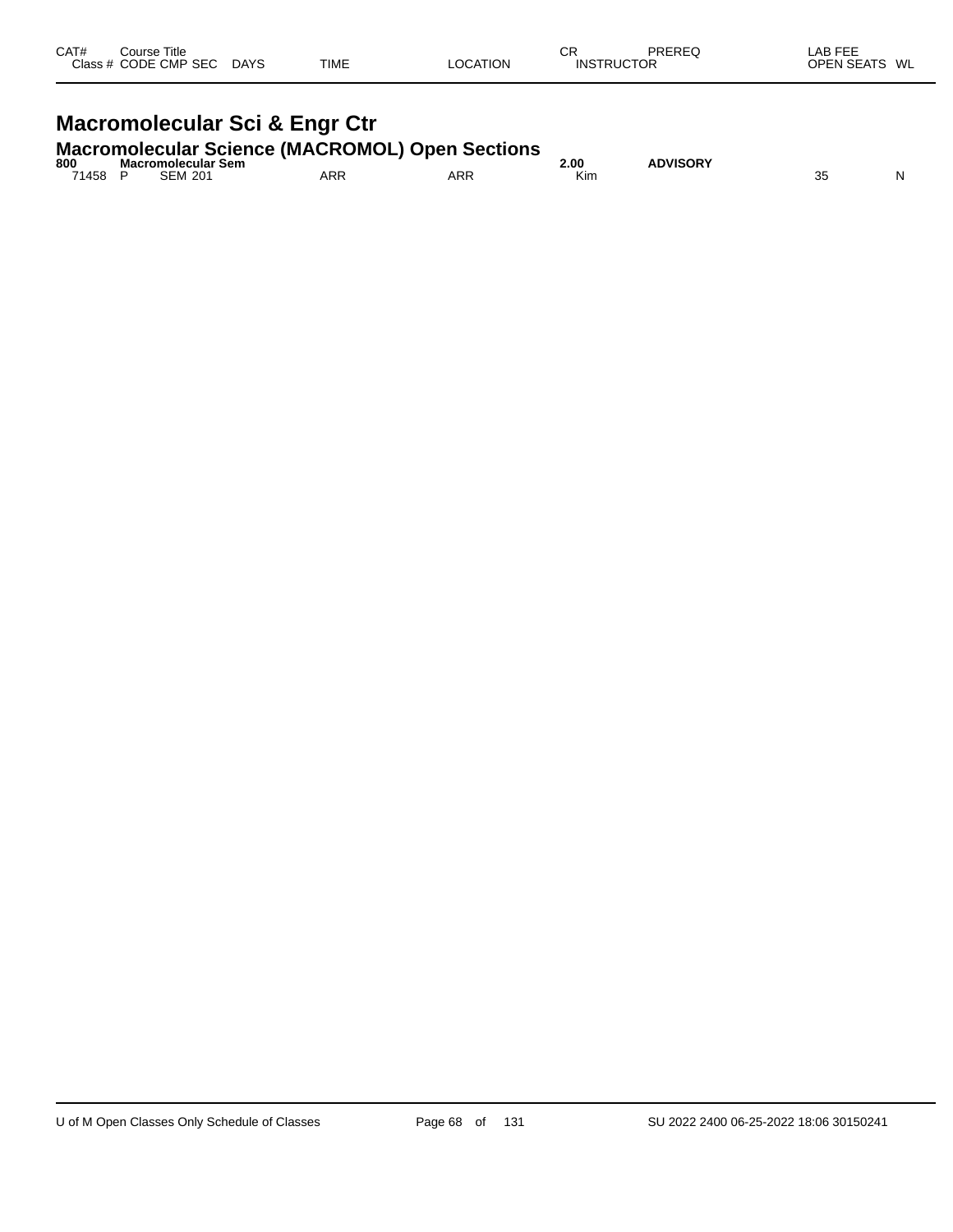| CAT# | Course Title         |             |             |                 | СR                | PREREQ | LAB FEE       |  |
|------|----------------------|-------------|-------------|-----------------|-------------------|--------|---------------|--|
|      | Class # CODE CMP SEC | <b>DAYS</b> | <b>TIME</b> | <b>LOCATION</b> | <b>INSTRUCTOR</b> |        | OPEN SEATS WL |  |

# **Mathematics Department**

|     | <b>Mathematics (MATH) Open Sections</b> |      |                 |
|-----|-----------------------------------------|------|-----------------|
| 103 | <b>Intro Functions</b>                  | 3.00 | <b>ADVISORY</b> |

|       |                   | <br>BRIDGE PROGRAM STUDENTS ONLY. |              |         |                 |               | .                         |                |   |
|-------|-------------------|-----------------------------------|--------------|---------|-----------------|---------------|---------------------------|----------------|---|
| 70309 | <b>PDR</b>        | LEC 201                           | <b>MWF</b>   | 9-11AM  | 1060 EH         | Halpern       |                           | 13             | N |
| 70311 | <b>PDR</b>        | LEC 203                           | <b>MWF</b>   | 9-11AM  | <b>B101 MLB</b> | Keogh         |                           | 13             | N |
| 70312 | <b>PDR</b>        | <b>LEC 204</b>                    | <b>MWF</b>   | 9-11AM  | <b>B111 MLB</b> | McGee         |                           | 13             | N |
| 70313 | <b>PDR</b>        | <b>LEC 205</b>                    | <b>MWF</b>   | 9-11AM  | 3021 EH         | Horvath       |                           | 13             | N |
| 70314 | <b>PDR</b>        | <b>LEC 206</b>                    | <b>MWF</b>   | 9-11AM  | 1628 CHEM       | Johnson       |                           | 13             | N |
| 70315 | <b>PDR</b>        | <b>LEC 207</b>                    | <b>MWF</b>   | 9-11AM  | 1636 CHEM       | Wolford       |                           | 13             | N |
| 71791 | <b>PDR</b>        | LEC 208                           | <b>MWF</b>   | 9-11AM  | 4088 EH         | Ngunkeng      |                           | 13             | N |
| 71792 | <b>PDR</b>        | LEC 209                           | <b>MWF</b>   | 9-11AM  | 1650 CHEM       | Collins       |                           | 13             | N |
| 71993 | <b>PDR</b>        | LEC 210                           | <b>MWF</b>   | 9-11AM  | 171 LORCH       | Hembree       |                           | 13             | N |
| 71994 | <b>PDR</b>        | LEC 211                           | <b>MWF</b>   | 9-11AM  | 173 LORCH       | Herrera       |                           | 13             | N |
| 72599 | <b>PDR</b>        | LEC 212                           | <b>MWF</b>   | 9-11AM  | <b>B860G EH</b> | Lee           |                           | 13             | N |
|       |                   | BRIDGE PROGRAM STUDENTS ONLY.     |              |         |                 |               |                           |                |   |
|       |                   | 72799 PDR LEC 213                 | <b>MWF</b>   | 9-11AM  | 373 LORCH       | Lee           |                           | 13             | N |
|       |                   | BRIDGE PROGRAM STUDENTS ONLY.     |              |         |                 |               |                           |                |   |
| 72818 |                   | PDR LEC 214                       | <b>MWF</b>   | 9-11AM  | 268 WEISER      | Lande         |                           | 13             | N |
|       |                   | BRIDGE PROGRAM STUDENTS ONLY.     |              |         |                 |               |                           |                |   |
| 105   |                   | Data, Fncns, Graphs               |              |         |                 | 4.00          |                           |                |   |
| 70316 | P                 | LEC 201                           | <b>TWTHF</b> | 10-12PM | 2325 MH         | Della Pella   |                           | 5              | Y |
| 115   | <b>Calculus I</b> |                                   |              |         |                 | 4.00          | <b>ADVISORY</b>           |                |   |
| 70317 | P                 | LEC 201                           | <b>TWTHF</b> | 8-10AM  | 2325 MH         | Lahn          |                           | 2              | Υ |
| 72494 | P                 | <b>LEC 202</b>                    | <b>TWTHF</b> | 12-2PM  | 2325 MH         | Ekstrom       |                           | 4              | Y |
| 215   |                   | <b>Multiv &amp; Vector Calc</b>   |              |         |                 | 4.00          | <b>ADVISORY</b>           |                |   |
| 70321 | P                 | LAB 202                           | TH           | 10-12PM | <b>B735 EH</b>  | Bhattacharyya |                           | $\overline{7}$ | Y |
| 70320 | A                 | <b>LEC 201</b>                    | <b>TWF</b>   | 10-12PM | 1068 EH         | Weiss         |                           |                |   |
| 216   |                   | <b>Intro Diff Equat</b>           |              |         |                 | 4.00          | <b>ADVISORY, ENFORCED</b> |                |   |
| 70322 | A <sub>R</sub>    | LEC 201                           | <b>TWF</b>   | 12-2PM  | 1372 EH         | Norton        |                           |                |   |
| 417   |                   | <b>Matrix Algebra I</b>           |              |         |                 | 3.00          | <b>ADVISORY</b>           |                |   |
| 71924 | P                 | <b>LEC 201</b>                    | <b>TWF</b>   | 9-11AM  | 120 WH          |               |                           | 17             | Y |
| 425   |                   | <b>Intro Probabil</b>             |              |         |                 | 3.00          | <b>ADVISORY</b>           |                |   |
| 73657 | P                 | LEC 202                           | <b>TWF</b>   | $1-3PM$ | 269 WEISER      | Chen          |                           | 14             | Y |
| 471   |                   | Intr Num Meth                     |              |         |                 | 3.00          | <b>ADVISORY</b>           |                |   |
| 71464 | P                 | LEC 201                           | <b>TWTH</b>  | 10-12PM | 296 WEISER      | Nguyen        |                           | 4              | Y |
|       |                   |                                   |              |         |                 |               |                           |                |   |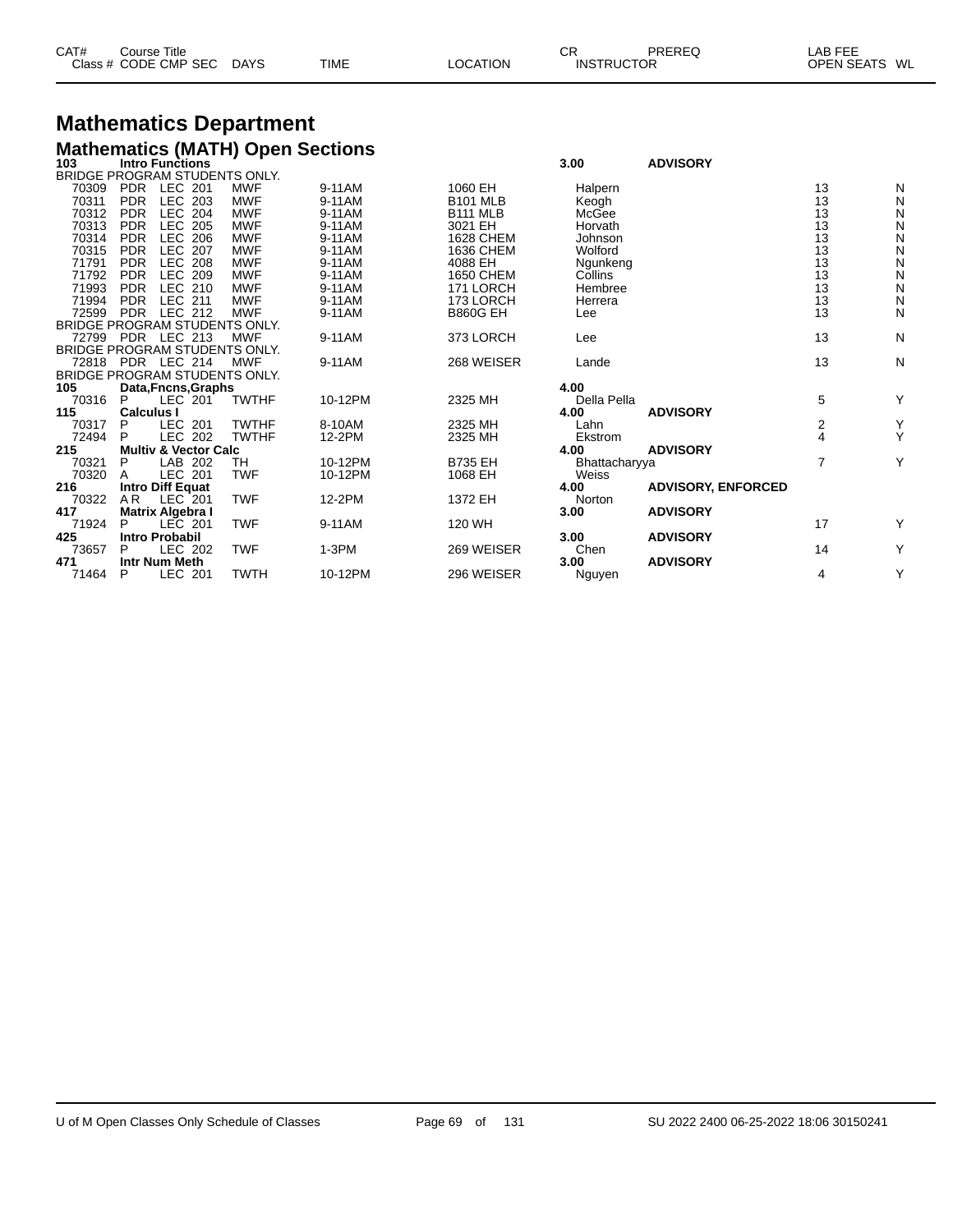#### **Middle East Studies Department**

|       |                                 |      | <b>Arabic Language (ARABIC) Open Sections</b> |               |           |                 |  |
|-------|---------------------------------|------|-----------------------------------------------|---------------|-----------|-----------------|--|
| 103   | IntensElemArabicI&II            |      |                                               |               | 10.00     | <b>ADVISORY</b> |  |
| 73434 | <b>REC 201</b>                  | W    | 930-2PM                                       | <b>REMOTE</b> |           |                 |  |
| 103   | <b>IntensElemArabicI&amp;II</b> |      |                                               |               | 10.00     | <b>ADVISORY</b> |  |
|       | <b>REC 201</b>                  | MTTH | 930-2PM                                       | 4000 STB      | Hannouchi |                 |  |

There is an admissions process. UM Students (For Credit): please email mes-summerlanguageinstitute@umich.edu with a statement containing full name,

uniqname, UM-ID number, language background, and a brief explanation of what course you wish to take and why.

Non-UM Students (For Credit and Program Fee) or UM Students (Program Fee): please email

mes-summerlanguageinstitute@umich.edu with the completed application found on the SLI website

| (www.lsa.umich.edu/sli). |  |
|--------------------------|--|
|                          |  |

NOTE: Course runs June 1-July 27.

| 203   | <b>IntensIMArabicI&amp;II</b>    |      |         |          | 10.00            | <b>ADVISORY, ENFORCED</b> |  |
|-------|----------------------------------|------|---------|----------|------------------|---------------------------|--|
| 73037 | W<br>PIR<br>REC 201              |      | 930-2PM | REMOTE   |                  |                           |  |
| 203   | IntensIMArabicI&II               |      |         |          | 10.00            | <b>ADVISORY, ENFORCED</b> |  |
|       | <b>REC 201</b><br>РR             | MTTH | 930-2PM | 5000 STB | Mohamed, Beebani |                           |  |
|       | 天地 シング・シーム シーム けいきょうきょう こうしょうしょう |      |         |          |                  |                           |  |

There is an admissions process.

UM Students (For Credit): please email mes-summerlanguageinstitute@umich.edu with a statement containing full name,

uniqname, UM-ID number, language background, and a brief explanation of what course you wish to take and why.

Non-UM Students (For Credit and Program Fee) or UM Students (Program Fee): please email

mes-summerlanguageinstitute@umich.edu with the completed application found on the SLI website

(www.lsa.umich.edu/sli). NOTE: Course runs June 1-July 27.

#### **Middle East Studies (MIDEAST) Open Sections**

| 291   | <b>HU Topics in MES</b>        |      |        |                 | 3.00         |    |  |
|-------|--------------------------------|------|--------|-----------------|--------------|----|--|
| 73142 | <b>SEM 201</b>                 | TTH  | $-4PM$ | <b>B120 MLB</b> | <b>Budak</b> |    |  |
|       | Cultural History-Premodern Med |      |        |                 |              |    |  |
| 340   | G Khan to Taliban              |      |        |                 | 3.00         |    |  |
| 73651 | LEC 201                        | TWTH | -3PM   | <b>REMOTE</b>   | Northrop     | 20 |  |
|       |                                |      |        |                 |              |    |  |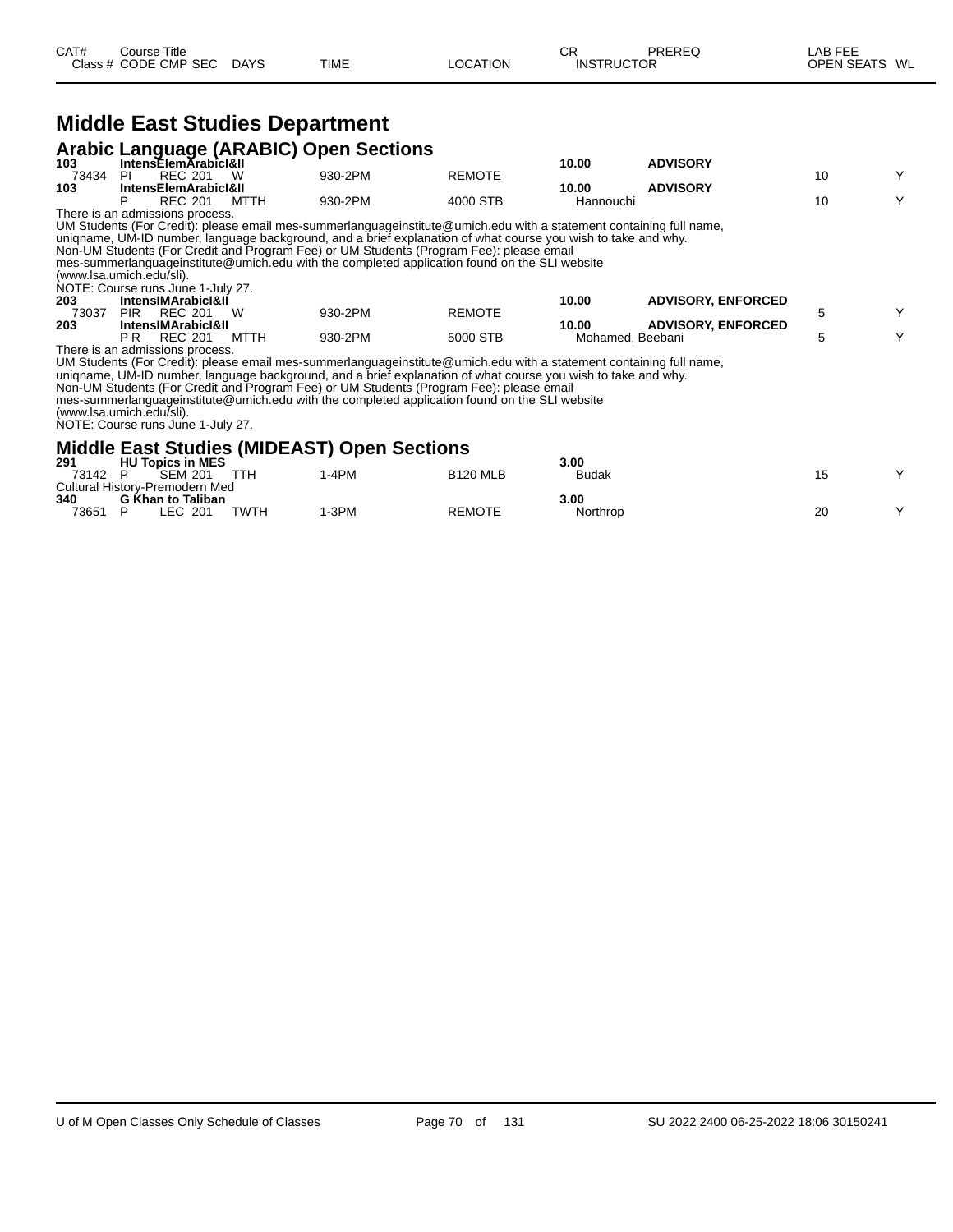| CAT# | Course Title         |             |             |          | СF                | PREREQ | LAB FEE       |
|------|----------------------|-------------|-------------|----------|-------------------|--------|---------------|
|      | Class # CODE CMP SEC | <b>DAYS</b> | <b>TIME</b> | LOCATION | <b>INSTRUCTOR</b> |        | OPEN SEATS WL |

#### **Molecular, Cellular, and Developmental Biology Molecular, Cellular and Developmental Biology (MCDB) Open Sections**

| <b>Intro Biochemistry</b>                  |         | JJ 1      | 4.00      | <b>ADVISORY, ENFORCED</b> |    |              |
|--------------------------------------------|---------|-----------|-----------|---------------------------|----|--------------|
| W<br>P <sub>R</sub><br>DIS<br>72545<br>204 | 4-530PM | 1632 CHEM |           |                           |    | $\checkmark$ |
| LEC 201<br><b>MTW</b><br>A R               | $2-4PM$ | 1210 CHEM | Toth      |                           |    |              |
| <b>Advanced Research</b>                   |         |           | 1.00-3.00 | <b>ADVISORY, ENFORCED</b> |    |              |
| IND.<br>IR<br>$+$                          | ARR     | ARR       |           |                           | 25 | N            |
| <b>Advanced Studies</b>                    |         |           | 1.00-8.00 | <b>ADVISORY</b>           |    |              |
| IND.                                       | ARR     | ARR       |           |                           | 25 | N            |
| <b>Supervised Teaching</b>                 |         |           | 1.00-2.00 | <b>ADVISORY</b>           |    |              |
| $IND +$                                    | ARR     | ARR       |           |                           | 25 | N            |
| Diss-Cand                                  |         |           | 4.00      | <b>ENFORCED</b>           |    |              |
| IND.<br>R<br>$+$                           | ARR     | ARR       |           |                           | 25 | N            |
|                                            |         |           |           |                           |    |              |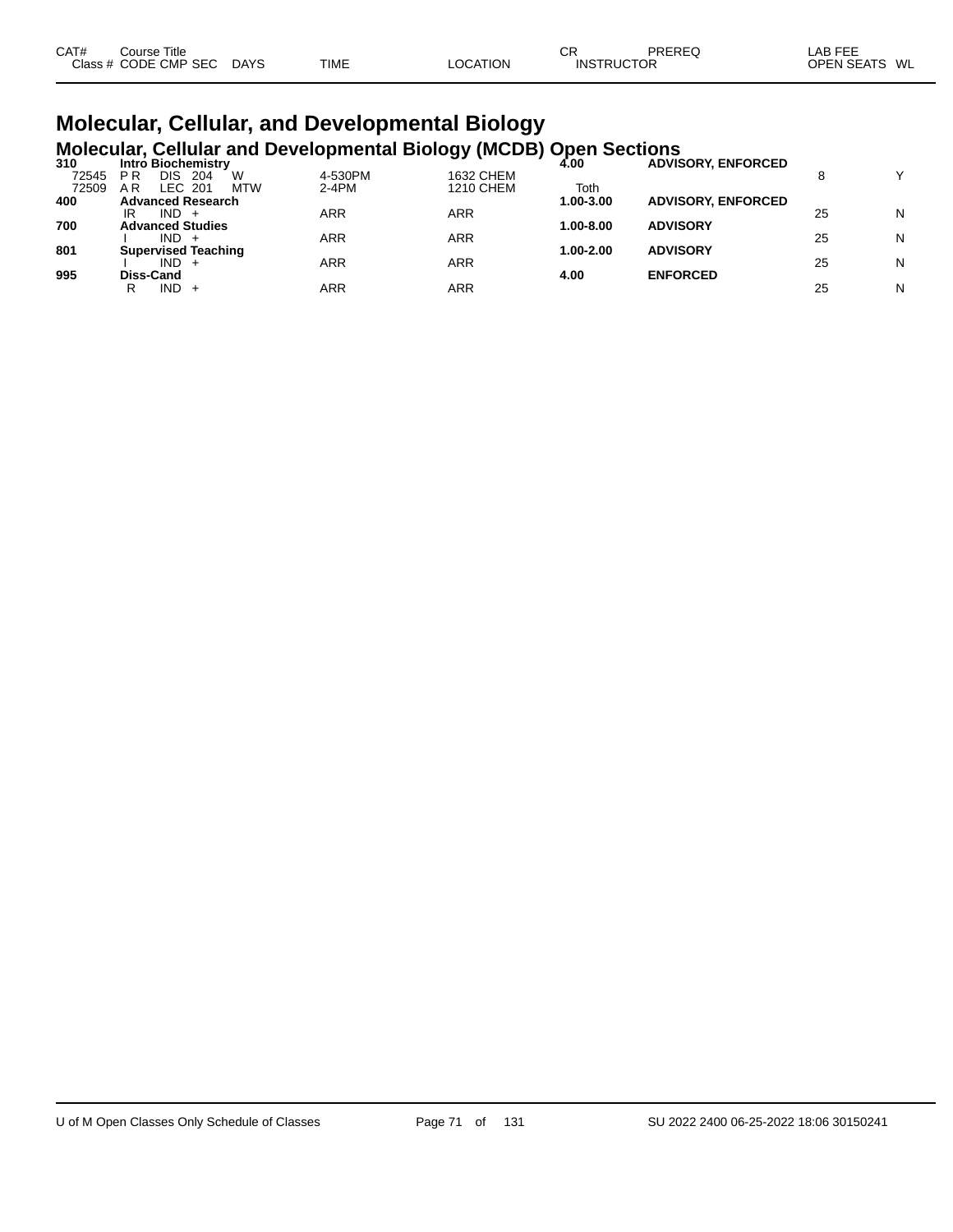#### **Organizational Studies Organizational Studies (ORGSTUDY) Open Sections**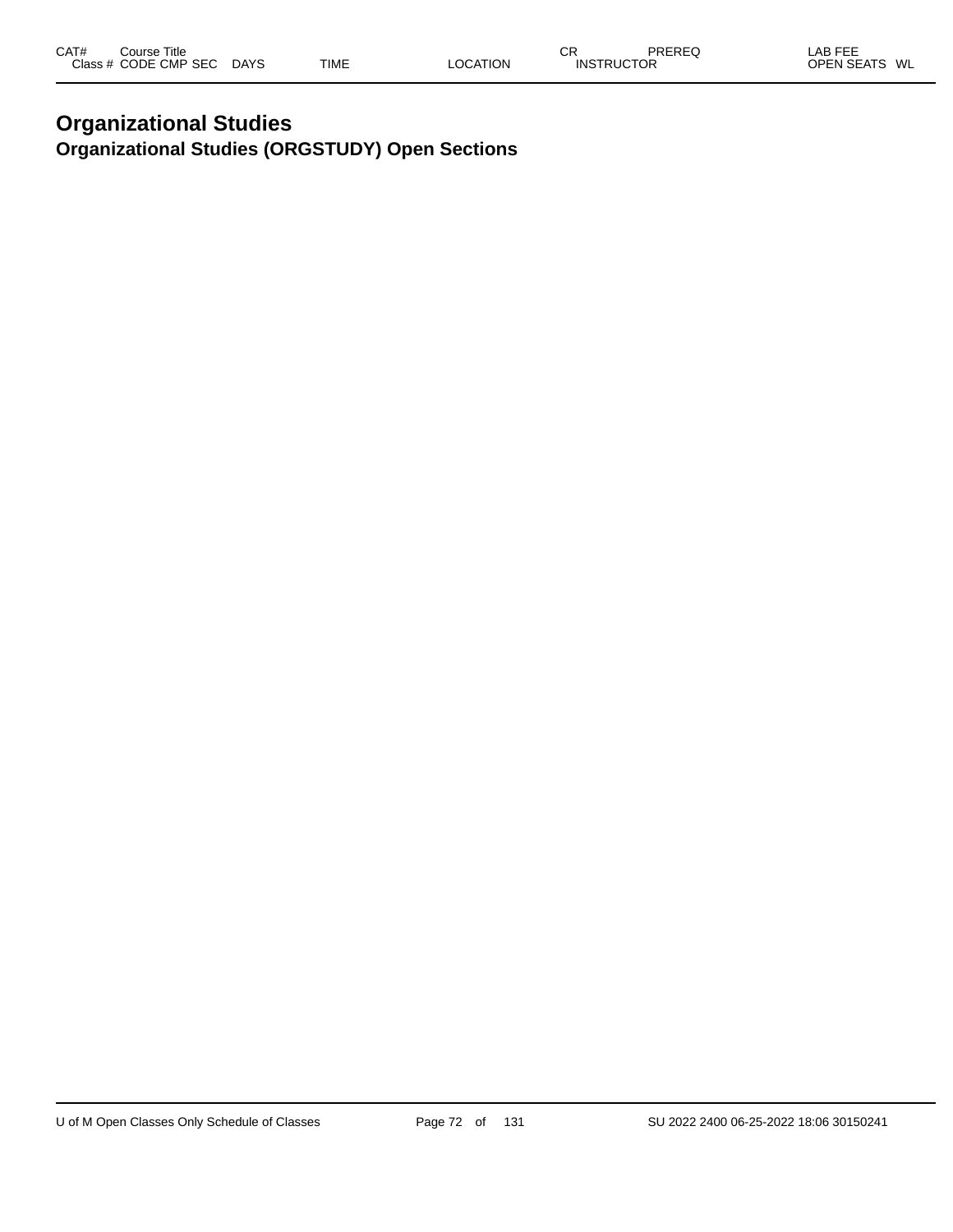| CAT#<br>Title<br>Course |                       |             |                | СR | PREREC            | $\lambda$ $\sim$ $\sim$ $\sim$ $\sim$<br>AB.<br>--- |
|-------------------------|-----------------------|-------------|----------------|----|-------------------|-----------------------------------------------------|
| Class # CODE CMP SEC    | <b>DAYS</b><br>$\sim$ | <b>TIME</b> | <b>OCATION</b> |    | <b>INSTRUCTOR</b> | <b>OPEN SEATS</b><br>WL                             |

# **Philosophy Department Philosophy (PHIL) Open Sections 101 Intro to Phil 2.00**

| 101   | Intro to Phil              |       |            | 2.00      |                 |           |
|-------|----------------------------|-------|------------|-----------|-----------------|-----------|
| 73527 | <b>MW</b><br>.EC<br>201    | 4-6PM | 1300 CHEM  | Zhou      |                 | $\sqrt{}$ |
| 152   | <b>Phil Human Nature</b>   |       |            | 2.00      |                 |           |
| 73642 | _EC.<br>201                | 4-6PM | G127 AH    | McCulloch |                 | $\sqrt{}$ |
| 356   | <b>Issues in Bioethics</b> |       |            | 3.00      | <b>ADVISORY</b> |           |
| 73377 | <b>MW</b><br>.EC<br>201    | -4PM  | G040 TISCH | Kelley    |                 | $\sqrt{}$ |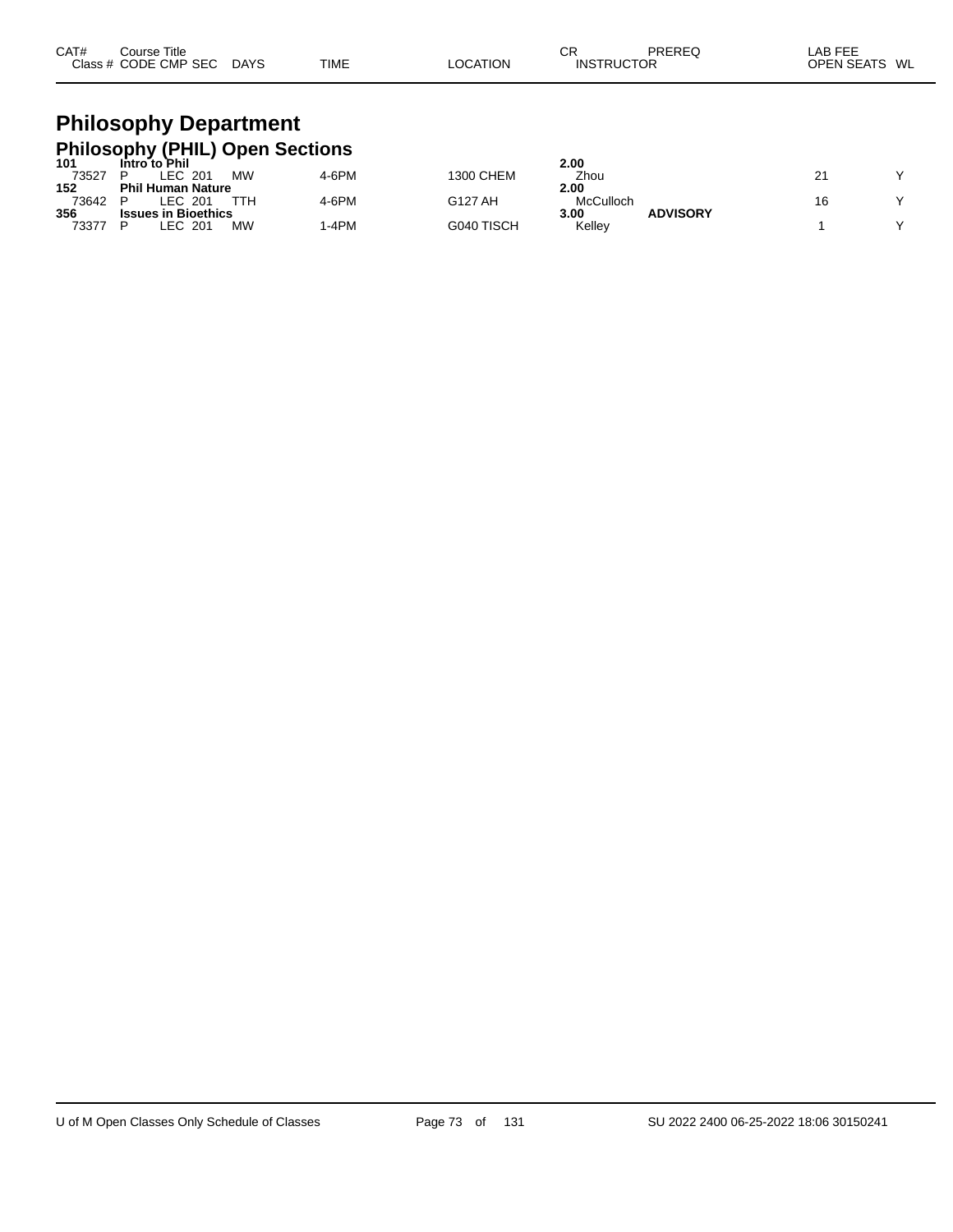| CAT# | Course Title<br>Class # CODE CMP SEC DAYS                                                                                  | <b>TIME</b> | LOCATION   | CR<br><b>INSTRUCTOR</b> | PREREQ          | LAB FEE<br>OPEN SEATS WL |   |
|------|----------------------------------------------------------------------------------------------------------------------------|-------------|------------|-------------------------|-----------------|--------------------------|---|
|      | <b>Physics Department</b><br><b>Physics (PHYSICS) Open Sections</b><br>415 Undergrad Research<br><b>Undergrad Research</b> |             |            | 1.00-6.00               |                 |                          |   |
|      | ÎND -                                                                                                                      | <b>ARR</b>  | <b>ARR</b> |                         |                 | 25                       | N |
| 498  | Intr Res-Honors Stu                                                                                                        |             |            | 2.00-3.00               | <b>ADVISORY</b> |                          |   |
| 499  | $IND +$<br>Intr Res-Honors Stu                                                                                             | ARR         | <b>ARR</b> | 2.00-3.00               | <b>ADVISORY</b> | 25                       | N |
|      | $IND +$                                                                                                                    | ARR         | <b>ARR</b> |                         |                 | 25                       | N |
| 995  | Diss-Cand                                                                                                                  |             |            | 4.00                    | <b>ENFORCED</b> |                          |   |
|      | IND.<br>DR<br>$+$                                                                                                          | ARR         | <b>ARR</b> |                         |                 | 24                       | N |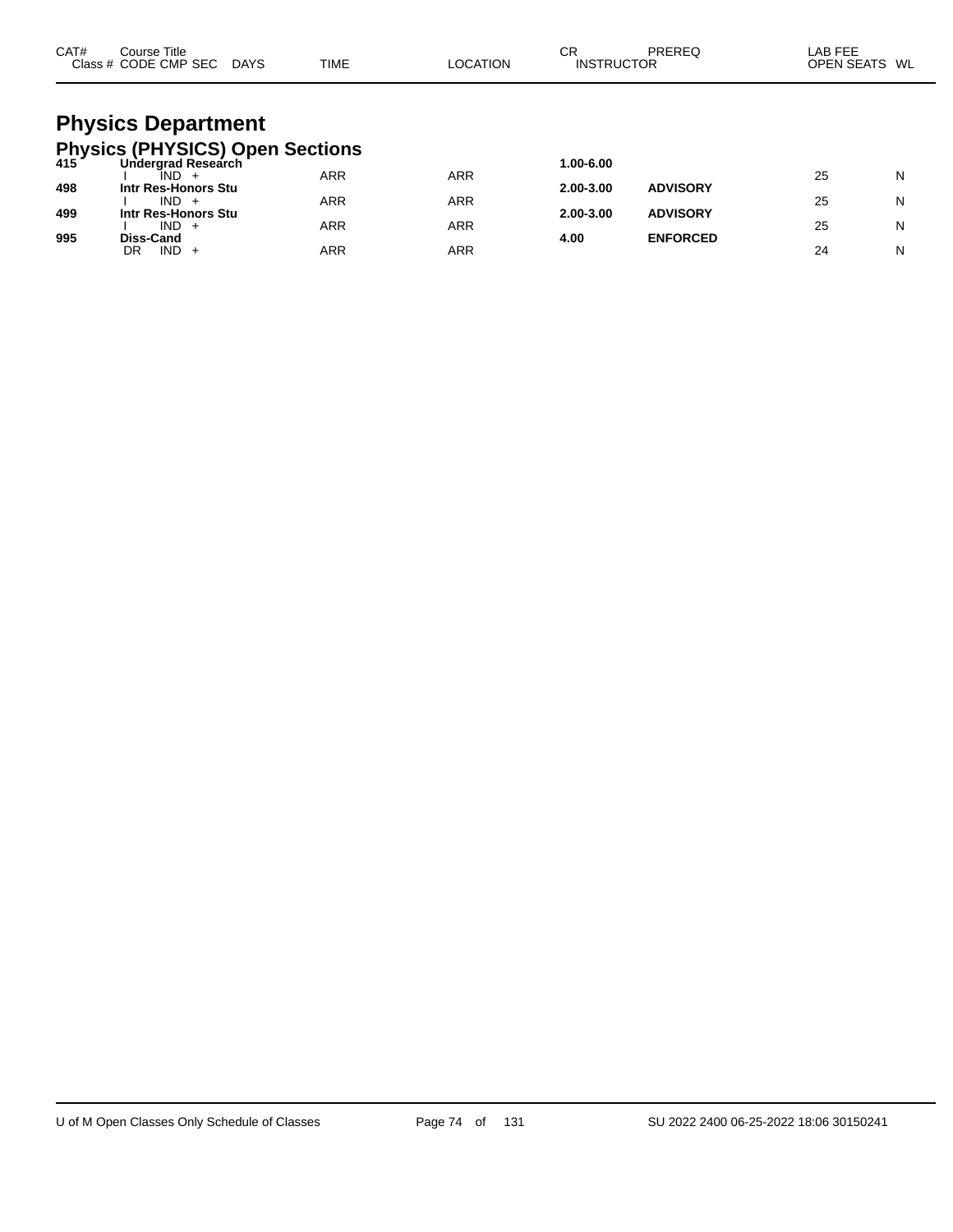| CAT# | Course Title         |             |             |          | СR                | PREREQ | _AB FEE                 |
|------|----------------------|-------------|-------------|----------|-------------------|--------|-------------------------|
|      | Class # CODE CMP SEC | <b>DAYS</b> | <b>TIME</b> | LOCATION | <b>INSTRUCTOR</b> |        | WL<br><b>OPEN SEATS</b> |
|      |                      |             |             |          |                   |        |                         |

# **Program in the Environment**

|          | <b>Environment (ENVIRON) Open Sections</b> |     |     |                       |  |
|----------|--------------------------------------------|-----|-----|-----------------------|--|
| 322      | <b>Lit &amp; Environment</b>               |     |     | 2.00                  |  |
| 73681 PD | LEC 201                                    | ARR | ARR | Roos, Swanson, Noodin |  |
|          | Natural & Unnatural Histories              |     |     |                       |  |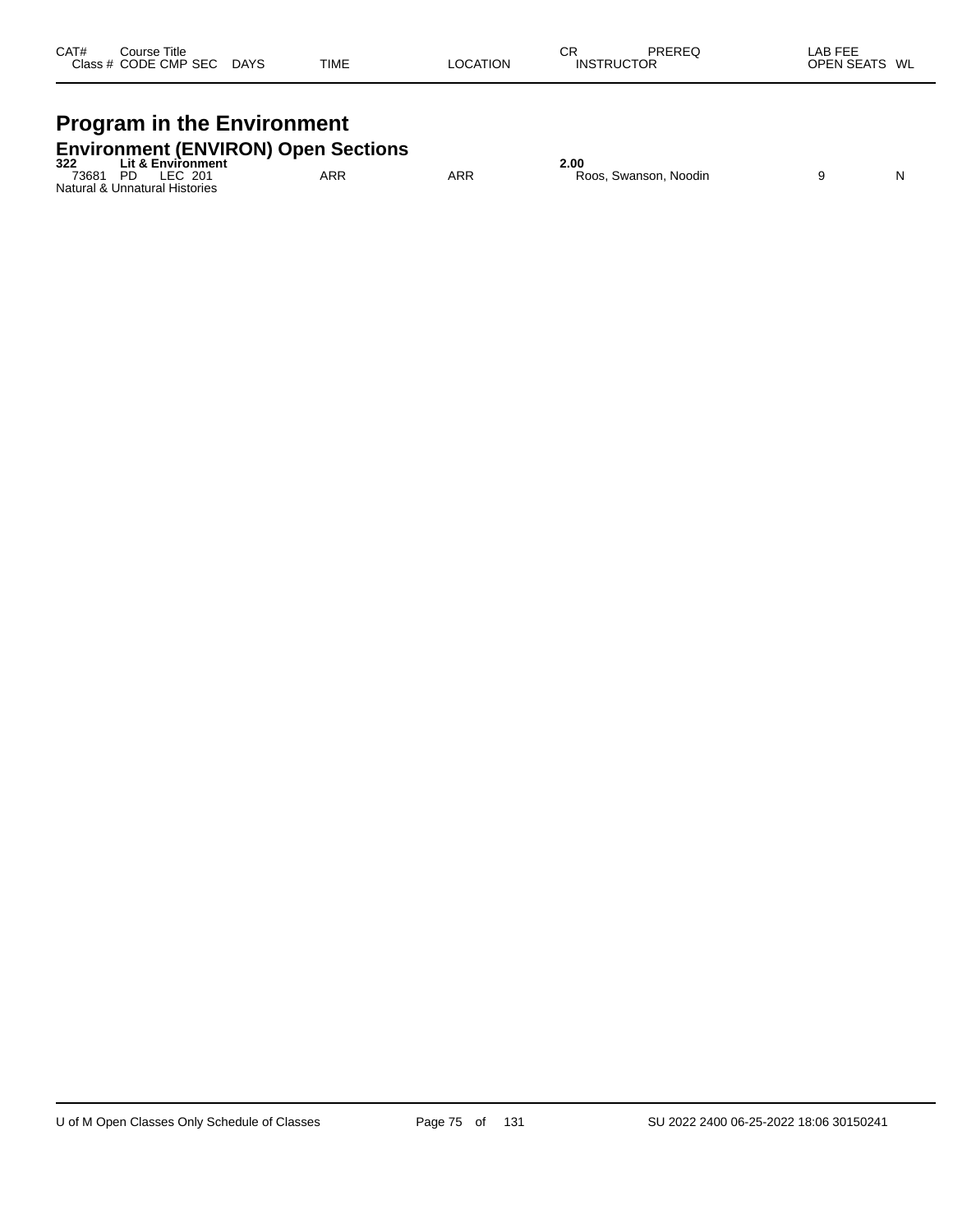| CAT#<br>Title<br>Course |             |             |                 | СF | PREREC            | LAB FEF                 |
|-------------------------|-------------|-------------|-----------------|----|-------------------|-------------------------|
| Class # CODE CMP SEC    | <b>DAYS</b> | <b>TIME</b> | <b>LOCATION</b> |    | <b>INSTRUCTOR</b> | <b>OPEN SEATS</b><br>WL |

# **Political Science Department**

|  |  | <b>Political Science (POLSCI) Open Sections</b> |
|--|--|-------------------------------------------------|
|  |  |                                                 |

| 299                    | <b>POLSCI Internship</b>                                                                                | - - 1                          |                |                        | 1.00                   | <b>ADVISORY</b>                                                                                                                          |          |        |
|------------------------|---------------------------------------------------------------------------------------------------------|--------------------------------|----------------|------------------------|------------------------|------------------------------------------------------------------------------------------------------------------------------------------|----------|--------|
| 383                    | $IND +$<br>D<br>Pol Sci Rsrch Opp                                                                       |                                | ARR            | <b>ARR</b>             | 1.00-3.00              |                                                                                                                                          | 10       | N      |
| 384                    | $IND +$<br><b>Directed Studies</b>                                                                      |                                | <b>ARR</b>     | ARR                    | 1.00-3.00              |                                                                                                                                          | 25       | N      |
|                        | $IND +$                                                                                                 |                                | ARR            | ARR                    |                        | <b>ADVISORY</b>                                                                                                                          | 25       | N      |
| 389<br>73465           | <b>Topics</b><br><b>REC 202</b><br>P<br>How We Study Relig & Pol in US                                  | TWF                            | 10-12PM        | G127 AH                | 3.00<br>Zedlitz        |                                                                                                                                          | 9        | Υ      |
| 399<br>72523 PI<br>594 | Adv Internship<br><b>SEM 201</b><br>Int Stat&Data Anl I                                                 |                                | ARR            | ARR                    | 3.00<br>Horner<br>2.00 | <b>ADVISORY</b><br><b>ADVISORY</b><br>ICPSR COURSE. FOR PERMISSION TO ENROLL CONTACT MICHAEL TRAUGOTT AT ICPSR-SUMMER-PROGRAM@UMICH.EDU. | 12       | N      |
| 70344 PI<br>595        | Course meets 6/20 - 7/15<br>LEC 211<br>Int Stat&Dat Anl II                                              | <b>MTWTHF</b>                  | 3-5PM          | 3600 SKB               | Traugott<br>2.00       | <b>ADVISORY</b><br>ICPSR COURSE. FOR PERMISSION TO ENROLL CONTACT MICHAEL TRAUGOTT AT ICPSR-SUMMER-PROGRAM@UMICH.EDU.                    | 35       | N      |
| 70345 PI<br>596        | Course meets 7/18 - 8/12<br><b>Intr Regress Analys</b>                                                  | LEC 222 MTWTHF                 | $3-5$ PM       | 1280 LSA               | Traugott<br>3.00       | <b>ADVISORY</b><br>ICPSR COURSE. FOR PERMISSION TO ENROLL CONTACT MICHAEL TRAUGOTT AT ICPSR-SUMMER-PROGRAM@UMICH.EDU.                    | 30       | N      |
| 70346 PI<br>695        | Course meets 6/20 - 7/15<br><b>SEM 211</b><br><b>Regression Analysis</b>                                | <b>MTWTHF</b>                  | $1-3PM$        | G115 AH                | Traugott<br>3.00       | <b>ADVISORY</b><br>ICPSR COURSE. FOR PERMISSION TO ENROLL CONTACT MICHAEL TRAUGOTT AT ICPSR-SUMMER-PROGRAM@UMICH.EDU.                    | 35       | N      |
| 70349 PI<br>70350 PI   | Course meets 6/20 - 7/15<br><b>SEM 211</b><br><b>SEM 222</b>                                            | <b>MTWTHF</b><br><b>MTWTHF</b> | 3-5PM<br>3-5PM | 3460 CCCB<br>2460 CCCB | Traugott<br>Traugott   | ICPSR COURSE. FOR PERMISSION TO ENROLL CONTACT MICHAEL TRAUGOTT AT ICPSR-SUMMER-PROGRAM@UMICH.EDU.                                       | 40<br>40 | N<br>N |
| 811                    | Course meets 7/18 - 8/12<br><b>Multivar Stat Meth</b>                                                   |                                |                |                        | 3.00                   | <b>ADVISORY</b><br>ICPSR COURSE. FOR PERMISSION TO ENROLL CONTACT MICHAEL TRAUGOTT AT ICPSR-SUMMER-PROGRAM@UMICH.EDU.                    |          |        |
| 70351 PI<br>812        | Course meets 6/20 - 7/15<br>SEM 211<br><b>Scal&amp;Dimensnl Analy</b>                                   | <b>MTWTHF</b>                  | 3-5PM          | 1155 NQ                | Traugott<br>3.00       | <b>ADVISORY</b><br>ICPSR COURSE. FOR PERMISSION TO ENROLL CONTACT MICHAEL TRAUGOTT AT ICPSR-SUMMER-PROGRAM@UMICH.EDU.                    | 20       | N      |
| 73008 PI<br>813        | Course meets 6/20 - 7/15<br><b>SEM 211</b><br><b>Struct Equat Model</b>                                 | MTWTHF                         | 1-3PM          | A859 CHEM-TBLC         | Traugott<br>3.00       | <b>ADVISORY</b><br>ICPSR COURSE. FOR PERMISSION TO ENROLL CONTACT MICHAEL TRAUGOTT AT ICPSR-SUMMER-PROGRAM@UMICH.EDU.                    | 45       | N      |
| 70352 PI<br>814        | Course meets 7/18 - 8/12<br><b>SEM 222</b><br>Simultaneous Equation Models<br><b>Time Series Analys</b> | <b>MTWTHF</b>                  | 10-12PM        | 4128 LSA               | Traugott<br>3.00       | <b>ADVISORY</b><br>ICPSR COURSE. FOR PERMISSION TO ENROLL CONTACT MICHAEL TRAUGOTT AT ICPSR-SUMMER-PROGRAM@UMICH.EDU.                    | 15       | N      |
| 70353 PI<br>815        | Course meets 6/20 - 7/15<br><b>SEM 211</b><br><b>Categorical Analys</b>                                 | <b>MTWTHF</b>                  | 1-3PM          | 2460 CCCB              | Traugott<br>3.00       | <b>ADVISORY</b><br>ICPSR COURSE. FOR PERMISSION TO ENROLL CONTACT MICHAEL TRAUGOTT AT ICPSR-SUMMER-PROGRAM@UMICH.EDU.                    | 63       | N      |
| 70354 PI<br>816        | Course meets 7/18 - 8/12<br><b>SEM 222</b><br><b>Gen Struc Equat Mod</b>                                | <b>MTWTHF</b>                  | $1-3PM$        | 2460 CCCB              | Traugott<br>3.00       | <b>ADVISORY</b><br>ICPSR COURSE. FOR PERMISSION TO ENROLL CONTACT MICHAEL TRAUGOTT AT ICPSR-SUMMER-PROGRAM@UMICH.EDU.                    | 44       | N      |
| 70355 PI<br>819        | Course meets 7/18 - 8/12<br><b>SEM 222</b><br><b>Math Mod:Rationl Ch</b>                                | <b>MTWTHF</b>                  | 3-5PM          | 3600 SKB               | Traugott<br>3.00       | <b>ADVISORY</b><br>ICPSR COURSE. FOR PERMISSION TO ENROLL CONTACT MICHAEL TRAUGOTT AT ICPSR-SUMMER-PROGRAM@UMICH.EDU.                    | 45       | N      |
| 70357 PI<br>820        | Course meets 6/20 - 7/15<br><b>SEM 211</b><br><b>Max Likelihood Est</b>                                 | <b>MTWTHF</b>                  | 9-11AM         | 1155 NQ                | Traugott<br>3.00       | <b>ADVISORY</b><br>ICPSR COURSE. FOR PERMISSION TO ENROLL CONTACT MICHAEL TRAUGOTT AT ICPSR-SUMMER-PROGRAM@UMICH.EDU.                    | 15       | N      |
|                        | Course meets 6/20 - 7/15                                                                                |                                |                |                        |                        |                                                                                                                                          |          |        |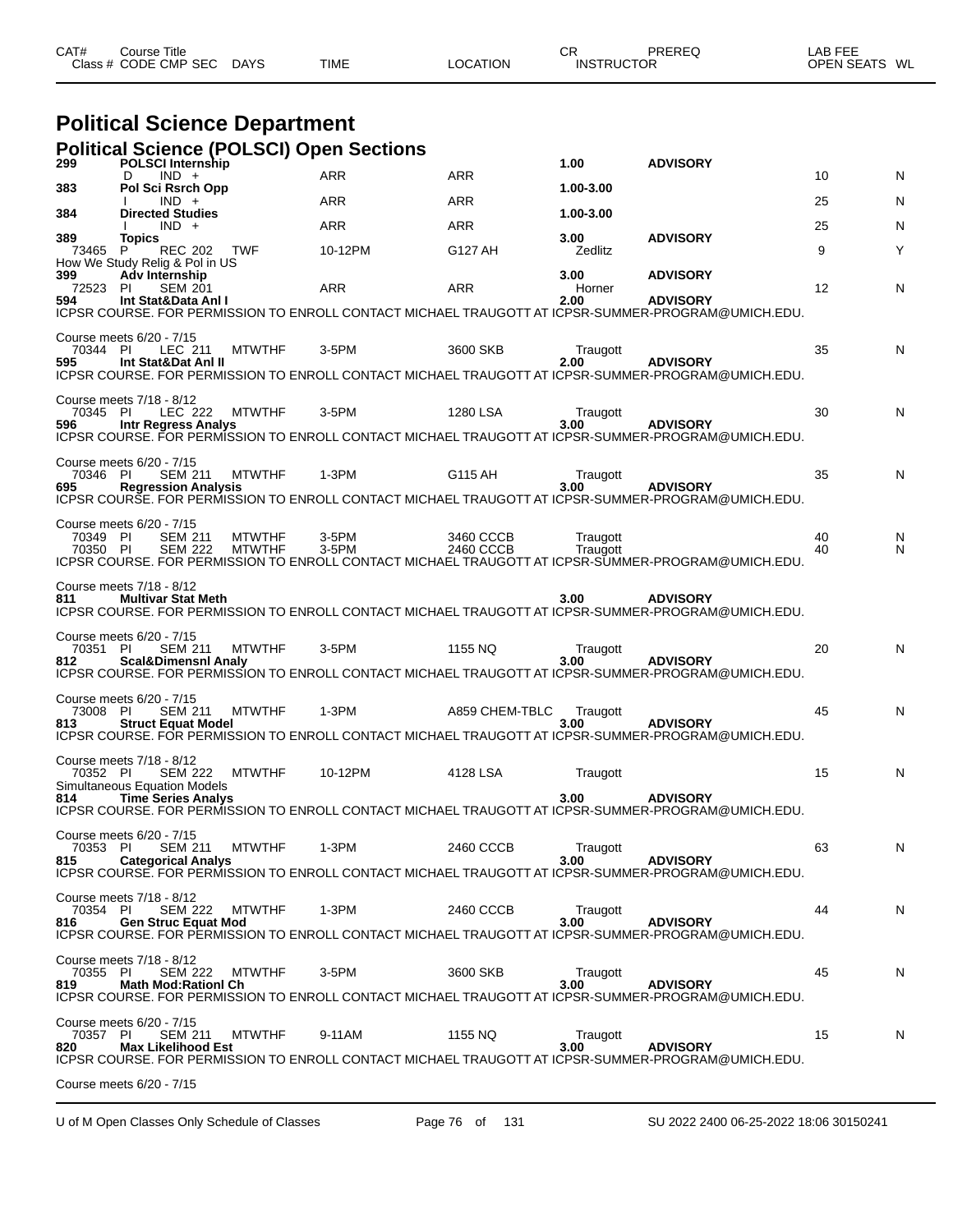| CAT#                                             | Course Title<br>Class # CODE CMP SEC DAYS |                                     |                                | <b>TIME</b>         | <b>LOCATION</b>           | CR   | <b>INSTRUCTOR</b>    | PREREQ                                                                                                                                                            | LAB FEE<br>OPEN SEATS WL |        |
|--------------------------------------------------|-------------------------------------------|-------------------------------------|--------------------------------|---------------------|---------------------------|------|----------------------|-------------------------------------------------------------------------------------------------------------------------------------------------------------------|--------------------------|--------|
| 70358 PI<br>826                                  |                                           | SEM 211<br><b>Computing Soc Sci</b> | <b>MTWTHF</b>                  | 1-3PM               | 0460 CCCB                 |      | Traugott<br>2.00     | <b>ADVISORY</b><br>ICPSR COURSE. FOR PERMISSION TO ENROLL CONTACT MICHAEL TRAUGOTT AT ICPSR-SUMMER-PROGRAM@UMICH.EDU.                                             | 65                       | N      |
| Course meets 6/20 - 6/28<br>70359 PI<br>73405 PI |                                           | LEC 211<br>LEC 213                  | <b>MTWTHF</b><br><b>MTWTHF</b> | 12-1PM<br>530-730PM | 2460 CCCB<br>1060 BSB-TBL |      | Traugott<br>Traugott | ICPSR COURSE. FOR PERMISSION TO ENROLL CONTACT MICHAEL TRAUGOTT AT ICPSR-SUMMER-PROGRAM@UMICH.EDU.                                                                | 45<br>100                | N<br>N |
| Course meets 7/4 - 7/15                          |                                           |                                     |                                |                     |                           |      |                      | 73406 PI LEC 224 MTWTHF 530-730PM 1060 BSB-TBL Traugott<br>ICPSR COURSE. FOR PERMISSION TO ENROLL CONTACT MICHAEL TRAUGOTT AT ICPSR-SUMMER-PROGRAM@UMICH.EDU.     | 120                      | N      |
| Course meets 8/1 - 8/12<br>70360 PI              |                                           |                                     | LEC 222 MTWTHF                 | 830-10AM            | 1280 LSA                  |      | Traugott             | ICPSR COURSE. FOR PERMISSION TO ENROLL CONTACT MICHAEL TRAUGOTT AT ICPSR-SUMMER-PROGRAM@UMICH.EDU.                                                                | 43                       | N      |
| Course meets 7/18 - 7/22<br>827                  |                                           | <b>Res Des Soc Sci</b>              |                                |                     |                           | 2.00 |                      | <b>ADVISORY</b><br>ICPSR COURSE. FOR PERMISSION TO ENROLL CONTACT MICHAEL TRAUGOTT AT ICPSR-SUMMER-PROGRAM@UMICH.EDU.                                             |                          |        |
| Course meets 6/20 - 7/1<br>70361 PI<br>70362 PI  |                                           | <b>SEM 201</b><br><b>SEM 211</b>    | <b>MTWTHF</b><br><b>MTWTHF</b> | 530-730PM<br>9-11AM | 1060 BSB-TBL<br>1280 LSA  |      | Traugott<br>Traugott | ICPSR COURSE. FOR PERMISSION TO ENROLL CONTACT MICHAEL TRAUGOTT AT ICPSR-SUMMER-PROGRAM@UMICH.EDU.                                                                | 130<br>35                | N<br>N |
| Course meets 6/20 - 7/15<br>73245 P              |                                           | <b>SEM 212</b>                      | <b>MTWTHF</b>                  | 11-1PM              | 1280 LSA                  |      | Traugott             | ICPSR COURSE. FOR PERMISSION TO ENROLL CONTACT MICHAEL TRAUGOTT AT ICPSR-SUMMER-PROGRAM@UMICH.EDU.                                                                | 35                       | N      |
| Course meets 6/20 - 7/15<br>70363 PI             |                                           | <b>SEM 213</b>                      | MTWTHF                         | 1-3PM               | 1155 NQ                   |      | Traugott             | ICPSŘ ČOURSE. FOR PERMISSION TO ENROLL CONTACT MICHAEL TRAUGOTT AT ICPSR-SUMMER-PROGRAM@UMICH.EDU.                                                                | 20                       | N      |
| Course meets 6/20 - 7/15<br>73151 P              |                                           | SEM 214                             | MTWTHF                         | $3-5PM$             | 2460 CCCB                 |      | Traugott             | ICPSR COURSE. FOR PERMISSION TO ENROLL CONTACT MICHAEL TRAUGOTT AT ICPSR-SUMMER-PROGRAM@UMICH.EDU.                                                                | 59                       | N      |
| Course meets 6/20 - 7/15<br>73246 PI             |                                           | <b>SEM 221</b>                      | <b>MTWTHF</b>                  | 530-730PM           | 1060 BSB-TBL              |      | Traugott             | ICPSR COURSE. FOR PERMISSION TO ENROLL CONTACT MICHAEL TRAUGOTT AT ICPSR-SUMMER-PROGRAM@UMICH.EDU.                                                                | 110                      | N      |
| Course meets 7/18 - 7/29                         |                                           | <b>SEM 222</b>                      |                                |                     |                           |      |                      | 70364 PI SEM 222 MTWTHF 10-12PM 0460 CCCB Traugott Traugott<br>ICPSR COURSE. FOR PERMISSION TO ENROLL CONTACT MICHAEL TRAUGOTT AT ICPSR-SUMMER-PROGRAM@UMICH.EDU. | 90                       | N      |
| Course meets 7/18 - 8/12<br>70365 PI             |                                           | <b>SEM 223</b>                      | <b>MTWTHF</b>                  | 11-1PM              | 1280 LSA                  |      | Traugott             | ICPSR COURSE. FOR PERMISSION TO ENROLL CONTACT MICHAEL TRAUGOTT AT ICPSR-SUMMER-PROGRAM@UMICH.EDU.                                                                | 35                       | N      |
| Course meets 7/18 - 8/12                         |                                           |                                     | 73152 P SEM 224 MTWTHF 1-3PM   |                     | G115 AH                   |      | Traugott             | ICPSR COURSE. FOR PERMISSION TO ENROLL CONTACT MICHAEL TRAUGOTT AT ICPSR-SUMMER-PROGRAM@UMICH.EDU.                                                                | 20                       | N      |
| Course meets 7/18 - 8/12<br>73732 P              |                                           | <b>SEM 225</b>                      | <b>MTWTHF</b>                  | 1-3PM               | 1280 LSA                  |      | Traugott             | ICPSR COURSE. FOR PERMISSION TO ENROLL CONTACT MICHAEL TRAUGOTT AT ICPSR-SUMMER-PROGRAM@UMICH.EDU.                                                                | 35                       | N      |
| Course meets 6/20 - 7/15<br>829                  |                                           | <b>Math Soc Sci</b>                 |                                |                     |                           | 2.00 |                      | <b>ADVISORY</b><br>ICPSR COURSE. FOR PERMISSION TO ENROLL CONTACT MICHAEL TRAUGOTT AT ICPSR-SUMMER-PROGRAM@UMICH.EDU.                                             |                          |        |
| Course meets 6/20 - 7/15<br>70366 PI<br>70367 PI |                                           | <b>SEM 211</b><br>SEM 212           | <b>MTWTHF</b><br><b>MTWTHF</b> | 11-12PM<br>11-12PM  | 2460 CCCB<br>0460 CCCB    |      | Traugott<br>Traugott | ICPSR COURSE. FOR PERMISSION TO ENROLL CONTACT MICHAEL TRAUGOTT AT ICPSR-SUMMER-PROGRAM@UMICH.EDU.                                                                | 60<br>120                | N<br>N |
| Course meets 6/20 - 7/15<br>72834 PI             |                                           | <b>SEM 213</b>                      | <b>MTWTHF</b>                  | 11-12PM             | 3600 SKB                  |      | Traugott             | ICPSR COURSE. FOR PERMISSION TO ENROLL CONTACT MICHAEL TRAUGOTT AT ICPSR-SUMMER-PROGRAM@UMICH.EDU.                                                                | 60                       | N      |
| Course meets 6/20 - 7/15<br>70368 PI             |                                           | <b>SEM 222</b>                      | <b>MTWTHF</b>                  | 12-1PM              | 0460 CCCB                 |      | Traugott             | ICPSR COURSE. FOR PERMISSION TO ENROLL CONTACT MICHAEL TRAUGOTT AT ICPSR-SUMMER-PROGRAM@UMICH.EDU.                                                                | 70                       | N      |
| Course meets 7/18 - 7/29<br>830                  |                                           | <b>Adv Topic Soc Res</b>            |                                |                     |                           | 2.00 |                      | <b>ADVISORY</b><br>ICPSR COURSE. FOR PERMISSION TO ENROLL CONTACT MICHAEL TRAUGOTT AT ICPSR-SUMMER-PROGRAM@UMICH.EDU.                                             |                          |        |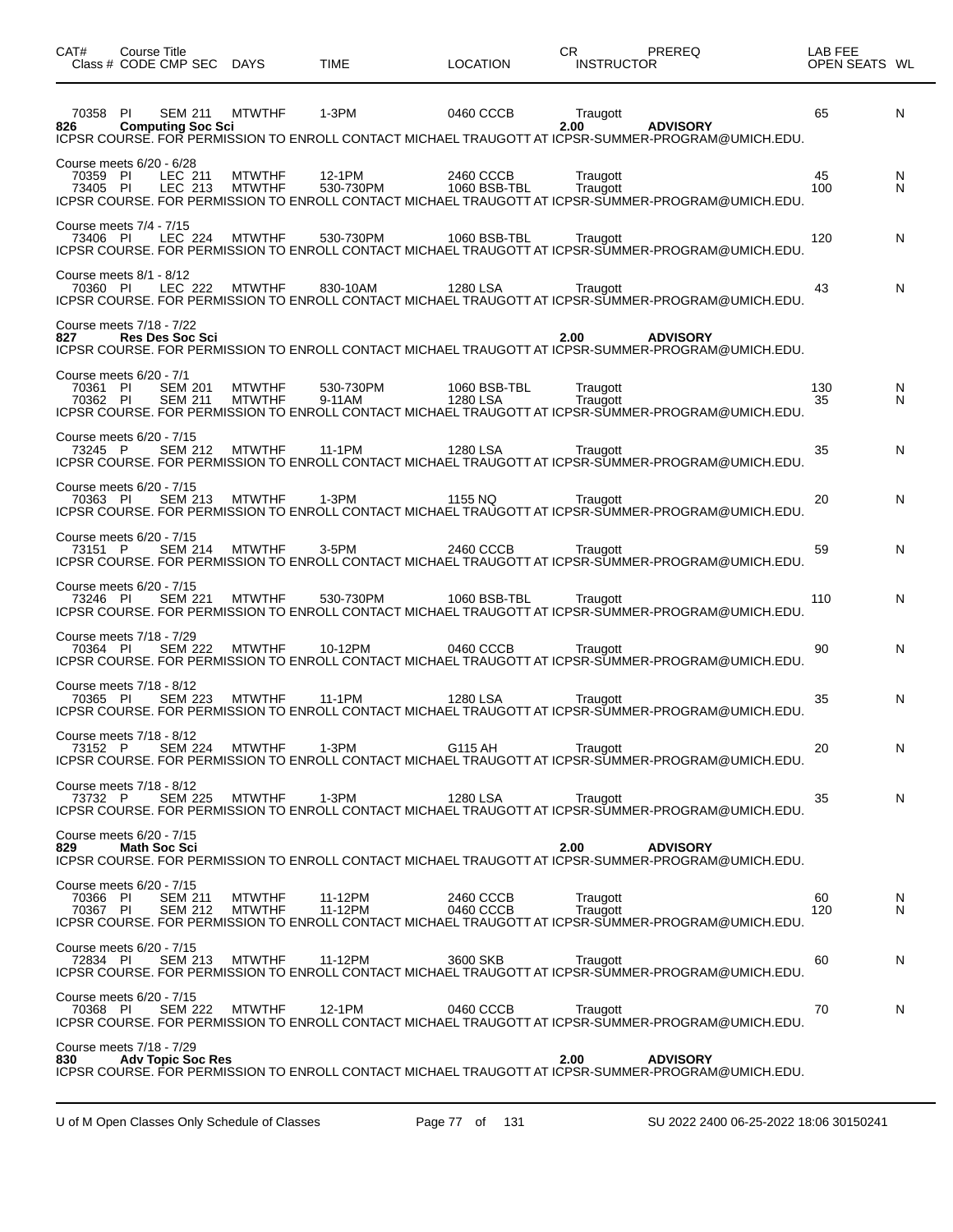| CAT#                                                                    | <b>Course Title</b><br>Class # CODE CMP SEC DAYS |                                  |                          |                                | <b>TIME</b>    | <b>LOCATION</b>        | СR<br>PREREQ<br><b>INSTRUCTOR</b>                                                                                             | LAB FEE<br>OPEN SEATS WL |        |
|-------------------------------------------------------------------------|--------------------------------------------------|----------------------------------|--------------------------|--------------------------------|----------------|------------------------|-------------------------------------------------------------------------------------------------------------------------------|--------------------------|--------|
| Course meets 6/20 - 7/15<br>70369 PI<br>70370 PI                        |                                                  | <b>SEM 201</b><br><b>SEM 202</b> |                          | <b>MTWTHF</b><br><b>MTWTHF</b> | 5-9PM<br>5-9PM | 0460 CCCB<br>2460 CCCB | Traugott<br>Traugott<br>ICPSR COURSE. FOR PERMISSION TO ENROLL CONTACT MICHAEL TRAUGOTT AT ICPSR-SUMMER-PROGRAM@UMICH.EDU.    | 150<br>100               | N<br>N |
| Course meets 6/20 - 7/15<br>70371 PI                                    |                                                  | <b>SEM 213</b>                   |                          | <b>MTWTHF</b>                  | 5-9PM          | 1280 LSA               | Traugott<br>ICPSR COURSE. FOR PERMISSION TO ENROLL CONTACT MICHAEL TRAUGOTT AT ICPSR-SUMMER-PROGRAM@UMICH.EDU.                | 40                       | N      |
| Course meets 6/20 - 7/15<br>72527 PI                                    |                                                  | <b>SEM 223</b>                   |                          | <b>MTWTHF</b>                  | 5-9PM          | 0460 CCCB              | Traugott<br>ICPSR COURSE. FOR PERMISSION TO ENROLL CONTACT MICHAEL TRAUGOTT AT ICPSR-SUMMER-PROGRAM@UMICH.EDU.                | 150                      | N      |
| Course meets 7/18 - 8/12<br>73153 PI                                    |                                                  | <b>SEM 224</b>                   |                          | <b>MTWTHF</b>                  | 5-9PM          | 2460 CCCB              | Traugott<br>ICPSR COURSE. FOR PERMISSION TO ENROLL CONTACT MICHAEL TRAUGOTT AT ICPSR-SUMMER-PROGRAM@UMICH.EDU.                | 100                      | N      |
| Course meets 7/18 - 8/12<br>72528 PI                                    |                                                  | <b>SEM 225</b>                   |                          | <b>MTWTHF</b>                  | 5-9PM          | 1280 LSA               | Traugott<br>ICPSR COURSE. FOR PERMISSION TO ENROLL CONTACT MICHAEL TRAUGOTT AT ICPSR-SUMMER-PROGRAM@UMICH.EDU.                | 40                       | N      |
| Course meets 7/18 - 8/12<br>832                                         |                                                  |                                  | <b>Math Stat Soc Sci</b> |                                |                |                        | 3.00<br><b>ADVISORY</b><br>ICPSR COURSE. FOR PERMISSION TO ENROLL CONTACT MICHAEL TRAUGOTT AT ICPSR-SUMMER-PROGRAM@UMICH.EDU. |                          |        |
| Course meets 6/20 - 7/15<br>70372 PI                                    |                                                  | <b>SEM 211</b>                   |                          | <b>MTWTHF</b>                  | 9-11AM         | 3600 SKB               | Traugott                                                                                                                      | 55                       | N      |
| Bayesian Modeling for Social S<br>73407 PI                              |                                                  | <b>SEM 229</b>                   |                          | <b>MTWTHF</b>                  | 10-12PM        | 2460 CCCB              | Traugott                                                                                                                      | 25                       | N      |
| Race, Ethnicity, & Quant Method                                         |                                                  |                                  |                          |                                |                |                        | ICPSR COURSE. FOR PERMISSION TO ENROLL CONTACT MICHAEL TRAUGOTT AT ICPSR-SUMMER-PROGRAM@UMICH.EDU.                            |                          |        |
| Course meets 7/18 - 8/12<br>73408 PI                                    |                                                  | <b>SEM 230</b>                   |                          | <b>MTWTHF</b>                  | 3-5PM          | 0460 CCCB              | Traugott                                                                                                                      | 80                       | N      |
| Machine Learning                                                        |                                                  |                                  |                          |                                |                |                        | ICPSR COURSE. FOR PERMISSION TO ENROLL CONTACT MICHAEL TRAUGOTT AT ICPSR-SUMMER-PROGRAM@UMICH.EDU.                            |                          |        |
| Course meets 6/20 - 7/15                                                |                                                  |                                  |                          |                                |                |                        |                                                                                                                               |                          |        |
| 72529 PI<br>Regression Analysis III: Advan                              |                                                  | <b>SEM 212</b>                   |                          | <b>MTWTHF</b>                  | 3-5PM          | 1280 LSA               | Traugott                                                                                                                      | 30                       | N      |
|                                                                         |                                                  |                                  |                          |                                |                |                        | ICPSR COURSE. FOR PERMISSION TO ENROLL CONTACT MICHAEL TRAUGOTT AT ICPSR-SUMMER-PROGRAM@UMICH.EDU.                            |                          |        |
| Course meets 6/20 - 7/15<br>72773 PI                                    |                                                  | <b>SEM 213</b>                   |                          | <b>MTWTHF</b>                  | 3-5PM          | G115 AH                | Traugott                                                                                                                      | 50                       | N      |
| Network Analysis I: Intro                                               |                                                  |                                  |                          |                                |                |                        | ICPSR COURSE. FOR PERMISSION TO ENROLL CONTACT MICHAEL TRAUGOTT AT ICPSR-SUMMER-PROGRAM@UMICH.EDU.                            |                          |        |
| Course meets 6/20 - 7/15<br>73154 PI                                    |                                                  | <b>SEM 214</b>                   |                          | <b>MTWTHF</b>                  | 1-3PM          | 3600 SKB               | Traugott                                                                                                                      | 65                       | N      |
| Multilevel Models I: Intro App                                          |                                                  |                                  |                          |                                |                |                        | ICPSR COURSE. FOR PERMISSION TO ENROLL CONTACT MICHAEL TRAUGOTT AT ICPSR-SUMMER-PROGRAM@UMICH.EDU.                            |                          |        |
| Course meets 6/20 - 7/15                                                |                                                  |                                  |                          |                                |                |                        |                                                                                                                               |                          |        |
| 73247 PI<br>Race, Ethnicity, & Quant Method                             |                                                  | <b>SEM 215</b>                   |                          | <b>MTWTHF</b>                  | 9-11AM         | 0460 CCCB              | Traugott                                                                                                                      | 45                       | N      |
|                                                                         |                                                  |                                  |                          |                                |                |                        | ICPSR COURSE. FOR PERMISSION TO ENROLL CONTACT MICHAEL TRAUGOTT AT ICPSR-SUMMER-PROGRAM@UMICH.EDU.                            |                          |        |
| Course meets 6/20 - 7/15<br>73248 PI                                    |                                                  | <b>SEM 222</b>                   |                          | <b>MTWTHF</b>                  | 1-3PM          | 0460 CCCB              | Traugott                                                                                                                      | 80                       | N      |
| Longitudinal Analysis                                                   |                                                  |                                  |                          |                                |                |                        | ICPŠR COURSE. FOR PERMISSION TO ENROLL CONTACT MICHAEL TRAUGOTT AT ICPSR-SUMMER-PROGRAM@UMICH.EDU.                            |                          |        |
| Course meets 7/18 - 8/12<br>72530 PI                                    |                                                  |                                  | SEM 223                  | MTWTHF                         | 1-3PM          | 1280 LSA               | Traugott                                                                                                                      | 30                       | N      |
| Bavesian Modeling for Social S                                          |                                                  |                                  |                          |                                |                |                        | ICPSR COURSE. FOR PERMISSION TO ENROLL CONTACT MICHAEL TRAUGOTT AT ICPSR-SUMMER-PROGRAM@UMICH.EDU.                            |                          |        |
| Course meets 7/18 - 8/12                                                |                                                  |                                  |                          |                                |                |                        |                                                                                                                               |                          |        |
| 72835 PI<br>Network Analysis II: Advanced                               |                                                  | <b>SEM 225</b>                   |                          | <b>MTWTHF</b>                  | 10-12PM        | 3600 SKB               | Traugott                                                                                                                      | 40                       | N      |
| Course meets 7/18 - 8/12                                                |                                                  |                                  |                          |                                |                |                        | ICPSR COURSE. FOR PERMISSION TO ENROLL CONTACT MICHAEL TRAUGOTT AT ICPSR-SUMMER-PROGRAM@UMICH.EDU.                            |                          |        |
| 72836 PI<br>Time Series Analy II: Adv Top                               |                                                  | <b>SEM 226</b>                   |                          | <b>MTWTHF</b>                  | $3-5$ PM       | G115 AH                | Traugott                                                                                                                      | 30                       | N      |
|                                                                         |                                                  |                                  |                          |                                |                |                        | ICPSR COURSE. FOR PERMISSION TO ENROLL CONTACT MICHAEL TRAUGOTT AT ICPSR-SUMMER-PROGRAM@UMICH.EDU.                            |                          |        |
| Course meets 7/18 - 8/12<br>73062 PI<br><b>Empirical Modeling of SS</b> |                                                  | <b>SEM 227</b>                   |                          | <b>MTWTHF</b>                  | 1-3PM          | 1437 MH                | Traugott                                                                                                                      | 25                       | N      |

U of M Open Classes Only Schedule of Classes Page 78 of 131 SU 2022 2400 06-25-2022 18:06 30150241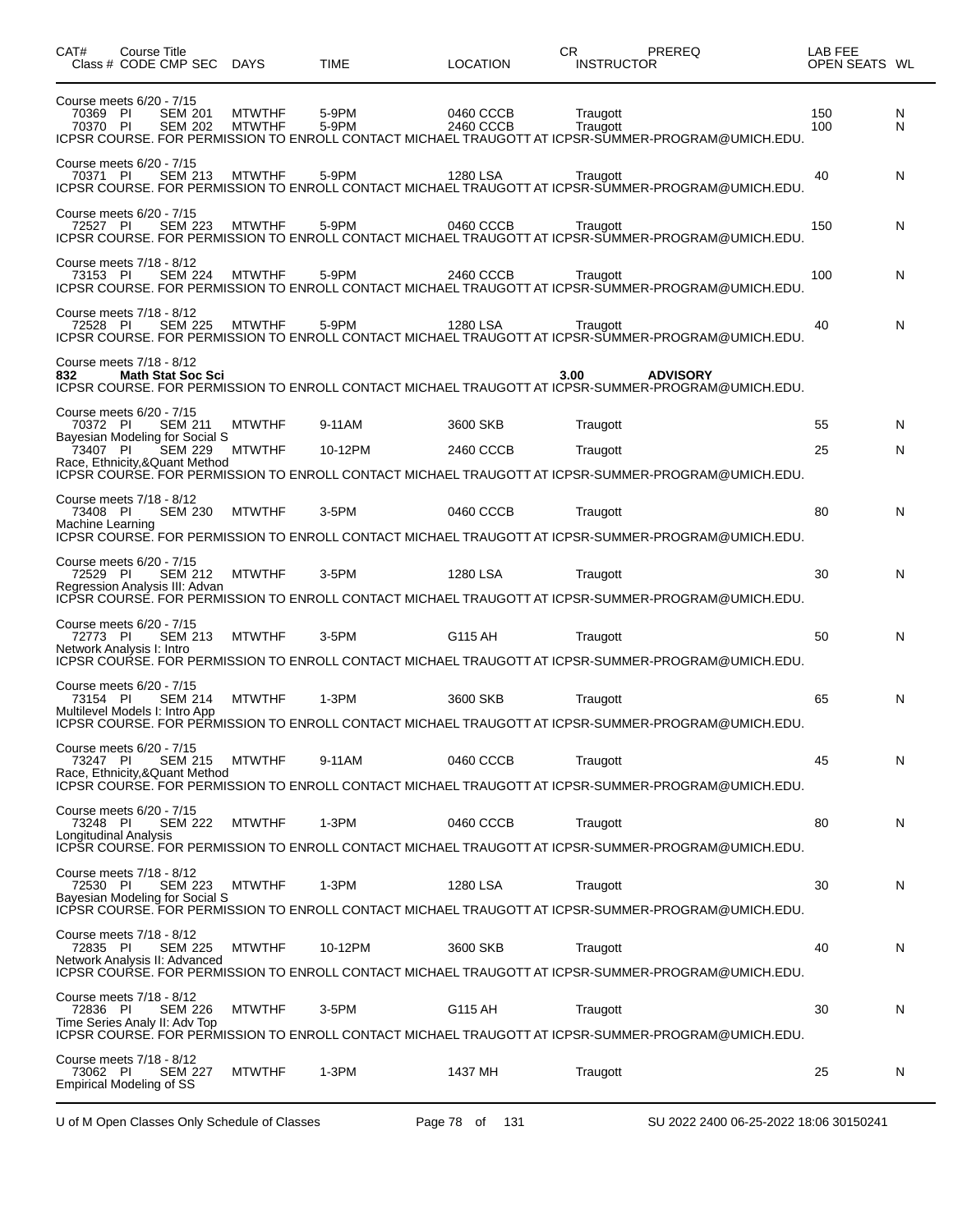| CAT#                             | Course Title<br>Class # CODE CMP SEC                                           | <b>DAYS</b>   | <b>TIME</b> | <b>LOCATION</b> | <b>CR</b><br><b>INSTRUCTOR</b> | PREREQ                                                                                                                | <b>LAB FEE</b><br>OPEN SEATS WL |   |
|----------------------------------|--------------------------------------------------------------------------------|---------------|-------------|-----------------|--------------------------------|-----------------------------------------------------------------------------------------------------------------------|---------------------------------|---|
|                                  |                                                                                |               |             |                 |                                | ICPSR COURSE. FOR PERMISSION TO ENROLL CONTACT MICHAEL TRAUGOTT AT ICPSR-SUMMER-PROGRAM@UMICH.EDU.                    |                                 |   |
| 73249 PI                         | Course meets 6/20 - 7/15<br><b>SEM 228</b><br>Causal Inference for the SS      | <b>MTWTHF</b> | $3-5$ PM    | 0460 CCCB       | Traugott                       | ICPSR COURSE. FOR PERMISSION TO ENROLL CONTACT MICHAEL TRAUGOTT AT ICPSR-SUMMER-PROGRAM@UMICH.EDU.                    | 79                              | N |
| 73320 PI<br>Social Choice Theory | Course meets 7/18 - 8/12<br><b>SEM 216</b>                                     | <b>MTWTHF</b> | 10-12PM     | 2104 MLB        | Traugott                       | ICPSR COURSE. FOR PERMISSION TO ENROLL CONTACT MICHAEL TRAUGOTT AT ICPSR-SUMMER-PROGRAM@UMICH.EDU.                    | 10                              | N |
| 73255 PI                         | Course meets 7/18 - 8/12<br><b>SEM 224</b><br>Multilevel Models II: Advanced   | <b>MTWTHF</b> | $1-3PM$     | 3600 SKB        | Traugott                       | ICPSR COURSE. FOR PERMISSION TO ENROLL CONTACT MICHAEL TRAUGOTT AT ICPSR-SUMMER-PROGRAM@UMICH.EDU.                    | 50                              | N |
| 838                              | Course meets 7/18 - 8/12<br><b>Math Modl:Game Thry</b>                         |               |             |                 | 3.00                           | <b>ADVISORY</b><br>ICPSR COURSE. FOR PERMISSION TO ENROLL CONTACT MICHAEL TRAUGOTT AT ICPSR-SUMMER-PROGRAM@UMICH.EDU. |                                 |   |
| 70373<br>841                     | Course meets 7/18 - 8/12<br>-PI<br><b>SEM 222</b><br><b>Max Likelihd Estim</b> | <b>MTWTHF</b> | $1-3PM$     | 4128 LSA        | Traugott<br>3.00               | <b>ADVISORY</b><br>ICPSR COURSE. FOR PERMISSION TO ENROLL CONTACT MICHAEL TRAUGOTT AT ICPSR-SUMMER-PROGRAM@UMICH.EDU. | 15                              | N |
| 70374 PI                         | Course meets 7/18 - 8/12<br><b>SEM 222</b>                                     | <b>MTWTHF</b> | $1-3PM$     | 2260 USB        | Traugott                       |                                                                                                                       | 35                              | N |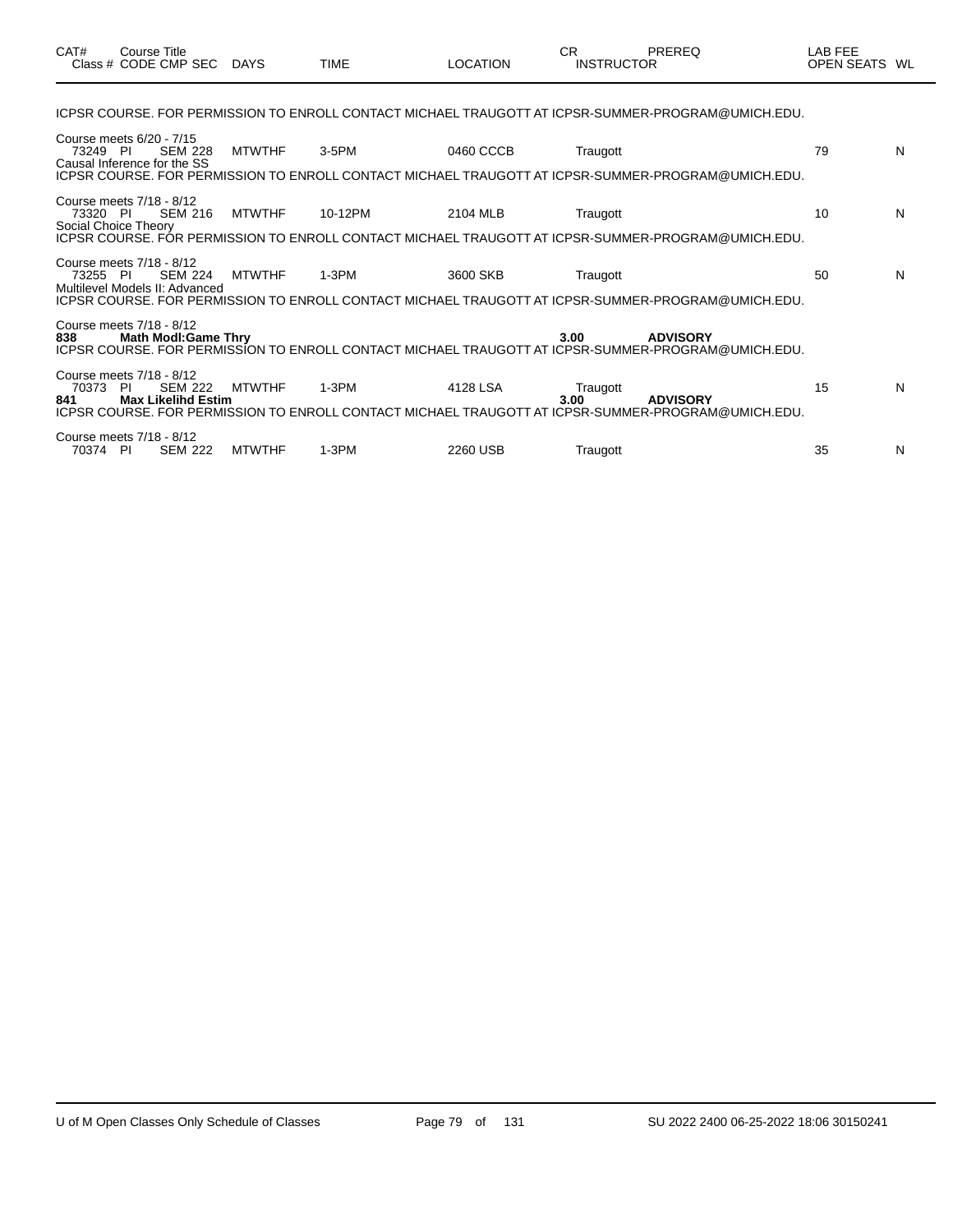| CAT# | Course Title<br>Class # CODE CMP SEC | <b>DAYS</b> | TIME | LOCATION | СF<br><b>INSTRUCTOR</b> | PREREC | _AB FEE<br><b>OPEN SEATS</b> | WL |
|------|--------------------------------------|-------------|------|----------|-------------------------|--------|------------------------------|----|
|      |                                      |             |      |          |                         |        |                              |    |

# **Psychology Department Psychology (PSYCH) Open Sections 112 Psy as Natl Science 4.00**

| 112   | Psy as Nati Science       |              |         |                | 4.00           |                 |        |              |
|-------|---------------------------|--------------|---------|----------------|----------------|-----------------|--------|--------------|
| 72819 | LEC 201<br>P              | <b>MTWTH</b> | 10-12PM | <b>B844 EH</b> | Malley         |                 | 41     | Y            |
| 240   | Intro to Cog Psych        |              |         |                | 4.00           | <b>ENFORCED</b> |        |              |
| 73727 | LEC 201<br>P R            | <b>MTWTH</b> | 12-2PM  | 296 WEISER     | Michal         |                 | 27     | Y            |
| 242   | Lang and Human Mind       |              |         |                | 3.00           | <b>ENFORCED</b> |        |              |
| 73541 | LEC 201<br>P R            | <b>TWTH</b>  | 10-12PM | 142 LORCH      | <b>Burgess</b> |                 |        | Y            |
| 325   | <b>Detroit Initiative</b> |              |         |                | 3.00           | <b>ADVISORY</b> | 125.00 |              |
| 73728 | LAB 201                   | TTH          | 530-7PM | 1068 EH        | Fabian         |                 | 21     | $\checkmark$ |
|       | <b>Community Research</b> |              |         |                |                |                 |        |              |
| 326   | Dir Res Psych/NS          |              |         |                | 1.00-4.00      | <b>ADVISORY</b> |        |              |
|       | IND -                     |              | ARR     | ARR            |                |                 | 24     | N            |
| 423   | <b>Adv Res Soc Sci</b>    |              |         |                | $3.00 - 4.00$  | <b>ADVISORY</b> |        |              |
|       | IND -<br>$+$              |              | ARR     | ARR            |                |                 | 25     | N            |
|       |                           |              |         |                |                |                 |        |              |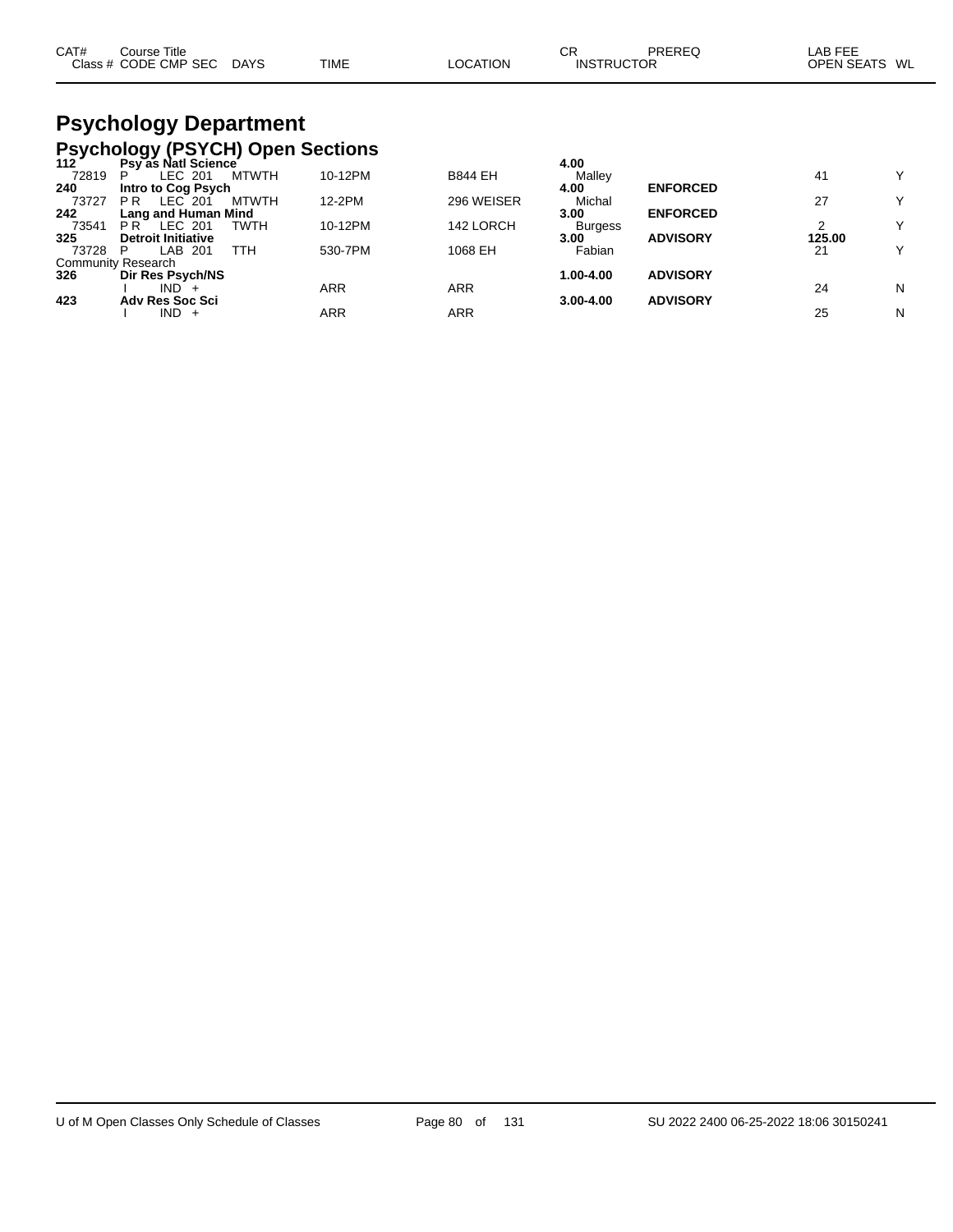# **Studies In Religion Religion (RELIGION) Open Sections**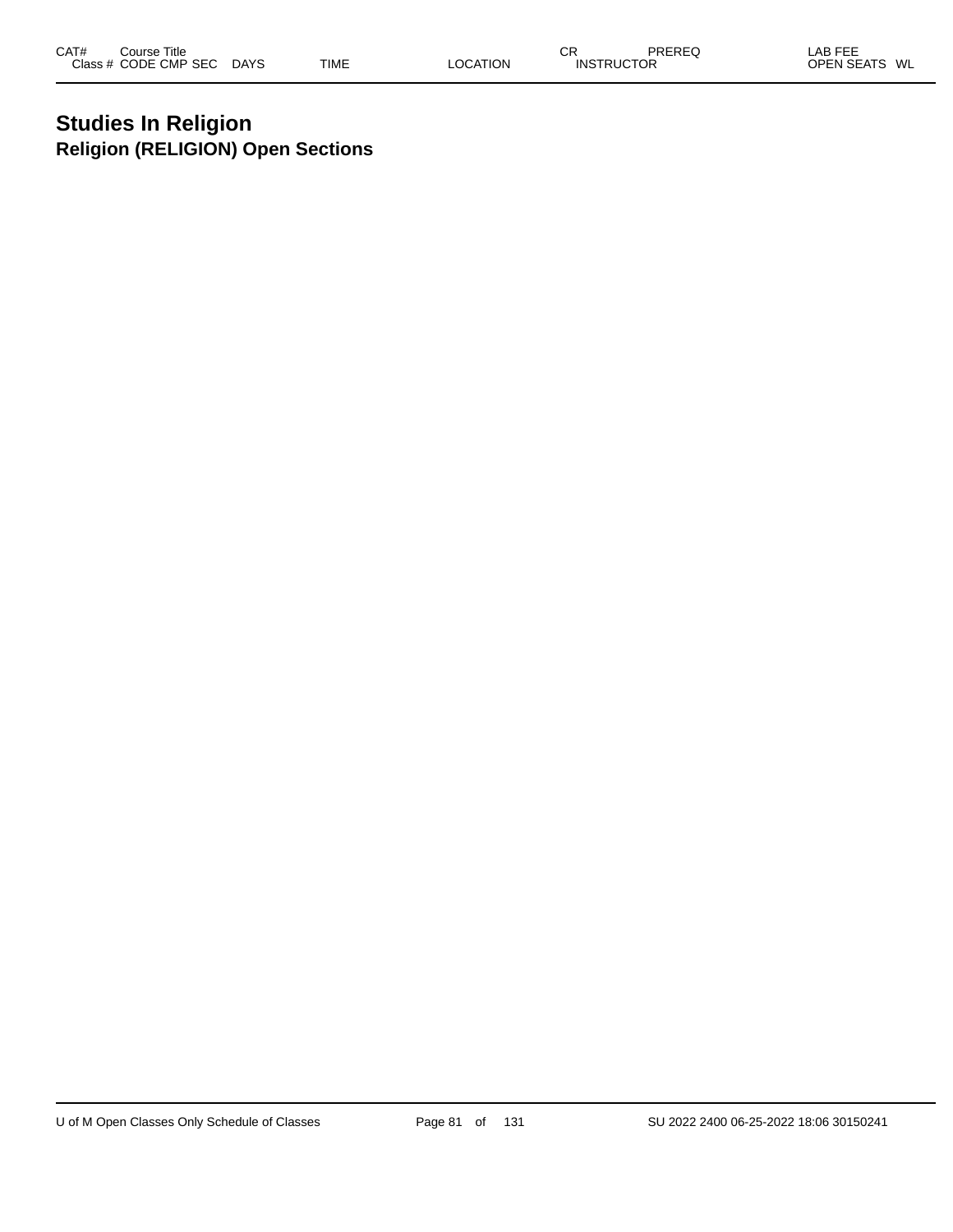| CAT#                | <b>Course Title</b> | Class # CODE CMP SEC DAYS                                         |                                                    | <b>TIME</b>                                                                                                                                                                                                         | <b>LOCATION</b> | CR<br><b>INSTRUCTOR</b>            | PREREQ                             | LAB FEE<br>OPEN SEATS WL |   |
|---------------------|---------------------|-------------------------------------------------------------------|----------------------------------------------------|---------------------------------------------------------------------------------------------------------------------------------------------------------------------------------------------------------------------|-----------------|------------------------------------|------------------------------------|--------------------------|---|
|                     |                     |                                                                   |                                                    | <b>Romance Languages Department</b>                                                                                                                                                                                 |                 |                                    |                                    |                          |   |
|                     |                     |                                                                   | <b>French (FRENCH) Open Sections</b>               |                                                                                                                                                                                                                     |                 |                                    |                                    |                          |   |
| 230<br>70254<br>230 | PR                  | Intensive 2nd Year<br><b>REC 201</b><br><b>Intensive 2nd Year</b> | <b>MTTHF</b>                                       | 9-11AM                                                                                                                                                                                                              | 2202 MLB        | 8.00<br>Moutinou, Akoto<br>8.00    | <b>ENFORCED</b><br><b>ENFORCED</b> | $\overline{7}$           | Y |
|                     | P <sub>R</sub>      | <b>REC 201</b>                                                    | <b>MTTHF</b>                                       | 1130-130PM                                                                                                                                                                                                          | 2202 MLB        |                                    |                                    | $\overline{7}$           | Y |
| 232<br>70255 PR     | <b>Second Year</b>  | <b>REC 201</b>                                                    | <b>MTTHF</b>                                       | 9-11AM                                                                                                                                                                                                              | <b>B122 MLB</b> | 4.00<br>Grant                      | <b>ENFORCED</b>                    | 10                       | Y |
|                     |                     |                                                                   | <b>Italian (ITALIAN) Open Sections</b>             |                                                                                                                                                                                                                     |                 |                                    |                                    |                          |   |
| 298                 |                     | Intro Spanish Ling                                                |                                                    | <b>Romance Linguistics (ROMLING) Open Sections</b>                                                                                                                                                                  |                 | 3.00                               | <b>ENFORCED</b>                    |                          |   |
| 73666               |                     | PR LEC 201                                                        | <b>TTH</b>                                         | $1-4PM$                                                                                                                                                                                                             | 2163 AH         | Garcia-Amaya                       |                                    | 10                       | Y |
| 416                 |                     | <b>Span Sociolinguistic</b><br>73314 PR REC 201                   | <b>MW</b>                                          | $1-4PM$                                                                                                                                                                                                             | 5521 HH         | 3.00<br>Henriksen                  | <b>ADVISORY, ENFORCED</b>          | 10                       | Υ |
|                     |                     |                                                                   | <b>Spanish (SPANISH) Open Sections</b>             |                                                                                                                                                                                                                     |                 |                                    |                                    |                          |   |
| 230<br>70398<br>230 | PR.                 | Intènsive 2nd Year<br><b>REC 201</b><br><b>Intensive 2nd Year</b> | <b>MTTHF</b>                                       | 9-11AM                                                                                                                                                                                                              | 2402 MLB        | 8.00<br>Perez, De La Torre<br>8.00 | <b>ENFORCED</b><br><b>ENFORCED</b> | $\overline{2}$           | Y |
|                     | P <sub>R</sub>      | <b>REC 201</b>                                                    | <b>MTTHF</b>                                       | 1130-130PM                                                                                                                                                                                                          | 2402 MLB        |                                    |                                    | $\overline{2}$           | Y |
|                     |                     | http://vistahigherlearning.com/store/                             |                                                    | The textbook can be purchased through the online bookstore or directly from the publisher at                                                                                                                        |                 |                                    |                                    |                          |   |
| 231<br>70399 PR     |                     | Second Year Span<br>REC 201 MTTHF                                 |                                                    | 9-11AM<br>Students can choose between looseleaf or digital edition. Textbook can be purchased through the bookstore or at                                                                                           | 2212 MLB        | 4.00<br>Severs                     | <b>ENFORCED</b>                    | 12                       | Y |
|                     |                     |                                                                   | http://vistahigherlearning.com/store/umichigan.htm |                                                                                                                                                                                                                     |                 |                                    |                                    |                          |   |
| 232<br>70400 PR     |                     | <b>Second Year Span</b><br>REC 201 MTTHF                          |                                                    | 9-11AM                                                                                                                                                                                                              | <b>B120 MLB</b> | 4.00<br><b>Martinez Alvarez</b>    | <b>ADVISORY, ENFORCED</b>          | 5                        | Y |
|                     |                     | 73602 PR REC 206                                                  | MTTHF                                              | Students can purchase etext access through the online bookstore OR directly from the publisher by registering at<br>https://www.pearsonmylabandmastering.com/northamerica/ and purchasing MyLab w/eText.<br>$1-3PM$ | 2412 MLB        | Moya Perez                         |                                    | 5                        | Y |
|                     |                     |                                                                   |                                                    | Students can purchase etext access through the online bookstore OR directly from the publisher by registering at                                                                                                    |                 |                                    |                                    |                          |   |
| 298                 |                     | <b>Intro Spanish Ling</b>                                         |                                                    | https://www.pearsonmylabandmastering.com/northamerica/ and purchasing MyLab w/eText.                                                                                                                                |                 | 3.00                               | <b>ENFORCED</b>                    |                          |   |
| 73489<br>416        | PR                  | LEC 201<br><b>Span Sociolinguistic</b>                            | <b>TTH</b>                                         | $1-4PM$                                                                                                                                                                                                             | 2163 AH         | Garcia-Amaya<br>3.00               | <b>ADVISORY, ENFORCED</b>          | 10                       | Y |
| 73313 PR            |                     | <b>REC 201</b>                                                    | МW                                                 | $1-4PM$                                                                                                                                                                                                             | 5521 HH         | Henriksen                          |                                    | 10                       | Y |

 $\overline{\phantom{0}}$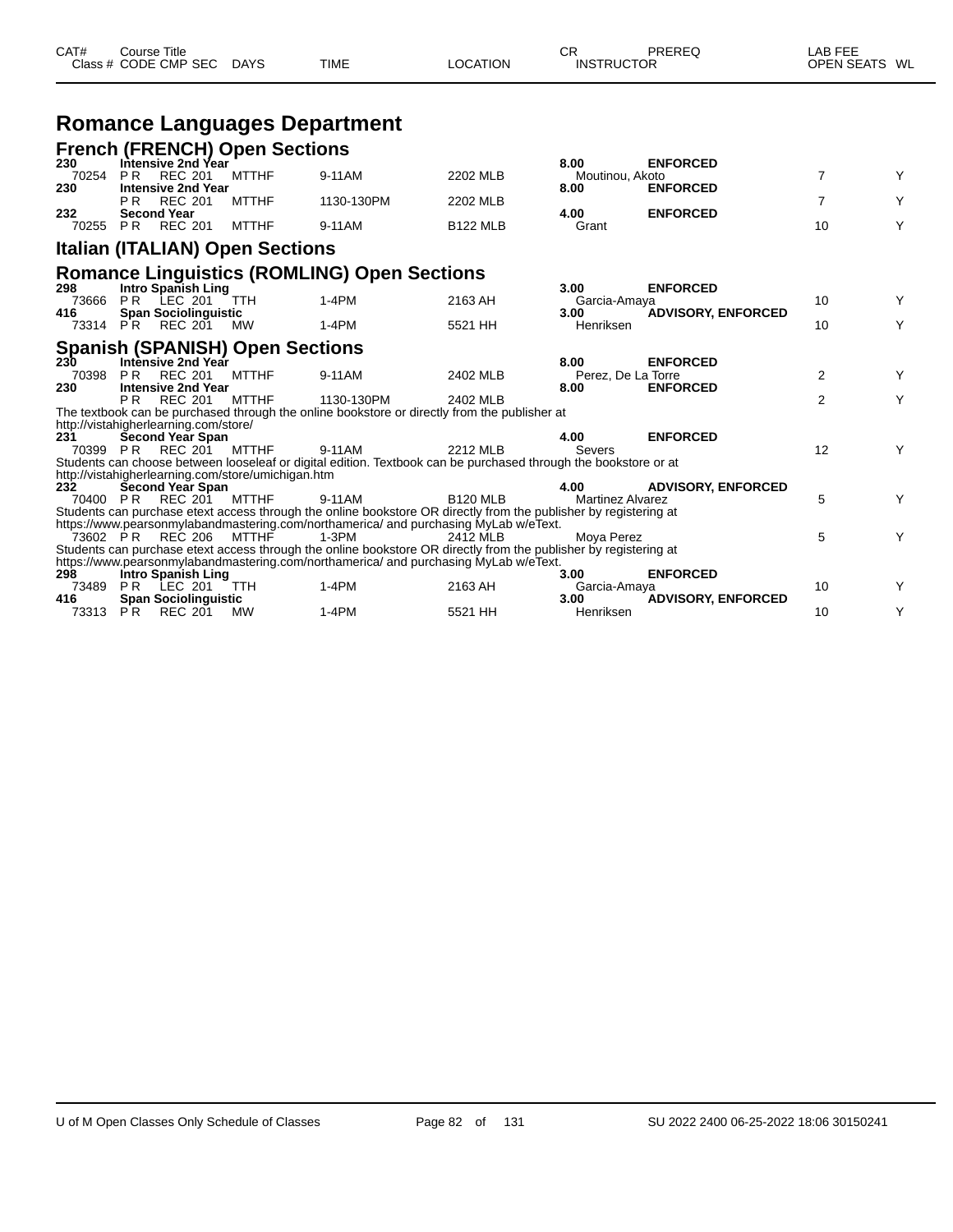| CAT# | Title<br>Course      |             |             |          | $\sim$<br>◡◠      | PRERE | LAB FEE                 |
|------|----------------------|-------------|-------------|----------|-------------------|-------|-------------------------|
|      | Class # CODE CMP SEC | <b>DAYS</b> | <b>TIME</b> | LOCATION | <b>INSTRUCTOR</b> |       | <b>OPEN SEATS</b><br>WL |

|       | <b>Slavic Languages &amp; Lit Dept</b><br>Polish (POLISH) Open Sections<br>450 Directed Reading<br>$IND +$ |               | <b>ARR</b>                                                                                                       | <b>ARR</b> | $1.00 - 4.00$ | <b>ADVISORY</b> | 5 | N |
|-------|------------------------------------------------------------------------------------------------------------|---------------|------------------------------------------------------------------------------------------------------------------|------------|---------------|-----------------|---|---|
|       | <b>Russian (RUSSIAN) Open Sections</b>                                                                     |               |                                                                                                                  |            |               |                 |   |   |
| 223   | Inten 2nd Yr Russ                                                                                          |               |                                                                                                                  |            | 8.00          | <b>ENFORCED</b> |   |   |
| 72495 | <b>REC 201</b><br>PR.                                                                                      | <b>MTWTHF</b> | 10-12PM                                                                                                          | 3310 MLB   |               |                 | 8 | Y |
| 223   | Inten 2nd Yr Russ                                                                                          |               |                                                                                                                  |            | 8.00          | <b>ENFORCED</b> |   |   |
|       | <b>REC 201</b><br>P R                                                                                      | <b>MTWTHF</b> | $1-3PM$                                                                                                          | 3310 MLB   |               |                 | 8 | Υ |
|       |                                                                                                            |               | Course instruction is remote and synchronous. Enrolled students are expected to be available remotely during all |            |               |                 |   |   |
|       | scheduled class times.                                                                                     |               |                                                                                                                  |            |               |                 |   |   |
| 525   | <b>Inten Second Yr Russ</b>                                                                                |               |                                                                                                                  |            | 8.00          | <b>ENFORCED</b> |   |   |
| 72983 | <b>REC 201</b><br>P R                                                                                      | <b>MTWTHF</b> | $1-3PM$                                                                                                          | 3310 MLB   |               |                 | 8 | Y |
| 525   | <b>Inten Second Yr Russ</b>                                                                                |               |                                                                                                                  |            | 8.00          | <b>ENFORCED</b> |   |   |
|       | <b>REC 201</b><br>РR                                                                                       | <b>MTWTHF</b> | 10-12PM                                                                                                          | 3310 MLB   |               |                 | 8 | v |
|       |                                                                                                            |               |                                                                                                                  |            |               |                 |   |   |

**Ukrainian (UKR) Open Sections**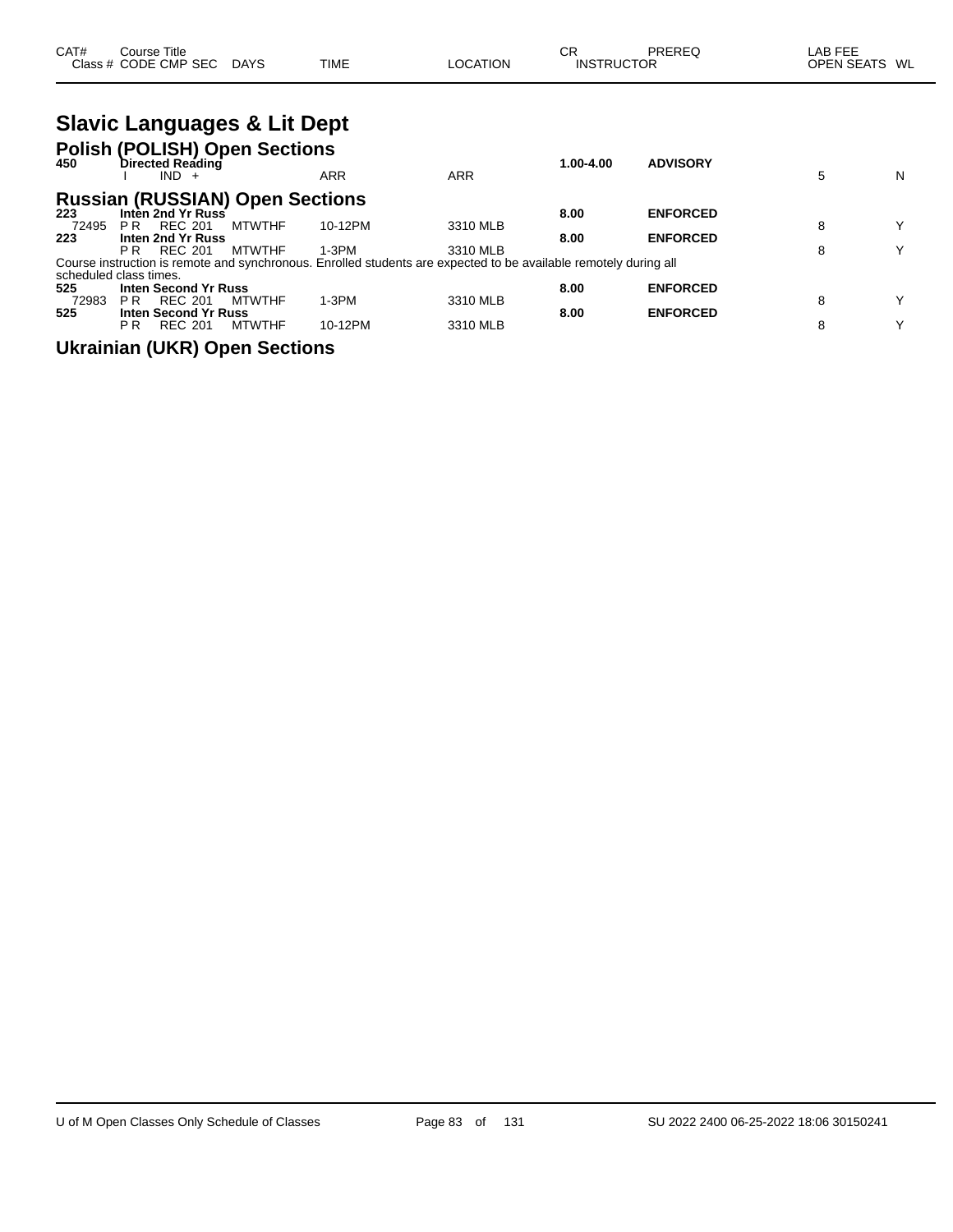| CAT# | Course Title         |             |             |          | СF                | PREREQ | LAB FEE                 |
|------|----------------------|-------------|-------------|----------|-------------------|--------|-------------------------|
|      | Class # CODE CMP SEC | <b>DAYS</b> | <b>TIME</b> | LOCATION | <b>INSTRUCTOR</b> |        | WL<br><b>OPEN SEATS</b> |
|      |                      |             |             |          |                   |        |                         |

#### **Sociology Department Sociology (SOC) Open Sections**

| -----<br>100 | Intro to Sociology        |            |        |         | 3.00          | <b>ADVISORY, ENFORCED</b> |  |
|--------------|---------------------------|------------|--------|---------|---------------|---------------------------|--|
| 72569        | LEC 201<br>P R            | <b>MWF</b> | 9-11AM | 1084 EH | Rivera        |                           |  |
| 368          | Criminoloav               |            |        |         | 3.00          | <b>ADVISORY</b>           |  |
| 73342        | _EC<br>201                | <b>MWF</b> | -3PM   | 1084 EH | McGinn        |                           |  |
| 394          | <b>Undergrad Research</b> |            |        |         | $1.00 - 4.00$ |                           |  |
|              | IND                       |            | ARR    | ARR     |               |                           |  |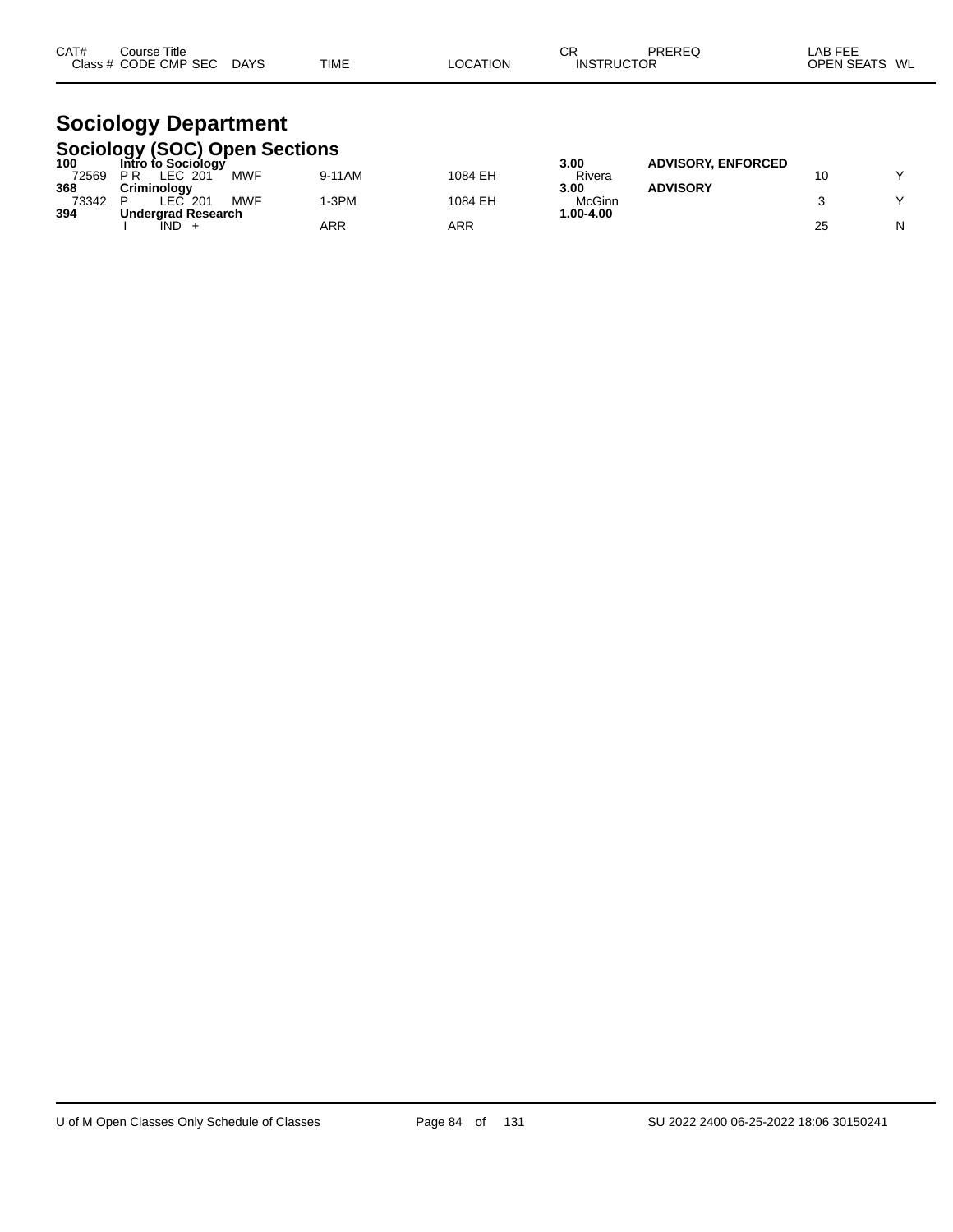| CAT# | ourse Titleٽ         |             |             |          | ⌒冖<br>◡┍          | PREREQ | LAB FEE    |      |
|------|----------------------|-------------|-------------|----------|-------------------|--------|------------|------|
|      | Class # CODE CMP SEC | <b>DAYS</b> | <b>TIME</b> | LOCATION | <b>INSTRUCTOR</b> |        | OPEN SEATS | : WL |

# **Statistics Department**

| P.                    |                                                   |                                                                                                |                                                                |                                                                                                                                                                                                                                                                                                |                                                                                                                                                                                                                                                                                                                           |                                                                                                                                                                                                                                                                                                                                                                                   | Y        |
|-----------------------|---------------------------------------------------|------------------------------------------------------------------------------------------------|----------------------------------------------------------------|------------------------------------------------------------------------------------------------------------------------------------------------------------------------------------------------------------------------------------------------------------------------------------------------|---------------------------------------------------------------------------------------------------------------------------------------------------------------------------------------------------------------------------------------------------------------------------------------------------------------------------|-----------------------------------------------------------------------------------------------------------------------------------------------------------------------------------------------------------------------------------------------------------------------------------------------------------------------------------------------------------------------------------|----------|
|                       |                                                   |                                                                                                |                                                                |                                                                                                                                                                                                                                                                                                |                                                                                                                                                                                                                                                                                                                           |                                                                                                                                                                                                                                                                                                                                                                                   |          |
| 73494 P               |                                                   | 1-230PM                                                                                        | B760 EH                                                        |                                                                                                                                                                                                                                                                                                |                                                                                                                                                                                                                                                                                                                           | 24                                                                                                                                                                                                                                                                                                                                                                                | N        |
| 71459 A               |                                                   | 9-11AM                                                                                         | 1210 CHEM                                                      | Rulkowski                                                                                                                                                                                                                                                                                      |                                                                                                                                                                                                                                                                                                                           |                                                                                                                                                                                                                                                                                                                                                                                   |          |
|                       |                                                   |                                                                                                |                                                                |                                                                                                                                                                                                                                                                                                |                                                                                                                                                                                                                                                                                                                           |                                                                                                                                                                                                                                                                                                                                                                                   |          |
| $IND +$<br>D          |                                                   | <b>ARR</b>                                                                                     | <b>ARR</b>                                                     |                                                                                                                                                                                                                                                                                                |                                                                                                                                                                                                                                                                                                                           | 24                                                                                                                                                                                                                                                                                                                                                                                | N        |
| <b>Intro Probabil</b> |                                                   |                                                                                                |                                                                | 3.00                                                                                                                                                                                                                                                                                           | <b>ADVISORY</b>                                                                                                                                                                                                                                                                                                           |                                                                                                                                                                                                                                                                                                                                                                                   | Υ        |
| Ind Study in Stat     |                                                   |                                                                                                |                                                                | 1.00-4.00                                                                                                                                                                                                                                                                                      |                                                                                                                                                                                                                                                                                                                           |                                                                                                                                                                                                                                                                                                                                                                                   |          |
| $IND +$               |                                                   | ARR                                                                                            | <b>ARR</b>                                                     |                                                                                                                                                                                                                                                                                                |                                                                                                                                                                                                                                                                                                                           |                                                                                                                                                                                                                                                                                                                                                                                   | N        |
| $IND +$               |                                                   | ARR                                                                                            | <b>ARR</b>                                                     |                                                                                                                                                                                                                                                                                                |                                                                                                                                                                                                                                                                                                                           | 25                                                                                                                                                                                                                                                                                                                                                                                | N        |
|                       | LAB 202<br>LEC 202<br>P.<br><b>Honors Seminar</b> | Intr Stat&Data Anlys<br>MW<br>LAB 205 MW<br>LEC 201 MWTH<br>Undergrad Internship<br><b>TWF</b> | <b>Statistics (STATS) Open Sections</b><br>1130-1PM<br>$1-3PM$ | <b>B760 EH</b><br>required. There will be a combination of quizzes and exams administered in-person.<br>required. There will be a combination of quizzes and exams administered in-person.<br>required. There will be a combination of quizzes and exams administered in-person.<br>269 WEISER | 4.00<br>Jin<br>For enrollment questions regarding this course please email statsugradprogram@umich.edu<br>For enrollment questions regarding this course please email statsugradprogram@umich.edu<br>For enrollment questions regarding this course please email statsugradprogram@umich.edu<br>1.00<br>Chen<br>2.00-3.00 | Lectures will be recorded and made available asynchronously. Lecture attendance is highly encouraged, but not<br>Hawkins-Dav<br>Lectures will be recorded and made available asynchronously. Lecture attendance is highly encouraged, but not<br>Lectures will be recorded and made available asynchronously. Lecture attendance is highly encouraged, but not<br><b>ADVISORY</b> | 10<br>14 |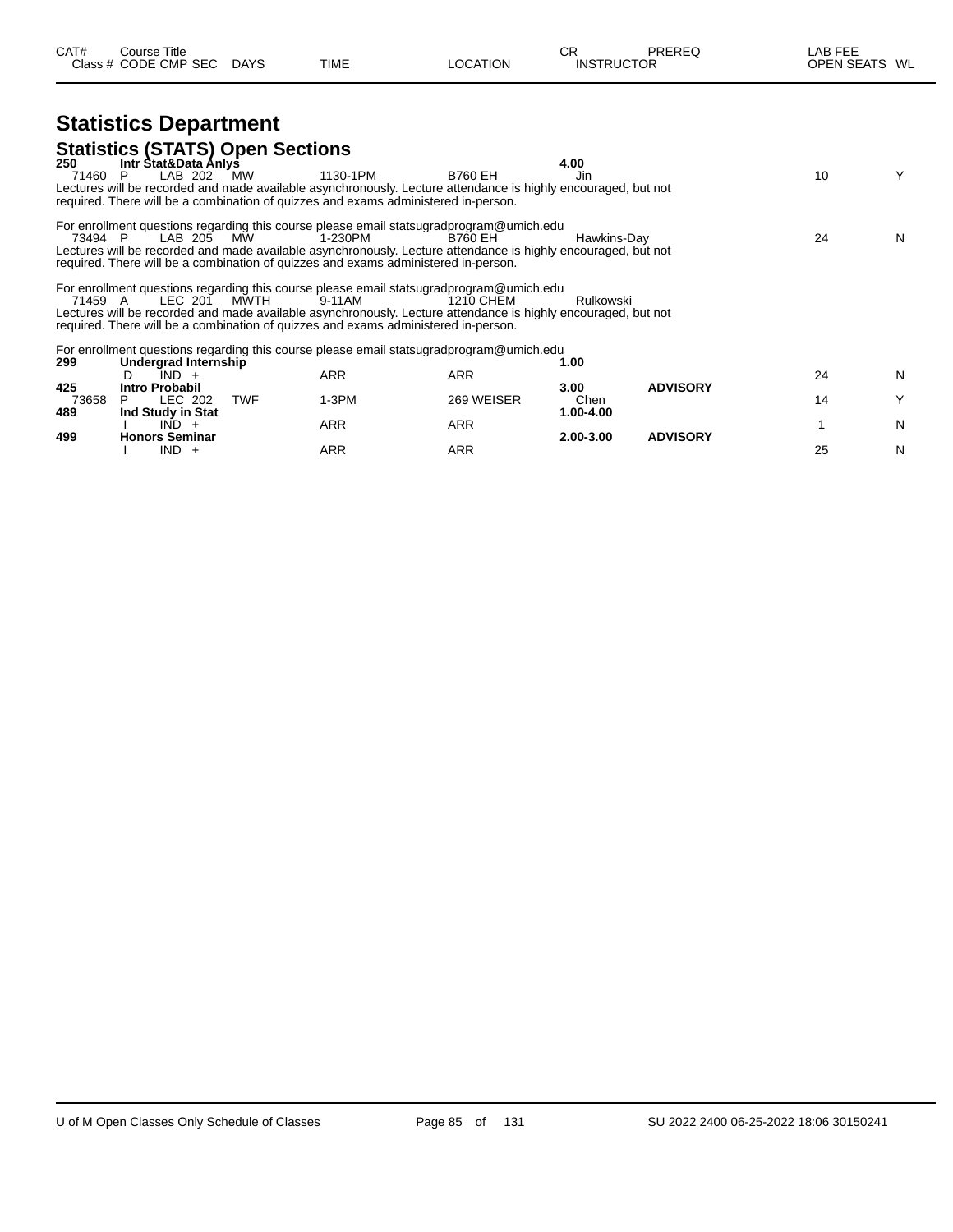| CAT# | Course Title<br>Class # CODE CMP SEC DAYS                                              | TIME | <b>LOCATION</b> | СR<br><b>INSTRUCTOR</b> | <b>PREREQ</b> | LAB FEE<br>OPEN SEATS WL |
|------|----------------------------------------------------------------------------------------|------|-----------------|-------------------------|---------------|--------------------------|
|      | <b>Office of International Programs</b><br><b>Study Abroad (STDABRD) Open Sections</b> |      |                 |                         |               |                          |

| 230   | Int Fr Lang Study FR        |            |            | 1.00-10.00 | <b>ADVISORY</b> |    |              |
|-------|-----------------------------|------------|------------|------------|-----------------|----|--------------|
| 73739 | LEC 201<br>P.               | ARR        | <b>ARR</b> |            |                 | 37 | N            |
| 234   | <b>Multdscpl Studies ES</b> |            |            | 1.00-10.00 |                 |    |              |
| 73740 | LEC 201<br>P                | ARR        | ARR        |            |                 | 21 | N            |
| 286   | <b>Black Paris FR</b>       |            |            | 1.00-10.00 |                 |    |              |
| 73742 | LEC 201<br>P.               | <b>ARR</b> | ARR        |            |                 | 25 | N            |
| 320   | <b>Marine Resrc Std TC</b>  |            |            | 1.00-15.00 |                 |    |              |
| 73743 | LEC 201<br>P                | ARR        | <b>ARR</b> |            |                 | 24 | N            |
| 330   | <b>Budapest, Hungary</b>    |            |            | 1.00-15.00 |                 |    |              |
| 73744 | P<br>LEC 201                | <b>ARR</b> | <b>ARR</b> |            |                 | 25 | $\mathsf{N}$ |
| 341   | ColgYrAthens-Sum GR         |            |            | 1.00-10.00 |                 |    |              |
| 73745 | LEC 201<br>P                | ARR        | ARR        |            |                 | 19 | N            |
| 376   | Uni Yonsei (Sum) KR         |            |            | 1.00-10.00 |                 |    |              |
| 73578 | P<br>LEC 201                | ARR        | <b>ARR</b> |            |                 | 8  | N            |
| 385   | <b>MultdscplStudies IT</b>  |            |            | 1.00-10.00 |                 |    |              |
| 73746 | LEC 201<br>P                | <b>ARR</b> | <b>ARR</b> |            |                 | 24 | $\mathsf{N}$ |
| 386   | FoodSecurty&Nutr IT         |            |            | 1.00-10.00 |                 |    |              |
| 73747 | LEC 201<br>P                | <b>ARR</b> | <b>ARR</b> |            |                 | 19 | N            |
| 406   | <b>DIS Summer DK/SE</b>     |            |            | 1.00-10.00 |                 |    |              |
| 73579 | LEC 201<br>P                | ARR        | ARR        |            |                 | 22 | N            |
| 445   | <b>STEM Rsrch-Glasgw UK</b> |            |            | 1.00-10.00 |                 |    |              |
| 73748 | LEC 201<br>P                | <b>ARR</b> | <b>ARR</b> |            |                 | 20 | N            |
| 452   | <b>StPeterCol Oxford UK</b> |            |            | 1.00-10.00 |                 |    |              |
| 73749 | LEC 201<br>P                | <b>ARR</b> | <b>ARR</b> |            |                 | 15 | N            |
| 455   | Westminster, Sum UK         |            |            | 1.00-10.00 |                 |    |              |
| 73750 | LEC 201<br>P                | ARR        | <b>ARR</b> |            |                 | 24 | N            |
| 456   | <b>Lond Schl Econ UK</b>    |            |            | 1.00-15.00 |                 |    |              |
| 73751 | LEC 201<br>P                | ARR        | ARR        |            |                 | 28 | N            |
| 457   | <b>STEM Rsrch-Londn UK</b>  |            |            | 1.00-15.00 |                 |    |              |
| 73752 | LEC 201<br>P                | <b>ARR</b> | <b>ARR</b> |            |                 | 17 | N            |
| 486   | <b>Sciences Po Paris FR</b> |            |            | 1.00-15.00 | <b>ADVISORY</b> |    |              |
| 73753 | LEC 201<br>P                | ARR        | <b>ARR</b> |            |                 | 23 | N            |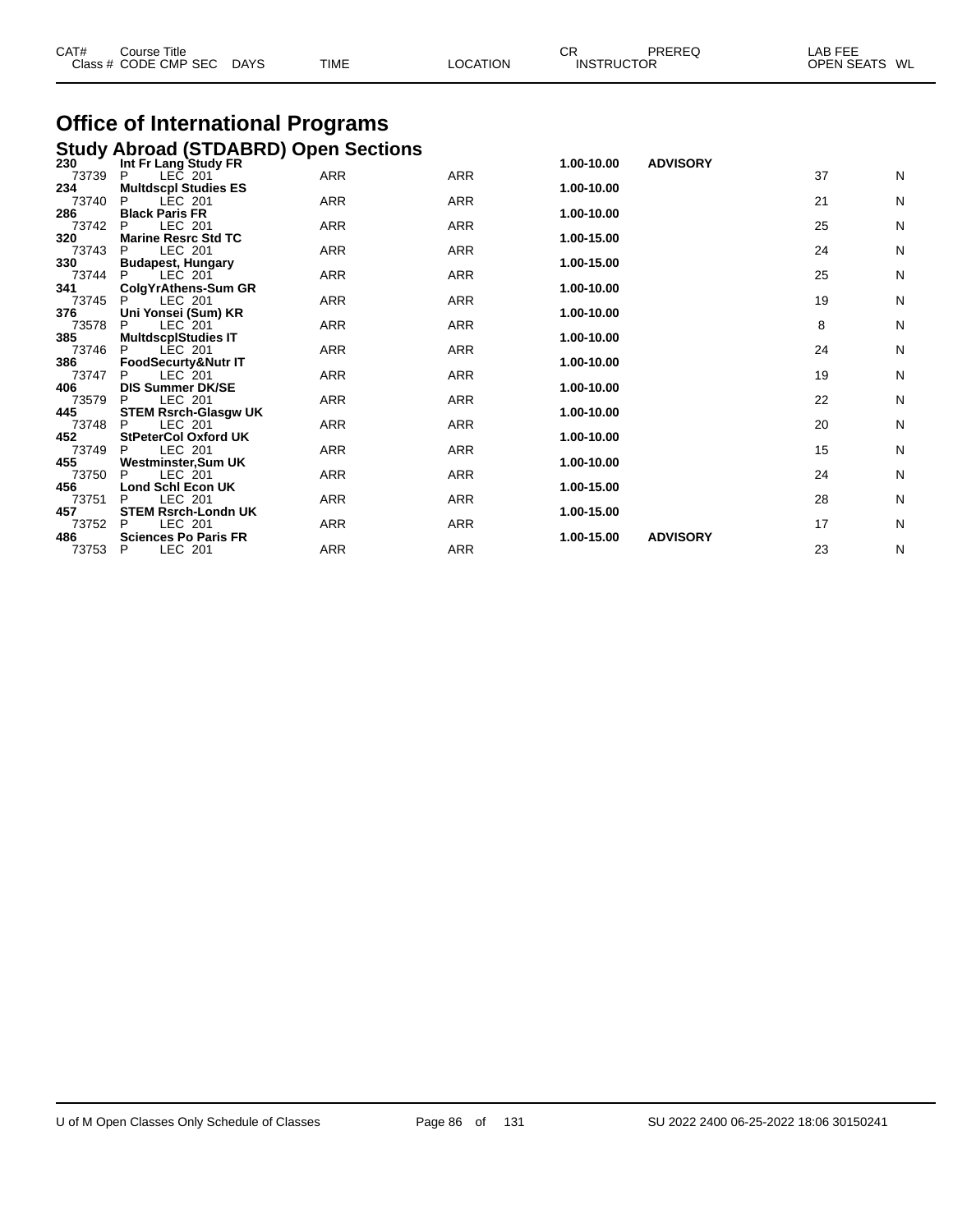| CAT# | Course Title         |             |             |          | СR                | PREREQ | LAB FEE       |  |
|------|----------------------|-------------|-------------|----------|-------------------|--------|---------------|--|
|      | Class # CODE CMP SEC | <b>DAYS</b> | <b>TIME</b> | LOCATION | <b>INSTRUCTOR</b> |        | OPEN SEATS WL |  |
|      |                      |             |             |          |                   |        |               |  |

# **Women's Studies Department**

#### **Women's and Gender Studies (WGS) Open Sections**

| 344   | <b>Topic Gender&amp;Culture</b> |     |       |               | 3.00        | <b>ADVISORY</b> |  |
|-------|---------------------------------|-----|-------|---------------|-------------|-----------------|--|
| 73713 | <b>SEM 201</b>                  | TTH | 2-5PM | <b>REMOTE</b> | Chakrabortv |                 |  |
|       | The Personal, Political& Poetic |     |       |               |             |                 |  |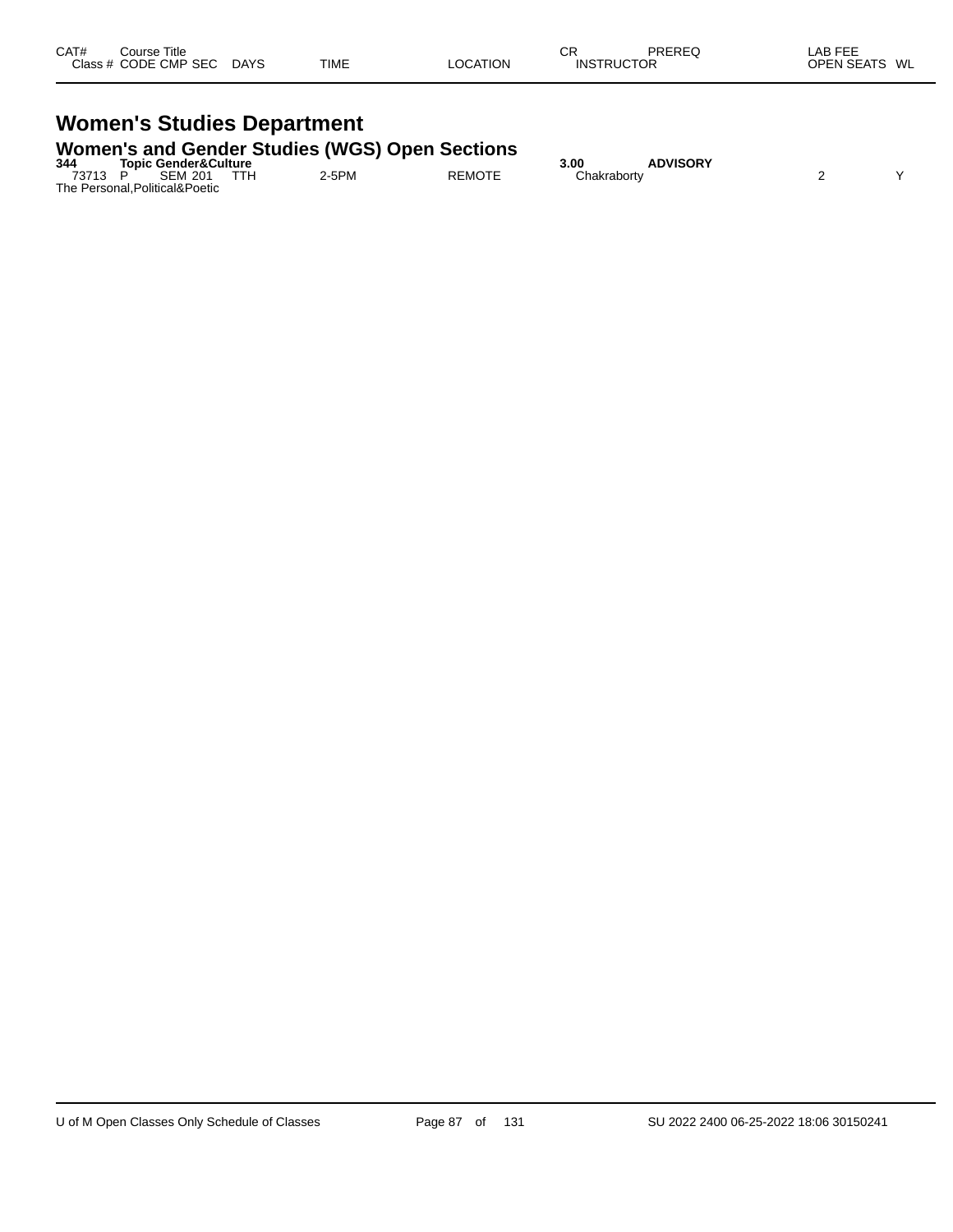# **Medicine Division of Anatomical Science Anatomy (ANATOMY) Open Sections**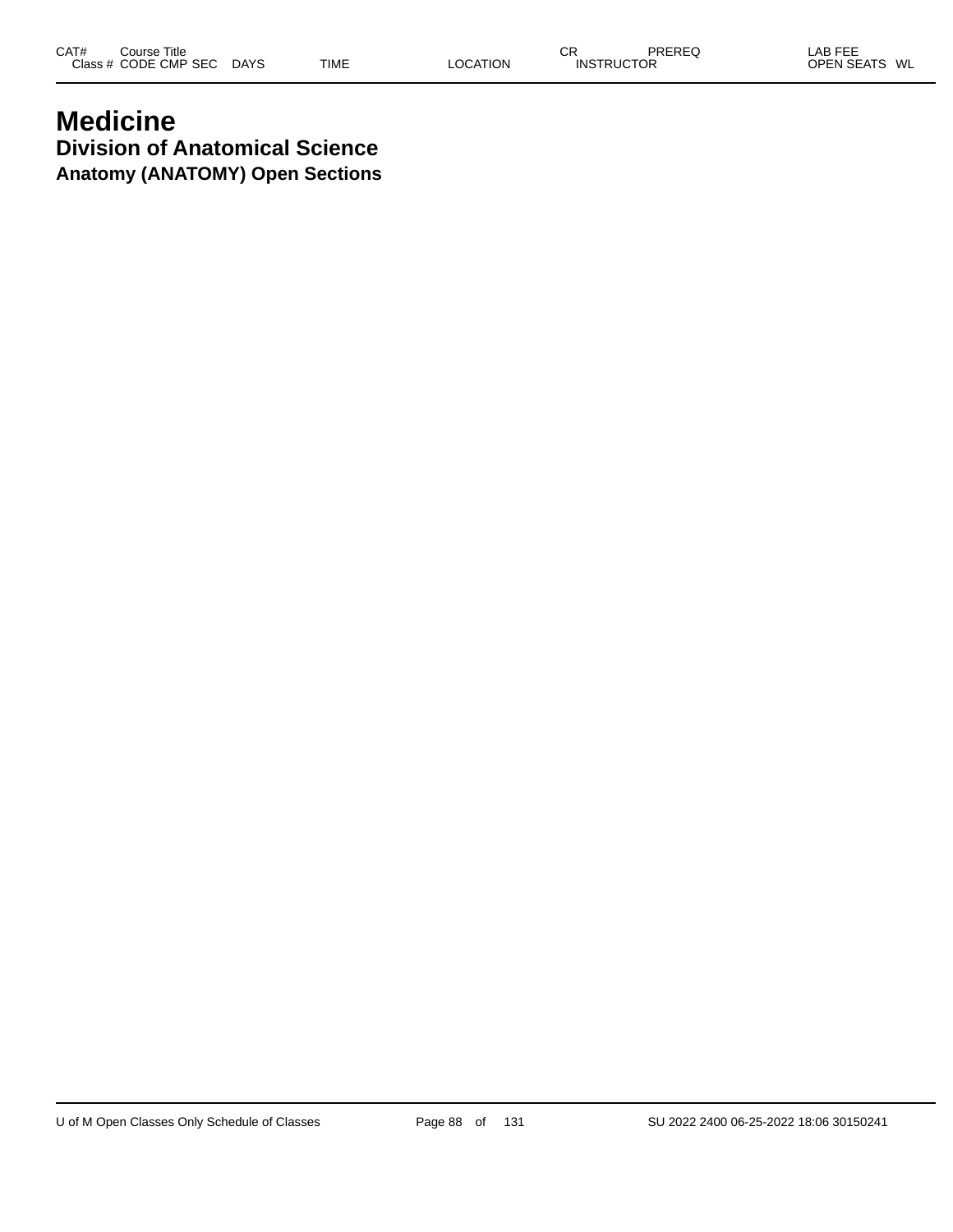# **Anesthesiology Department Anesthesia (ANESTH) Open Sections**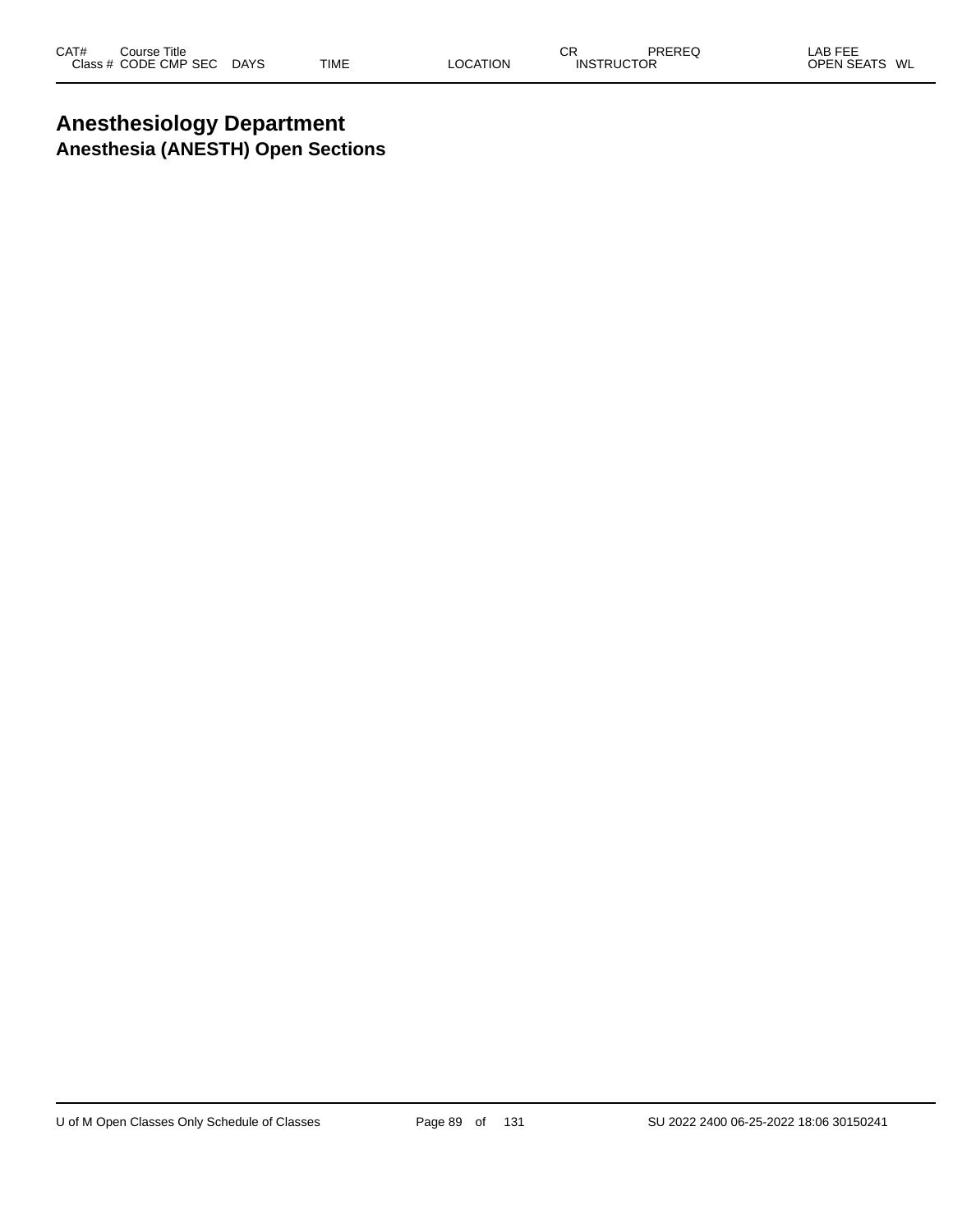| CAT# | Course Title<br>Class # CODE CMP SEC | <b>DAYS</b> | TIME | LOCATION | СR<br><b>INSTRUCTOR</b> | PREREQ | LAB FEE<br><b>OPEN SEATS</b><br>WL |
|------|--------------------------------------|-------------|------|----------|-------------------------|--------|------------------------------------|
|      |                                      |             |      |          |                         |        |                                    |

# **Bioinformatics**

| <b>Bioinformatics (BIOINF) Open Sections</b> |  |  |
|----------------------------------------------|--|--|
|                                              |  |  |

| 599 | . .<br><b>Directed</b><br><b>KASAT</b><br>.<br>. |                   |     | $.00 - 8.00$<br>. |                   |   |
|-----|--------------------------------------------------|-------------------|-----|-------------------|-------------------|---|
|     | IND                                              | <b>ADF</b><br>ARN | ARR |                   | ົ<br>∸∽<br>$\sim$ | N |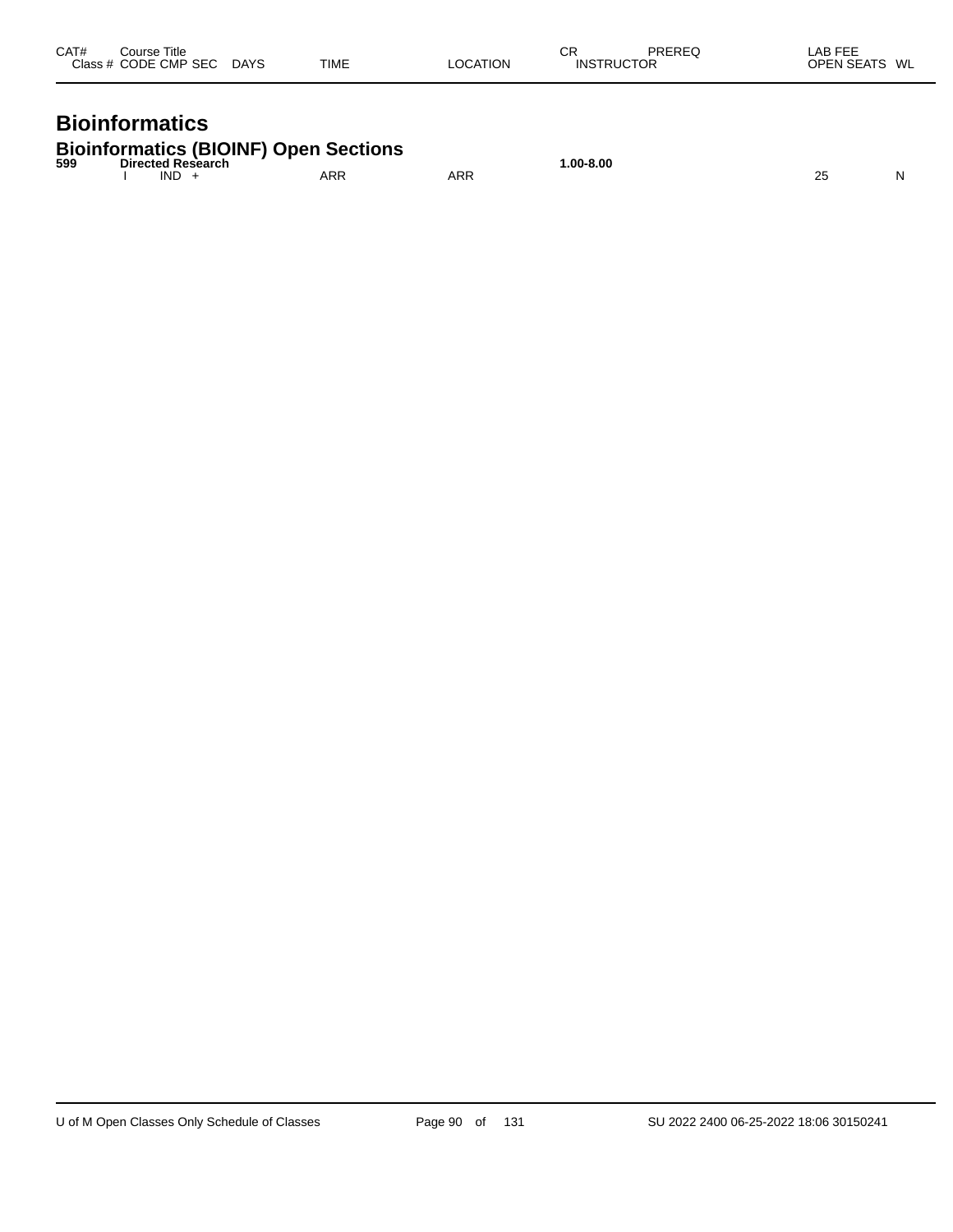| CAT# | Course Title<br>Class # CODE CMP SEC DAYS                                       | <b>TIME</b> | LOCATION   | СR<br><b>INSTRUCTOR</b> | PREREQ          | LAB FEE<br>OPEN SEATS WL |   |
|------|---------------------------------------------------------------------------------|-------------|------------|-------------------------|-----------------|--------------------------|---|
|      | <b>Biological Chemistry Departmen</b>                                           |             |            |                         |                 |                          |   |
|      | <b>Biological Chemistry (BIOLCHEM) Open Sections</b><br>298 UG Research Biochem |             |            |                         |                 |                          |   |
|      | $IND +$                                                                         | ARR         | <b>ARR</b> | 1.00-4.00               | <b>ADVISORY</b> | 25                       | N |
| 398  | <b>UG Research BIOLCHEM</b>                                                     |             |            | 1.00-4.00               | <b>ADVISORY</b> |                          |   |
|      | $IND +$                                                                         | ARR         | <b>ARR</b> |                         |                 | 25                       | N |

 $\overline{\phantom{0}}$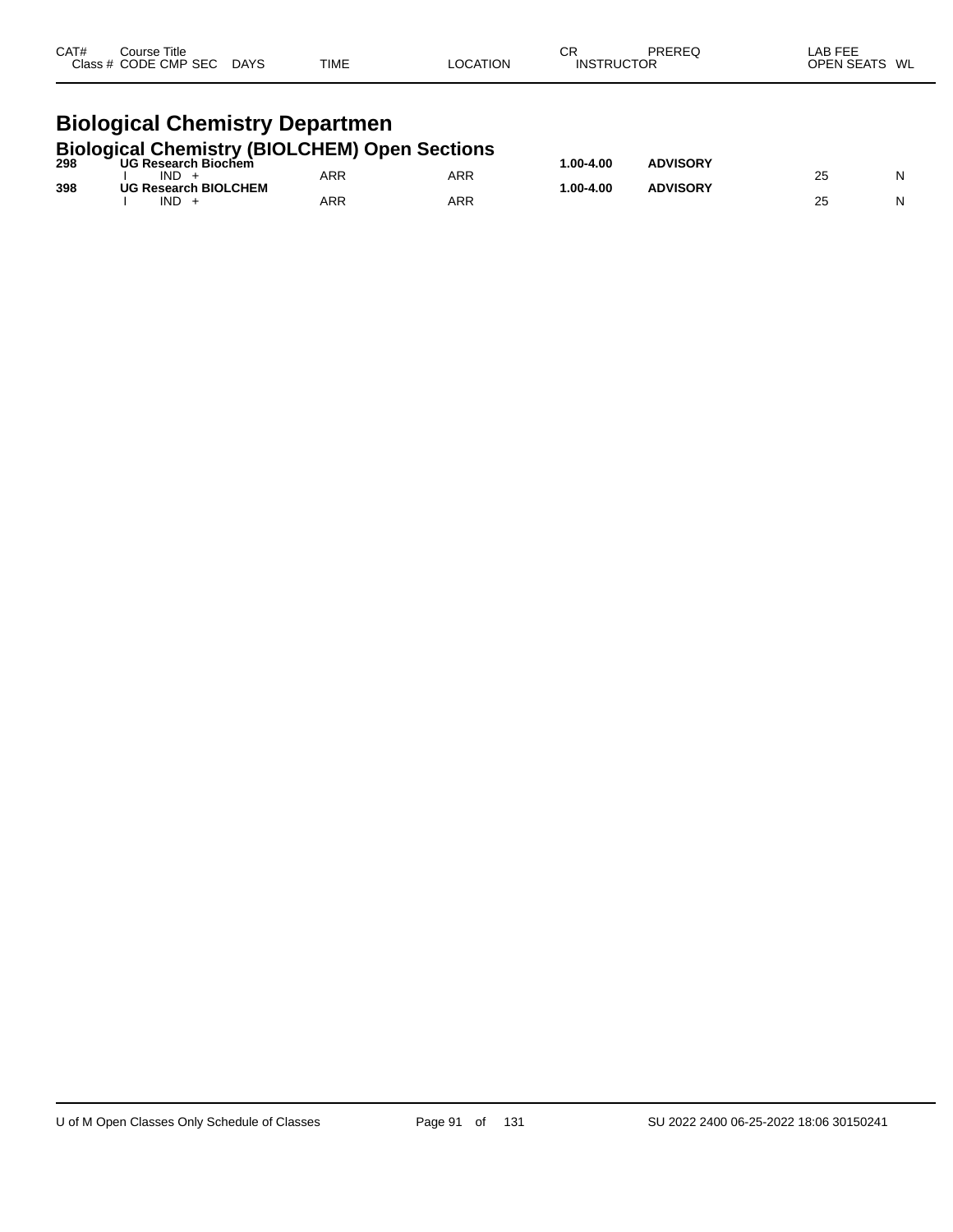| CAT#<br>Course Title<br>Class # CODE CMP SEC DAYS                                                       | TIME | LOCATION | CR<br><b>INSTRUCTOR</b> | PREREQ          | LAB FEE<br>OPEN SEATS WL |  |  |  |  |
|---------------------------------------------------------------------------------------------------------|------|----------|-------------------------|-----------------|--------------------------|--|--|--|--|
| <b>Cell and Developmental Biology</b>                                                                   |      |          |                         |                 |                          |  |  |  |  |
| <b>Cell and Developmental Biology (CDB) Open Sections</b><br><b>Directed Readings</b><br>598<br>$IND +$ | ARR  | ARR      | $1.00 - 4.00$           | <b>ADVISORY</b> | N<br>25                  |  |  |  |  |

|     | __<br><b>IND</b>                       | <b>ARR</b> | <b>ARR</b> |            |                 | 25 | N |
|-----|----------------------------------------|------------|------------|------------|-----------------|----|---|
| 599 | <b>Directed Research</b><br><b>IND</b> | ARR        | <b>ARR</b> | $.00-8.00$ | <b>ADVISORY</b> | 25 | N |
| 990 | <b>Diss Pre-Cand</b>                   |            |            | $.00-8.00$ | <b>ADVISORY</b> |    |   |
|     | <b>IND</b>                             | ARR        | ARR        |            |                 | 24 | N |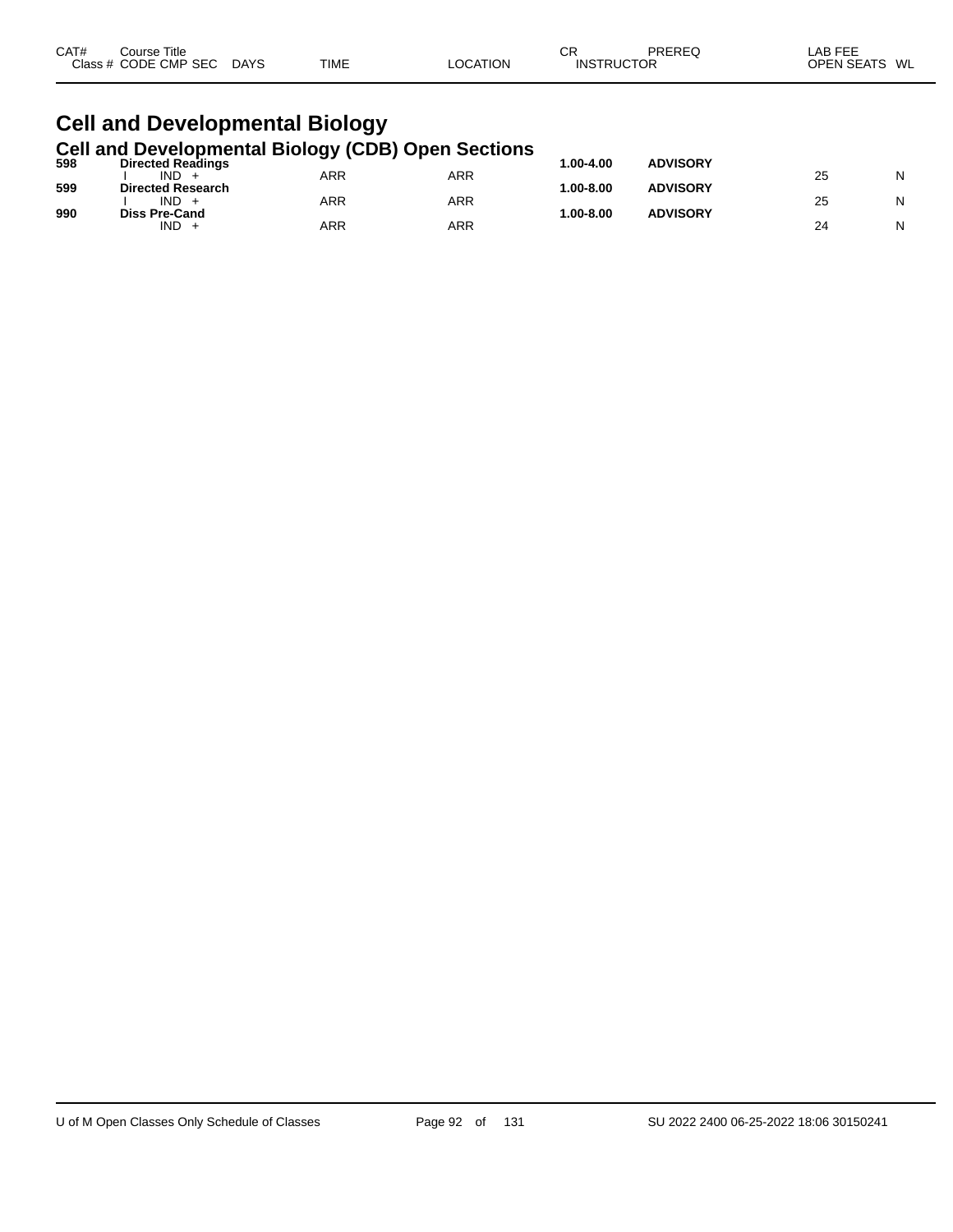# **Cellular and Molecular Biology Cellular And Molecular Biology (CMBIOL) Open Sections**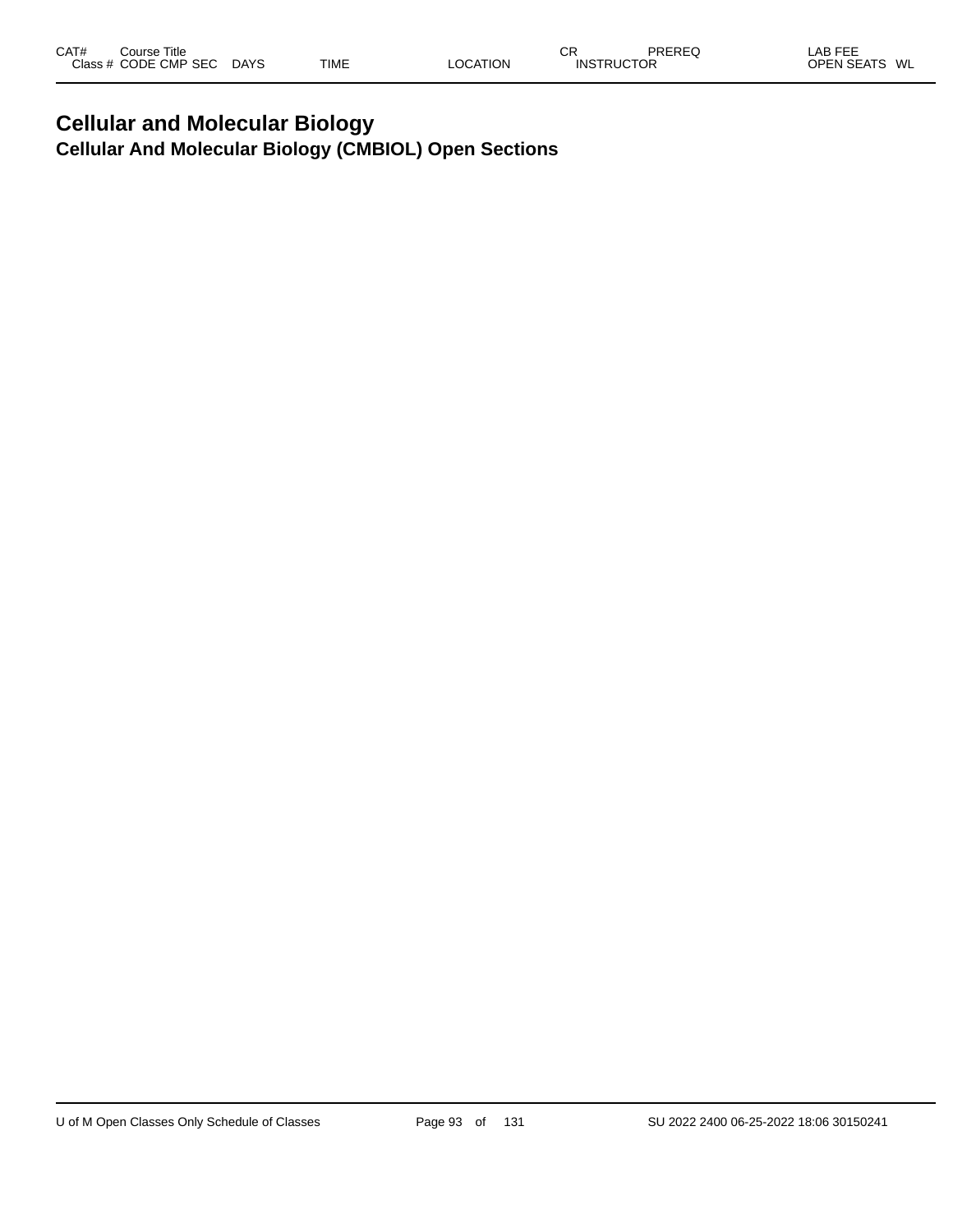# **Dermatology Department Dermatology (DERM) Open Sections**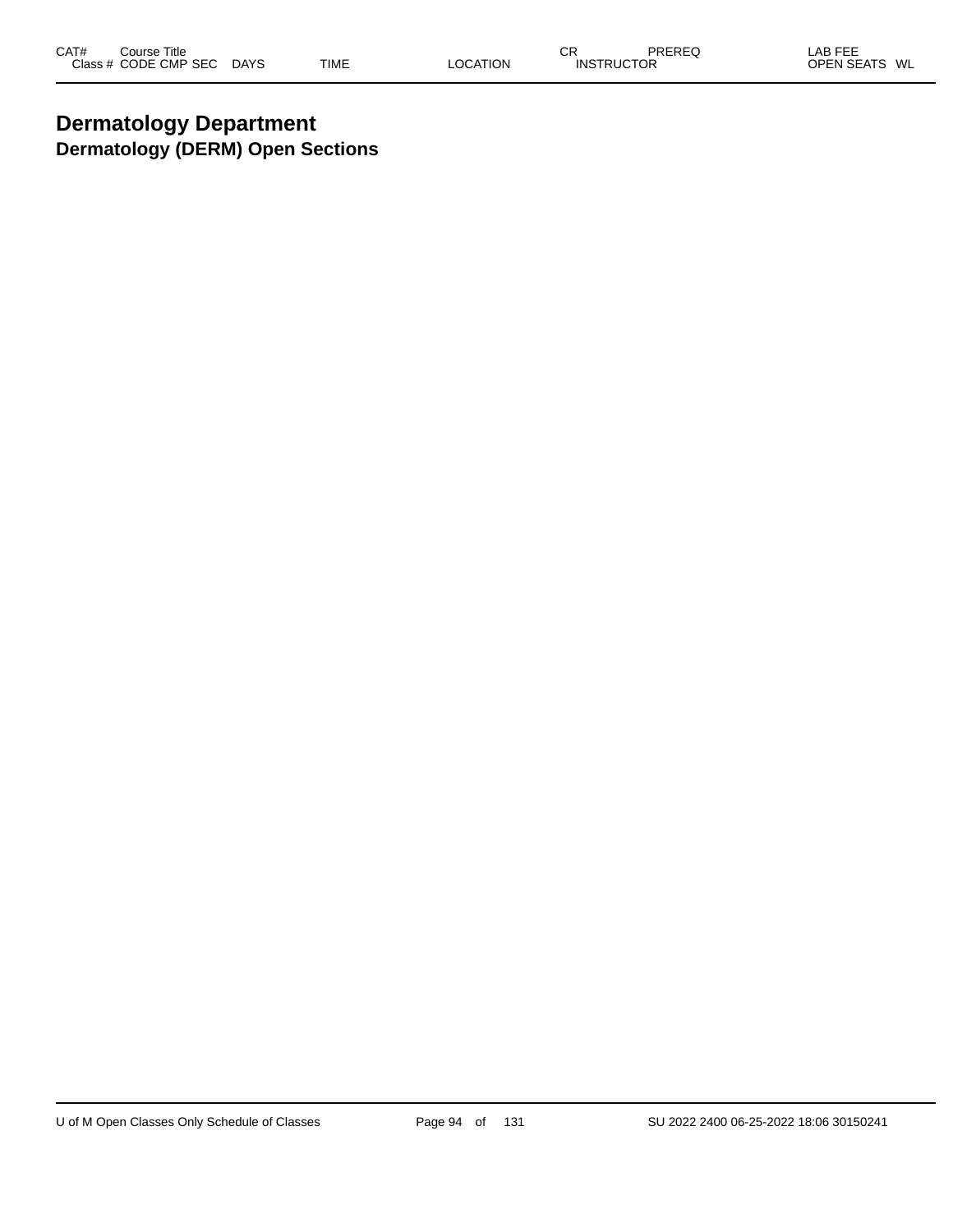# **Human Genetics Department Human Genetics (HUMGEN) Open Sections**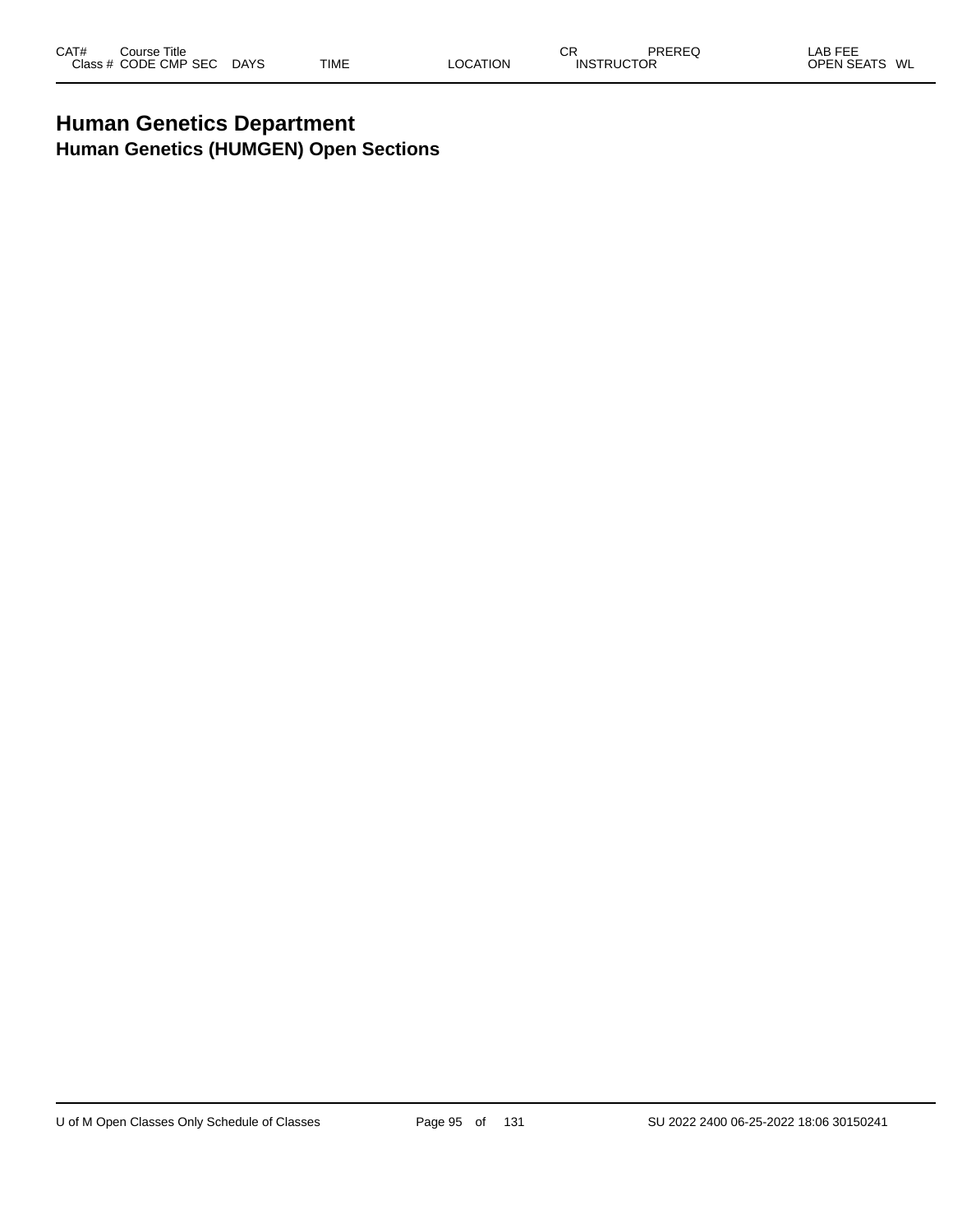| CAT# | Course Title<br>Class # CODE CMP SEC | <b>DAYS</b> | <b>TIME</b> | <b>LOCATION</b> | СR<br><b>INSTRUCTOR</b> | <b>PREREQ</b> | _AB FEE<br><b>OPEN SEATS</b><br>WL |
|------|--------------------------------------|-------------|-------------|-----------------|-------------------------|---------------|------------------------------------|
|      |                                      |             |             |                 |                         |               |                                    |

# **Internal Medicine Department**

| <b>Internal Medicine (INTMED) Open Sections</b> |  |  |
|-------------------------------------------------|--|--|
|-------------------------------------------------|--|--|

|     |     |                      | <b>Internal Medicine (INTMED) Open Sections</b> |     |           |                 |    |
|-----|-----|----------------------|-------------------------------------------------|-----|-----------|-----------------|----|
| 300 | IND | UG Micrbiol Research | ARR                                             | ARR | 2.00-4.00 | <b>ENFORCED</b> | N. |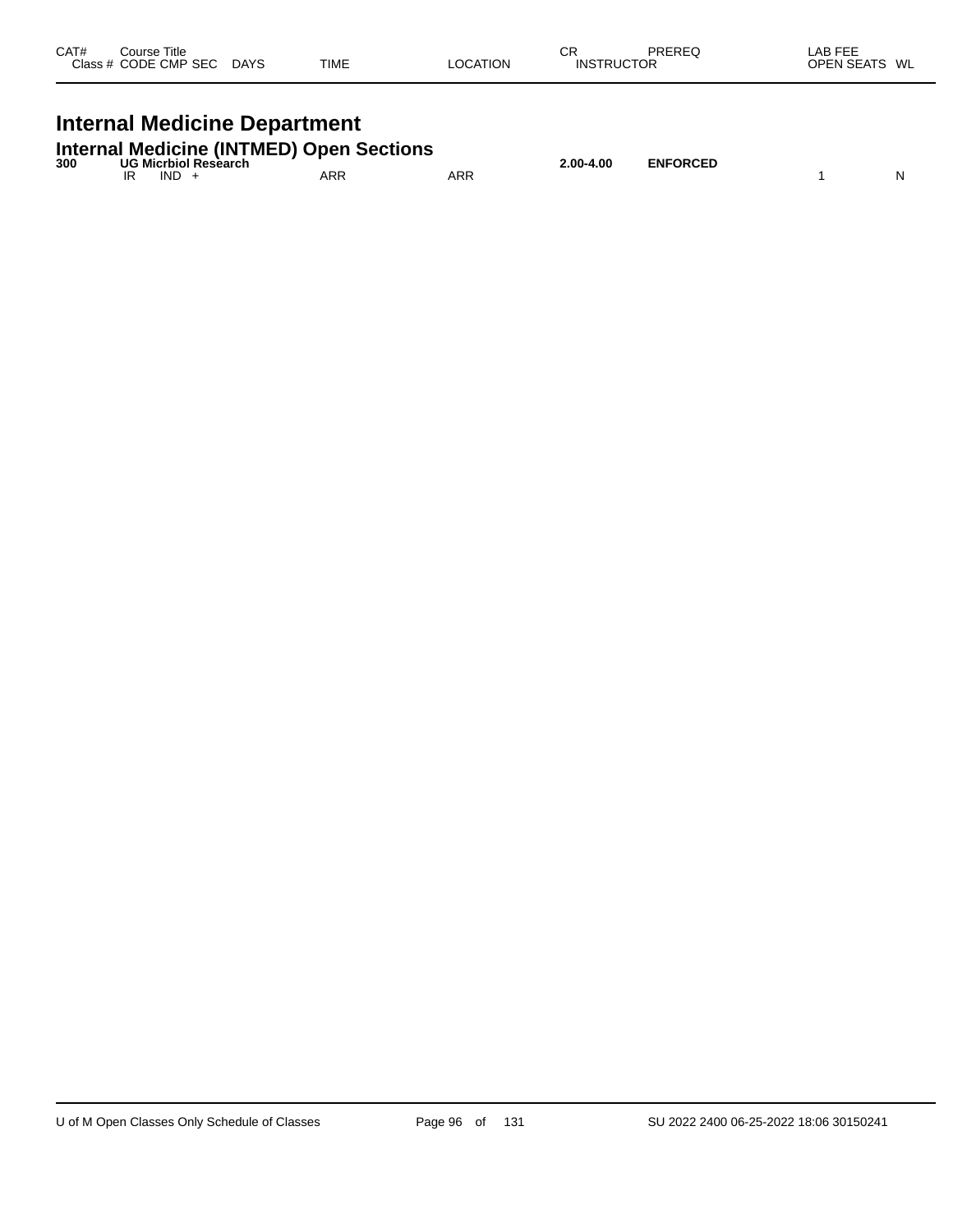# **Medical School Administration Immunology (IMMUNO) Open Sections Medical School Administration (MEDADM) Open Sections 807 Adv Head&Neck 2.00**

| 807   | Adv Head&Neck               |   |            |     | 2.00 |    |          |
|-------|-----------------------------|---|------------|-----|------|----|----------|
| 70416 | 202<br>.AB                  |   | <b>ARR</b> | ARR |      | 30 | N<br>. . |
| 70415 | . FO<br>201<br>$\sim$<br>__ | W | -5PM       | ARR |      |    |          |
|       |                             |   |            |     |      |    |          |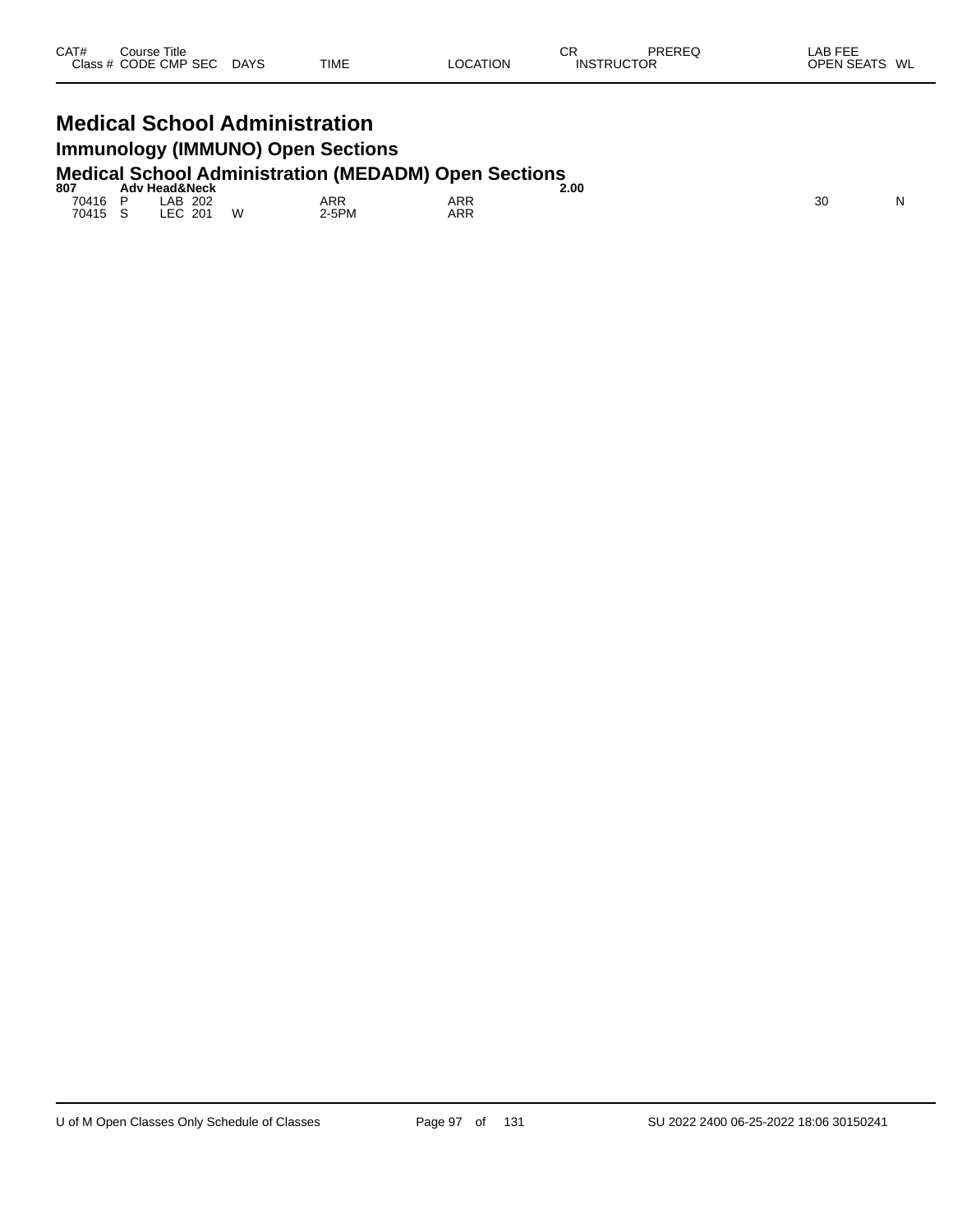| CAT#<br>Course Title<br>Class # CODE CMP SEC DAYS | TIME | <b>LOCATION</b> | СR<br><b>INSTRUCTOR</b> | <b>PREREQ</b> | LAB FEE<br>OPEN SEATS WL |
|---------------------------------------------------|------|-----------------|-------------------------|---------------|--------------------------|
| Missolialem: And Improvement                      |      |                 |                         |               |                          |

#### **Microbiology And Immunology**

| <b>Microbiology (MICRBIOL) Open Sections</b><br>299 Intro to Research |            |     |     | 2.00-3.00 |  |
|-----------------------------------------------------------------------|------------|-----|-----|-----------|--|
|                                                                       | <b>IND</b> | ARR | ARR |           |  |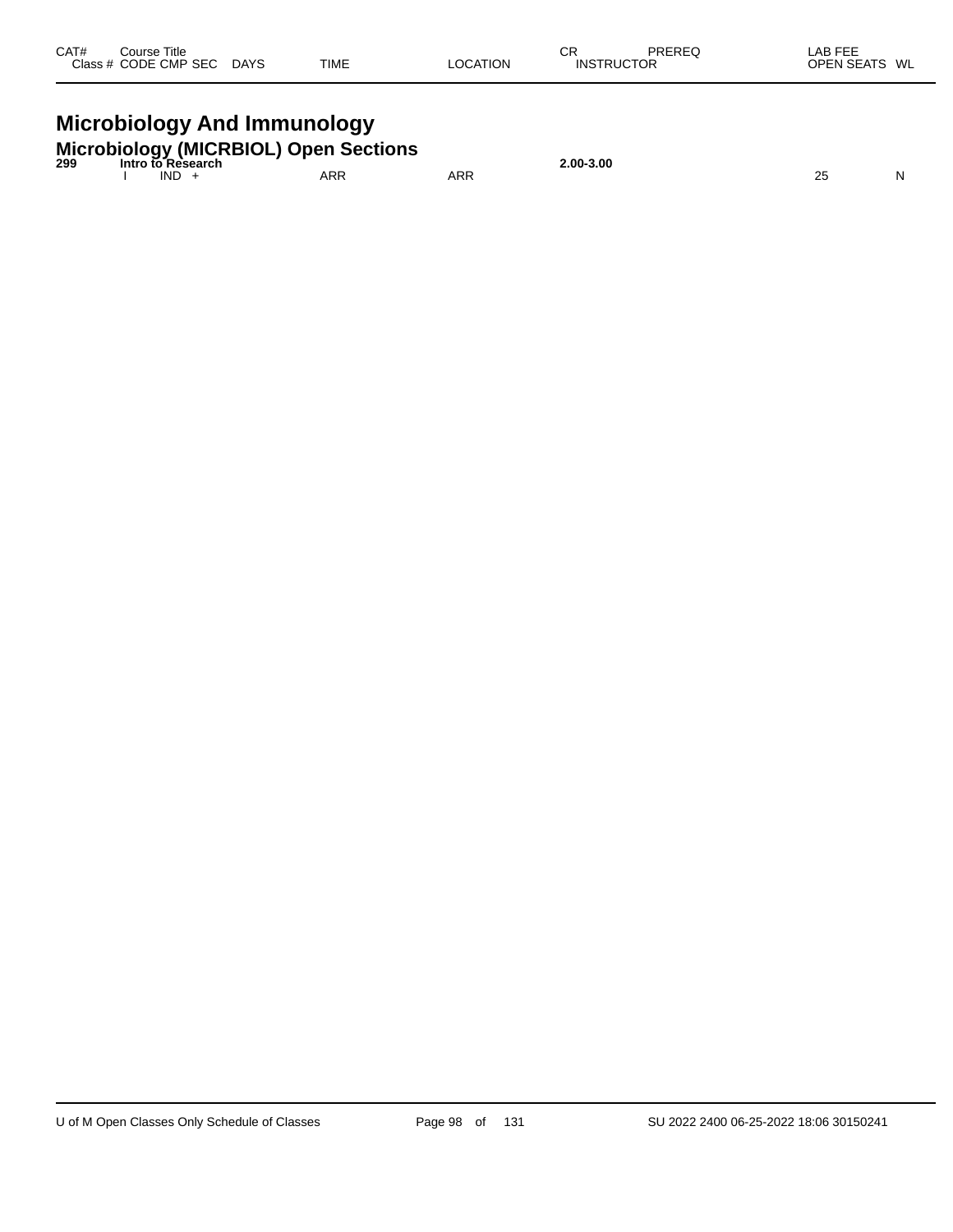# **Neurology Department Neurology (NEUROL) Open Sections**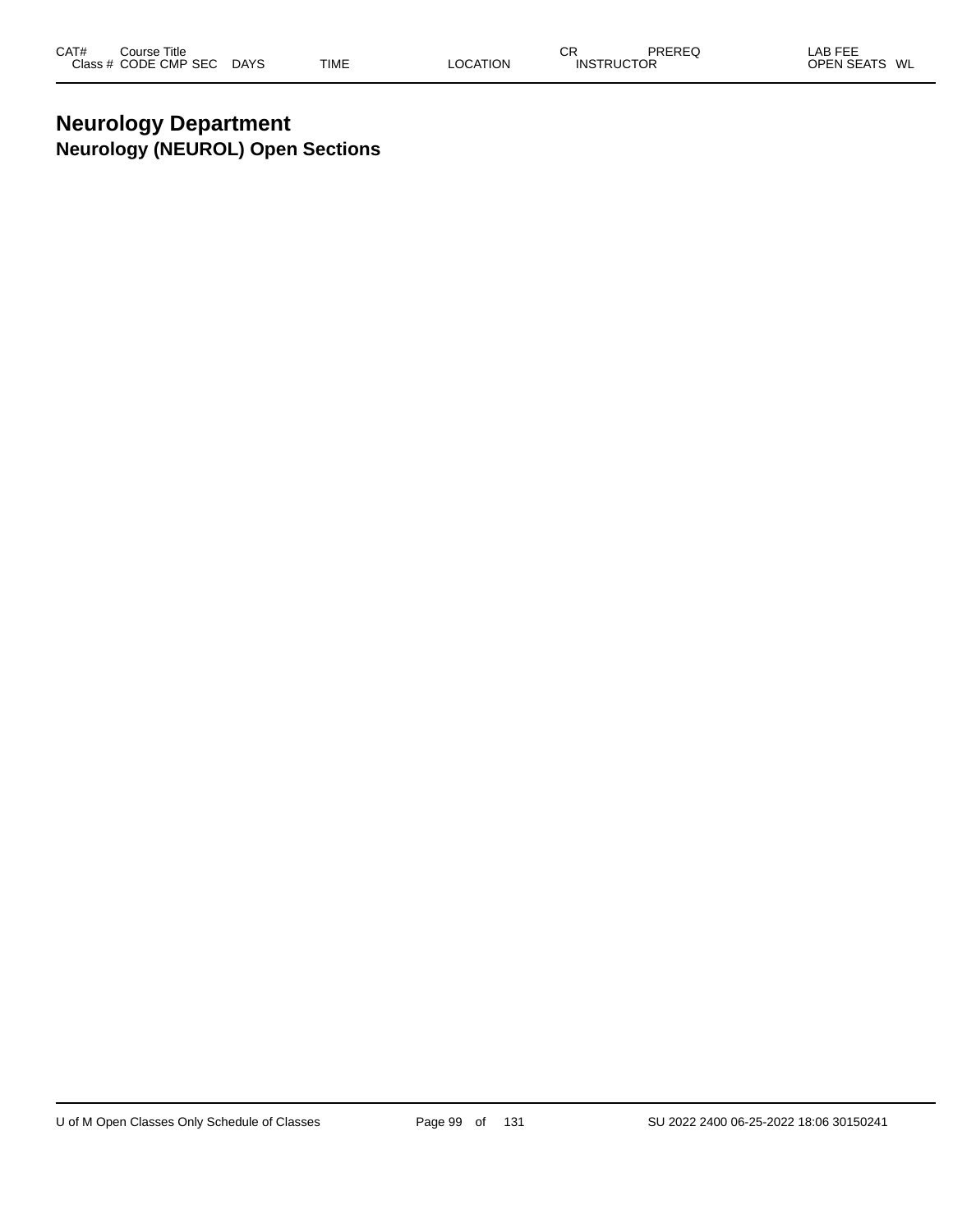#### **Center For Neuroscience Neuroscience (NEUROSCI) Open Sections**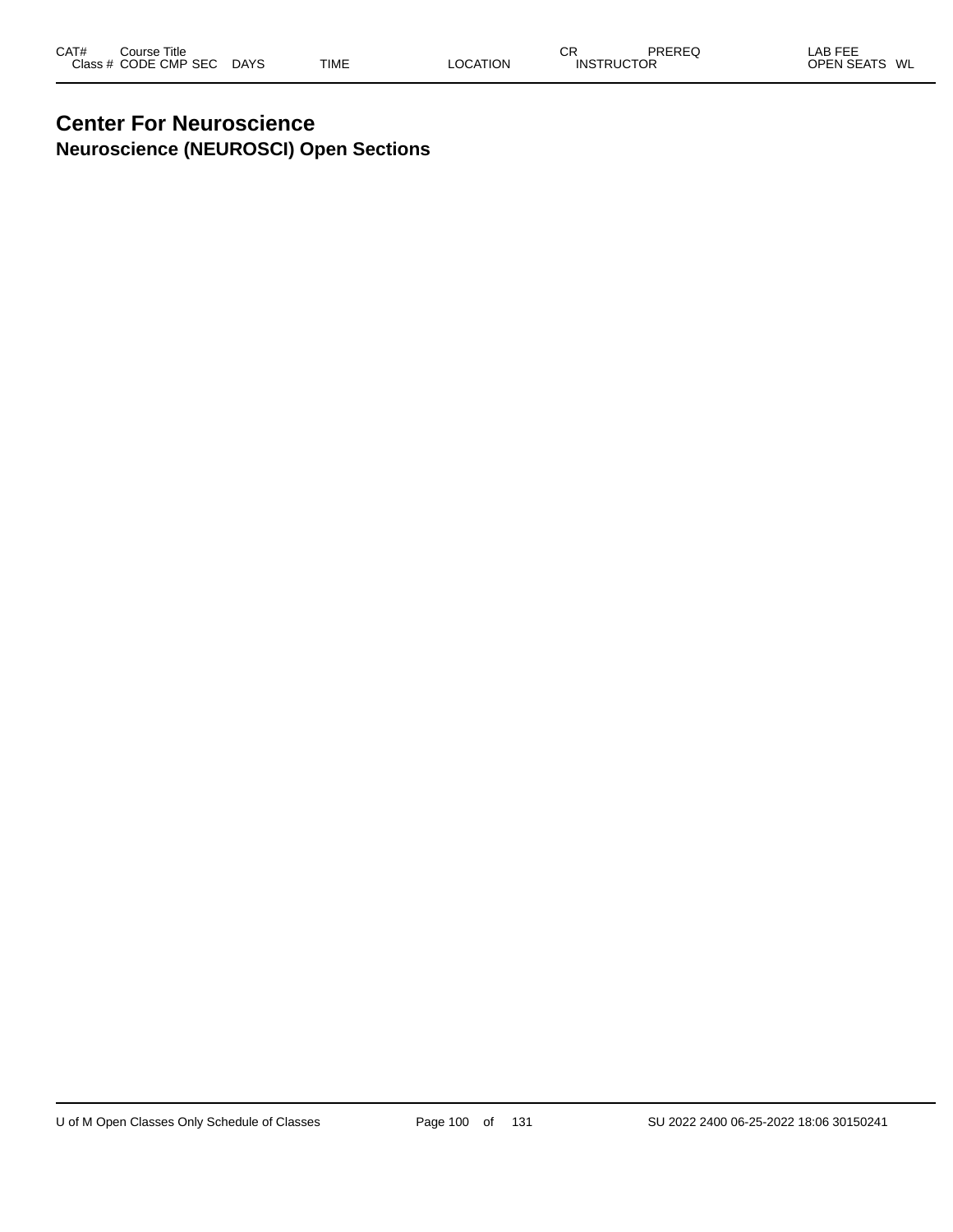# **Obstetrics And Gynecology Dept Obstetrics and Gynecology (OBSTGYN) Open Sections**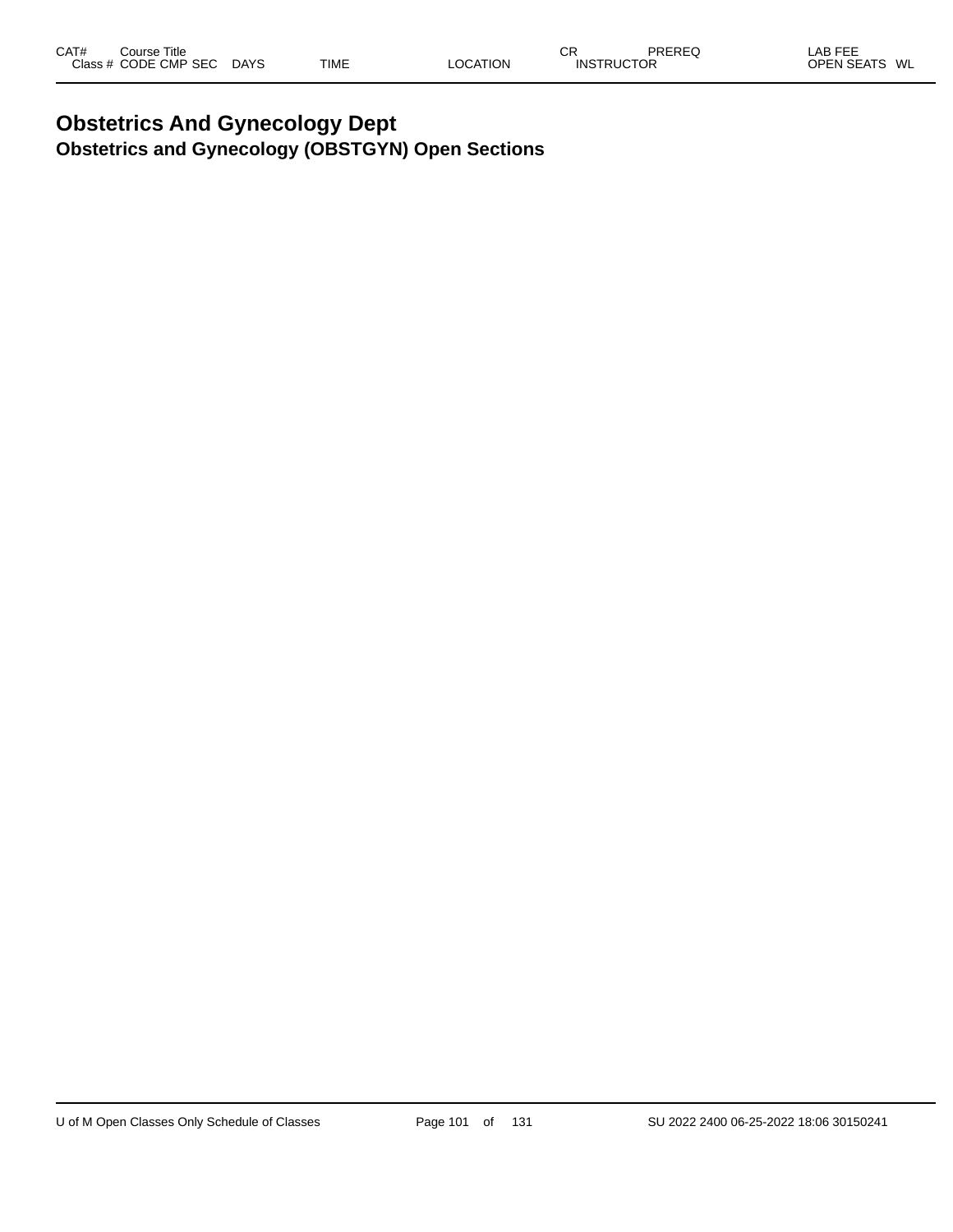# **Ophthalmology Department Ophthalmology (OPHTH) Open Sections**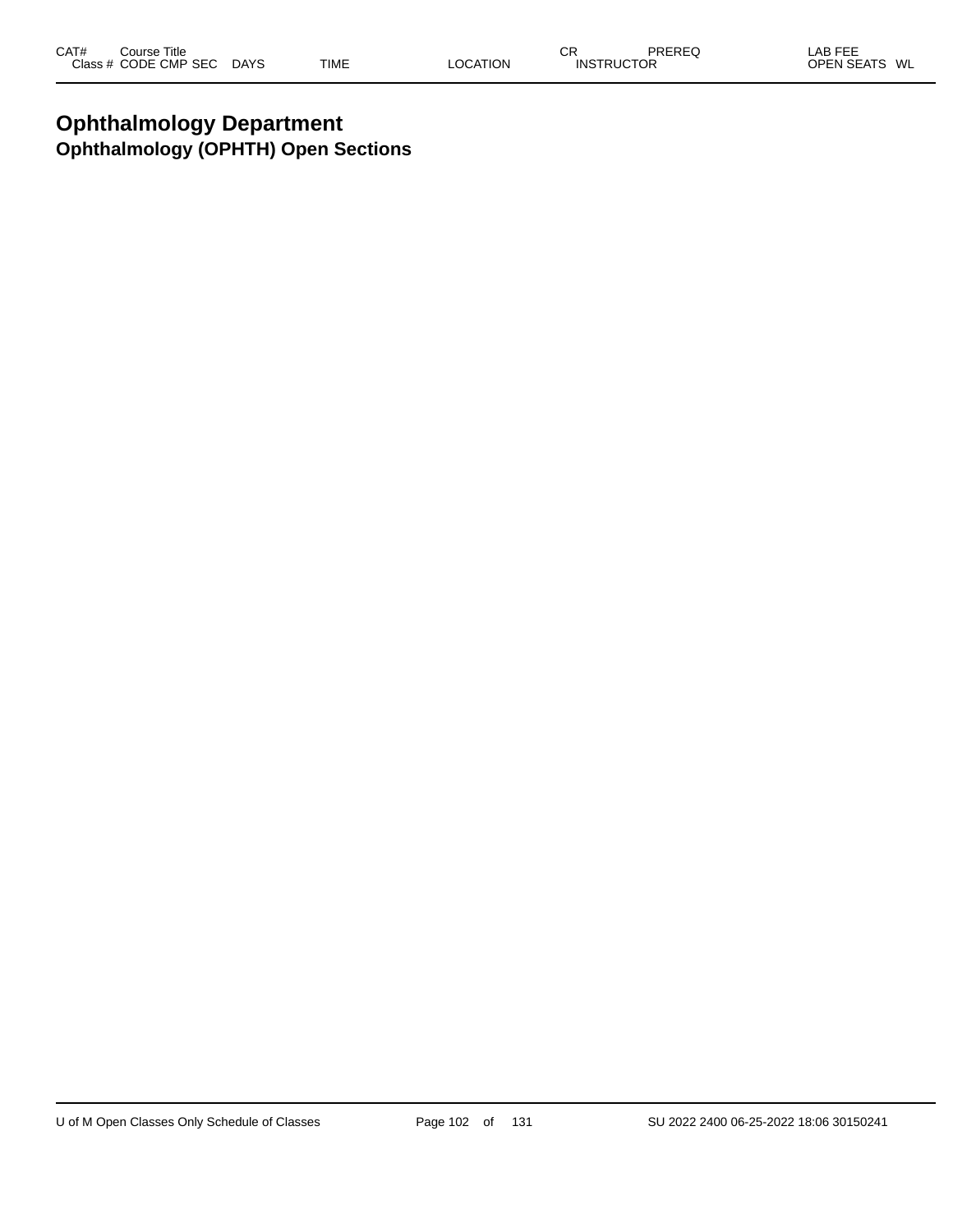# **Otorhinolaryngology Department Otorhinolaryngology (OTO) Open Sections**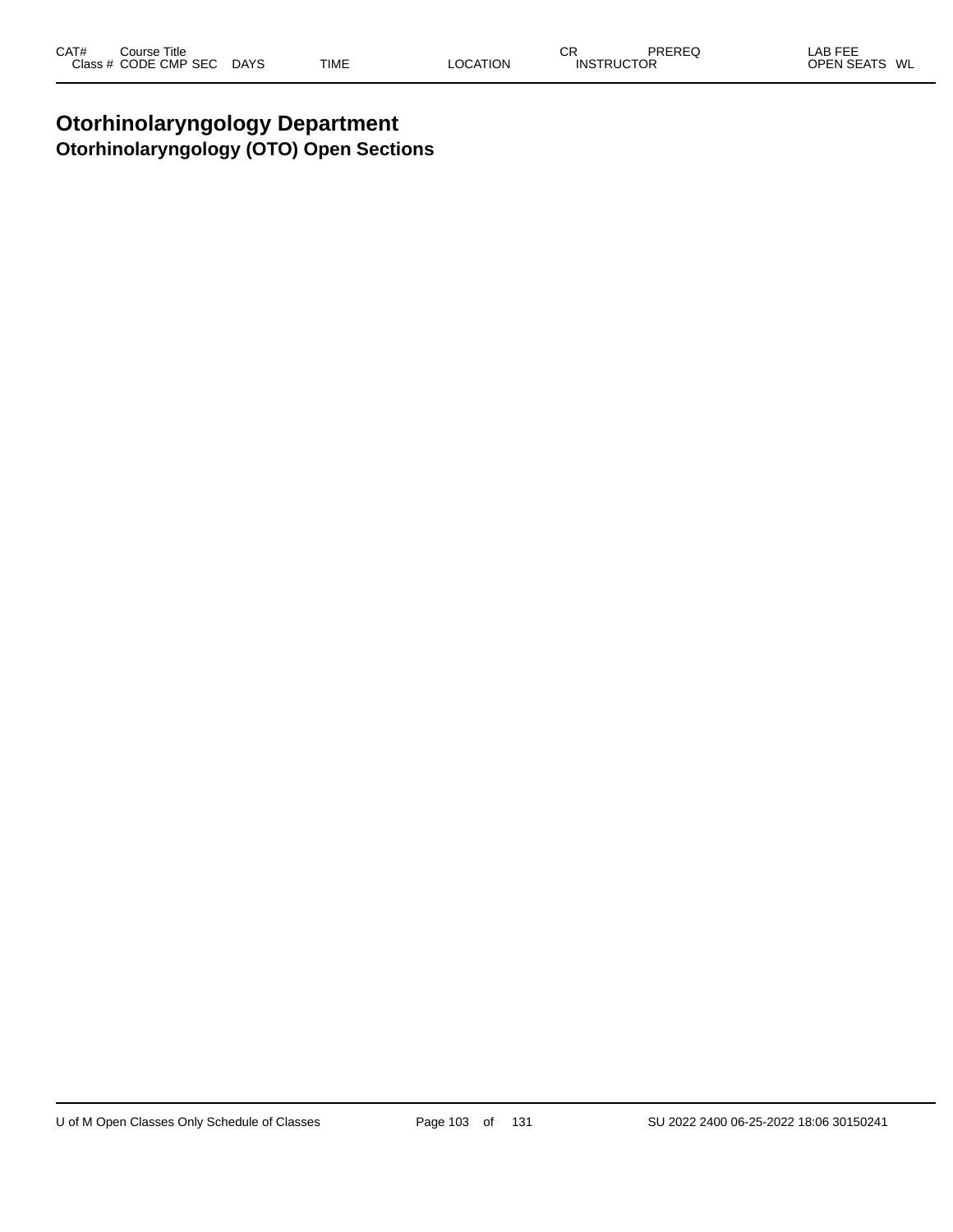# **Pathology Department Pathology (PATH) Open Sections**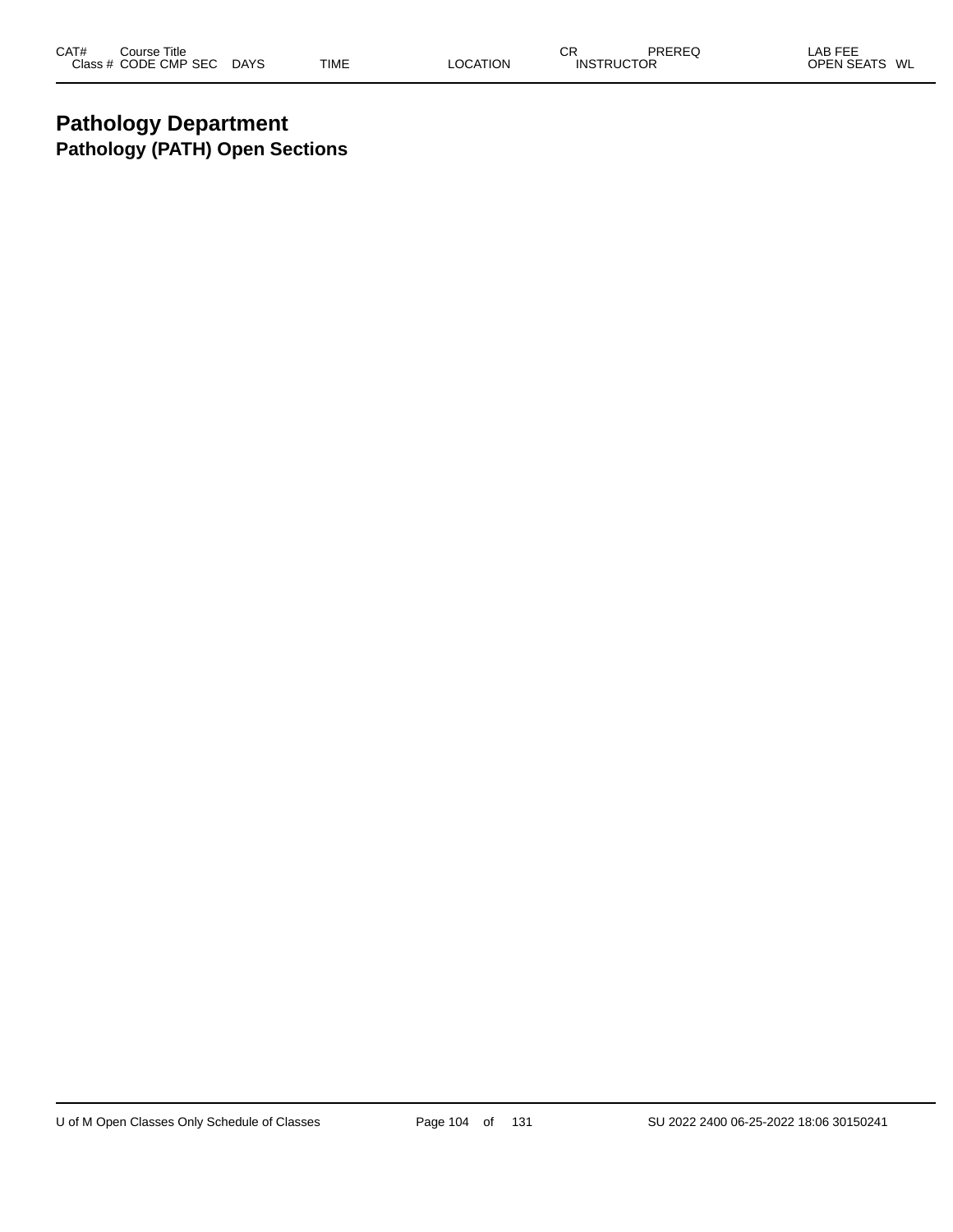# **Pediatrics & Comm Diseases Dep Pediatrics (PEDIAT) Open Sections**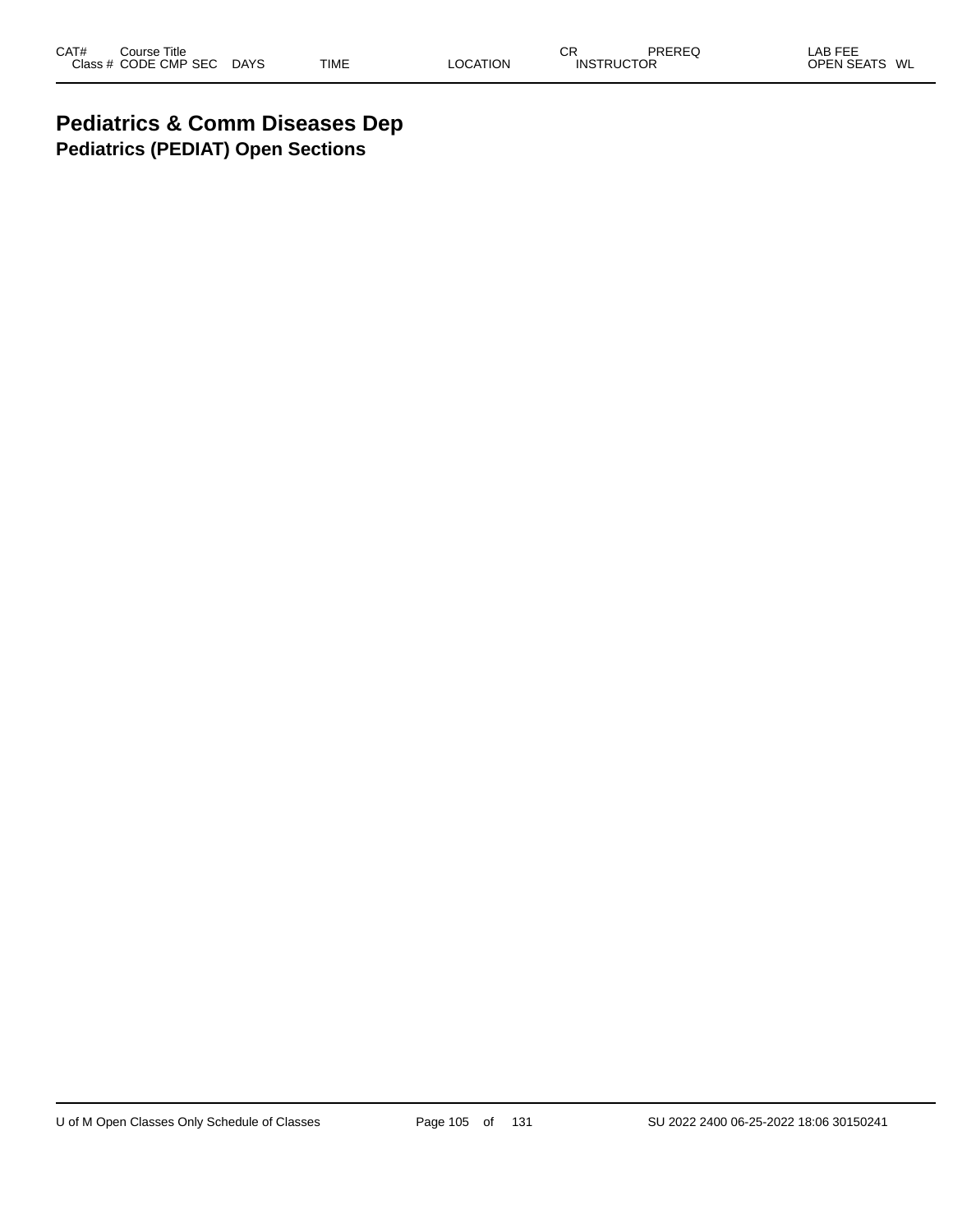# **Pharmacology Department Pharmacology (PHRMACOL) Open Sections**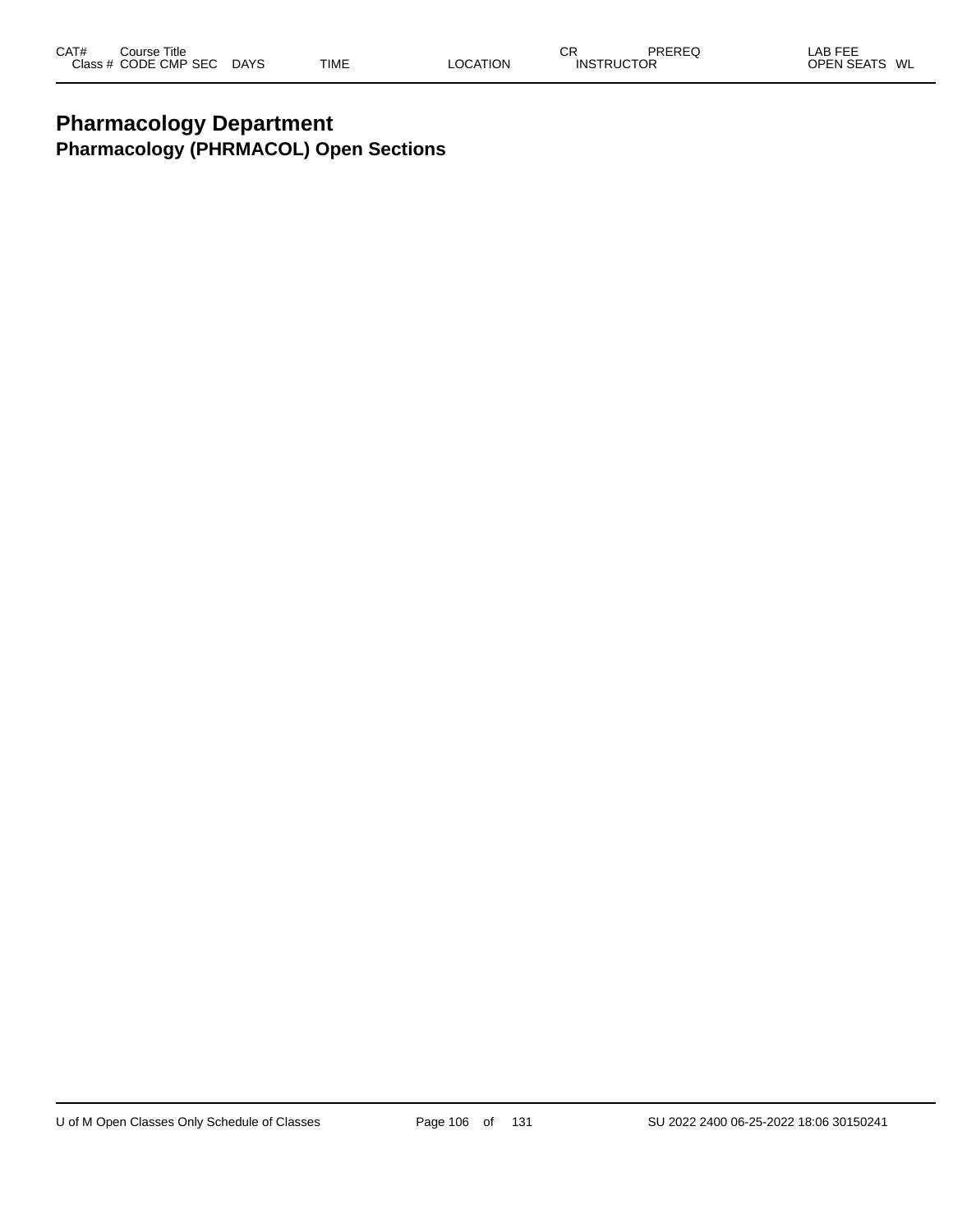| CAT#<br>Course Title<br>Class # CODE CMP SEC | <b>DAYS</b> | TIME | LOCATION | СR<br><b>INSTRUCTOR</b> | PREREQ | LAB FEE<br>OPEN SEATS<br>WL |
|----------------------------------------------|-------------|------|----------|-------------------------|--------|-----------------------------|
|                                              |             |      |          |                         |        |                             |

# **Physical Medicine & Rehab Dept Physical Medicine & Rehabilitation (PMR) Open Sections 599 Clinical Research 1.00-8.00**

| 599 | Clinical Research |     |            | 1.00-8.00 |   |
|-----|-------------------|-----|------------|-----------|---|
|     | <b>IND</b>        | ARR | <b>ARR</b> |           | N |
|     |                   |     |            |           |   |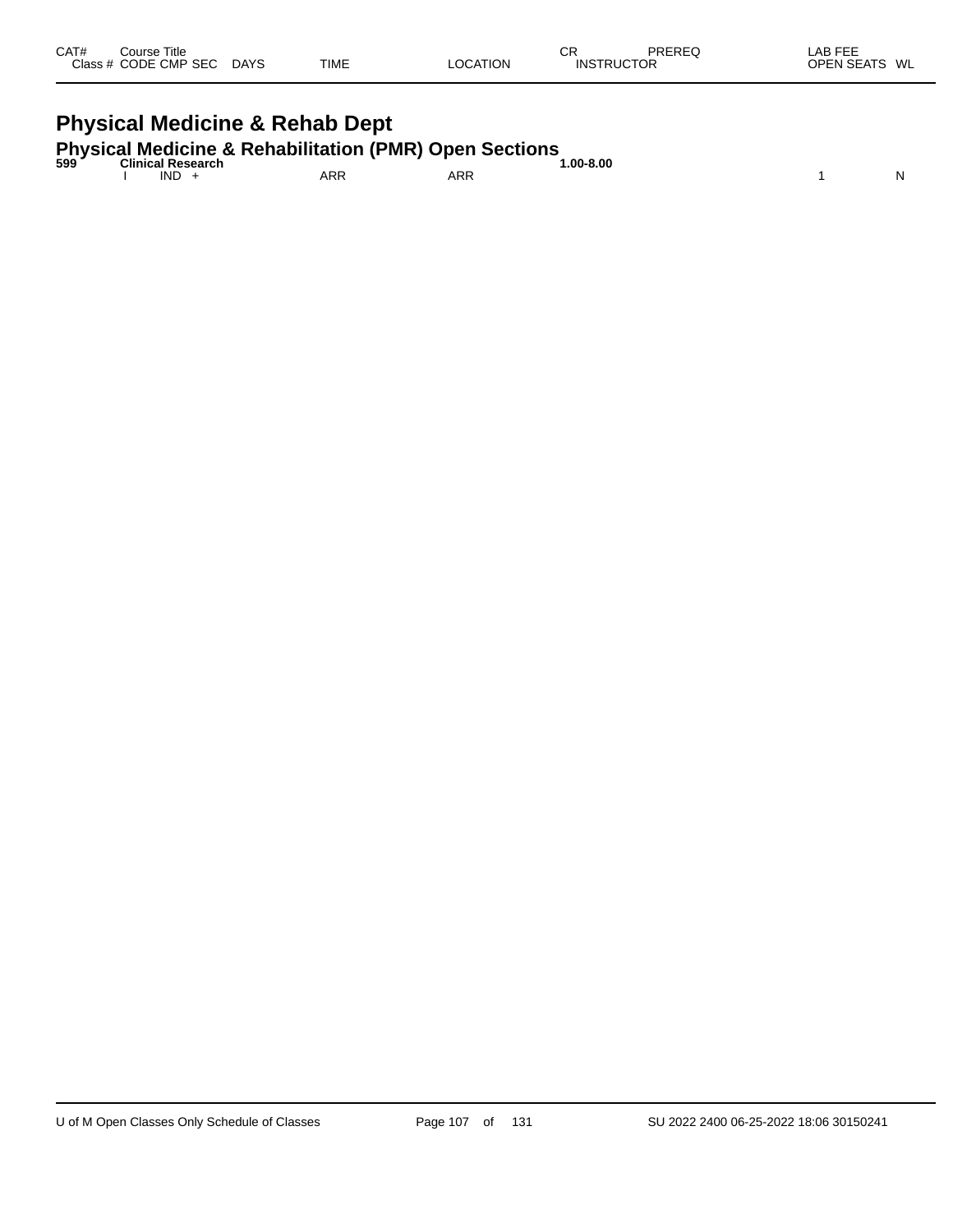| CAT# | Course Title<br>Class # CODE CMP SEC | <b>DAYS</b> | <b>TIME</b> | <b>OCATION</b> | СR<br><b>INSTRUCTOR</b> | PREREQ | LAB FEE<br><b>OPEN SEATS</b> | WL |
|------|--------------------------------------|-------------|-------------|----------------|-------------------------|--------|------------------------------|----|
|      |                                      |             |             |                |                         |        |                              |    |

#### **Physiology Department Physiology (PHYSIOL) Open Sections**

| <b>Physiol MS Capstone</b> |                                                                                     |                   | 3.00              |                        |                                              |    |
|----------------------------|-------------------------------------------------------------------------------------|-------------------|-------------------|------------------------|----------------------------------------------|----|
| IND.                       | ARR                                                                                 | ARR               |                   |                        | 25                                           | N  |
| <b>Physio MS Res Proj</b>  |                                                                                     |                   | $3.00 - 8.00$     |                        |                                              |    |
| IND.                       |                                                                                     |                   |                   |                        | 25                                           | N  |
|                            |                                                                                     |                   |                   |                        |                                              |    |
|                            |                                                                                     |                   |                   |                        |                                              | N  |
|                            |                                                                                     |                   |                   |                        |                                              |    |
| 201                        |                                                                                     |                   |                   |                        | 24                                           | N  |
|                            | <b>Physio MS Res Caps</b><br>IR<br>IND.<br><b>Peer Capstone Devel</b><br>PIR<br>DIS | ARR<br>ARR<br>ARR | ARR<br>ARR<br>ARR | 3.00<br>1.00<br>Oaklev | <b>ENFORCED</b><br><b>ADVISORY, ENFORCED</b> | 24 |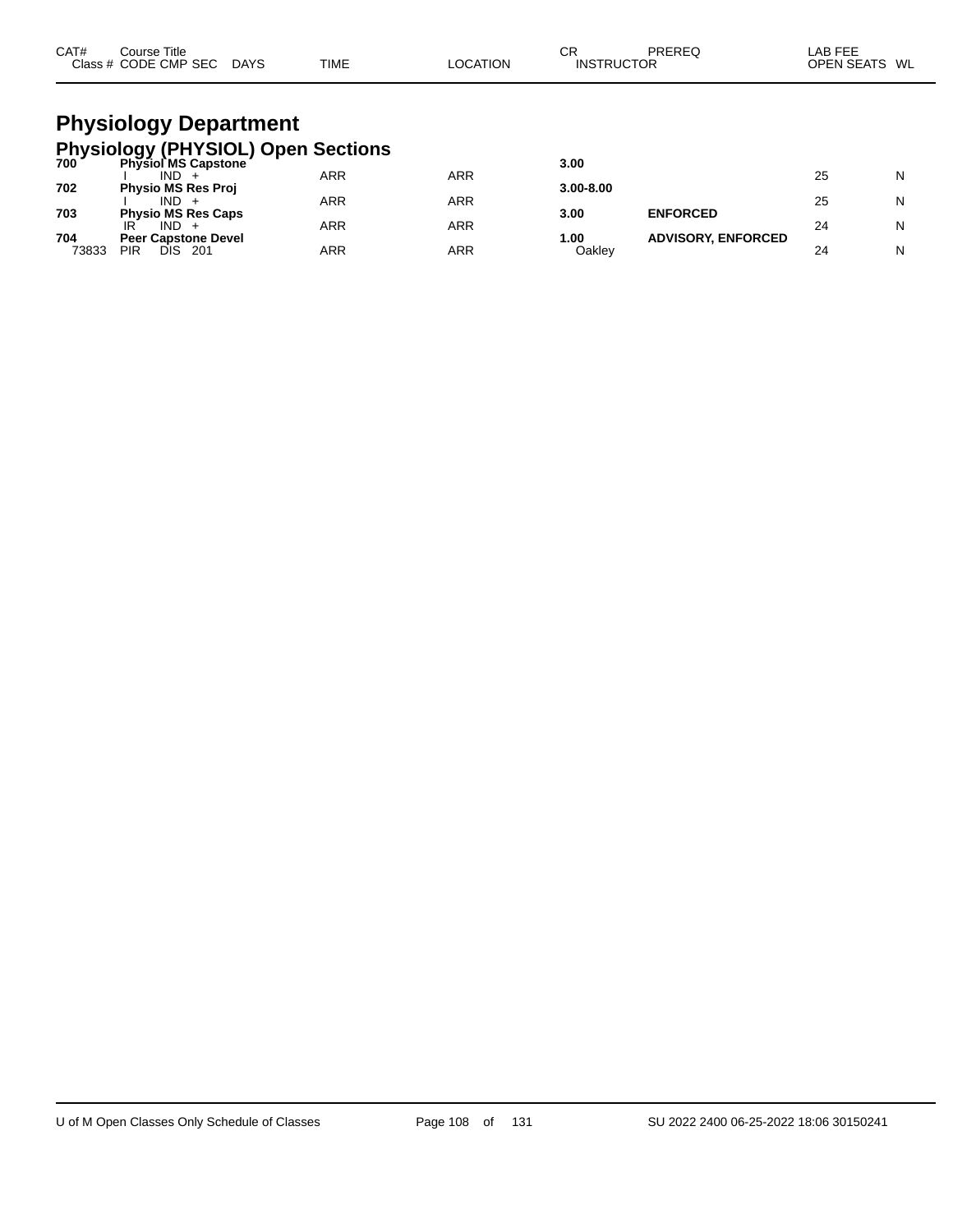| CAT# | Course Title<br>Class # CODE CMP SEC | <b>DAYS</b> | <b>TIME</b> | LOCATION | ⌒冖<br>◡<br><b>INSTRUCTOR</b> | PREREQ | LAB FEE<br><b>OPEN SEATS</b><br>WL |
|------|--------------------------------------|-------------|-------------|----------|------------------------------|--------|------------------------------------|
|      |                                      |             |             |          |                              |        |                                    |

# **PreMedical PostBaccalaureate Program**

# **Post-Baccalaureate Premedical Program (MEDPREP) Open Sections 401 Fnds Physicians - 1 1.00 ADVISORY \*\*\*.\*\***

| 401   | <b>Fnds Physicians -</b>            |       |     | 00. ،   | <b>ADVISORY</b> | *** ** |   |
|-------|-------------------------------------|-------|-----|---------|-----------------|--------|---|
| 73252 | W<br>DIS<br>201<br>P R              | 5-7PM | ARR | Wishart |                 | ົ      | N |
|       | Fdns Aspiring Physicians - II       |       |     |         |                 |        |   |
| 402   | <b>Fnds Physicians - II</b>         |       |     | 1.00    | <b>ADVISORY</b> |        |   |
| 73129 | W<br>РR<br>201<br>DIS               | 5-7PM | ARR | Wishart |                 | 29     | N |
|       | <b>Fnds for Aspiring Physicians</b> |       |     |         |                 |        |   |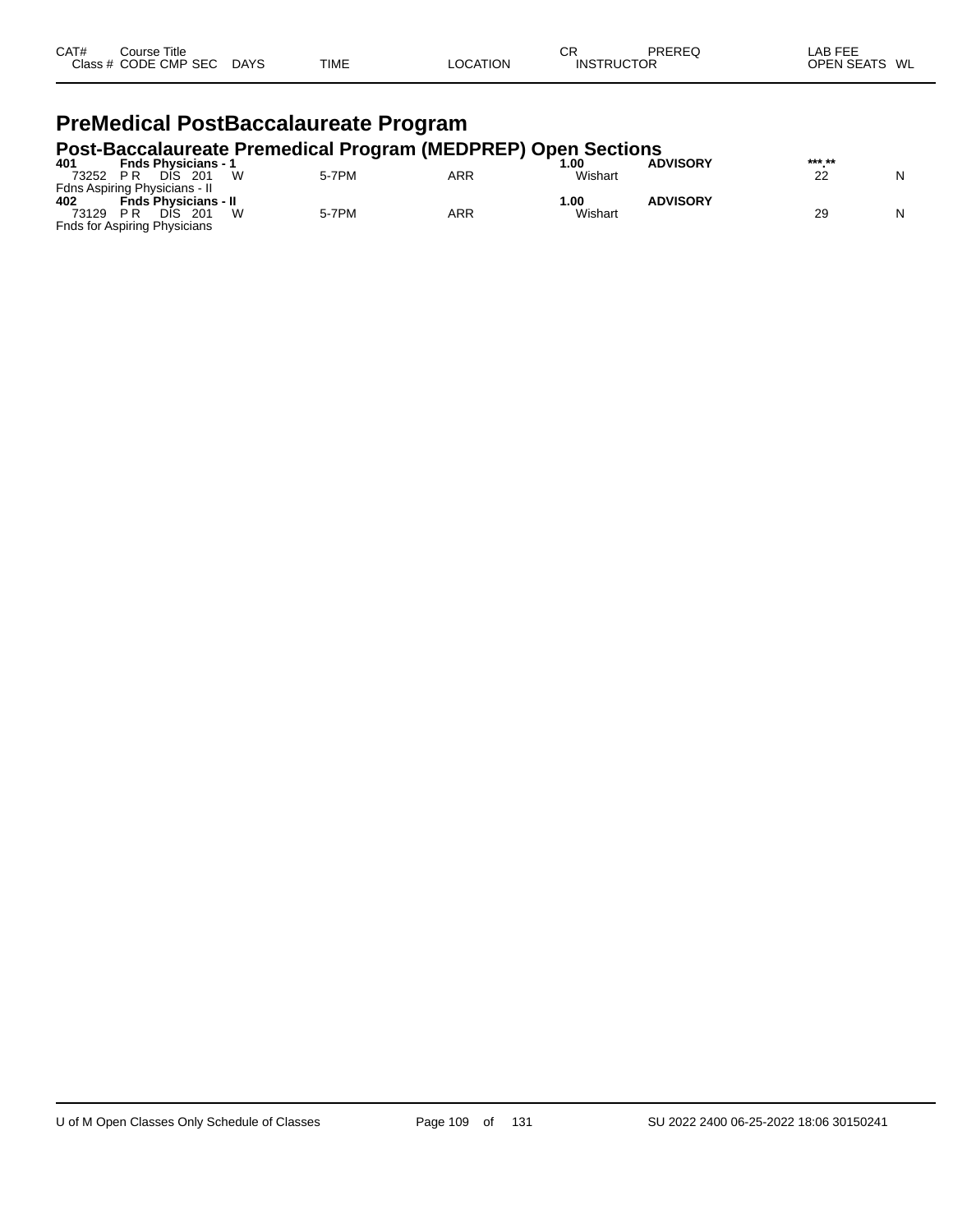## **Psychiatry Department Psychiatry (PSYCHIAT) Open Sections**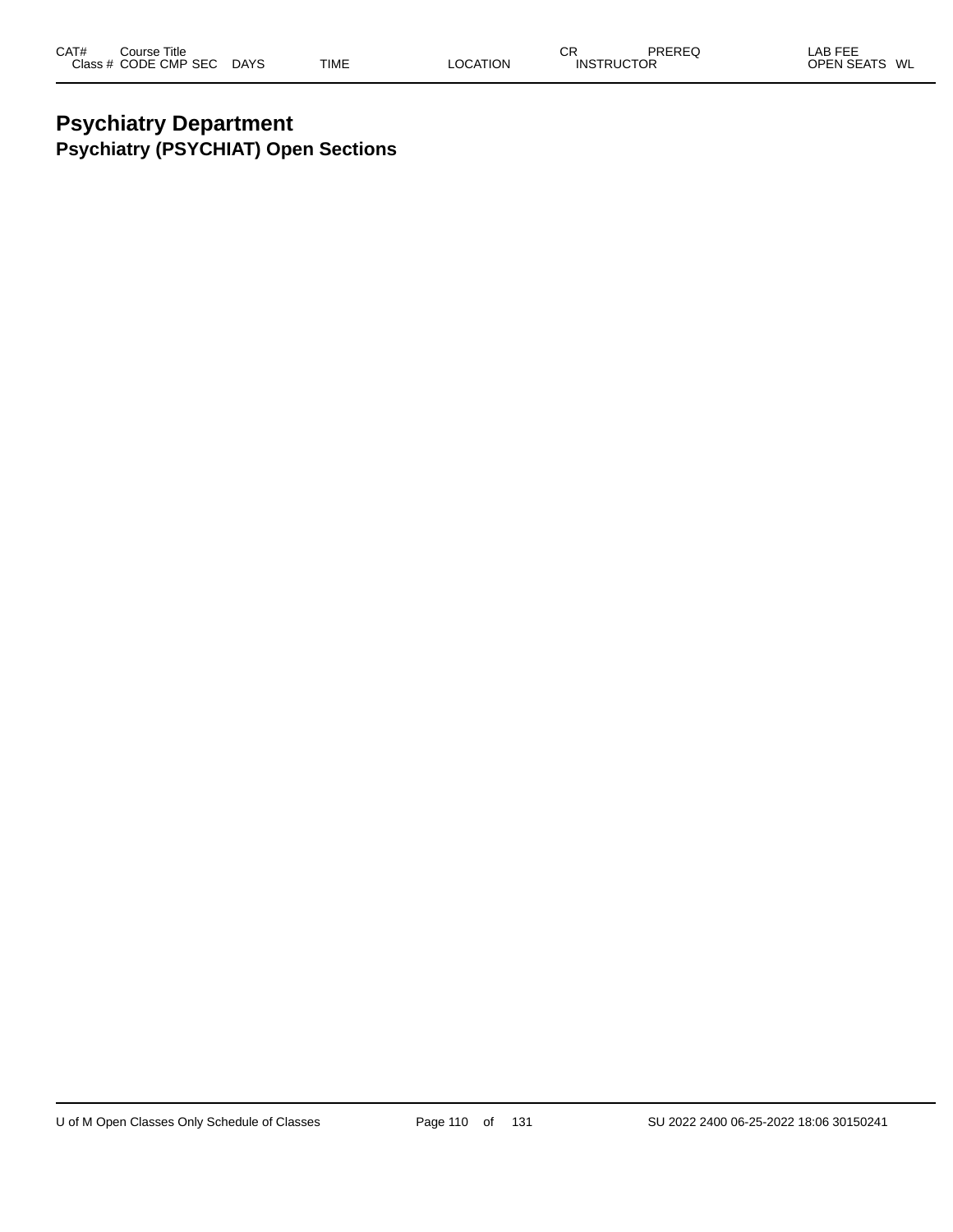| CAT# | Course Title<br>Class # CODE CMP SEC | <b>DAYS</b> | <b>TIME</b> | LOCATION | СR<br><b>INSTRUCTOR</b> | PREREQ | LAB FEE<br>OPEN SEATS WL |
|------|--------------------------------------|-------------|-------------|----------|-------------------------|--------|--------------------------|
|      |                                      |             |             |          |                         |        |                          |

# **Surgery Department**

| <b>Surgery (SURGERY) Open Sections</b><br><sup>499</sup> Ug Surgery Research |     |     | .00-16.00 |  |
|------------------------------------------------------------------------------|-----|-----|-----------|--|
| <b>IND</b>                                                                   | ARR | ARR |           |  |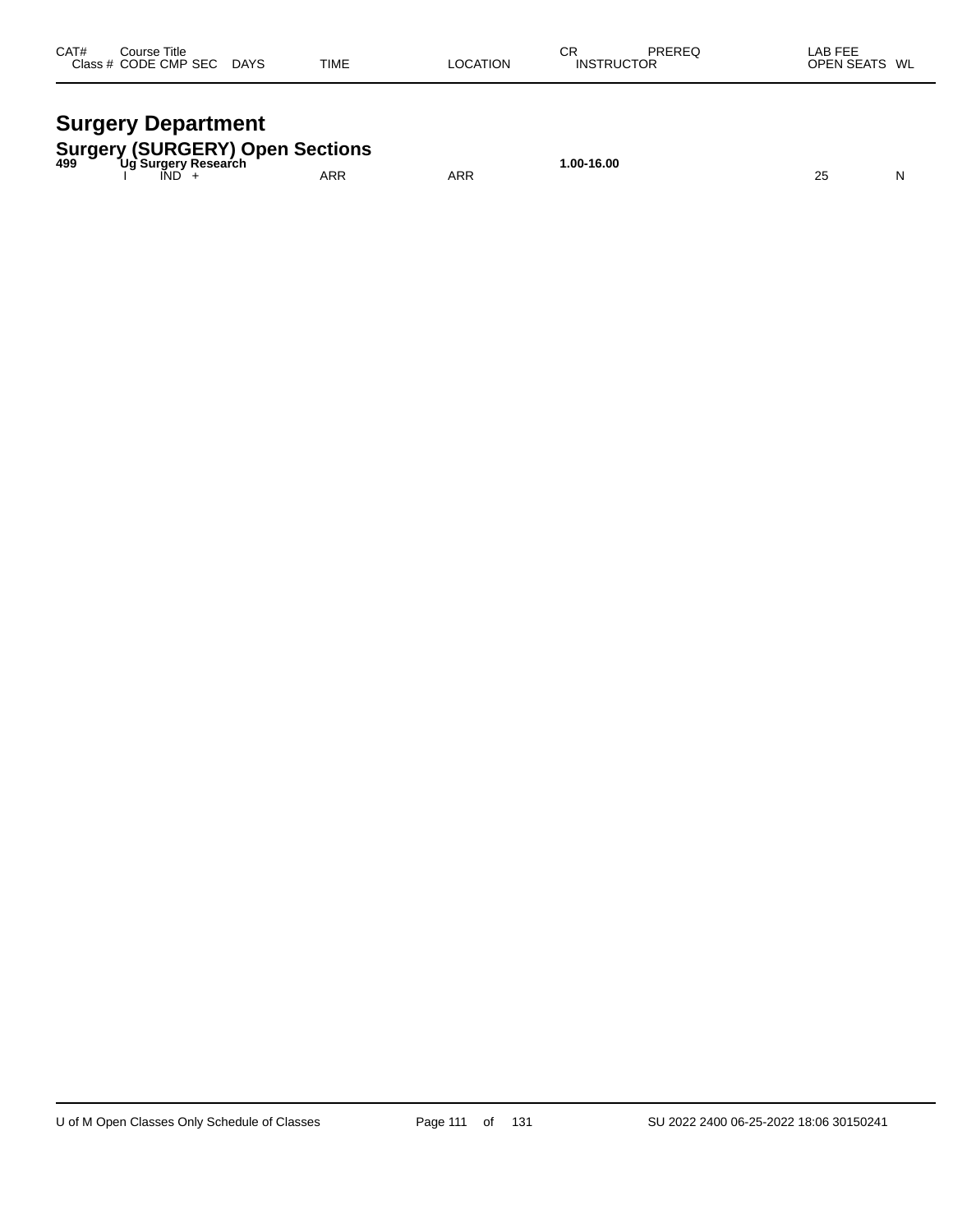| CAT#      | Title<br>$\mathsf{\dot{\cup}}$ ourse $^{\mathsf{\tau}}$ |             |             |                 | ⌒冖<br>◡           | PREREQ | _AB FEE<br>--           |  |
|-----------|---------------------------------------------------------|-------------|-------------|-----------------|-------------------|--------|-------------------------|--|
| Class $#$ | CODE CMP<br>SEC                                         | <b>DAYS</b> | <b>TIME</b> | <b>LOCATION</b> | <b>INSTRUCTOR</b> |        | <b>OPEN SEATS</b><br>WL |  |
|           |                                                         |             |             |                 |                   |        |                         |  |

#### **Music, Theatre & Dance Department Of Dance Dance (DANCE) Open Sections 406 PTSI/UM Tech 1.00-2.00 ADVISORY** 72779 PI LAB 201 ARR ARR Matijas-Mecca, Cole 25 N **424 Taylor Repertory 1.00** 72780 PI LAB 201 ARR ARR Cole, Matijas-Mecca 25 N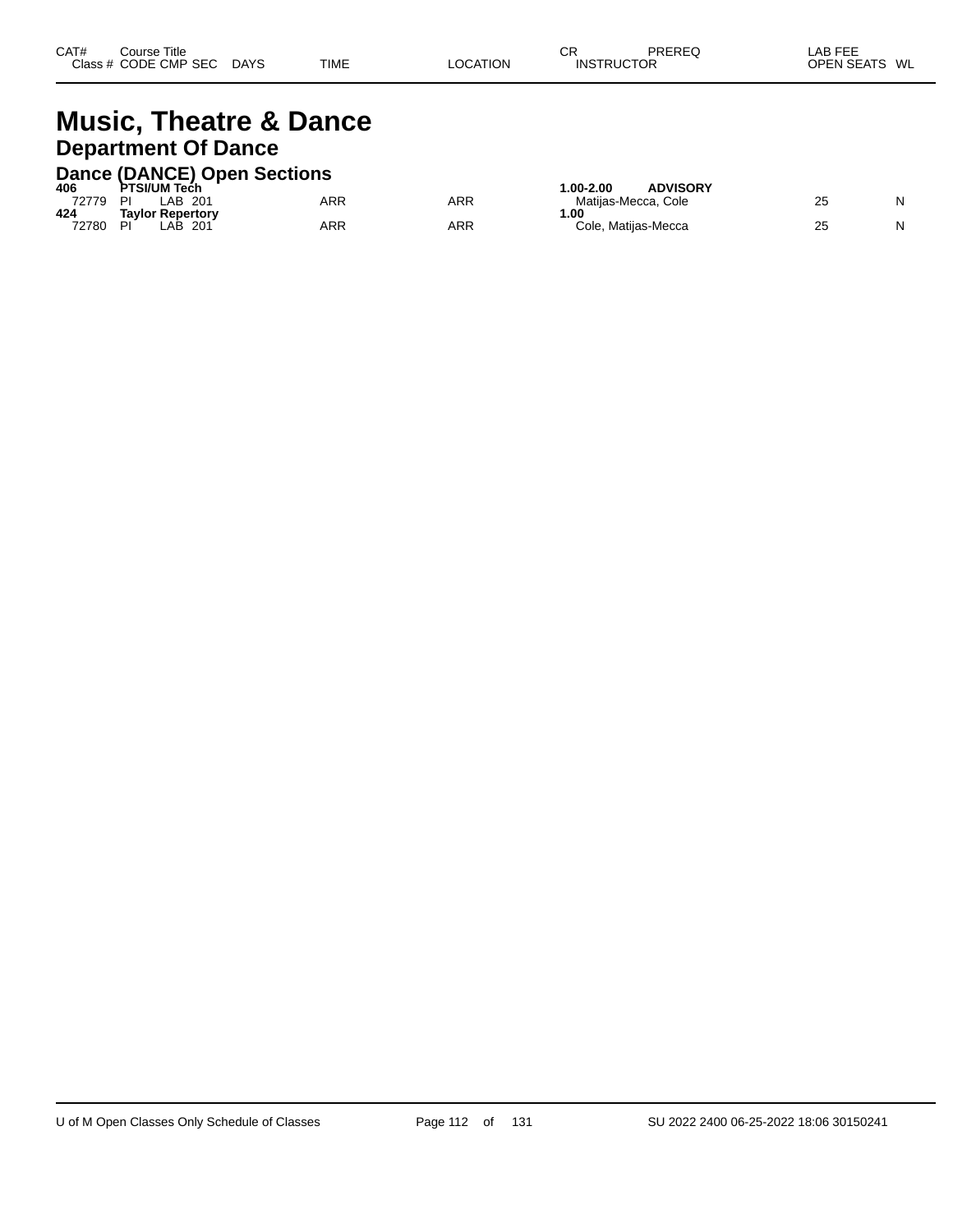| CAT#           | Course Title<br>Class # CODE CMP SEC DAYS     |              | <b>TIME</b>                                                                        | <b>LOCATION</b>                                                | CR<br><b>INSTRUCTOR</b> | PREREQ                      | LAB FEE<br>OPEN SEATS WL |   |
|----------------|-----------------------------------------------|--------------|------------------------------------------------------------------------------------|----------------------------------------------------------------|-------------------------|-----------------------------|--------------------------|---|
|                |                                               |              | <b>School of Music, Theatre and Dance</b>                                          |                                                                |                         |                             |                          |   |
|                |                                               |              | <b>Arts Administration (ARTSADMN) Open Sections</b>                                |                                                                |                         |                             |                          |   |
| 491            | Internship<br>$IND +$                         |              | <b>ARR</b>                                                                         | ARR                                                            | 1.00-2.00               |                             | 25                       | N |
| 591            | Internship<br>$IND +$                         |              | ARR                                                                                | <b>ARR</b>                                                     | 1.00-6.00               |                             | 25                       | N |
|                | <b>Composition (COMP) Open Sections</b>       |              |                                                                                    |                                                                |                         |                             |                          |   |
|                | <b>Conducting (CONDUCT) Open Sections</b>     |              |                                                                                    |                                                                |                         |                             |                          |   |
| 507<br>71825   | <b>Special Projects</b><br>P.<br>LAB 035      | SU           | 1130-615PM                                                                         | 1380 SM                                                        | 2.00                    | <b>ADVISORY</b>             | 20                       | N |
| 507            | <b>Special Projects</b><br>LAB 035            | F.           | 9-1PM                                                                              | 1380 SM                                                        | 2.00                    | <b>ADVISORY</b>             | 20                       | N |
|                | P<br>LAB 035                                  | <b>MTWTH</b> | 9-6PM                                                                              | 1380 SM                                                        |                         | Haithcock, Pasquale, Snyder | 20                       | N |
|                |                                               |              |                                                                                    | <b>Jazz &amp; Improvisational Studies (JAZZ) Open Sections</b> |                         |                             |                          |   |
| 465            | <b>Ind Study</b><br>$IND +$                   |              | <b>ARR</b>                                                                         | <b>ARR</b>                                                     | 1.00-3.00               |                             | 25                       | N |
| 554<br>73716 P | <b>Jazz Special Topics</b><br><b>SEM 201</b>  | МW           | 9-1PM                                                                              | 2058 MOORE                                                     | 2.00                    | Bishop he-him-his           | 8                        | N |
|                | Intro Improv/Comp/Arranging                   |              |                                                                                    |                                                                |                         |                             |                          |   |
| 500            | <b>Educ Res in the Arts</b>                   |              | <b>Music Education (MUSED) Open Sections</b>                                       |                                                                | 3.00                    |                             |                          |   |
|                | 71773 PR<br><b>SEM 201</b>                    | МW           | 9-1PM<br>For students enrolled in the Summer Music Education Masters program only. | 2044 MOORE                                                     | <b>McCarthy</b>         |                             | 21                       | N |
| 502            | <b>Mus Soc &amp; Educ</b>                     |              |                                                                                    |                                                                | 3.00                    |                             |                          |   |
| 71947 PR       | <b>SEM 201</b>                                | <b>TTH</b>   | 9-1PM<br>For students enrolled in the Summer Music Education Masters program only. | 2038 MOORE                                                     | Rodriguez               |                             | 23                       | N |
| 503            | Tchg & Lrng in Arts<br>71824 PR LAB 201       | <b>TTH</b>   | 9-1PM                                                                              | 2058 MOORE                                                     | 3.00<br>Conway          |                             | 21                       | N |
| 504            | <b>Special Course</b>                         |              | For students enrolled in the Summer Music Education Masters program only.          |                                                                | 2.00                    |                             |                          |   |
| 72574 PR       | LEC 201<br>Michigan String Workshop           | WTHFSA       | 830-630PM                                                                          | ARR                                                            | Hopkins                 |                             | 20                       | N |
|                |                                               |              | For students enrolled in the Summer Music Education Masters program only.          |                                                                |                         |                             |                          |   |
| 505<br>73552   | <b>Special Topics</b><br>LEC 201<br>P         | SA           | 9-5PM                                                                              | 1435 WDC                                                       | 2.00                    |                             | 19                       | N |
| 505            | <b>Special Topics</b><br>LEC 201              | F.           | 9-5PM                                                                              | 1435 WDC                                                       | 2.00                    |                             | 19                       | N |
|                | Р<br>LEC 201<br>Dalcroze Mus Classroom        | <b>MTWTH</b> | 2-730PM                                                                            | 1435 WDC                                                       | Skadsem                 |                             | 19                       | N |
| 505<br>73080   | <b>Special Topics</b><br><b>PR LEC 202</b>    | F            | 1030-4PM                                                                           | 2058 MOORE                                                     | 2.00                    |                             | 14                       | N |
| 505            | <b>Special Topics</b><br>P R<br>LEC 202       |              | 2-730PM                                                                            | 2058 MOORE                                                     | 2.00                    |                             | 14                       | N |
|                | Social/Emotional Learning                     | <b>MTWTH</b> |                                                                                    |                                                                | Conway                  |                             |                          |   |
| 515<br>73782   | <b>Connecting Research</b><br>P<br>REC 001 SU |              | 9-5PM                                                                              | 2058 MOORE                                                     | 2.00<br>Conway          |                             | 191                      | N |
| 515            | <b>Connecting Research</b><br><b>REC 001</b>  |              | 9-5PM                                                                              | 2058 MOORE                                                     | 2.00                    |                             | 191                      | N |
| 516            | <b>REC 001</b><br><b>Final Presentation</b>   | <b>MTWTH</b> | 2-730PM                                                                            | 2058 MOORE                                                     | 2.00                    |                             | 191                      | N |
|                | $IND +$                                       |              | ARR                                                                                | ARR                                                            |                         |                             | 25                       | N |
|                | <b>Musicology (MUSICOL) Open Sections</b>     |              |                                                                                    |                                                                |                         |                             |                          |   |
| 995            | Diss-Cand<br>R<br>$IND +$                     |              | ARR                                                                                | <b>ARR</b>                                                     | 4.00                    | <b>ENFORCED</b>             | 24                       | N |
|                |                                               |              | <b>Music Performance (MUSPERF) Open Sections</b>                                   |                                                                |                         |                             |                          |   |
|                |                                               |              | <b>Performing Arts &amp; Technology (PAT) Open Sections</b>                        |                                                                |                         |                             |                          |   |
| 481            | <b>Independent Stds</b><br>$IND +$            |              | ARR                                                                                | ARR                                                            | 1.00-4.00               | <b>ADVISORY</b>             | 25                       | N |
|                | <b>Theory (THEORY) Open Sections</b>          |              |                                                                                    |                                                                |                         |                             |                          |   |
| 407            | Directed Indiv Stdy                           |              |                                                                                    |                                                                | 2.00-4.00               | <b>ADVISORY</b>             |                          |   |
| 560            | $IND +$<br><b>Special Studies</b>             |              | ARR                                                                                | ARR                                                            | 3.00                    | <b>ENFORCED</b>             | 25                       | N |
| 73144 PR       | LEC 201<br>Identity/Intersect in Pop Mus      | TTH          | 9-1PM                                                                              | 2044 MOORE                                                     | Fournier                |                             | 20                       | N |

While most scholars agree that music reflects the particular time and place from which it originates, some would go so far as to argue that, in some circumstances, music can also act as the driving force behind shifts in social mores and attitudes. Scholars of popular music point to the role played by music in such events as the civil rights and anti-war movements as examples of its power to enact social change. In this course, we will examine how popular music has challenged (and sometimes reinforced) existing attitudes about personal identity over the past five

U of M Open Classes Only Schedule of Classes Page 113 of 131 SU 2022 2400 06-25-2022 18:06 30150241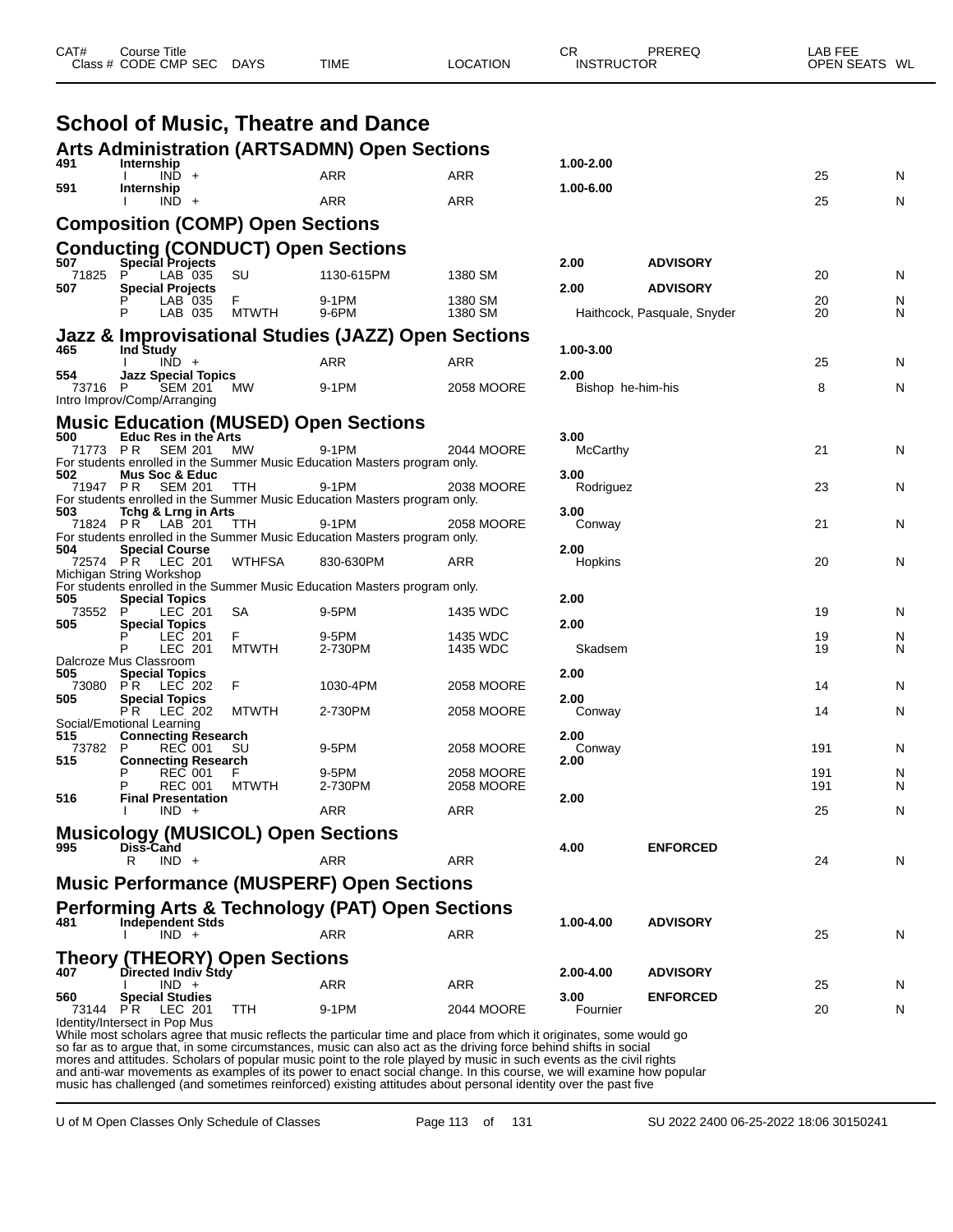| CAT# | Course Title         |             |      |                 | СF                | PREREQ | _AB FEE                 |
|------|----------------------|-------------|------|-----------------|-------------------|--------|-------------------------|
|      | Class # CODE CMP SEC | <b>DAYS</b> | TIME | <b>LOCATION</b> | <b>INSTRUCTOR</b> |        | <b>OPEN SEATS</b><br>WL |
|      |                      |             |      |                 |                   |        |                         |

decades through its myriad representations of gender, sexuality, race, culture, aging, disability, and so on. Our discussions will be intersectional in nature and will examine, for example, how gendered identities (and gendered oppression) are experienced differently according to race or how racial identities (and racial oppression) is altered or amplified when sexual identity is added to the mix. Readings chosen from the popular music literature will help to construct each identity and to frame its intersections with other identities from a scholarly point of view. We will extrapolate our findings to music education and will discuss the impact of popular representations (or non-representations) of various identities on students as they begin to forge their own identities. Students will also be asked to select an artist, song, or genre for close study as this contributes to our understanding of intersectionality. At the heart of the class is the question of how music can effect social change - a topic that will be of interest to music educators who hope to connect music to the student's broader cultural experience. For students enrolled in the Summer Music Education Masters program only. **990 Diss-Precand 1.00-8.00 ADVISORY**

| Diss-Precand |                                |     | .uu-o.uu | <b>ADVISURT</b> |                 | N  |
|--------------|--------------------------------|-----|----------|-----------------|-----------------|----|
|              |                                |     |          |                 |                 |    |
| IND          | ARR                            | ARR |          |                 | 25              | N  |
|              | <b>IND</b><br><b>Diss-Cand</b> | ARR | ARR      | 4.00            | <b>ENFORCED</b> | 25 |

#### **Voice (VOICE) Open Sections**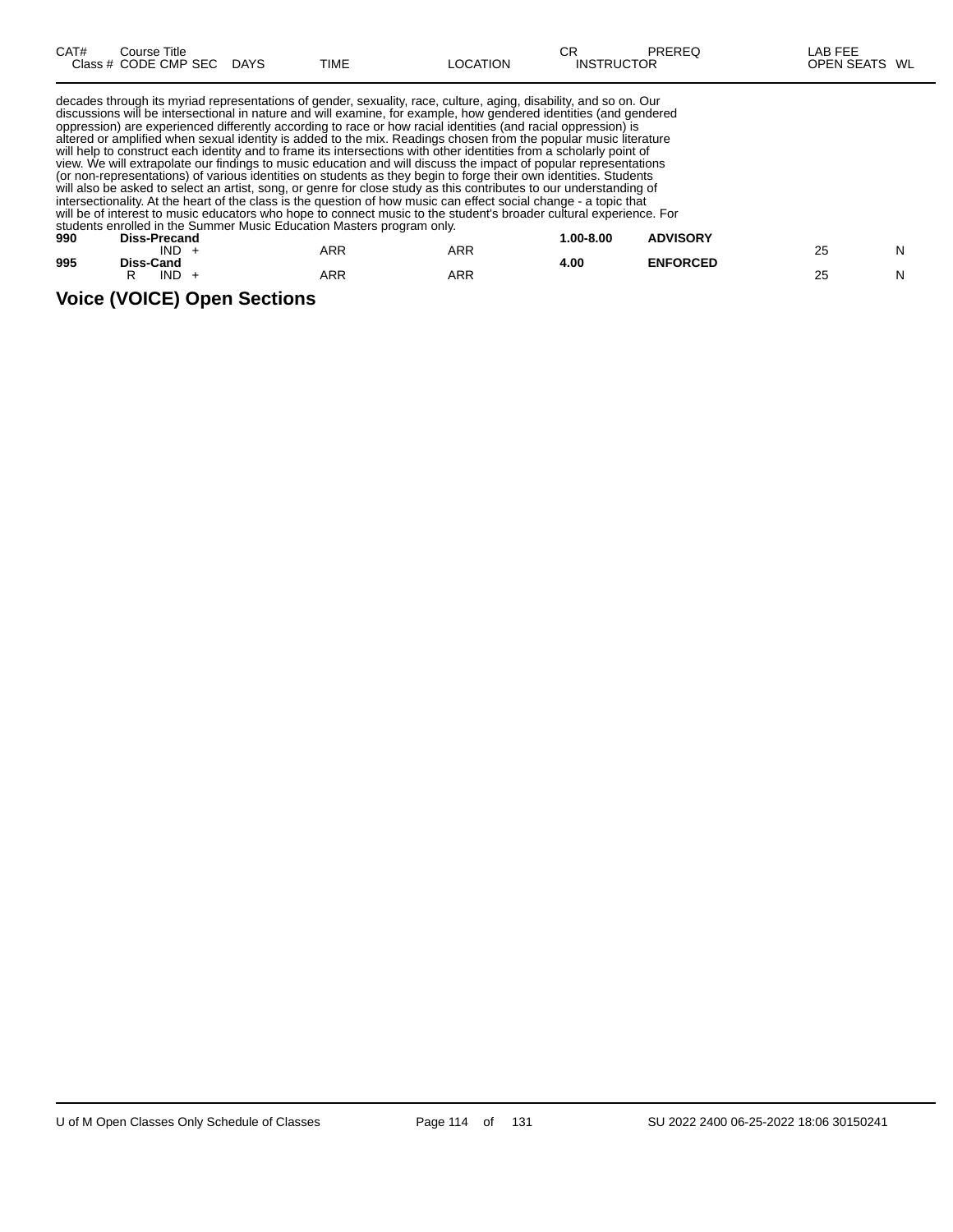| CAT# | Course Title<br>Class # CODE CMP SEC | <b>DAYS</b> | <b>TIME</b> | LOCATION | СR<br><b>INSTRUCTOR</b> | PREREQ | LAB FEE<br><b>OPEN SEATS</b> | WL |
|------|--------------------------------------|-------------|-------------|----------|-------------------------|--------|------------------------------|----|
|      |                                      |             |             |          |                         |        |                              |    |

## **Theatre And Drama Theatre & Drama (THTREMUS) Open Sections**

| 388   | Studio II                |            |            | 2.00         | <b>ADVISORY</b> |                 |  |
|-------|--------------------------|------------|------------|--------------|-----------------|-----------------|--|
| 73018 | DI<br>LAB<br>201         | <b>ARR</b> | <b>ARR</b> | Tulip        |                 | <b>00</b><br>2J |  |
| 401   | <b>Independent Study</b> |            |            | $.00 - 3.00$ | <b>ADVISORY</b> |                 |  |
|       | IND                      | <b>ARR</b> | ARR        |              |                 |                 |  |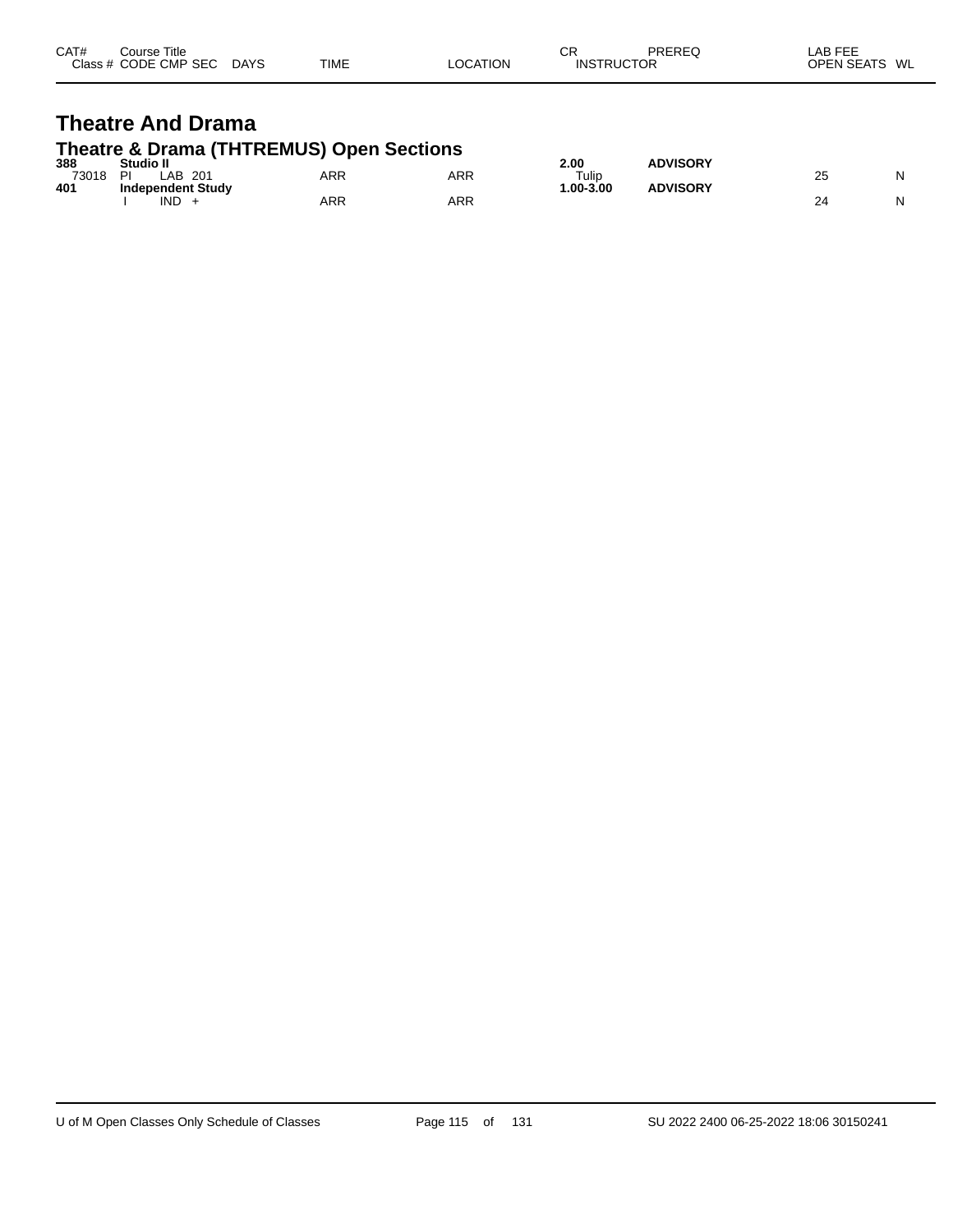# **Natural Resources&Environment School for Environment and Sustainability**

| 600 | Dir Res&Sp Prob-Gr | <b>Environment and Sustainability (EAS) Open Sections</b> |     | 1.00-8.00 | <b>ADVISORY</b> |  |
|-----|--------------------|-----------------------------------------------------------|-----|-----------|-----------------|--|
|     | IND <sup>1</sup>   | ARR                                                       | ARR |           |                 |  |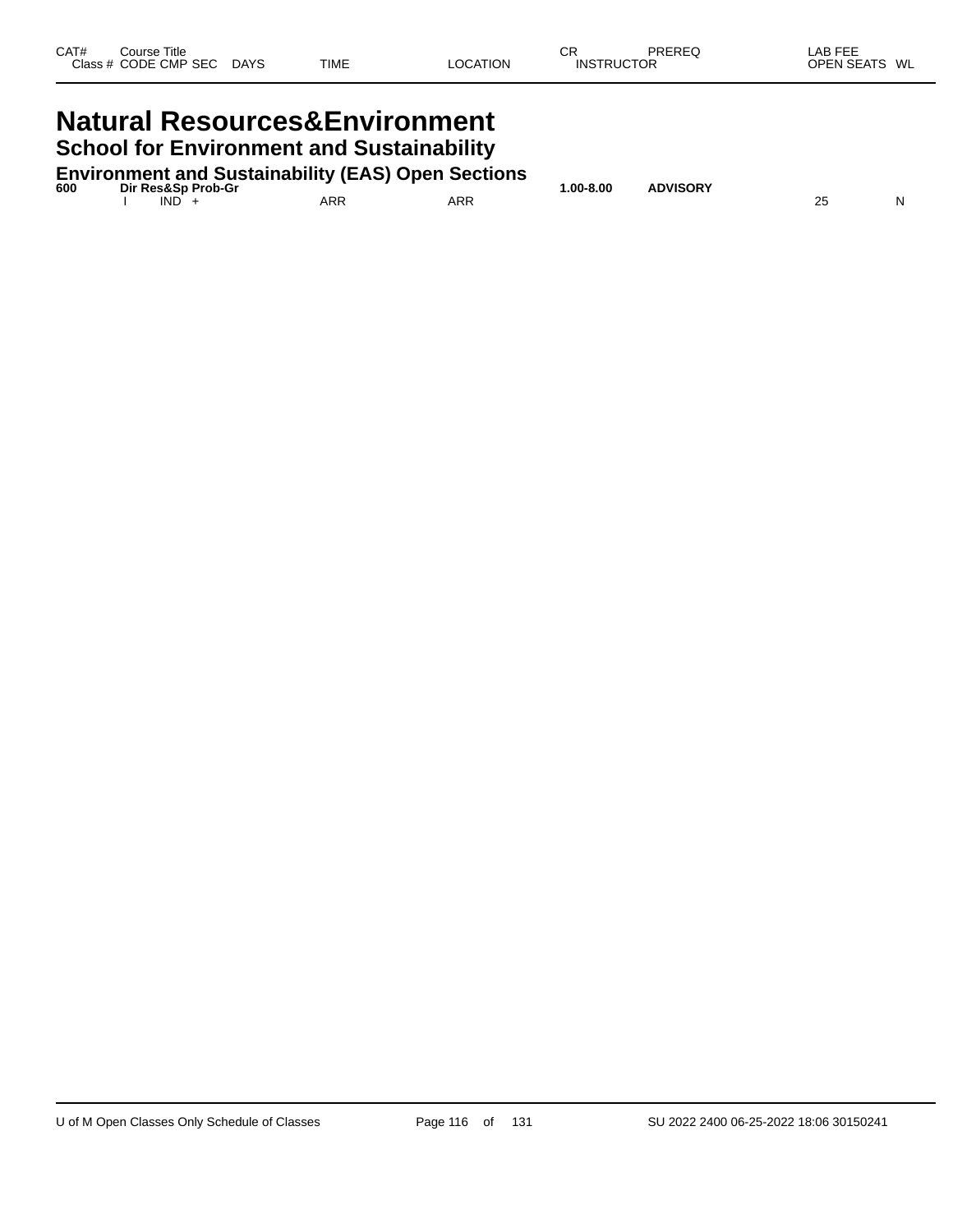| CAT# | Course Title         |             |             |          | СR                | PREREQ | _AB FEE       |  |
|------|----------------------|-------------|-------------|----------|-------------------|--------|---------------|--|
|      | Class # CODE CMP SEC | <b>DAYS</b> | <b>TIME</b> | LOCATION | <b>INSTRUCTOR</b> |        | OPEN SEATS WL |  |

# **Nursing School Of Nursing**

### **Health Sciences (HS) Open Sections**

| 540<br>73382 | Trauma Basics`<br><b>SEM 201</b><br>Nursing students enroll in the Spring/Summer term, not the Summer half term. | ARR        | <b>REMOTE</b> | 00.،<br>Reyes |                 |    | N |
|--------------|------------------------------------------------------------------------------------------------------------------|------------|---------------|---------------|-----------------|----|---|
| 499          | <b>Nursing (NURS) Open Sections</b><br><b>Tndependent Study</b>                                                  |            |               | 1.00-5.00     | <b>ADVISORY</b> |    |   |
| 697          | IND.<br><b>Independent Studies</b>                                                                               | ARR        | ARR           | 1.00-4.00     |                 | 25 | N |
| 995          | $IND +$<br>Diss-Cand                                                                                             | <b>ARR</b> | ARR           | 4.00          | <b>ENFORCED</b> | 25 | N |
|              | IND.<br>R                                                                                                        | ARR        | ARR           |               |                 | 25 | N |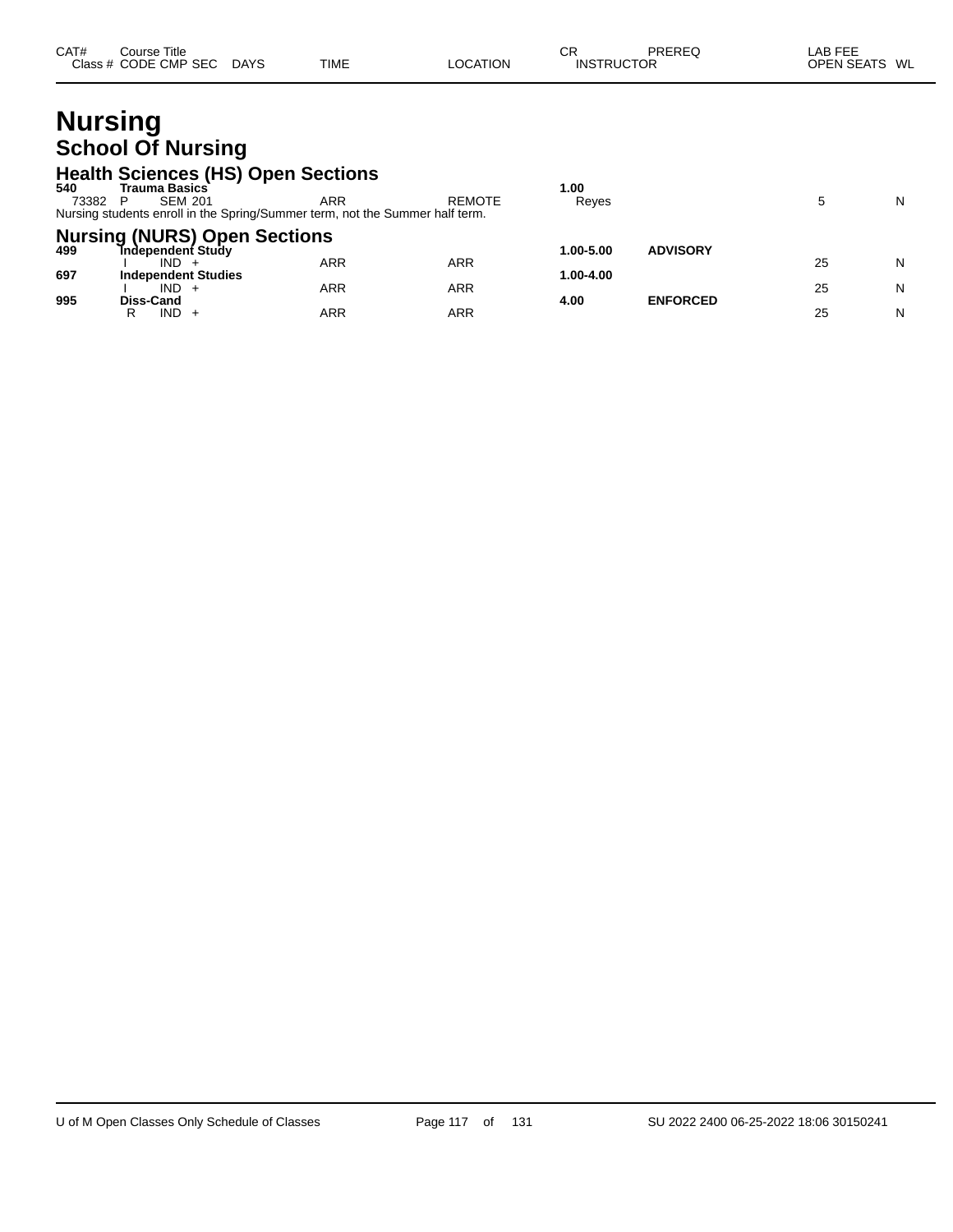| CAT#<br>Course Title<br>Class # CODE CMP SEC DAYS | <b>TIME</b> | <b>LOCATION</b> | СR<br><b>INSTRUCTOR</b> | PRERFO | LAB FEE<br>OPEN SEATS WL |  |
|---------------------------------------------------|-------------|-----------------|-------------------------|--------|--------------------------|--|
| <b>Pharmacy</b>                                   |             |                 |                         |        |                          |  |

## **Pharmacy College Of Pharmacy**

# **Clinical Pharmacy Translational Science (CPTS) Open Sections**

| 470          | <b>Medicinal Chemistry (MEDCHEM) Open Sections</b><br>UG Research Med Chem             | 1.00-6.00  |            |                |                 |    |   |
|--------------|----------------------------------------------------------------------------------------|------------|------------|----------------|-----------------|----|---|
|              | $IND +$<br>D                                                                           | ARR        | <b>ARR</b> |                |                 | 24 | N |
| 470          | <b>Pharmacy (PHARMACY) Open Sections</b><br>UG Research Pharmacy                       |            |            | 1.00-6.00      |                 |    |   |
| 788          | $IND +$<br>Adv Pharm Prac Exp 2                                                        | <b>ARR</b> | <b>ARR</b> | 4.00           | <b>ADVISORY</b> |    | N |
| 73604<br>789 | <b>MTWTHF</b><br>LAB 201<br>PD.<br>Adv Pharm Prac Exp 3                                | 1-1AM      | <b>ARR</b> | Walker<br>4.00 | <b>ADVISORY</b> | 76 | N |
| 73605        | <b>MTWTHF</b><br>LAB 201<br>PD.                                                        | $1-1AM$    | ARR        | Walker         |                 | 3  | N |
|              | <b>Pharmaceutical Chemistry (PHARMCHM) Open Sections</b>                               |            |            |                |                 |    |   |
| 470          | <b>Pharmaceutical Sciences (PHARMSCI) Open Sections</b><br><b>UG Research PharmSci</b> |            |            | 1.00-6.00      |                 |    |   |
|              | $IND +$<br>D                                                                           | ARR        | ARR        |                |                 | 10 | N |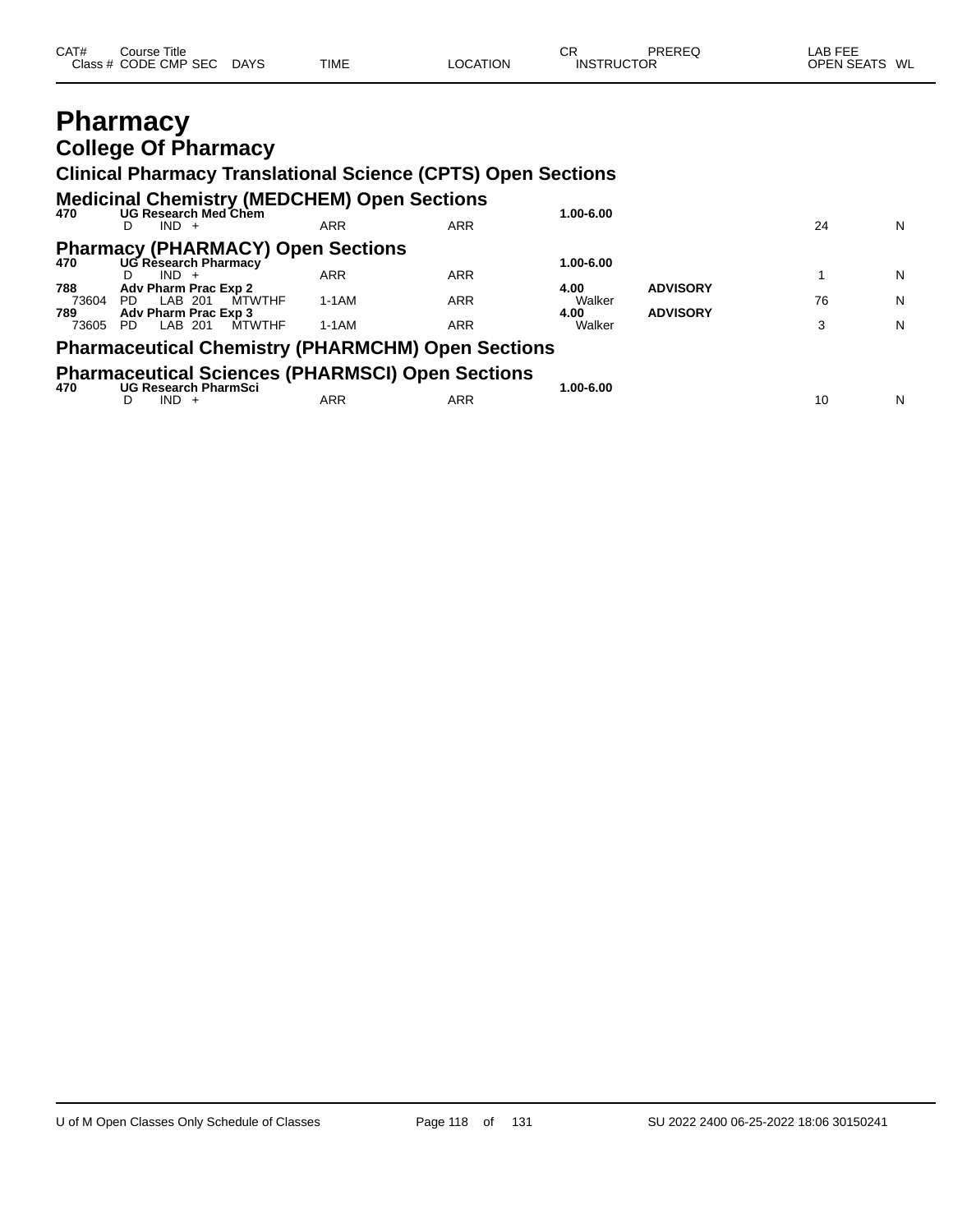# **Public Health Biostatistics Department Biostatistics (BIOSTAT) Open Sections**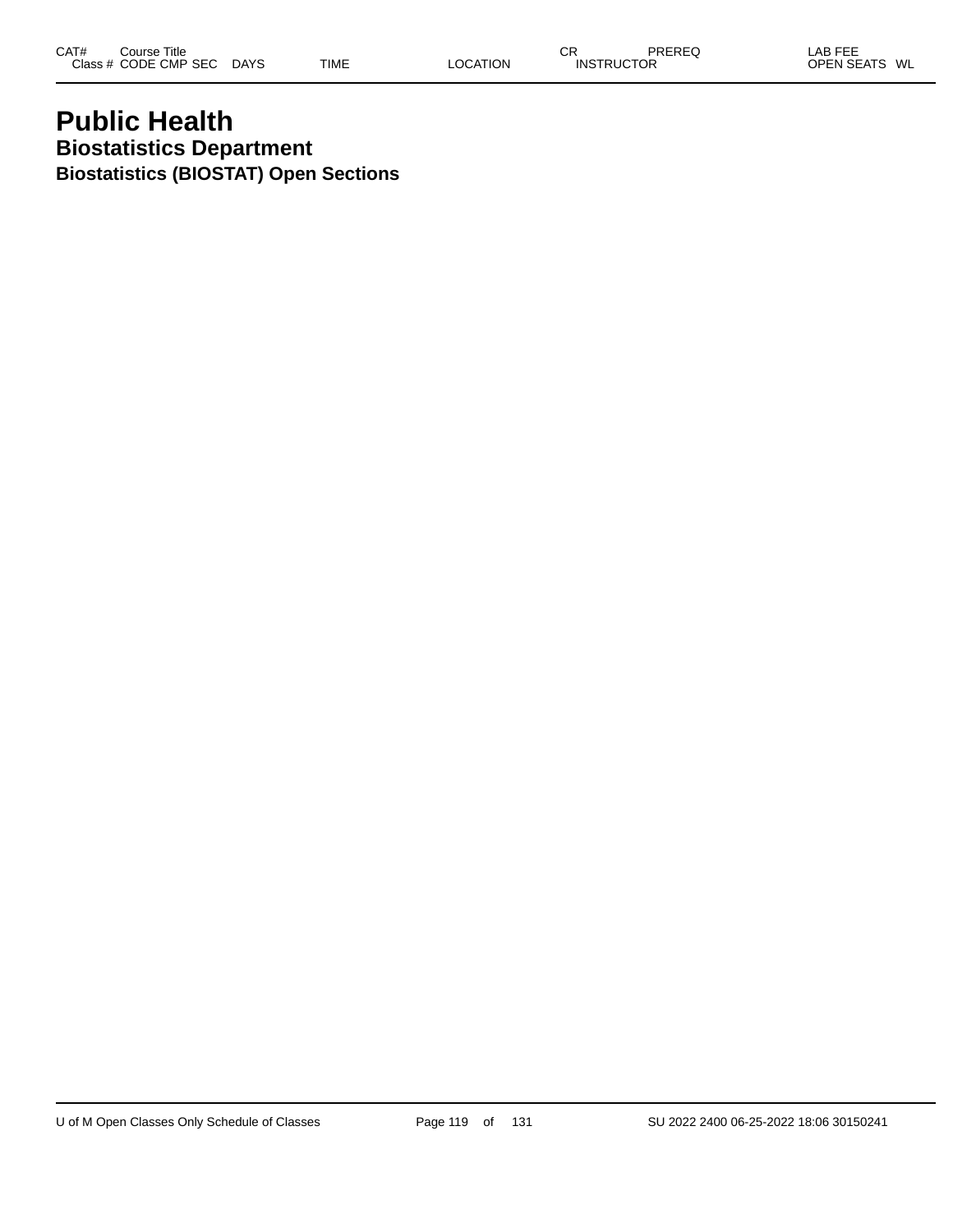| CAT#<br>Course Title<br>Class # CODE CMP SEC DAYS        |  | TIME | <b>LOCATION</b> | CR<br><b>INSTRUCTOR</b> | PRERFO | LAB FEE<br>OPEN SEATS WL |  |  |  |  |
|----------------------------------------------------------|--|------|-----------------|-------------------------|--------|--------------------------|--|--|--|--|
| <b>Environmental Health Sciences</b>                     |  |      |                 |                         |        |                          |  |  |  |  |
| <b>Environmental Health Sciences (EHS) Open Sections</b> |  |      |                 |                         |        |                          |  |  |  |  |

| 697 | <b>Readings</b>        |     |            | $.00 - 3.00$ | <b>ADVISORY</b> |    |    |
|-----|------------------------|-----|------------|--------------|-----------------|----|----|
| 995 | IR<br>IND<br>Diss-Cand | ARR | ARR        | 4.00         | <b>ENFORCED</b> |    | NI |
|     | IND                    | ARR | <b>ARR</b> |              |                 | ∠≎ | NI |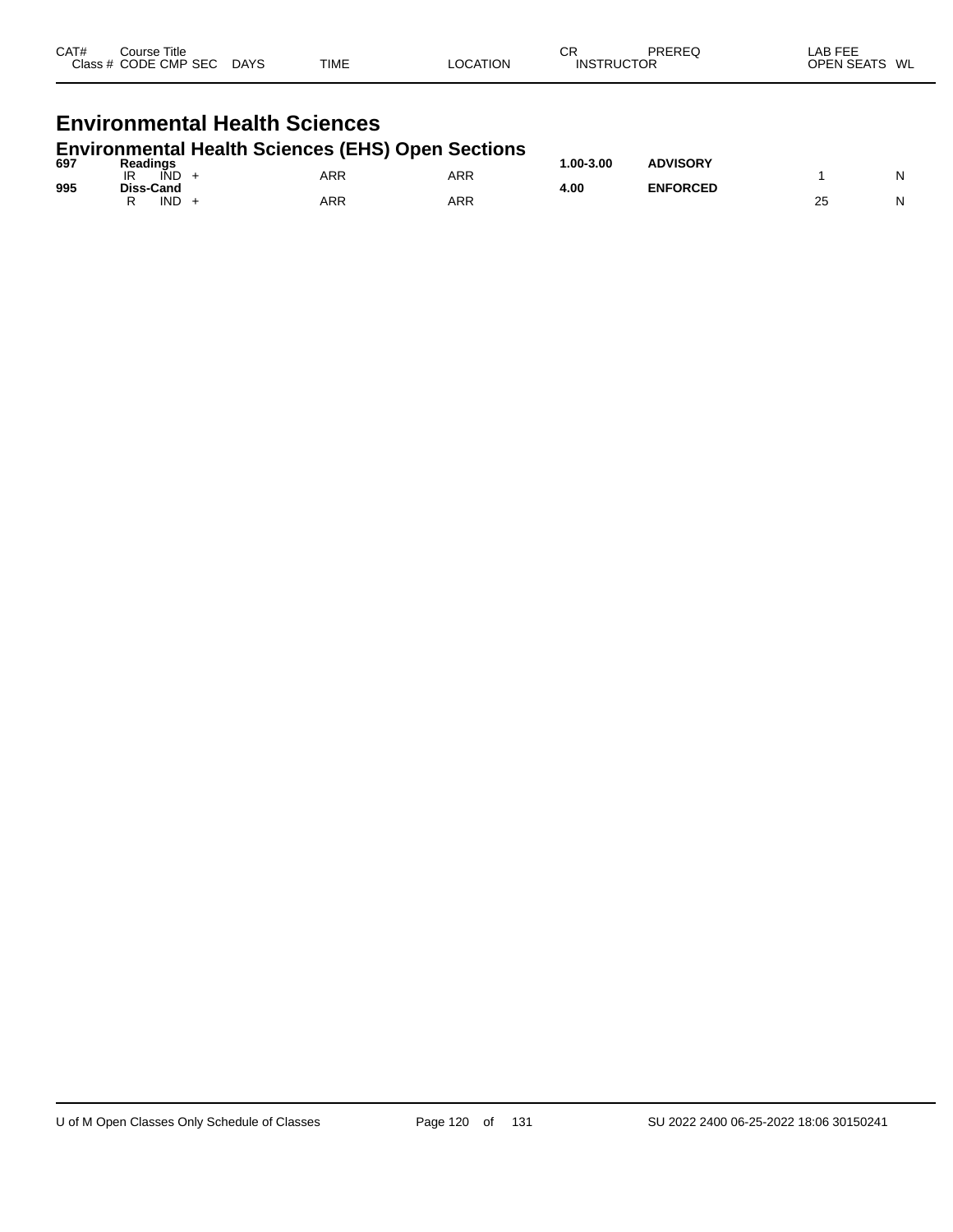| CAT# | Course Title<br>Class # CODE CMP SEC | <b>DAYS</b> | <b>TIME</b> | LOCATION | ◠⊏<br>◡┍<br><b>INSTRUCTOR</b> | <b>PREREQ</b> | _AB FEE<br>OPEN SEATS WL |  |
|------|--------------------------------------|-------------|-------------|----------|-------------------------------|---------------|--------------------------|--|
|      |                                      |             |             |          |                               |               |                          |  |

# **Epidemiology Department**

|                       | <b>Epidemiology (EPID) Open Sections</b><br>299 Independent Research  |                |                      |                        |                           |                 |        |
|-----------------------|-----------------------------------------------------------------------|----------------|----------------------|------------------------|---------------------------|-----------------|--------|
|                       | $IND +$                                                               | <b>ARR</b>     | <b>ARR</b>           | 1.00-3.00              |                           | 24              | N      |
| 701                   | <b>Fundamentals of Bios</b>                                           |                |                      | 3.00                   |                           |                 |        |
| 71344<br>702          | PI<br>LEC 201<br>MTWTHF<br><b>Fundamentals of Bios</b>                | 830-12PM       | <b>REMOTE</b>        | Jiang<br>1.00          |                           | 29              | N      |
| 73134                 | <b>LEC 201</b><br>PD                                                  | ARR            | ARR                  |                        |                           | 25              | N      |
| 703<br>71345          | <b>Infectious Disease M</b><br><b>PIR</b><br>LEC 201<br><b>MTWTHF</b> | 830-12PM       | <b>REMOTE</b>        | 1.00<br><b>Brouwer</b> | <b>ADVISORY</b>           | 35              | N      |
| 704                   | <b>Cancer Epidemiology</b>                                            | <b>ARR</b>     | ARR                  | 1.00                   | <b>ADVISORY</b>           | 35              | N      |
| 72605 PI<br>705       | LEC 201<br><b>Epid&amp;Health Policy</b>                              |                |                      | 1.00                   | <b>ADVISORY</b>           |                 |        |
| 71803 PI<br>706       | LEC 201<br><b>Epid&amp;Health Policy</b>                              | ARR            | ARR                  | 1.00                   | <b>ADVISORY</b>           | 35              | N      |
| 73164                 | PD<br>LEC 201                                                         | <b>ARR</b>     | <b>REMOTE</b>        | Guetterman             |                           | 24              | N      |
| 707<br>71802          | <b>Nutritional Epid</b><br><b>PIR</b><br>LEC 201                      | <b>ARR</b>     | ARR                  | 1.00                   | <b>ADVISORY, ENFORCED</b> | 35              | N      |
| 708                   | <b>Big Data</b>                                                       |                |                      | 1.00                   | <b>ADVISORY</b>           |                 |        |
| 73163<br>709          | <b>MTWTHF</b><br>PI<br>LEC 201<br><b>Fundamntals of Epid</b>          | 130-5PM        | <b>REMOTE</b>        | Hubbard<br>3.00        | <b>ADVISORY</b>           | 25              | N      |
| 71346 PIR<br>71865 PI | <b>MTWTHF</b><br>LEC 201<br>LEC 202                                   | 130-5PM<br>ARR | <b>REMOTE</b><br>ARR | Mondul                 |                           | 34<br>35        | N<br>N |
| On-line section.      |                                                                       |                |                      |                        |                           |                 |        |
| 710                   | <b>Intermediate Epid</b><br>PI<br>LEC 201                             | ARR            | <b>ARR</b>           | 1.00-2.00              | <b>ADVISORY</b>           |                 | N      |
| 72485<br>72591        | PI<br><b>LEC 202</b>                                                  | ARR            | <b>ARR</b>           |                        |                           | $\frac{35}{25}$ | N      |
| 711<br>72805          | Epid of Inj&Violence<br>PI<br>LEC 201                                 | ARR            | ARR                  | 1.00                   | <b>ADVISORY</b>           | 35              | N      |
| 712<br>73409          | <b>Oral Epidemiology</b><br>PI<br>LEC 201                             | <b>ARR</b>     | ARR                  | 1.00                   |                           | 30              | N      |
| 716                   | <b>Clin Epid Evid-based</b>                                           |                |                      | 1.00                   | <b>ADVISORY</b>           |                 |        |
| 71347 PIR<br>717      | LEC 201<br><b>MTWTHF</b><br><b>CIn Trial Des&amp;Con</b>              | 830-12PM       | <b>REMOTE</b>        | Levine<br>1.00         | <b>ADVISORY</b>           | 31              | N      |
| 71348                 | <b>LEC 201</b><br>PIR<br><b>MTWTHF</b>                                | 830-12PM       | <b>REMOTE</b>        | Farish                 |                           | 30              | N      |
| 718<br>71349          | <b>Analysis Clin Trials</b><br>PIR LEC 201<br><b>MTWTHF</b>           | 830-12PM       | <b>REMOTE</b>        | 1.00<br>Farish         | <b>ADVISORY</b>           | 31              | N      |
| 719<br>71609          | <b>Genetics in Epid</b><br><b>PIR</b>                                 |                | ARR                  | 1.00<br>Ruiz-Narvaez   | <b>ADVISORY, ENFORCED</b> | 34              |        |
| 720                   | LEC 201<br><b>Applied Mediation An</b>                                | ARR            |                      | 1.00                   |                           |                 | N      |
| 73410<br>721          | PI<br>LEC 201<br><b>MTWTHF</b><br><b>Sensitivity Analysis</b>         | 830-12PM       | <b>REMOTE</b>        | Valeri<br>1.00         | <b>ADVISORY</b>           | 29              | N      |
| 73411                 | LEC 201<br><b>MTWTHF</b><br>PI.                                       | 130-5PM        | <b>REMOTE</b>        | Arah                   |                           | 30              | N      |
| 722 Me<br>71717 PI    | <b>Medical Product EPID</b><br>LEC 201                                | ARR            | ARR                  | 1.00                   | <b>ADVISORY</b>           | 35              | N      |
| 724                   | Leadership<br><b>SEM 201</b>                                          | 130-5PM        | <b>REMOTE</b>        | 1.00                   |                           | 27              | N      |
| 73412 PI<br>727       | <b>MTWTHF</b><br><b>Reproductive Persp</b>                            |                |                      | Power<br>1.00          | <b>ADVISORY</b>           |                 |        |
| 71840<br>729          | PI<br>LEC 201<br><b>Effective Oral Comm</b>                           | ARR            | ARR                  | 3.00                   |                           | 35              | N      |
| 71350 PIR             | LEC 201                                                               | <b>ARR</b>     | <b>ARR</b>           | <b>Brachman</b>        |                           | 35              | N      |
| 730<br>73585          | <b>Tobacco Use</b><br>LEC 201<br>PI<br><b>MTWTHF</b>                  | 830-5PM        | <b>REMOTE</b>        | 2.00<br>Meza, Jeon     | <b>ADVISORY</b>           | 25              | N      |
| 742<br>71351          | <b>Generalized Linear M</b><br><b>PIR</b><br>LEC 201<br><b>MTWTHF</b> | 130-5PM        | <b>ARR</b>           | 1.00<br>He             | <b>ADVISORY</b>           | 35              | N      |
| 743                   | <b>Appl Linear Regress</b>                                            |                |                      | 1.00                   | <b>ADVISORY</b>           |                 |        |
| 71352<br>747          | PIR LEC 201<br><b>Success Scient Writ</b>                             | ARR            | <b>ARR</b>           | 1.00                   | <b>ADVISORY</b>           | 35              | N      |
| 71454                 | LEC 201<br><b>MTWTHF</b><br>PI                                        | 830-12PM       | <b>REMOTE</b>        | Iskander, Siegel       |                           | 29              | N      |
| 753<br>71841          | <b>Ethics, Epidemiology</b><br>LEC 201<br>PI.                         | ARR            | ARR                  | 1.00                   | <b>ADVISORY</b>           | 35              | N      |
| 757<br>72603          | <b>Introduction to Syst</b><br>PI.                                    |                | <b>REMOTE</b>        | 1.00                   | <b>ADVISORY</b>           |                 |        |
| 759                   | LEC 201<br><b>MTWTHF</b><br>Intro to SAS                              | 130-5PM        |                      | Gagnier<br>1.00        | <b>ADVISORY</b>           | 30              | N      |
| 71353<br>761          | LEC 201<br>PI.<br><b>Social Determinants</b>                          | ARR            | ARR                  | 1.00                   | <b>ADVISORY</b>           | 35              | N      |
| 72606                 | <b>MTWTHF</b><br>PI.<br>LEC 201                                       | 130-5PM        | <b>REMOTE</b>        | Mendes de Leon         |                           | 35              | N      |
| 762<br>73413          | <b>Complex Survey Data</b><br>-PI<br>LEC 201                          | ARR            | ARR                  | 1.00                   | <b>ADVISORY</b>           | 30              | N      |
| 766                   | <b>Analysis of Longitud</b>                                           |                |                      | 1.00                   |                           |                 |        |
| 71354<br>768          | LEC 201<br><b>MTWTHF</b><br>-PI<br><b>Global Health Issues</b>        | 830-12PM       | ARR                  | Sen<br>1.00            |                           | 35              | N      |
| 71453<br>770          | LEC 201<br>PI.<br><b>Env Deter Infct Dis</b>                          | ARR            | ARR                  | Teruel<br>1.00         |                           | 25              | N      |
| 71620                 | LEC 201<br><b>PI</b>                                                  | ARR            | ARR                  | Wilson                 |                           | 25              | N      |
| 777<br>71808          | Geographic Informat<br>PL<br>LEC 201<br><b>MTWTHF</b>                 | 130-5PM        | <b>REMOTE</b>        | 1.00<br><b>Brines</b>  |                           | 25              | N      |
|                       |                                                                       |                |                      |                        |                           |                 |        |

U of M Open Classes Only Schedule of Classes Page 121 of 131 SU 2022 2400 06-25-2022 18:06 30150241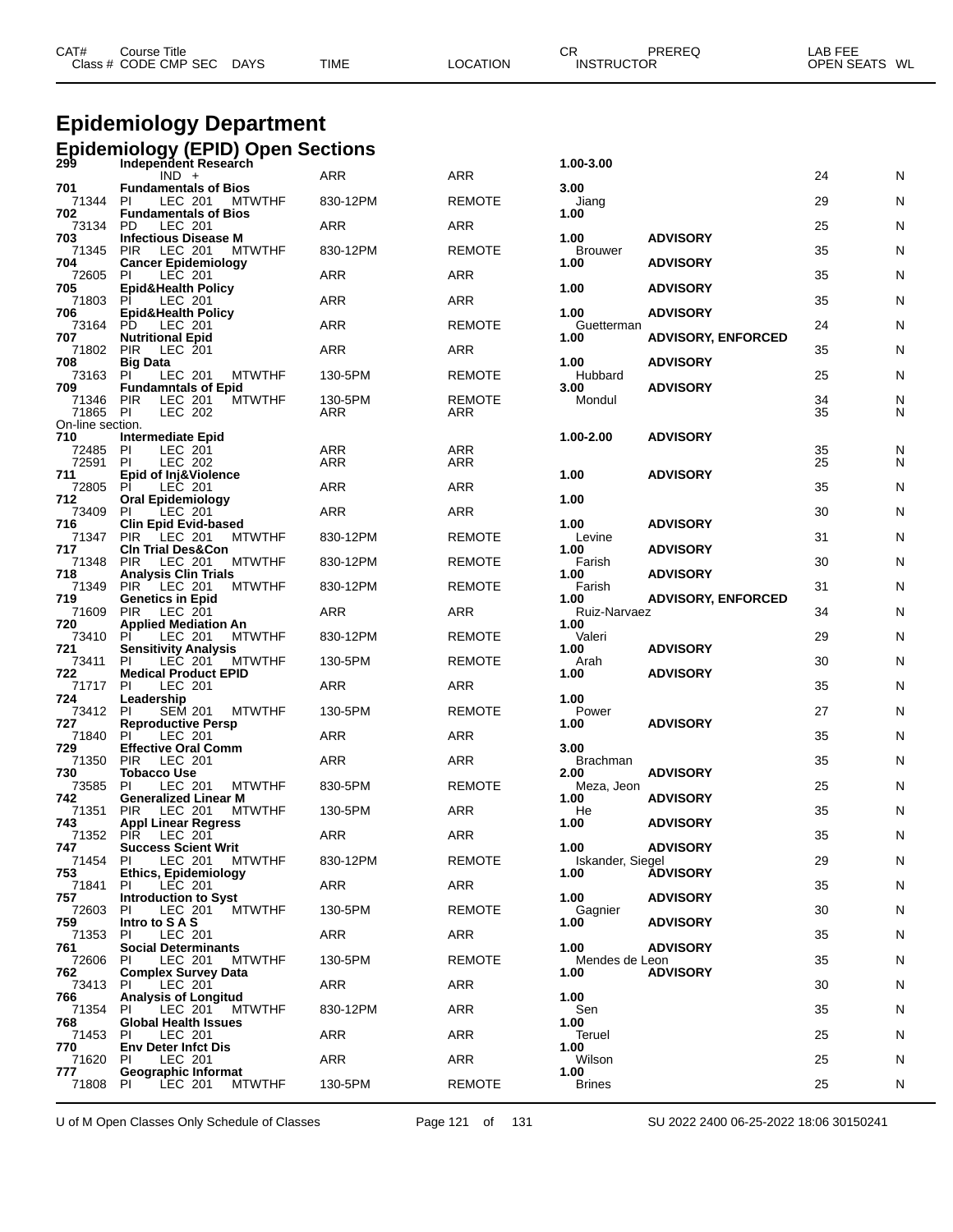| CAT#         | Course Title<br>Class # CODE CMP SEC<br><b>DAYS</b>           | <b>TIME</b> | <b>LOCATION</b> | <b>CR</b><br>PREREQ<br><b>INSTRUCTOR</b> | LAB FEE<br>OPEN SEATS WL |
|--------------|---------------------------------------------------------------|-------------|-----------------|------------------------------------------|--------------------------|
|              |                                                               |             |                 |                                          |                          |
| 778<br>73125 | <b>Spatial Statistics</b><br><b>MTWTHF</b><br>PI<br>LEC 201   | 130-5PM     | <b>REMOTE</b>   | <b>ADVISORY</b><br>1.00<br>Berrocal      | 25<br>N                  |
| 780          | <b>Causal Inference</b>                                       |             |                 | 1.00<br><b>ADVISORY</b>                  |                          |
| 73329        | <b>MTWTHF</b><br>P<br>LEC 201                                 | 830-12PM    | <b>REMOTE</b>   | Lesko                                    | 24<br>N                  |
| 783          | <b>Methods in Community</b>                                   |             |                 | 1.00                                     |                          |
| 71868<br>784 | PI<br>LEC 201                                                 | <b>ARR</b>  | <b>ARR</b>      |                                          | 25<br>N                  |
| 71869        | <b>Survival Analysis Ap</b><br><b>MTWTHF</b><br>PI<br>LEC 201 | 130-5PM     | <b>REMOTE</b>   | <b>ADVISORY</b><br>1.00<br>Andrews       | 25<br>N                  |
| 785          | <b>Public Health Survei</b>                                   |             |                 | 1.00                                     |                          |
| 71870        | LEC 201<br>PI                                                 | <b>ARR</b>  | <b>ARR</b>      |                                          | 25<br>N                  |
| 786          | <b>Bias&amp;its Ctrl Ep Res</b>                               |             |                 | 1.00<br><b>ADVISORY</b>                  |                          |
| 71871<br>787 | PI<br>LEC 201                                                 | <b>ARR</b>  | <b>ARR</b>      | 1.00                                     | 25<br>N                  |
| 72604        | <b>Multilevel Analysis</b><br>PI<br><b>LEC 201</b>            | <b>ARR</b>  | <b>ARR</b>      | <b>ADVISORY</b>                          | 25<br>N                  |
| 788          | <b>Evolutionary Epid</b>                                      |             |                 | 1.00                                     |                          |
| 72557        | LEC 201<br>PI                                                 | <b>ARR</b>  | <b>ARR</b>      |                                          | 25<br>N                  |
| 790          | <b>Effective Oral Comm</b>                                    |             |                 | 1.00                                     |                          |
| 72804        | <b>PD</b><br>LEC 201                                          | <b>ARR</b>  | <b>ARR</b>      |                                          | 25<br>N                  |
| 791<br>72936 | <b>Intermediate SAS</b><br><b>PD</b><br>LEC 201               | <b>ARR</b>  | <b>ARR</b>      | <b>ADVISORY</b><br>1.00<br>Welch         | 30<br>N                  |
| 792          | <b>Adv Meta-analysis</b>                                      |             |                 | <b>ADVISORY</b><br>1.00                  |                          |
| 73027        | <b>PD</b><br>LAB 201                                          | <b>ARR</b>  | <b>ARR</b>      |                                          | 25<br>N                  |
| 793          | <b>Complex Systems Modl</b>                                   |             |                 | 2.00                                     |                          |
| 73028        | <b>PD</b><br>LEC 201<br><b>MTWTHF</b>                         | 830-5PM     | <b>REMOTE</b>   | Eisenberg, Hayashi                       | 25<br>N                  |
| 794<br>73029 | <b>Epidemiologic Method</b><br>LEC 201<br>PD.                 | <b>ARR</b>  | <b>ARR</b>      | 1.00                                     | 25<br>N                  |
| 795          | e-Surveillance                                                |             |                 | <b>ADVISORY</b><br>1.00                  |                          |
| 73071        | LEC 201<br><b>PD</b>                                          | <b>ARR</b>  | <b>ARR</b>      |                                          | 25<br>N                  |
| 796          | <b>Epid Microbiome</b>                                        |             |                 | 1.00                                     |                          |
| 73069        | LEC 201<br>PD.                                                | <b>ARR</b>  | <b>ARR</b>      |                                          | 25<br>N                  |
| 73070<br>797 | <b>LEC 202</b><br><b>PD</b>                                   | <b>ARR</b>  | <b>ARR</b>      | 1.00<br><b>ADVISORY</b>                  | 25<br>N                  |
| 73072        | <b>Epigenetics</b><br>LEC 201<br>PD.                          | <b>ARR</b>  | <b>ARR</b>      |                                          | 25<br>N                  |
| 798          | Data Analysis with R                                          |             |                 | 1.00                                     |                          |
| 73073        | P <sub>D</sub><br>LEC 201                                     | <b>ARR</b>  | <b>ARR</b>      |                                          | 25<br>N                  |
| 799          | <b>Qualitative Methods</b>                                    |             |                 | 1.00                                     |                          |
| 73124        | LEC 201<br>PI                                                 | <b>ARR</b>  | <b>ARR</b>      |                                          | 25<br>N                  |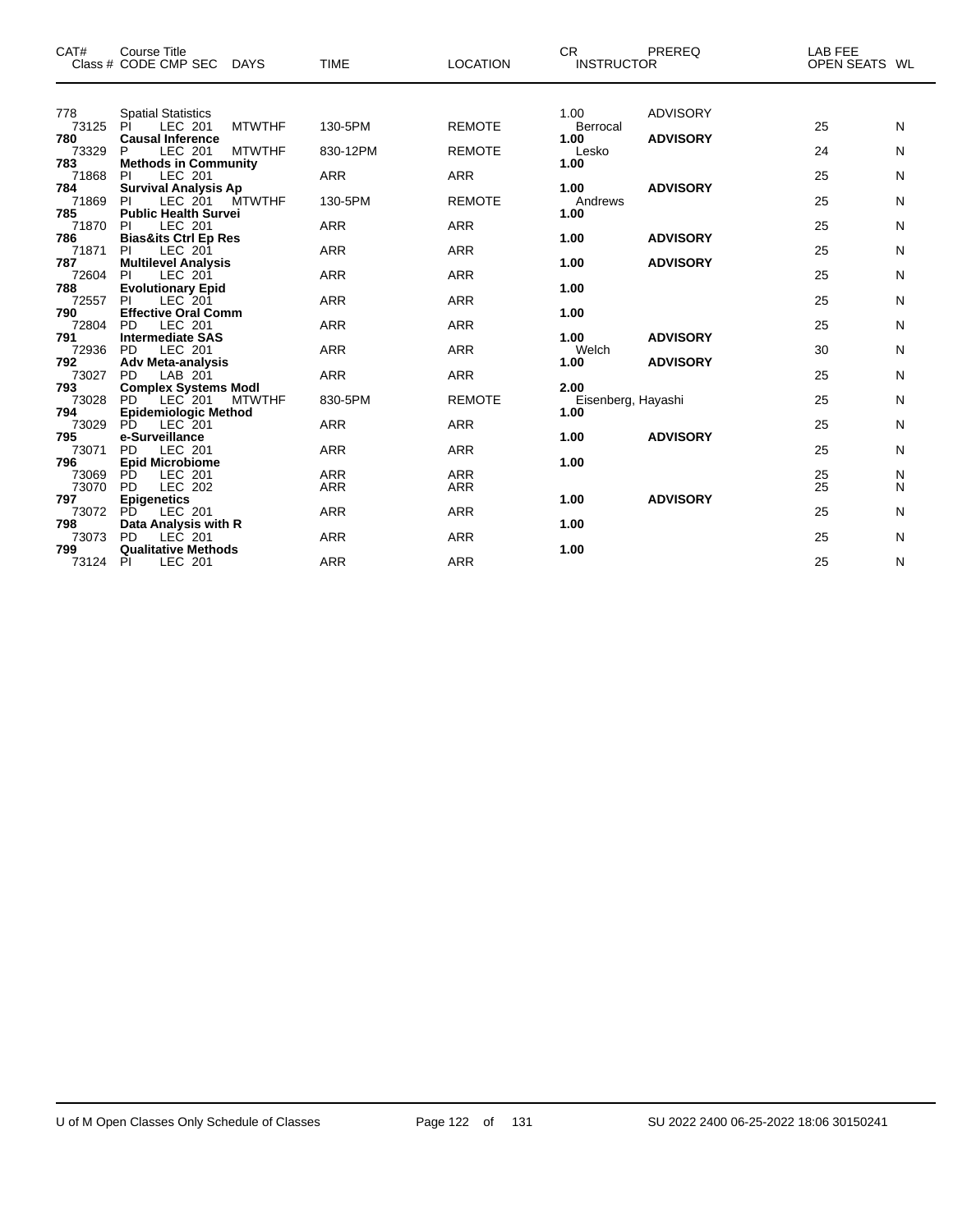| CAT# | Course Title<br>Class # CODE CMP SEC | <b>DAYS</b> | <b>TIME</b> | <b>OCATION</b> | СR<br><b>INSTRUCTOR</b> | PREREQ | <b>LAB FEE</b><br><b>OPEN SEATS</b><br>WL |
|------|--------------------------------------|-------------|-------------|----------------|-------------------------|--------|-------------------------------------------|
|      |                                      |             |             |                |                         |        |                                           |

# **Health Management And Policy**

| 990 | <b>Health Management And Policy (HMP) Open Sections</b><br>Diss-Precand |            |     | $.00 - 8.00$ | <b>ADVISORY</b> |  |
|-----|-------------------------------------------------------------------------|------------|-----|--------------|-----------------|--|
|     | IND.                                                                    | <b>ARP</b> | ARR |              |                 |  |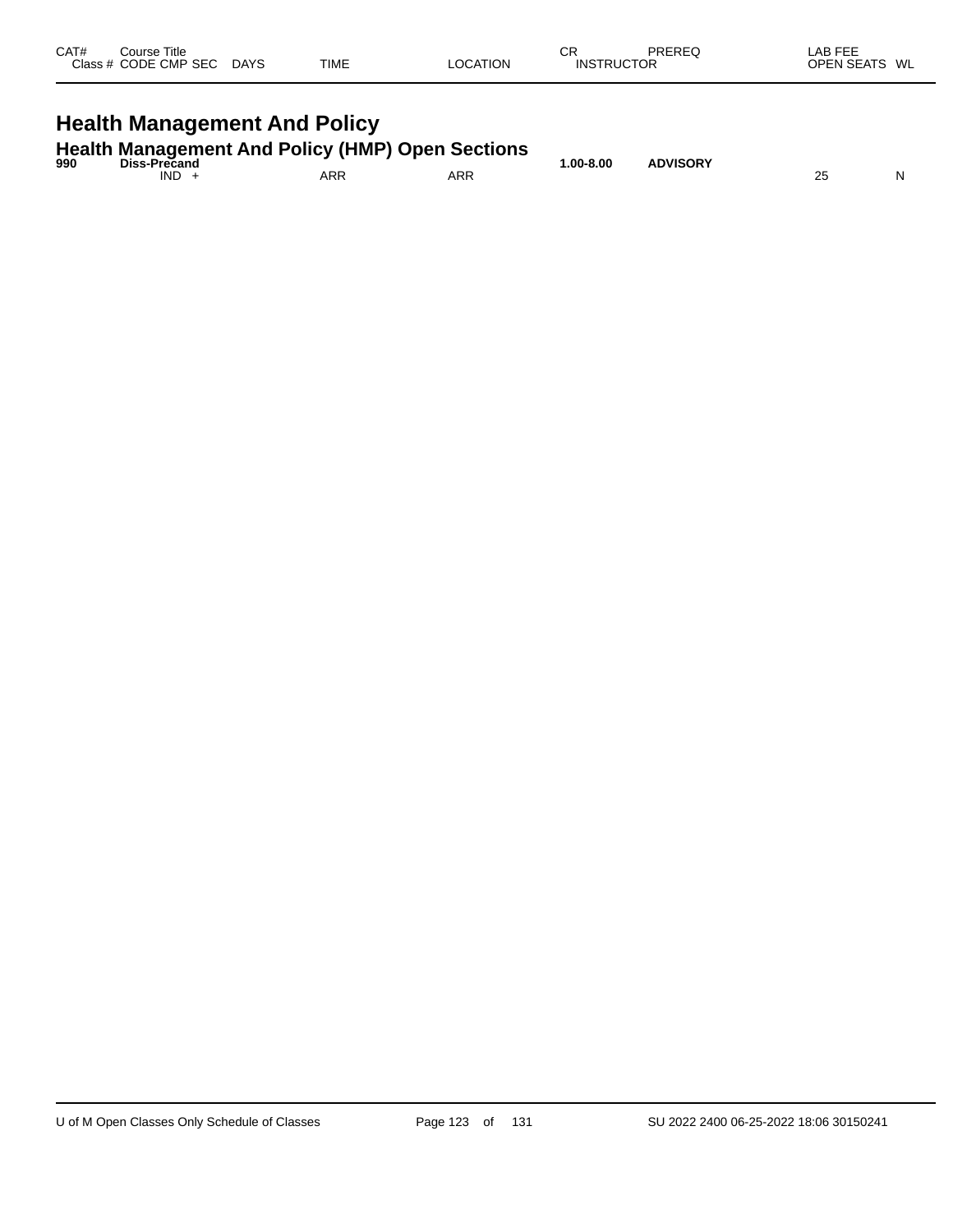## **Health Behavior & Health Education Department Health Behavior And Health Education (HBEHED) Open Sections**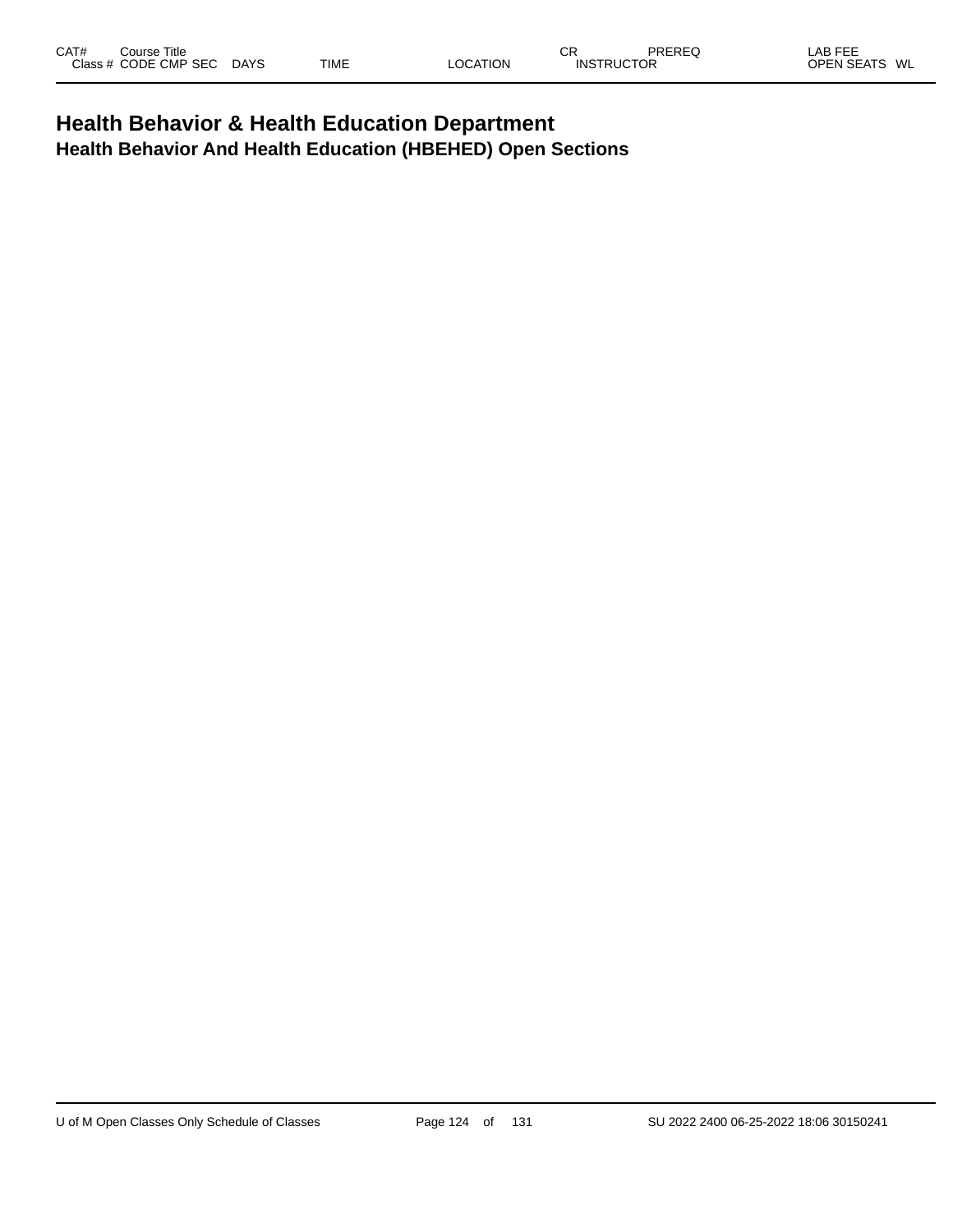| CAT#<br>Course Title<br>Class # CODE CMP SEC DAYS                                          | TIME       | <b>LOCATION</b> | СR<br>PREREQ<br><b>INSTRUCTOR</b> | LAB FEE<br>OPEN SEATS WL |
|--------------------------------------------------------------------------------------------|------------|-----------------|-----------------------------------|--------------------------|
| <b>School Of Public Health</b>                                                             |            |                 |                                   |                          |
| <b>Public Health (PUBHLTH) Open Sections</b><br><b>PracticalProjects PH</b><br>478<br>1112 | $\sqrt{2}$ | $\sqrt{2}$      | 1.00-3.00                         | $\sim$ $\sim$            |

| 479 | -------<br><b>IND</b>      | ARR | <b>ARR</b> | __<br>- - - | ∕ 4 | ורו |
|-----|----------------------------|-----|------------|-------------|-----|-----|
|     | Indepen Research PH<br>IND | ARR | <b>ARR</b> | .00-3.00    | 25  |     |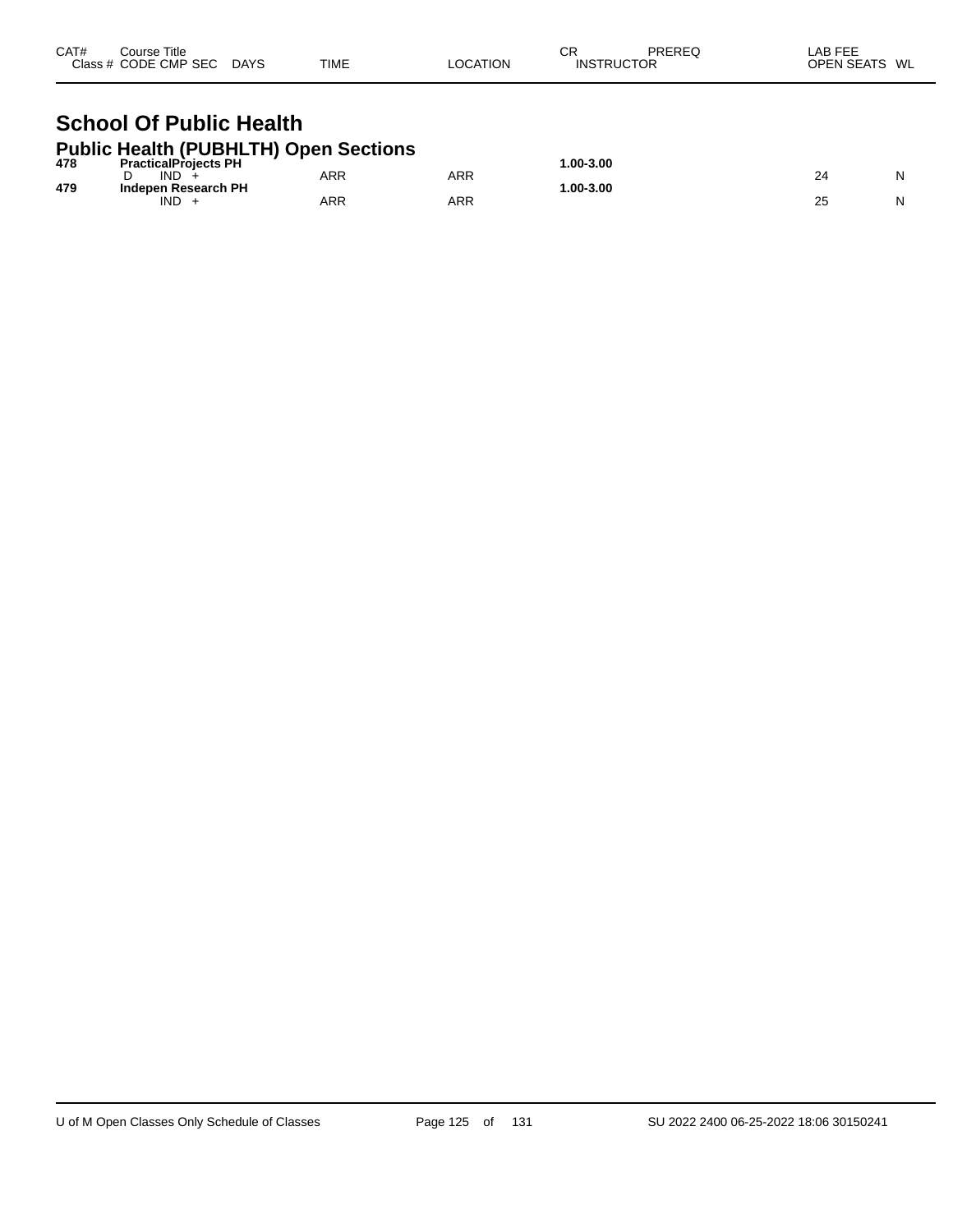| CAT# | Course Title         |             |             |                 | ∼⊏<br>◡           | PREREQ | LAB FEE       |
|------|----------------------|-------------|-------------|-----------------|-------------------|--------|---------------|
|      | Class # CODE CMP SEC | <b>DAYS</b> | <b>TIME</b> | <b>LOCATION</b> | <b>INSTRUCTOR</b> |        | OPEN SEATS WL |
|      |                      |             |             |                 |                   |        |               |

I IND + ARR ARR 25 N

# **Public Policy School Of Public Policy**

|     | <b>Public Policy (PUBPOL) Open Sections</b> |           |                 |
|-----|---------------------------------------------|-----------|-----------------|
| 700 | Directed Research                           | 1.00-6.00 | <b>ADVISORY</b> |

U of M Open Classes Only Schedule of Classes Page 126 of 131 SU 2022 2400 06-25-2022 18:06 30150241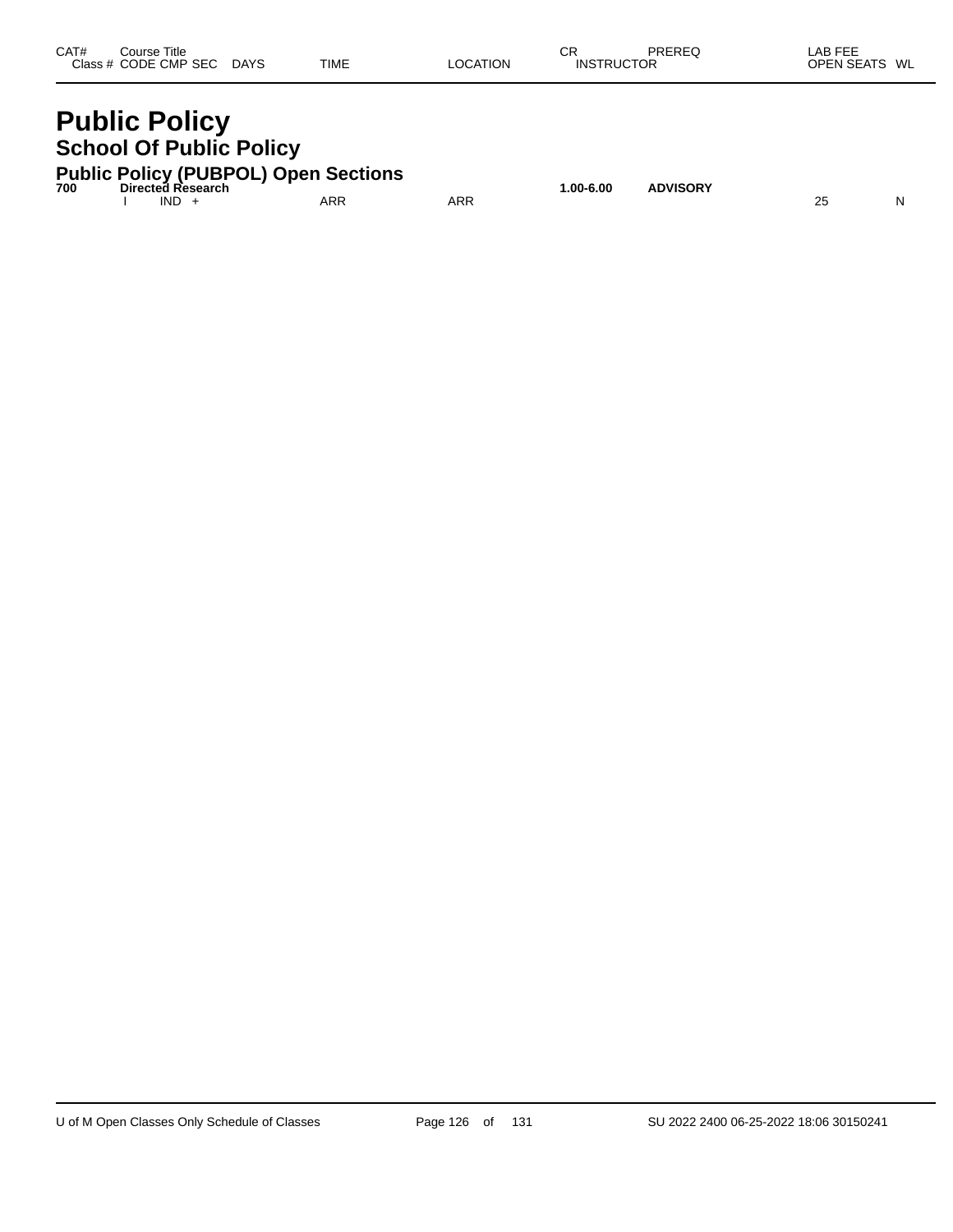| CAT#      | Title<br>Course i      |             |             |          | rг<br>◡           | PREREQ | $\lambda$ $\sim$ $\sim$ $\sim$ $\sim$<br>_AB_<br>---<br>-- |  |
|-----------|------------------------|-------------|-------------|----------|-------------------|--------|------------------------------------------------------------|--|
| Class $#$ | CODE CMP<br><b>SEC</b> | <b>DAYS</b> | <b>TIME</b> | LOCATION | <b>INSTRUCTOR</b> |        | <b>OPEN SEATS</b><br>WL                                    |  |
|           |                        |             |             |          |                   |        |                                                            |  |

# **Rackham Graduate School**

# **Chemical Biology (CHEMBIO) Open Sections 599 Research Rotation 1.00-6.00**

71864 PDR LAB 201 ARR ARR Mapp 5 N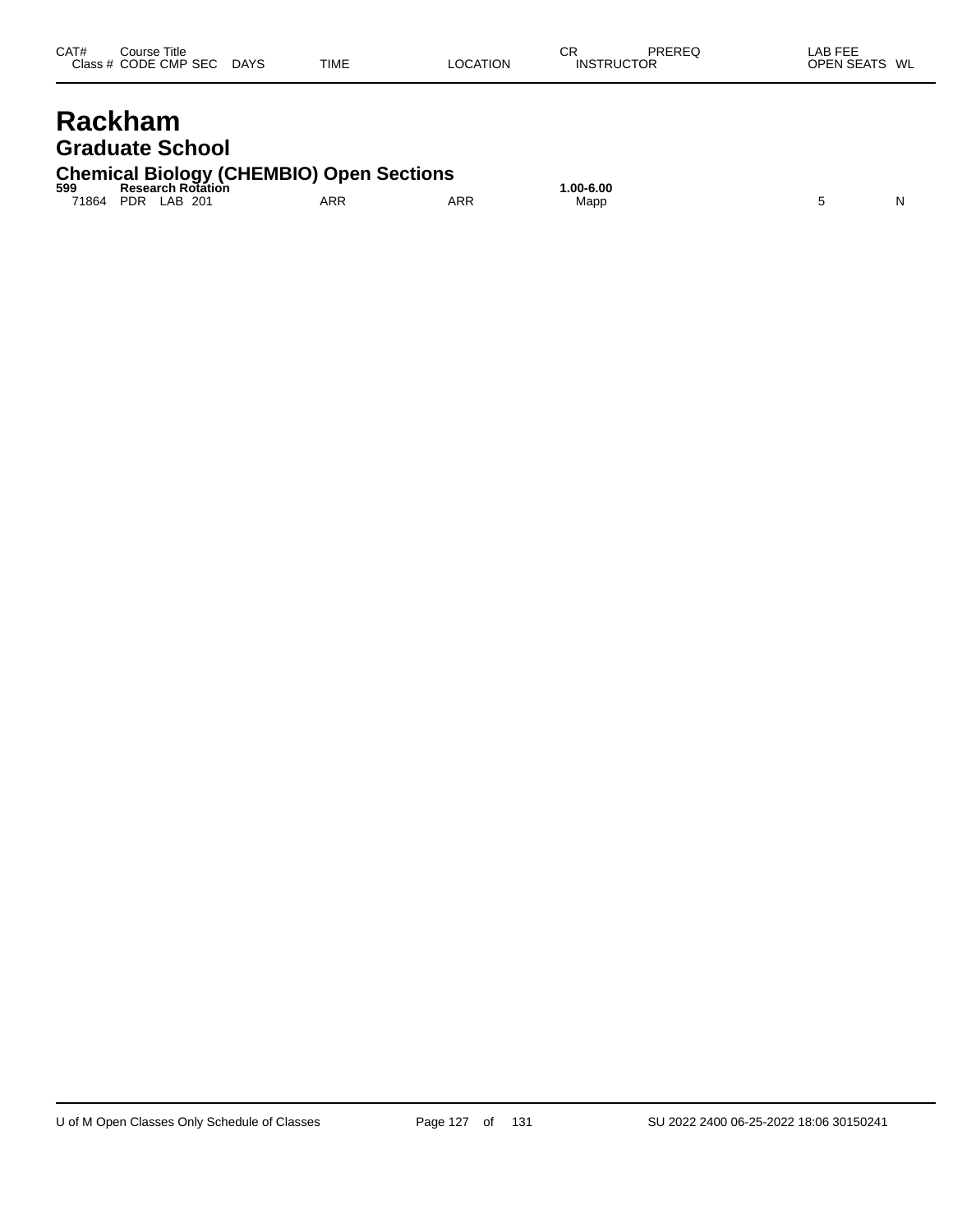| CAT# | ourse Titleٽ         |             |             |          | СR                | PREREQ | _AB FEE                   |
|------|----------------------|-------------|-------------|----------|-------------------|--------|---------------------------|
|      | Class # CODE CMP SEC | <b>DAYS</b> | <b>TIME</b> | LOCATION | <b>INSTRUCTOR</b> |        | : WL<br><b>OPEN SEATS</b> |

|                     |                             |                                                    | <b>Ross School of Business</b><br><b>Accounting (ACC) Open Sections</b> | <b>School of Business Administration</b><br><b>Business Administration (BA) Open Sections</b><br><b>Business Communication (BCOM) Open Sections</b> |                                                 |                         |                                    |                |                    |
|---------------------|-----------------------------|----------------------------------------------------|-------------------------------------------------------------------------|-----------------------------------------------------------------------------------------------------------------------------------------------------|-------------------------------------------------|-------------------------|------------------------------------|----------------|--------------------|
| 995                 | Diss-Cand                   |                                                    |                                                                         | <b>Business Economics And Public Policy (BE) Open Sections</b>                                                                                      |                                                 | 4.00                    | <b>ENFORCED</b>                    |                |                    |
|                     | R                           | $IND +$                                            |                                                                         | <b>ARR</b>                                                                                                                                          | ARR                                             |                         |                                    | 24             | N                  |
|                     |                             |                                                    | <b>Business Law (BL) Open Sections</b>                                  |                                                                                                                                                     |                                                 |                         |                                    |                |                    |
|                     |                             |                                                    |                                                                         | <b>Entrepreneurial Studies (ES) Open Sections</b>                                                                                                   |                                                 |                         |                                    |                |                    |
| 533                 | Finan Mgt                   |                                                    | <b>Finance (FIN) Open Sections</b>                                      |                                                                                                                                                     |                                                 | 2.25                    | <b>ENFORCED</b>                    |                |                    |
| 73707<br>533        | P R<br><b>Finan Mgt</b>     | <b>REC 801</b>                                     | Т                                                                       | 6-730PM                                                                                                                                             | REMOTE                                          | 2.25                    | <b>ENFORCED</b>                    | 25             | Υ                  |
|                     | P R<br>РR                   | <b>REC 801</b><br><b>REC 801</b>                   | т<br>т                                                                  | 6-730PM<br>6-730PM                                                                                                                                  | <b>REMOTE</b><br><b>REMOTE</b>                  | Kaul, Lei               |                                    | 25<br>25       | Υ<br>Υ             |
| 533                 | ΡR<br><b>Finan Mgt</b>      | <b>REC 801</b>                                     | T                                                                       | 6-730PM                                                                                                                                             | <b>REMOTE</b>                                   | 2.25                    | <b>ENFORCED</b>                    | 25             | Υ                  |
| 73708<br>533        | P R<br><b>Finan Mgt</b>     | <b>REC 802</b>                                     | т                                                                       | 8-930PM                                                                                                                                             | <b>REMOTE</b>                                   | 2.25                    | <b>ENFORCED</b>                    | 22             | Υ                  |
|                     | РR<br>РR<br>P R             | <b>REC 802</b><br><b>REC 802</b><br><b>REC 802</b> | т<br>Т<br>T                                                             | 8-930PM<br>8-930PM<br>8-930PM                                                                                                                       | <b>REMOTE</b><br><b>REMOTE</b><br><b>REMOTE</b> | Kaul, Lei               |                                    | 22<br>22<br>22 | Υ<br>Υ<br>Υ        |
|                     |                             |                                                    |                                                                         | <b>Business Analytics (MBAN) Open Sections</b>                                                                                                      |                                                 |                         |                                    |                |                    |
| 501<br>73698        | P R                         | Soft Team & Proj Mgt<br><b>REC 001</b>             | TTH                                                                     | 210-430PM                                                                                                                                           | <b>R0210 BUS</b>                                | 2.25<br>Kumar, Domagala | <b>ENFORCED</b>                    | $\overline{7}$ | N                  |
| 551<br>73699        | P                           | <b>Advan Spreadsheets</b><br>REC 001               | MW.                                                                     | 1-230PM                                                                                                                                             | R <sub>1230</sub> BUS                           | 1.50<br>Hojjat          |                                    | $\overline{7}$ | N                  |
|                     |                             |                                                    | <b>Marketing (MKT) Open Sections</b>                                    |                                                                                                                                                     |                                                 |                         |                                    |                |                    |
| 722<br>73709<br>722 | PŘ                          | Digital Marketing<br><b>REC 801</b>                | TН                                                                      | 6-730PM                                                                                                                                             | <b>REMOTE</b>                                   | 2.25<br>Collins<br>2.25 | <b>ENFORCED</b><br><b>ENFORCED</b> | 15             | Y                  |
|                     | РR<br>РR                    | <b>Digital Marketing</b><br>REC 801<br>REC 801     | TН<br>TH                                                                | 6-730PM<br>6-730PM                                                                                                                                  | <b>REMOTE</b><br><b>REMOTE</b>                  |                         |                                    | 15<br>15       | Υ<br>Υ             |
| 722                 | P R                         | <b>REC 801</b><br><b>Digital Marketing</b>         | TН                                                                      | 6-730PM                                                                                                                                             | <b>REMOTE</b>                                   | 2.25                    | <b>ENFORCED</b>                    | 15             | Υ                  |
| 73710<br>722        | P R                         | <b>REC 802</b><br><b>Digital Marketing</b>         | TН                                                                      | 8-930PM                                                                                                                                             | <b>REMOTE</b>                                   | 2.25                    | <b>ENFORCED</b>                    | 21             | Υ                  |
|                     | P <sub>R</sub><br>ΡR<br>P R | REC 802<br><b>REC 802</b><br><b>REC 802</b>        | TН<br>TН<br>TH                                                          | 8-930PM<br>8-930PM<br>8-930PM                                                                                                                       | REMOTE<br><b>REMOTE</b><br><b>REMOTE</b>        | Collins                 |                                    | 21<br>21<br>21 | Υ<br>Υ<br>Y        |
|                     |                             |                                                    |                                                                         | <b>Management and Organizations (MO) Open Sections</b>                                                                                              |                                                 |                         |                                    |                |                    |
| 730<br>73550        | A DEI Toolkit<br>P R        | <b>REC 802</b>                                     | W                                                                       | 8-930PM                                                                                                                                             | REMOTE                                          | 1.00<br>Greer           | <b>ENFORCED</b>                    | 34.00<br>35    | Y                  |
| 730                 | A DEI Toolkit               |                                                    |                                                                         |                                                                                                                                                     |                                                 | 1.00                    | <b>ENFORCED</b>                    | 34.00          |                    |
|                     | PR<br>ΡR                    | <b>REC 802</b><br><b>REC 802</b>                   | Т<br>$\top$                                                             | 8-930PM<br>8-930PM                                                                                                                                  | <b>REMOTE</b><br><b>REMOTE</b>                  |                         |                                    | 35<br>35       | $_{\rm Y}^{\rm Y}$ |
|                     |                             |                                                    | <b>Strategy (STRATEGY) Open Sections</b>                                |                                                                                                                                                     |                                                 |                         |                                    |                |                    |
| 772<br>73720        | PR.                         | Stràtegies-Growth<br><b>REC 801</b>                | Т                                                                       | 6-730PM                                                                                                                                             | <b>REMOTE</b>                                   | 2.25                    | <b>ENFORCED</b>                    | 57.00<br>22    | Υ                  |
| 772                 | ΡR                          | <b>Strategies-Growth</b><br><b>REC 801</b>         | Т                                                                       | 6-730PM                                                                                                                                             | <b>REMOTE</b>                                   | 2.25<br>Karnani         | <b>ENFORCED</b>                    | 57.00<br>22    |                    |
|                     | PR.                         | <b>REC 801</b>                                     | $\sf T$                                                                 | 6-730PM                                                                                                                                             | <b>REMOTE</b>                                   |                         |                                    | 22             | $_{\rm Y}^{\rm Y}$ |
|                     | ΡR<br>ΡR                    | <b>REC 801</b><br><b>REC 801</b>                   | T<br>Τ                                                                  | 6-730PM<br>6-730PM                                                                                                                                  | <b>REMOTE</b><br><b>REMOTE</b>                  |                         |                                    | 22<br>22       | Y<br>Y<br>Y        |
| 772                 | РR                          | <b>REC 801</b><br><b>Strategies-Growth</b>         | T                                                                       | 6-730PM                                                                                                                                             | <b>REMOTE</b>                                   | 2.25                    | <b>ENFORCED</b>                    | 22<br>57.00    |                    |
| 73721<br>772        | P R                         | <b>REC 802</b><br><b>Strategies-Growth</b>         | т                                                                       | 8-930PM                                                                                                                                             | <b>REMOTE</b>                                   | 2.25                    | <b>ENFORCED</b>                    | 13<br>57.00    | Υ                  |
|                     | ΡR                          | <b>REC 802</b>                                     | Т                                                                       | 8-930PM                                                                                                                                             | <b>REMOTE</b>                                   |                         |                                    | 13             |                    |
|                     | РR<br>PR                    | <b>REC 802</b><br><b>REC 802</b>                   | Т<br>Т                                                                  | 8-930PM<br>8-930PM                                                                                                                                  | <b>REMOTE</b><br><b>REMOTE</b>                  | Karnani                 |                                    | 13<br>13       | Y<br>Y<br>Y        |
|                     | ΡR<br>РR                    | <b>REC 802</b><br><b>REC 802</b>                   | $\mathsf T$<br>$\top$                                                   | 8-930PM<br>8-930PM                                                                                                                                  | <b>REMOTE</b><br><b>REMOTE</b>                  |                         |                                    | 13<br>13       | Y<br>Υ             |
|                     |                             |                                                    |                                                                         |                                                                                                                                                     |                                                 |                         |                                    |                |                    |

#### **Technology and Operations (TO) Open Sections**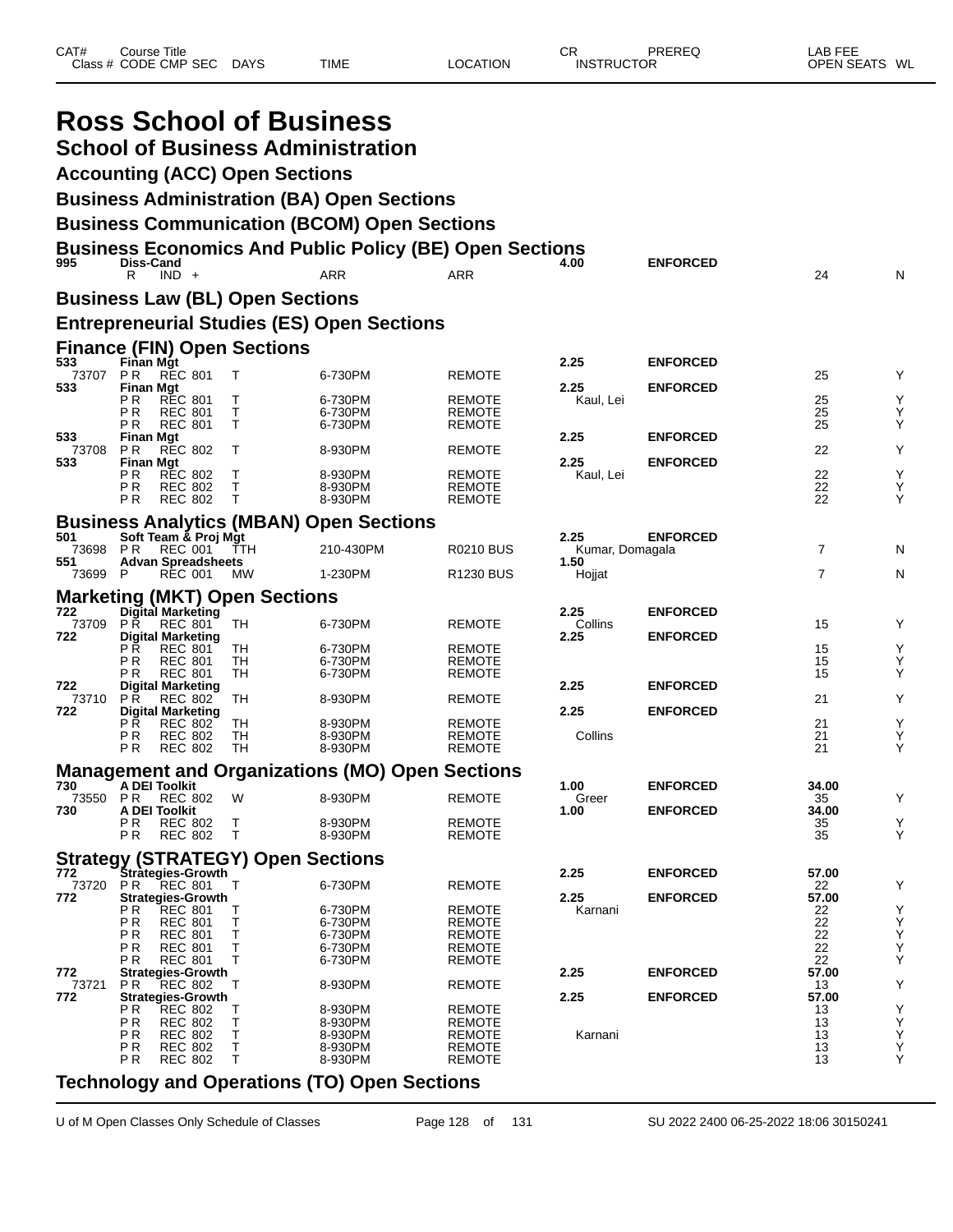| CAT#         | <b>Course Title</b><br>Class # CODE CMP SEC      | DAYS      | <b>TIME</b> | <b>LOCATION</b>  | <b>CR</b><br><b>INSTRUCTOR</b> | PREREQ                    | LAB FEE<br>OPEN SEATS WL |              |
|--------------|--------------------------------------------------|-----------|-------------|------------------|--------------------------------|---------------------------|--------------------------|--------------|
| 534<br>73461 | Intro to Operations<br>RÉC 802<br>P <sub>R</sub> | TH        | 8-930PM     | <b>REMOTE</b>    | 2.25<br>Svaan                  | <b>ENFORCED</b>           | 61.00<br>4               | Υ            |
| 534          | <b>Intro to Operations</b>                       |           |             |                  | 2.25                           | <b>ENFORCED</b>           | 61.00                    |              |
|              | <b>REC 802</b><br>P <sub>R</sub>                 | TН        | 8-930PM     | <b>REMOTE</b>    |                                |                           | 4                        |              |
|              | P <sub>R</sub><br><b>REC 802</b>                 | TН        | 8-930PM     | <b>REMOTE</b>    |                                |                           |                          |              |
|              | P <sub>R</sub><br><b>REC 802</b>                 | TН        | 8-930PM     | <b>REMOTE</b>    |                                |                           |                          |              |
|              | P <sub>R</sub><br><b>REC 802</b>                 | TН        | 8-930PM     | <b>REMOTE</b>    |                                |                           |                          |              |
|              | <b>PR</b><br><b>REC 802</b>                      | TН        | 8-930PM     | <b>REMOTE</b>    |                                |                           | 4                        |              |
| 557          | <b>Bus Stat &amp; Analytic</b>                   |           |             |                  | 2.25                           | <b>ENFORCED</b>           |                          |              |
| 73755        | <b>REC 001</b><br>P <sub>R</sub>                 | <b>MW</b> | 1240-3PM    | <b>R0220 BUS</b> | Morgan                         |                           | 16                       | $\checkmark$ |
| 73756        | <b>REC 002</b><br>P <sub>R</sub>                 | <b>MW</b> | 310-530PM   | <b>R0220 BUS</b> | Morgan                         |                           | 19                       |              |
| 750          | <b>Independent Study</b>                         |           |             |                  | $1.00 - 3.00$                  |                           |                          |              |
|              | $IND +$                                          |           | <b>ARR</b>  | <b>ARR</b>       |                                |                           | 25                       | N            |
| 995          | Diss-Candidacy                                   |           |             |                  | 4.00                           | <b>ADVISORY, ENFORCED</b> |                          |              |
|              | $IND +$<br>R                                     |           | ARR         | <b>ARR</b>       |                                |                           | 24                       | N            |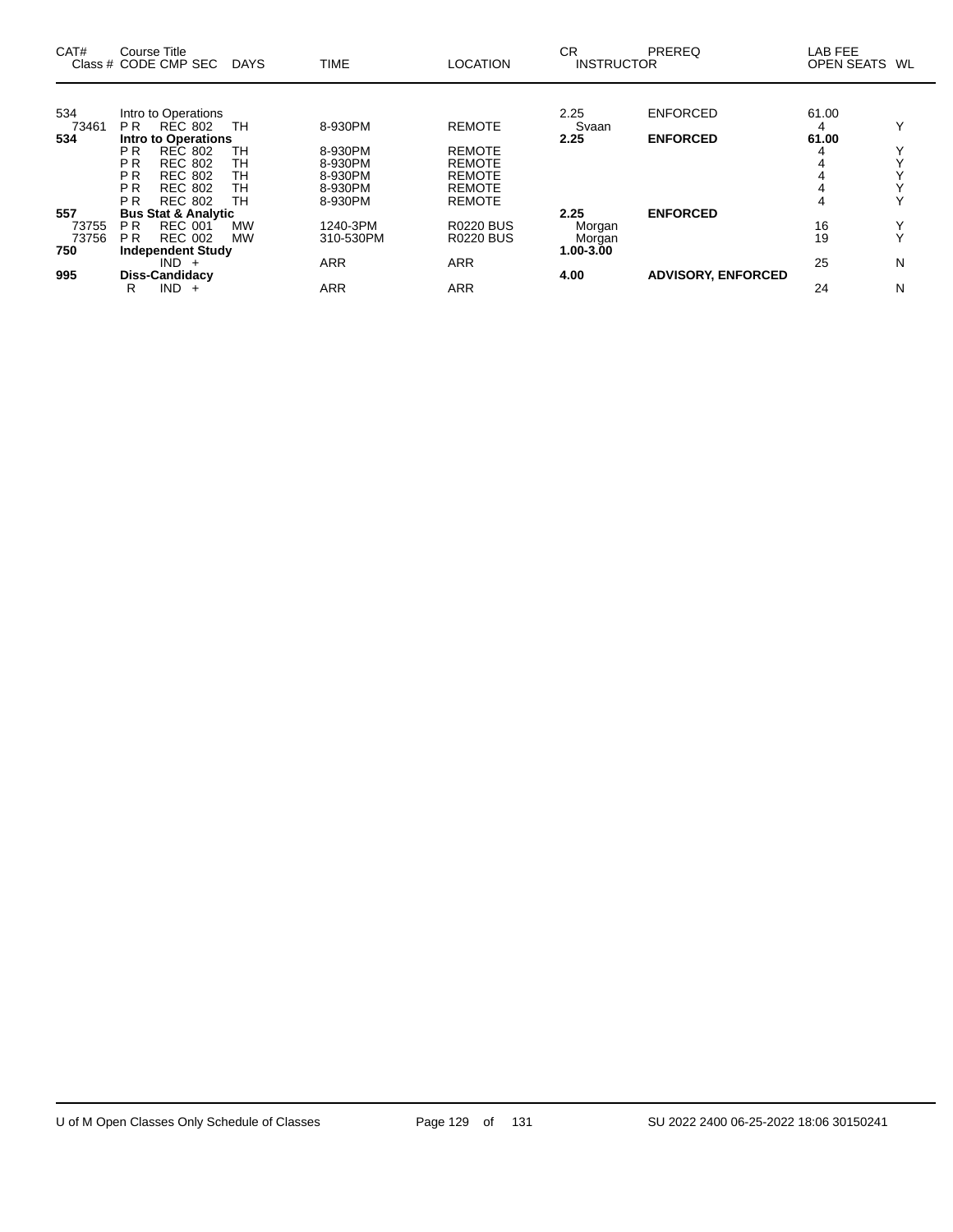# **Social Work School Of Social Work**

# **Social Work (SW) Open Sections 540 Trauma Basics 1.00**

73380 P SEM 201 ARR REMOTE Reyes 5 N Social Work students need to enroll in the Spring/Summer term.